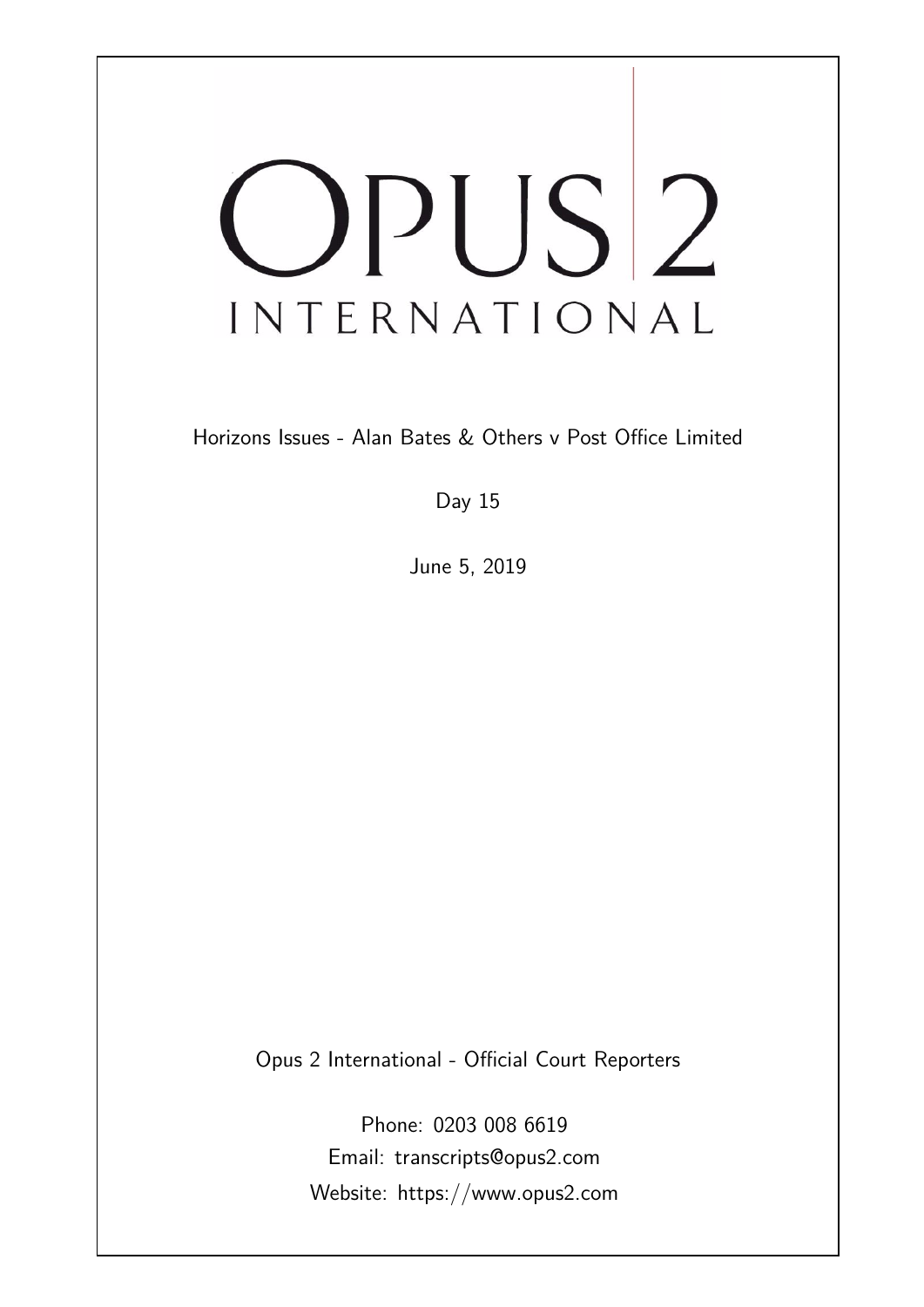| 1  | Wednesday, 5th June 2019                                      | 1  |    | A. Yes, it would.                                          |
|----|---------------------------------------------------------------|----|----|------------------------------------------------------------|
| 2  | $(10.30 \text{ am})$                                          | 2  | Q. | Thank you.                                                 |
| 3  | MR JASON PETER COYNE (continued)                              | 3  |    | Yesterday afternoon we were going through some             |
| 4  | Cross-examination by MR DE GARR ROBINSON (continued)          | 4  |    | documents you rely on in your reports with a view to       |
| 5  | MR JUSTICE FRASER: Mr de Garr Robinson, just two things       | 5  |    | seeing whether they justified the claims that you made     |
| 6  | before we start.                                              | 6  |    | about them. These are some example documents. I'm          |
| 7  | Judgment number 5, which I know you are not                   | 7  |    | going to do a few more but I'm going to do them as         |
| 8  | interested or involved in, went out this morning. The         | 8  |    | quickly as I possibly can. First of all can I ask you      |
| 9  | embargo doesn't really apply because it is detailed           | 9  |    | to look at paragraph 5.195 of your first report, and for   |
| 10 | reasons for decisions which were made public last week,       | 10 |    | the transcript it is at $[D2/1/107]$                       |
| 11 | but I would like a list of typographic errors by              | 11 |    | A. Yes.                                                    |
| 12 | 6 o'clock tomorrow.                                           | 12 | 0. | You will see you say there:                                |
| 13 | And in the interests of transparency, the learned             | 13 |    | "The Post Office cash management proposals contained       |
| 14 | usher just told me, just before I came in, that he had        | 14 |    | in a report dated 4 August 2017 suggests that they were    |
| 15 | been given a message by the witness to give me, and           | 15 |    | actively considering ways to improve processes impacting   |
| 16 | I said I didn't want to hear the message and I'm not to       | 16 |    | on many of the issues raised above. It is my opinion       |
| 17 | take messages from witnesses in that way or indeed in         | 17 |    | that, whilst the Post Office was looking at ways to        |
| 18 | any way, but I wanted both parties to know that that          | 18 |    | improve cash management, it is also indicative that the    |
| 19 | exchange had taken place.                                     | 19 |    | system was generally far from perfect and there existed    |
| 20 | MR DE GARR ROBINSON: My Lord, thank you for letting us        | 20 |    | a real risk of bugs/errors/defects adversely impacting     |
| 21 | know.                                                         | 21 |    | on branch accounts despite the processes in place at the   |
| 22 | MR JUSTICE FRASER: All right.                                 | 22 |    | time to prevent this."                                     |
| 23 | MR DE GARR ROBINSON: Would your Lordship like to              | 23 | А. | Yes.                                                       |
| 24 | investigate that question?                                    | 24 | 0. | Mr Coyne, if we could go very quickly to that document.    |
| 25 | MR JUSTICE FRASER: No, I don't intend to do anything at all   | 25 |    | It is at $[F/1673/1]$ . It would take too long for me to   |
|    | 1                                                             |    |    | 3                                                          |
| 1  | but I wanted both of you to be told straightaway.             | 1  |    | read it out loud. Perhaps I could ask you, Mr Coyne, to    |
| 2  | MR DE GARR ROBINSON: I understand.                            | 2  |    | read the first page quickly to yourself.                   |
| 3  | Mr Coyne, good morning.                                       | 3  |    | (Pause)                                                    |
| 4  | A. Morning.                                                   | 4  |    | A. Yes, I have read that.                                  |
| 5  | Yesterday I'm sorry to say we gave you some homework.<br>Q.   | 5  | 0. | Then over the page $\{F/1673/2\}$ we can see "What we      |
| 6  | Yes.<br>А.                                                    | 6  |    | propose to do and why", about a third of the way down      |
| 7  | We discussed your claim that bugs are often deferred or<br>0. | 7  |    | the page:                                                  |
| 8  | not dealt with at all on a cost benefit basis, do you         | 8  |    | We proposed to deliver the following initiatives           |
| 9  | remember making that claim?                                   | 9  |    | through this business case."                               |
| 10 | A. I do.                                                      | 10 |    | First of all there is a reduction of branch cash           |
| 11 | Q. And I asked you whether you can think of any PEAK other    | 11 |    | holdings by circa £80 million. Perhaps I can ask you to    |
| 12 | than the particular PEAK we were looking at that shows        | 12 |    | read that paragraph $1(a)$ . (Pause)                       |
| 13 | that happening.                                               | 13 |    | A. Yes.                                                    |
| 14 | A.<br>Yes.                                                    | 14 | 0. | Then 1(b) is "Improving branch cash declarations" where    |
| 15 | Have you been able to find the handful or so of PEAKs<br>0.   | 15 |    | they say:                                                  |
| 16 | you referred to yesterday?                                    | 16 |    | "In conjunction with the above activity, a more            |
| 17 | A. Yes, I have.                                               | 17 |    | strategic solution will be delivered to reduce surplus     |
| 18 | Q. I'm very grateful. Do you have that on a piece of          | 18 |    | cash in the branch network by $£80m$ (£60m in Sterling and |
| 19 | paper?                                                        | 19 |    | £20m in foreign currencies) through mandatory and          |
| 20 | A. I do indeed.                                               | 20 |    | accurate cash declarations in branch."                     |
| 21 | Q. Perhaps the sensible thing to do would be at the break     | 21 |    | A. Yes.                                                    |
| 22 | if you could give me the piece of paper and we can copy       | 22 | 0. | That's talking about trying to get postmasters, when       |
| 23 | it and get it circulated to both sides.                       | 23 |    | they make their cash declarations which they have to do    |
| 24 | A.<br>Yes.                                                    | 24 |    | everyday, to make them more accurate, to make sure they    |
| 25 | Would that be acceptable?<br>Q.                               | 25 |    | get them right.                                            |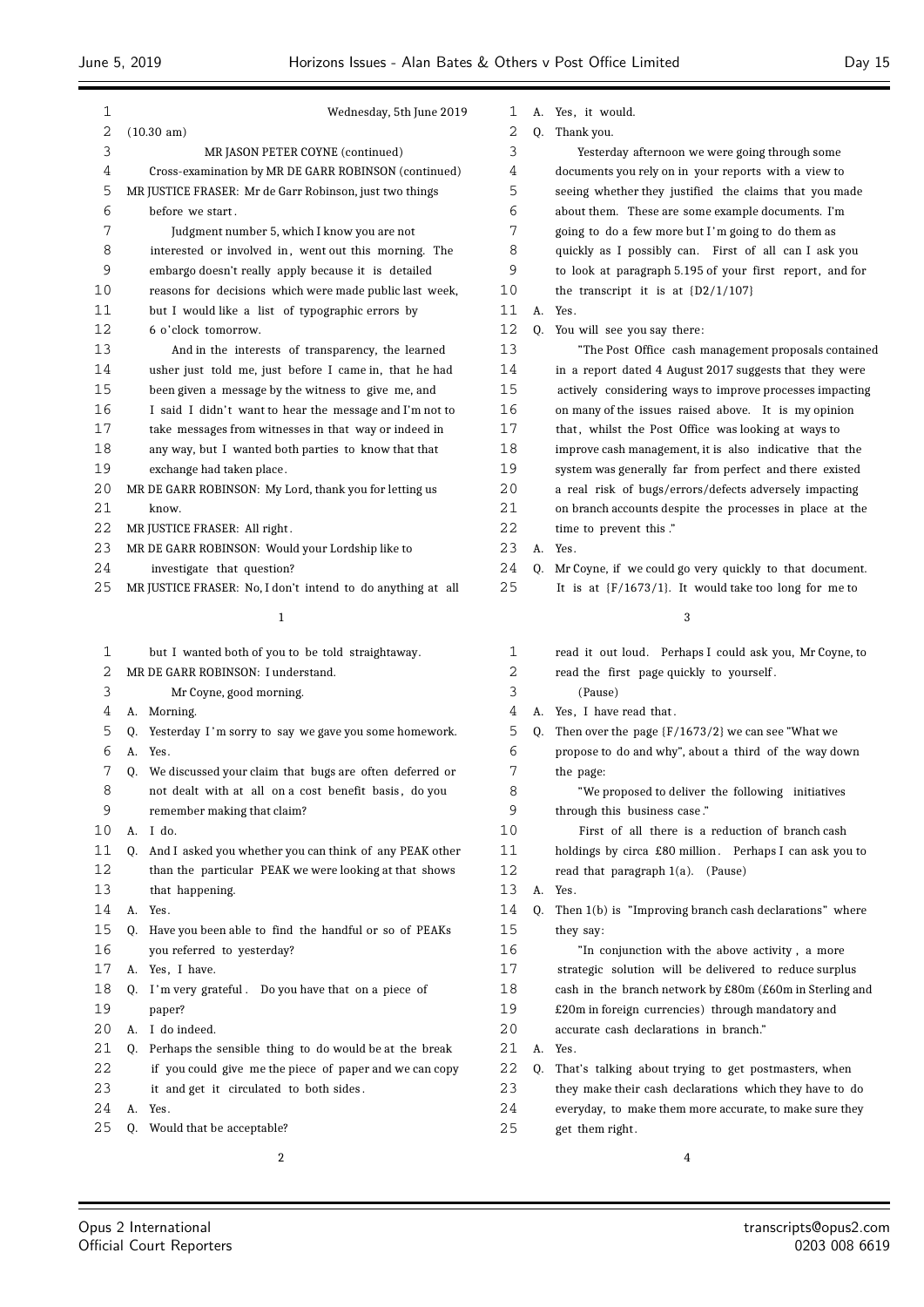| 1  |    | A. Yes.                                                      |
|----|----|--------------------------------------------------------------|
| 2  | 0. | That's explained in the following paragraphs (i), (ii),      |
| 3  |    | "Proactively manage non-conformance" and "Changing time"     |
| 4  |    | of cash declaration submission", do you see that?            |
| 5  | A. | Yes.                                                         |
| 6  | 0. | Then over the page $\{F/1673/3\}$ , "Improving operational   |
| 7  |    | design, training and communications to Postmasters to        |
| 8  |    | ensure cash declaration conformance." It is all about        |
| 9  |    | getting the SPMs to do what they already do but to get       |
| 10 |    | them to do it better.                                        |
| 11 | A. | Yes.                                                         |
| 12 | 0. | Then if we go over to page $\{F/1673/9\}$ of the document    |
| 13 |    | there is what is called a "Benefits Map". It is a table      |
| 14 |    | with a series of solutions on the left-hand side,            |
| 15 |    | a series of impacts and a series of benefits in              |
| 16 |    | different columns along the page.                            |
| 17 | A. | Yes.                                                         |
| 18 | 0. | Picking it up so we can see the sort of thing it is          |
| 19 |    | dealing with, at page $\{F/1673/10\}$ , the second box down: |
| 20 |    | Discrepancy management – at the moment there is a            |
| 21 |    | lack of visibility of any inaccurate cash declaration to     |
| 22 |    | the Postmaster of one of his stock units. If we deliver      |
| 23 |    | a technical change to the cash declaration process this      |
| 24 |    | will send any discrepancy amount to the Local Suspense       |
| 25 |    | account which will give the Postmaster immediate             |
|    |    | 5                                                            |

 visibility and will allow faster corrections/ investigations ..." A. Yes. Q. What they are suggesting is that the information that a postmaster gets when doing a cash declaration , some further information should be added which is immediately added to his or her suspense account which then impels 8 him or her to look into the matter more closely, do you see that? A. Yes. Q. That is essentially what I get from this document. It 12 might be my fault. What I would like to ask you is, going back to your statement at paragraph 5.195, why is it you say that this document is indicative that : "... there existed a real risk of bugs ... adversely impacting on branch accounts despite the processes in place at the time to prevent this ." {D2/1/107} A. Could I have the document back up, please? Q. Of course. It is {F/1673/10}. A. Sorry, could we go to the first page {F/1673/1} of that document. Then go on to the next, please {F/1673/2}. Onto the next, please {F/1673/3}. And onto the next, please {F/1673/4}. And onto the next, please {F/1673/5}. And onto the next, please {F/1673/6}. Next yesterday, but I don't think so in this case because the context of the paragraph appears to relate to this document. Q. You are simply citing documents that don't support the claims you make about them, aren't you, in this report? A. This particular example, there appears to be a mistake here, yes. 11 Q. Let's move down the page to paragraph 5.198 where you say - - this is in your report at {D2/1/107}: " It is clear that in some instances it is not always apparent whether recurring discrepancies were as a result of system bugs or the Subpostmaster's own actions , or other things beyond the control of the subpostmaster." Then you have two footnotes {D2/1/108}. Then: "However the fact that the SSC support team were unable to assist or identify the root cause does undermine the credibility of Horizon itself ." Correct me if I 'm wrong, but I think what you are suggesting there is that the two documents you refer to in the footnote as examples of it not being apparent whether recurring discrepancies were a result of bugs or

 ${F/1673/8}$ . Next one, please  ${F/1673/9}$  and again, please {F/1673/10} and the next one, please {F/1673/11}. And the next one please {F/1673/12}. And the next one please {F/1673/13}. Sorry next one, please {F/1673/14}. And again, please {F/1673/15}. Next one, please {F/163/16} and again, please {F/1673/17} and again, please {F/1673/18}. That's the end of that document, is it ? Q. Yes. So can you tell me what it is you saw in this document which allowed you to express the opinion that it indicates that there existed a real risk of bugs adversely impacting on branch accounts? A. It is incorrect to find that from that document. Q. Mr Coyne, you have already accepted, and very fairly and properly accepted, that as an expert it is important when relying on documents, particularly in a document-heavy case where many, many documents are 19 relied on in a report, you have already accepted the great importance of making sure any summary of the document, any explanation as to what the document means or what it indicates , it is very important to get that 23 right to assist the court. You do seem to be looking for problems in documents which don't support the suggestion that those problems 1 exist. Would you accept that? 2 A. No, I don't. It might be the case that we have an incorrect reference , there was an incorrect reference

one, please {F/1673/7}. And the next one, please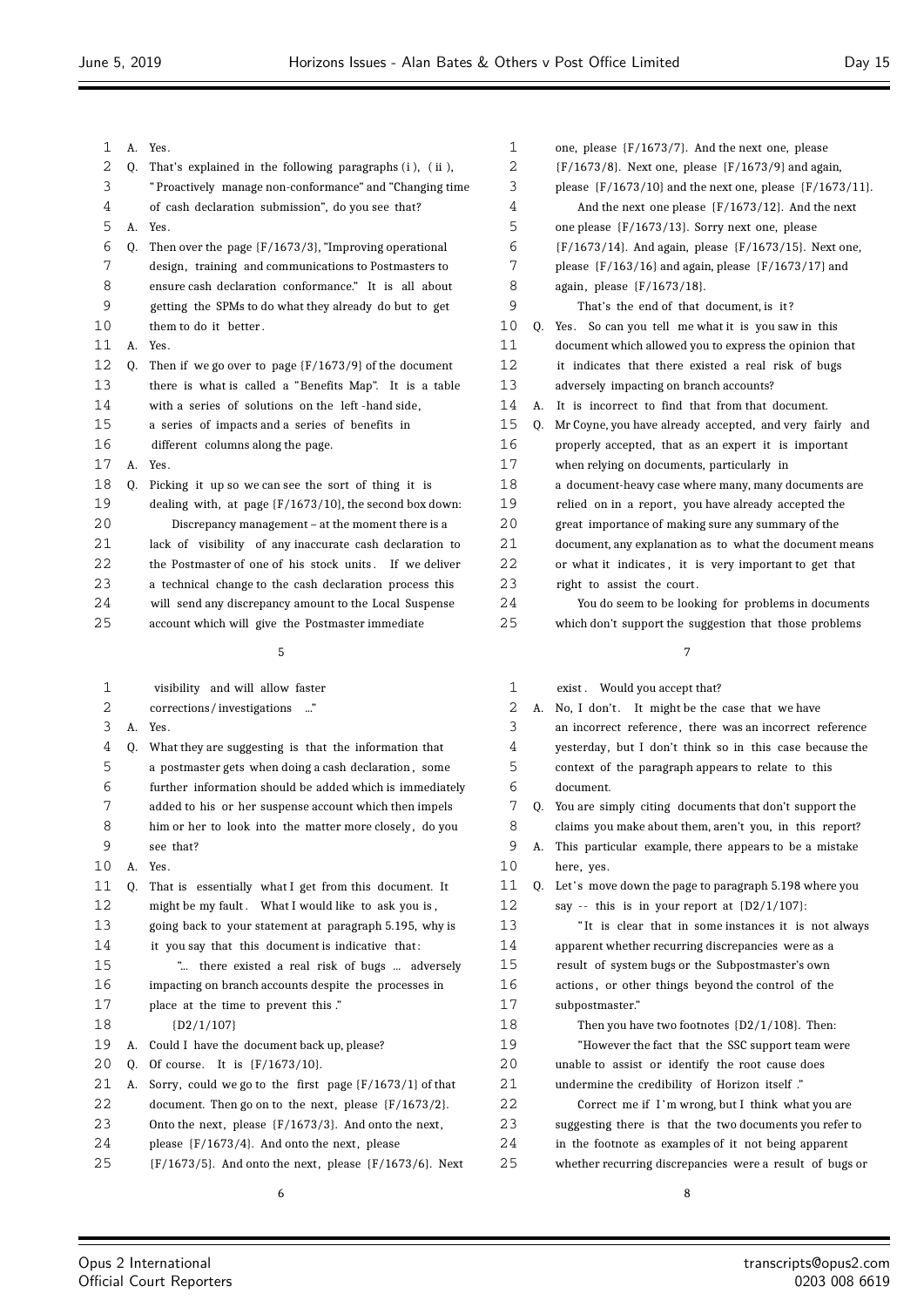human error, you are saying those documents itself support the idea that the support team were unable to identify root causes and in a way that undermines the credibility of Horizon itself ? A. There is a number of documents, and I agreed with Dr Worden that often the bugs, errors or defects would appear as if they were mistakes made by the subpostmasters. Q. You say "often ". We need to be careful with "often ". A. There are a number of occurrences. 11 Q. Let's be clear about scale, shall we? I think you have agreed with Dr Worden that over the lifetime of Horizon there were something like 3 million branch accounts generated, yes? A. Yes. Q. And I'm taking a branch account as a monthly branch account. I 'm simplifying because of course between 1999 and 2005 they were weekly accounts, weren't they, but 19 let's just treat them as monthly accounts. So there were 3 million branch accounts that were produced during 21 the course of this period and if an error is made, one 22 error is made that means it has a branch account effect , that means that there is a 1 in 3 million chance of that error affecting a branch account, yes? A. It is unlikely that one error within the system would

 $\alpha$ 

- only affect one single branch account.
- 2 Q. We will talk about that. It depends on the nature of the error .
- A. It does indeed.
- 5 Q. You can't say that, can you, before you know the nature of the error?
- 7 A. No, you can't say that. That's why you need to be careful .
- Q. So when you say this often happened, it gives
- 10 an impression, doesn't it? It gives an impression that
- suddenly large numbers -- a significant portion of
- branch accounts may be unreliable because of something
- happening. But if you are talking about a handful of
- cases or if you are talking about 20 cases , you are
- still only talking about 20 in 3 million . You are talking about 2 in 300,000. You are talking about a 1
- 17 in 50,000 chance, aren't you?
- A. I wasn't talking about branch accounts, I was talking
- about bugs, errors and defects . Bugs, errors and
- defects often appear as if it was a user error rather
- than a defect of Horizon and it was that that Dr Worden and I agreed on.
- Q. What we are talking about is what undermines the
- credibility of Horizon itself .
- A. Yes.
- Q. What I'm suggesting to you is that if there were a dozen examples of something happening, given the number of branch accounts that are in existence , and assuming each of those examples only had one impact, that doesn't undermine the credibility of Horizon itself , does it ? A. Well, it needs to be considered because it is unlikely that it would only have an impact on one branch account. 8 Sorry, let me finish, please. If it is a defect in the system, the majority of the users, subpostmaster users, were using that system. So it would be unlikely that it only impacted one. Q. I 'm very interested in your answer, Mr Coyne, because in my question I was quite careful to indicate that I was asking about one error that had one impact, but you immediately flicked to a situation where you were able 16 to say, well, there are likely to have been more impacts in circumstances where I wasn't even specifying what the 18 error was other than that it didn't have multiple impacts, and could I suggest to you that you did that because you have a view, you have a world view, you have a desire to maximise the impression given of any error
- 22 that you identify, do you think that's fair?
- 23 A. No, I don't think that's fair . I understood the question you were putting to me was about this system rather than a hypothetical scenario where one bug only

- impacts one account.
- 2 Q. Let's talk about a remote access instance. The SSC on one occasion does some remote access which affects one branch. Do you accept that would only have one branch impact?
- A. Yes.
- Q. So if you find one example of remote access which has one branch impact and you don't know which branch is affected , and you look at the totality of the branches in the network and the totality of the monthly accounts that have been generated in the network over 20 years, you would have -- if you picked a branch account at random, you would have a 1 in 3 million chance of finding a branch that was affected by that remote access? A. If that remote access was done correctly it would only impact one branch, yes. 18 O. Thank you. Going back to this example, and if I'm wrong please tell me because it will save some time. There 20 are two footnotes, do you see, and they are call logs. Do you see that? And they are footnotes which are given as instances where it is not always apparent whether recurring discrepancies were as a result of system bugs or the SPM's own action, do you see? A. Mm.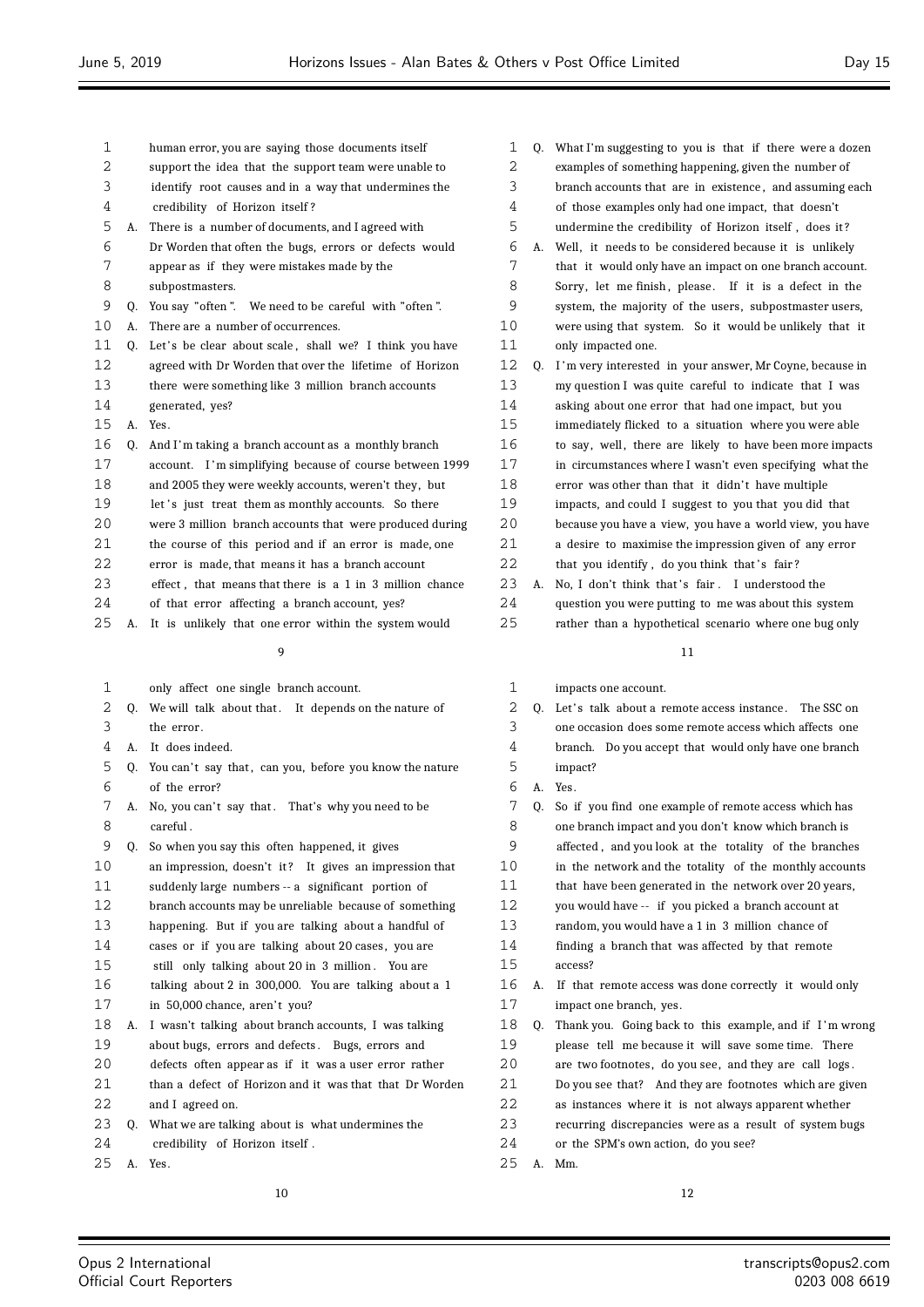- Q. You then go on to say the fact that the SSC support team were unable to assist or identify the root cause undermines the credibility of Horizon. Are you suggesting that if I look at those logs I will see something to justify the inference that you make here -- that you appear to make here -- that the credibility of Horizon itself is undermined? {D2/1/108} A. The way that the reference is introduced here is "or other things beyond the control of the Subpostmaster". {D2/1/107} 11 Q. I'm sorry? I'm not following you and it is my fault, not yours. A. Sorry, I have just flicked back to read what was before.  $14 \quad 0 \quad$  Yes. A. So these are discrepancies that were: "... as a result of systems bugs or the Subpostmaster's own actions, or ... things beyond the control of the Subpostmaster." And they should be referenced in these - - 20 Q. Right. So these logs indicate that things are happening which are either the result of system bugs or a result of SPM action or are beyond the control of the SPM, yes? A. Yes. Q. And do you infer from those examples -- is what you then say in the last sentence an inference from that? Do you say that those examples show -- well , those examples undermine the credibility of Horizon itself ? I think you would say yes? A. We are in the section of my report here which is "Opinion Summary", so it is summarising the section 6 that's come before it. Q. Yes, but you give these two examples here and I would 1 the size. given ." Q. Very good.
	- have thought you did that for a reason. A. It is likely that these are two documents that relate to
- 10 this section, but if there was a footnote that I have already referred to in the section I wouldn't reference it again here.
- Q. Yes. So you are suggesting that if we look at the footnote we will see something that undermines the
- credibility of Horizon itself , is that right?
- A. Yes.
- 17 Q. Let's have a look then. Could we go to  $\{F/333/1\}$
- 18 please. This is a call log. I think it relates to
- Mrs Misra's branch and the date is - it was opened on
- 23rd February 2006. So far as I can tell , the relevant
- passage that you would rely on is at the bottom of the
- page where it says:
- "OTI close Monday 27 February."
- Do you see that?
- MR JUSTICE FRASER: I think we are going to need to increase
- MR DE GARR ROBINSON: Yes, it is very small. Could we go to the bottom and increase the size , please?
- MR JUSTICE FRASER: I think for present purposes that's
- probably magnified enough at least so I can read it .
- MR DE GARR ROBINSON: Let me read it:
- "No transaction date and time was provided for this action using current date and time. Update by Anne 9 Chambers: Category 94 -- Final -- Advice and guidance Stopping there . We have seen a lot of Anne Chambers' work, haven't we? A. Yes, we have. Q. My impression is that she is quite a professional operator. Would that be your impression as well or would you disagree with that? A. I don't think I could give a view on that . 19 Thave checked very carefully and can see no indication that the continuing discrepancies are due to a system problem. I have not been able to pin down
- discrepancies to individual days or stock units because
- the branch does not seem to be operating in a
- particularly organised manner. In particular I have
- noted 1. There are 6 stock units for this 3 counter

 branch, which seems a bit excessive . 2. The loss in euros in TP 9 appears genuine - the declared quantity was 4000 fewer than the system expected. It is not clear from the information above whether anyone found out why this happened (there were several rem outs, and a rem in , on 23rd Dec - did the pouches contain the declared number of euros?). 3. Stock is sometimes transferred out of a stock unit where it is not held. In particular there were several transfers out of stock unit SMI in TP 10. At the end of the period the stock figures were corrected back up to zero via Adjust Stock. This gave a gain of over £2000 in SMI. Equivalent negative stock adjusts in AA gave a corresponding loss in AA. 4. I am not confident that the stock declarations are always correct e .g. at the end of TP 9 there was a declared holding of 5 £20 PO phonecards in the branch, then a few days later 20 were transferred from one SU to another. 18 None were remmed in until a week after that . 5. The branch had declared 27 £20 Argos vouchers at the end of TP 9. Branches have now been instructed to rem out this product; they remmed out 17 and adjusted stock to account for the remaining 10 (so did they really only have 17 to start with?). This has correctly caused a loss of £200 in SU AA. 6. Lottery instants sales are entered onto the system as a single transaction every 10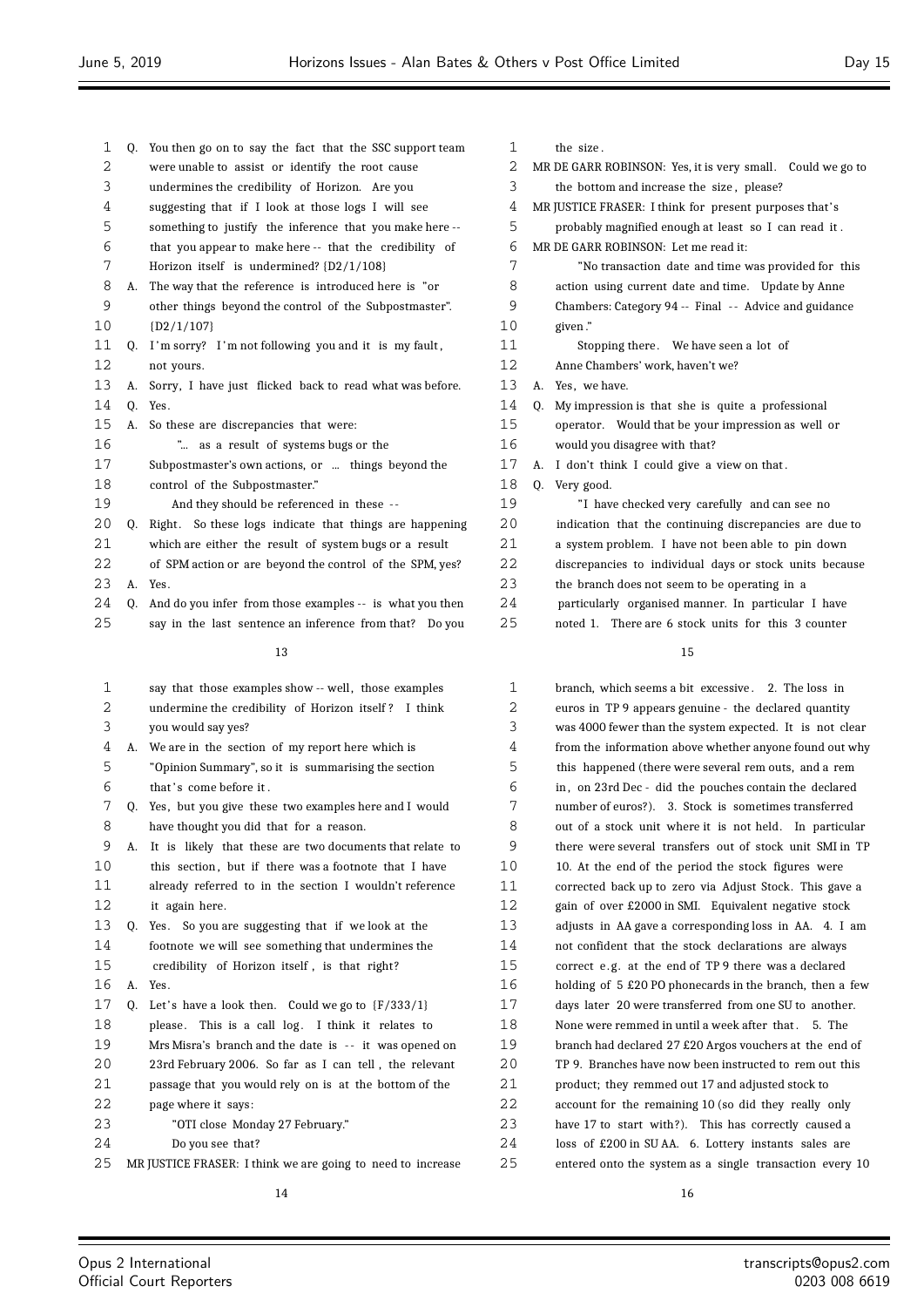| 2  |    | non-zero cheque holding. This may be to do with how the  |  |
|----|----|----------------------------------------------------------|--|
| 3  |    | discrepancies have been accounted for but I do not       |  |
| 4  |    | really understand this (the total is greater than the    |  |
| 5  |    | sum of the branch adjustments for TP 9 and 10). I        |  |
| 6  |    | recommend that this call is passed back to NBSC tier 2   |  |
| 7  |    | for further investigation, since there is no evidence    |  |
| 8  |    | that the discrepancies are being caused by a system      |  |
| 9  |    | problem. If you want the above information in an email,  |  |
| 10 |    | let me know."                                            |  |
| 11 |    | Now, Mr Coyne, what I would like to suggest to you       |  |
| 12 |    | is that what that shows is that Anne Chambers did a very |  |
| 13 |    | thorough job, went through the figures very carefully,   |  |
| 14 |    | saw there was a branch that was operating in some sort   |  |
| 15 |    | of chaos, forms the clear view that there's no system    |  |
| 16 |    | problem, but says: there are these questions, it should  |  |
| 17 |    | go back to NBSC to investigate. And I would like to ask  |  |
| 18 |    | you why you think that that story there, told in that    |  |
| 19 |    | box, does undermine the credibility of Horizon itself?   |  |
| 20 | А. | I think it is that when this call is later advanced, it  |  |
| 21 |    | is discovered that there was a system problem.           |  |
| 22 | 0. | Perhaps you would go to the second page because if       |  |
| 23 |    | that's the case I have missed it but I'm happy to be     |  |
| 24 |    | corrected. $[F/333/2]$ . What I get is what's in the     |  |
| 25 |    | final entry, Mr Coyne:                                   |  |
|    |    | 17                                                       |  |
|    |    |                                                          |  |
| 1  |    | "Call close by David Dawe: pm was getting                |  |
| 2  |    | discrepancy's ssc have investigated and adviced that the |  |
| 3  |    | NBSC take a 2nd look at this as the office stock units   |  |
| 4  |    | appear to be in a mess."                                 |  |
| 5  |    | But please don't let me stop you reading the whole       |  |
| 6  |    | thing.                                                   |  |
| 7  |    | (Pause)                                                  |  |
| 8  | А. | But what we do see from that is that Anne Chambers isn't |  |
| 9  |    | able to say what has actually happened with the          |  |
| 10 |    | discrepancy that has been seen. She is unable to         |  |
| 11 |    | determine whether it is the user that has caused that or |  |
| 12 |    | whether there is a potential problem with the system.    |  |
| 13 | 0. | So let me get this straight. Let me give you             |  |
| 14 |    | a hypothetical case. A branch is being run in a mess     |  |
| 15 |    | and things are being reported that are wrong. So things  |  |
| 16 |    | are being remmed out from a particular stock unit that   |  |
| 17 |    | aren't in the stock unit, they are declaring cash that   |  |
| 18 |    | they don't have, they are declaring they have stock that |  |
| 19 |    | no longer exists, there are inconsistent declarations of |  |
| 20 |    | stock on different days. It is a mess. Clearly lots of   |  |
| 21 |    | erroneous figures are being entered into the system.     |  |
| 22 |    | There is no way that someone in the SSC is going to be   |  |
| 23 |    | able to correct those errors, only the subpostmaster     |  |
| 24 |    | will know what the true position is on the ground.       |  |
| 25 |    | Correct?                                                 |  |

days or so. 7. Stock units SMI and AA rolled over with

|  | <br>$\sim$<br>л. |
|--|------------------|
|  |                  |

- Q. So in that situation , the SSC comes in and looks to see
- if there' s a system problem and they can't find one.
- Now are you saying - that scenario is inevitable , isn ' t
- it ? It doesn't matter how good the system would be; you
- could have the computer from the Star Trek Enterprise .
- The point is that in that scenario the SSC would not be
- able to say that this has happened or that has happened,
- 9 because the data they have got is too chaotic, correct? A. Yes.
- Q. So I would like to suggest to you, Mr Coyne, that the
- 12 sense one gets from these logs is that's what was
- happening with this branch.
- A. Yes.
- Q. So why do you say that this log undermines the
- credibility of Horizon itself ?
- 17 A. No, I agree that this log in itself doesn't.
- Q. I don't want to take any time up, but are you suggesting
- 19 that the second log, if I go to the second log, I'm perfectly happy to do it , would show a different
- picture? A. I would have to check it . I believe it shouldn't but
- 23 I'm happy to go to it.
- Q. I do not think I have time. Lets move on.
- What I would like to do now is to talk about

| 1  |    | a document on which you have built one of the major      |
|----|----|----------------------------------------------------------|
| 2  |    | themes in both your reports, which is the reliability of |
| 3  |    | Credence, and as we know that is one of the management   |
| 4  |    | information systems used by Post Office. It is the       |
| 5  |    | Post Office system, isn't it? And it uses it for         |
| 6  |    | various purposes, including it is one of the systems it  |
| 7  |    | uses when deciding whether to issue a transaction        |
| 8  |    | correction, yes?                                         |
| 9  | А. | Yes.                                                     |
| 10 | 0. | One of the themes in your reports is that it shouldn't   |
| 11 |    | be used for the purpose of making those decisions, ARQ   |
| 12 |    | data actually should be used, is that right?             |
| 13 | A. | Yes.                                                     |
| 14 | 0. | That is your considered view?                            |
| 15 | А. | Yes.                                                     |
| 16 | 0. | And on that basis you rely on a document which is        |
| 17 |    | called -- which has become called the Helen Rose report, |
| 18 |    | I'm not sure it is a report, but it is a five-page       |
| 19 |    | document produced by Helen Rose who was a fraud analyst  |
| 20 |    | at the Post Office in June 2013.                         |
| 21 |    | Before we go to it, can we just agree the basic          |
| 22 |    | facts. I presume you looked at the report and the        |
| 23 |    | associated facts quite carefully so you are familiar     |
| 24 |    | with the case?                                           |
| 25 | А. | Yes.                                                     |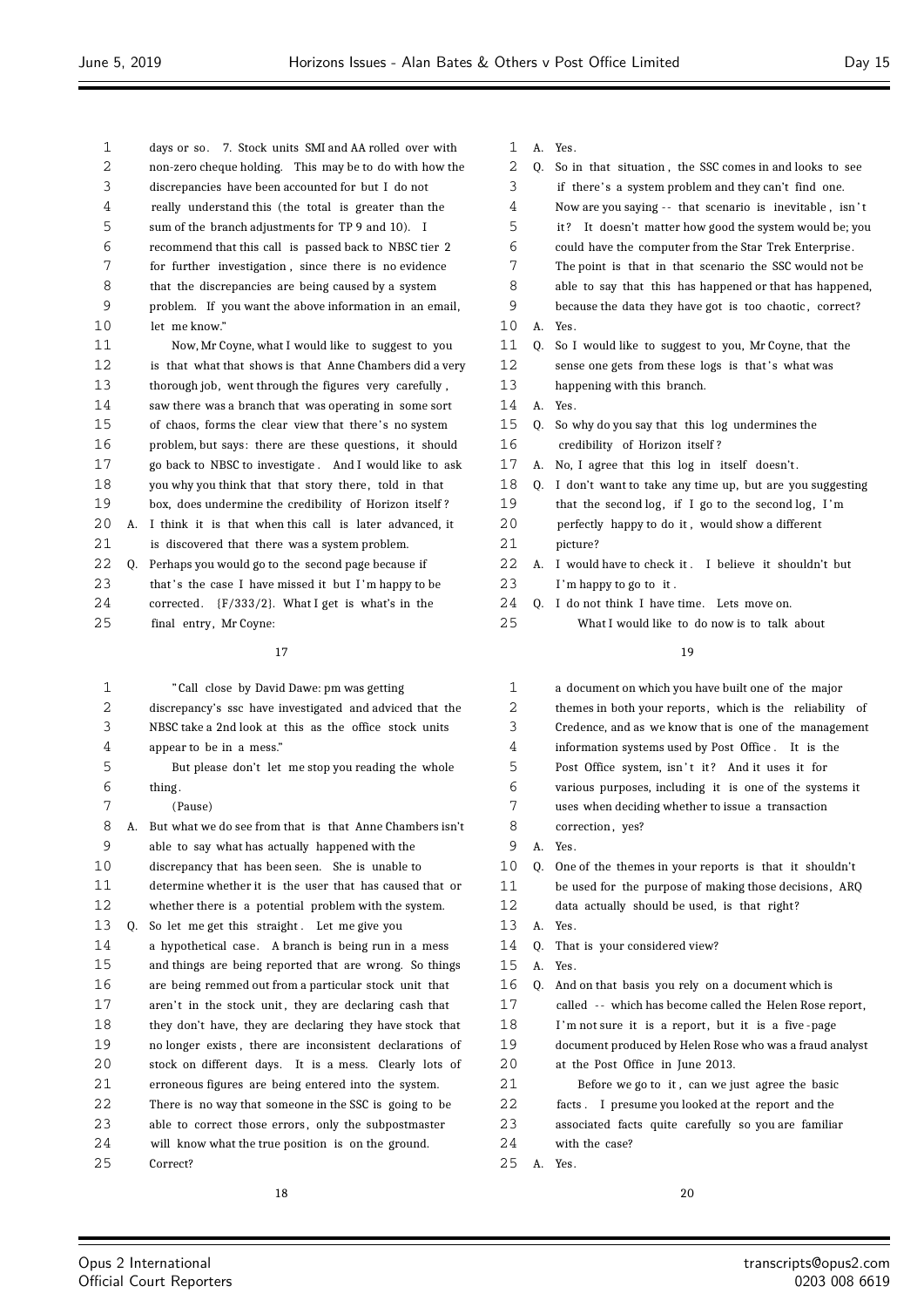$\equiv$ 

| 1  |    | Q. It related to an incident at the Lepton branch of which  | $\mathbf{1}$ |    | counter at some point through that process then Horizon  |
|----|----|-------------------------------------------------------------|--------------|----|----------------------------------------------------------|
| 2  |    | the SPM was a Mr Armstrong, is that right?                  | 2            |    | has got to understand whereabouts it failed and then     |
| 3  |    | A. Mm.                                                      | 3            |    | effectively unwind that process.                         |
| 4  |    | Q. A bill payment transaction had failed at his branch when | 4            | 0. | The difference is where a third party system is          |
| 5  |    | the system went down, correct?                              | 5            |    | involved, isn't it?                                      |
| 6  |    | A. Yes.                                                     | 6            |    | A. A third party system, yes.                            |
| 7  | 0. | And it was a cancellable transaction, correct?              | 7            | Q. | So where you are doing a transaction at the counter      |
| 8  | A. | Yes.                                                        | 8            |    | there are a number of steps you take and if the          |
| 9  | Q. | So he completed the transaction, he took money from the     | 9            |    | transaction involves, I don't know, a payment being made |
| 10 |    | customer, and he did that via -- the customer had           | 10           |    | from a bank, during the course of typing in the          |
| 11 |    | actually got cash out from a Lloyds TSB cash withdrawal     | 11           |    | transaction hundreds of messages are passing back and    |
| 12 |    | but that's by the by because that didn't fail. So he        | 12           |    | forth both to the BRDB to record the nature of the       |
| 13 |    | completed the transaction and he took money from the        | 13           |    | transaction that's being keyed in and also to the        |
| 14 |    | customer. Because the system went down he had to log        | 14           |    | financial institution, and the two institutions marry up |
| 15 |    | back in, and when he logged back in the recovery process    | 15           |    | and the financial institution says I recognise you, and  |
| 16 |    | automatically reversed the cancellable transaction,         | 16           |    | the counter says I want you to make this payment, and    |
| 17 |    | correct?                                                    | 17           |    | the financial institution says I accept it, and so on.   |
| 18 |    | A. Yes.                                                     | 18           |    | A. Yes.                                                  |
| 19 | 0. | And that's how the system should operate with               | 19           | 0. | Then at the end of that process the postmaster closes    |
| 20 |    | cancellable transactions, correct?                          | 20           |    | the stack.                                               |
| 21 |    | A. Yes.                                                     | 21           |    | A. Yes.                                                  |
| 22 | Q. | And that left him with a surplus in his branch, didn't      | 22           | 0. | He enters the transaction into the system. I think the   |
| 23 |    | it?                                                         | 23           |    | technical term is he commits the basket to the system?   |
| 24 |    | A. Likely, yes.                                             | 24           |    | A. Yes.                                                  |
| 25 | 0. | Because he had been given cash by the customer which was    | 25           |    | Q. And that's the moment at which the basket enters his  |
|    |    | 21                                                          |              |    | 23                                                       |
| 1  |    | to be used to pay -- I think it was a phonecard or          | 1            |    | branch accounts, is that correct?                        |
| 2  |    | something like that. It was a BT bill payment, sorry.       | 2            |    | A. Yes.                                                  |
| 3  |    | But of course because the transaction had failed the BT     | 3            | Q. | Everything I have said so far is correct, is it?         |
| 4  |    | bill payment was not made, yes?                             | 4            |    | A. It is, yes.                                           |
| 5  |    | A. Well, it depends at what point the counter failed and    | 5            | Q. | Thank you. The problem is that inevitably the moment at  |
| 6  |    | that's what the recovery process does, it determines how    | 6            |    | which the transaction is committed to -- the basket is   |
| 7  |    | far the transaction got.                                    | 7            |    | committed to the system is different in time from the    |
| 8  |    | Q. Yes. When you agreed with me a moment ago that it was    | 8            |    | moment at which the payment instruction is accepted by   |
| 9  |    | a cancellable transaction, what that means is -- there      | 9            |    | the bank, yes?                                           |
| 10 |    | are two kinds of transactions, aren't there? There is a     | 10           | А. | Yes.                                                     |
| 11 |    | recoverable transaction and the opposite of                 | 11           | Q. | So what happens, in a relatively rare situation you can  |
| 12 |    | a recoverable transaction is a cancellable transaction,     | 12           |    | have the bank accepting an instruction to make a payment |
| 13 |    | correct?                                                    | 13           |    | and making the payment, then the system breaks down, and |
| 14 | А. | It is often called nonrecoverable.                          | 14           |    | then that means that the transaction is not entered into |
| 15 | Q. | But the technical name is cancellable?                      | 15           |    | the branch account?                                      |
| 16 |    | A. Yes.                                                     | 16           | А. | That is correct, yes.                                    |
| 17 | 0. | Could you explain what the difference is between those      | 17           | 0. | So you have a discrepancy between what has happened in   |
| 18 |    | two transactions, why a transaction is cancellable or       | 18           |    | the real world, which is that a payment has been made by |
| 19 |    | recoverable?                                                | 19           |    | the bank, yes?                                           |
| 20 |    | A. It depends on whether it requires an interaction with    | 20           | А. | Yes.                                                     |
| 21 |    | any of the banking organisations or not. Often with         | 21           | Q. | And you have the fact that that payment is not recorded  |
| 22 |    | things like credit cards or debit card transactions         | 22           |    | in the branch accounts because the system has collapsed  |
| 23 |    | a call will be placed to the bank to check the money and    | 23           |    | before the basket has been closed -- I should say        |
| 24 |    | then if the process continues all the way to the end the    | 24           |    | committed, yes?                                          |
|    |    |                                                             |              |    |                                                          |
| 25 |    | money being requested. If there is a failure in the         | 25           |    | A. Yes.                                                  |
|    |    | 22                                                          |              |    | 24                                                       |

Ξ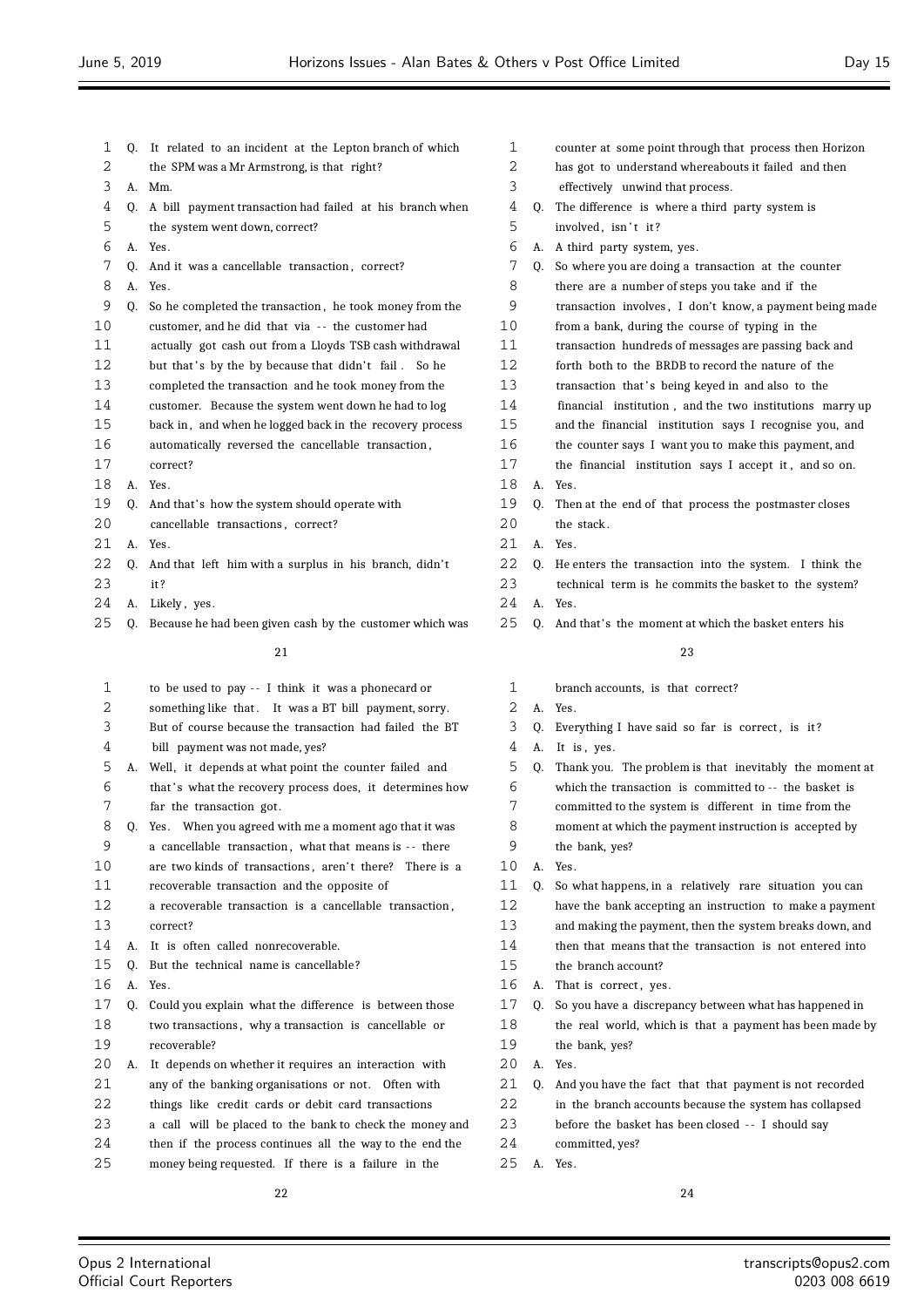- Q. Do you mean collapsed? You said the system collapsed.
- MR DE GARR ROBINSON: It is a very loose form of -
- your Lordship understands what I mean.
- But the system goes down. It could be a comms
- problem, it could be a systems problem, it could be
- someone has dug up the phone line outside .
- A. A power problem.
- Q. It could be a thousand kinds of problem, yes?
- A. It could be lots . I 'm not sure thousands --
- Q. I 'm sorry, it is fair that you should make that
- clarification . I am not trying to commit you to that number.
- 13 So in that situation any system, let's forget about Horizon, again we have got a Star Trek brilliant system, any system is going to have to manage that problem,
- 16 isn't it, in some way?
- A. Yes.
- Q. Because there are always going to be situations where what's happened in the real world may not actually
- 20 accord with what's recorded in the accounts?
- 21 A. That is right. Frankly what Horizon does, rather than make the assumption that the transaction completed successfully , it effectively re-looks at the elements of 24 the transaction to see how far it got, to see whether it should roll back or roll forward.

 Q. Yes, because in the course of the transaction being 2 keyed in, before the basket is committed, all the elements of the transaction are actually recorded - - 4 let's talk Horizon Online -- they're all recorded in the BRDB but they are in different tables of the BRDB. So they are securely kept, held somewhere, for the moment in time in which the transaction is committed to the 8 audit store -- I shouldn't say the audit store -- to the database, so they are held there but they are held in abeyance. Then when something goes wrong the 11 transaction isn't committed to the database and the tables which contain the data relating to the 13 transaction, and some other tables, they then throw up a flag saying this is a recoverable transaction . And what that means is that the transaction appears - - it has been done in the real world but it hasn't entered the stacks , it hasn't entered the branch accounts, so it has to be looked at to see what needs to be done, is that correct? A. Yes. Q. And that's how the Horizon system was designed to work, correct? A. Yes. Just in pure technical terms, the raising of the 24 flag, once the transaction is started that's recoverable a flag or a stake is put in the database to say we are

- starting a recoverable transaction . Then at the end of
- it , once it is committed, the flag is taken down.
- Q. Exactly .
- A. So when the counter restarts it has a look to see
- whether there is any recoverable transaction flags
- there . If there are , it has to deal with that before it boots up.
- 8 Q. Exactly. And this isn't strictly relevant to Helen Rose
- 9 but just to be clear, in that scenario, given the way
- the system is designed, indeed given the way any system would have to be designed, there would then have to be
- an enquiry as to what happened on the ground, wouldn't there?
- A. By the humans interacting?
- 15 Q. Yes. In other words, let's take this example, the Post Office would have to find out from the postmaster whether he accepted the £76, wouldn't he? They would need to know whether the money was accepted or whether it wasn't, and only then would they know what they 20 should do in relation to this transaction?
- A. Typically a counter would know whether the transaction or whether the monies have been handed over because one of the last things that you would do at the end of the transaction would be -- it is called firing , you would fire the cash drawer and the cash drawer would come

- open.
- Q. You are not suggesting it wouldn't have to be checked. You wouldn't assume that the money had passed hands, you would need to know whether it had. You would need to ask the postmaster, wouldn't you, in order to work out what, if anything, needed to be done to restore the branch to balance? A. But it is a worthwhile check to do, to find out whether cash has been handed over or not. Q. Yes, because the system on its own doesn't know whether
- cash has passed hands, does it ? The system doesn't tell you. It doesn't photograph the passing of cash from one to the other, there is no way in which the system would ever know that?
- A. No. It would know whether it has displayed a message on screen to say pay X amount and it would know whether the cash drawer has been opened or not, but it wouldn't know
- 18 if physically that instruction had been followed, yes.
- Q. So it might be, for example, the message is flashed up
- on the screen and then the system crashes, and if you
- were at the Post Office or the SSC you would not be able
- to tell , looking at the data you have, what had happened
- and you would have to make an enquiry. And it would be
- a good practice , generally speaking, to make that
- inquiry before deciding whether any correction needs to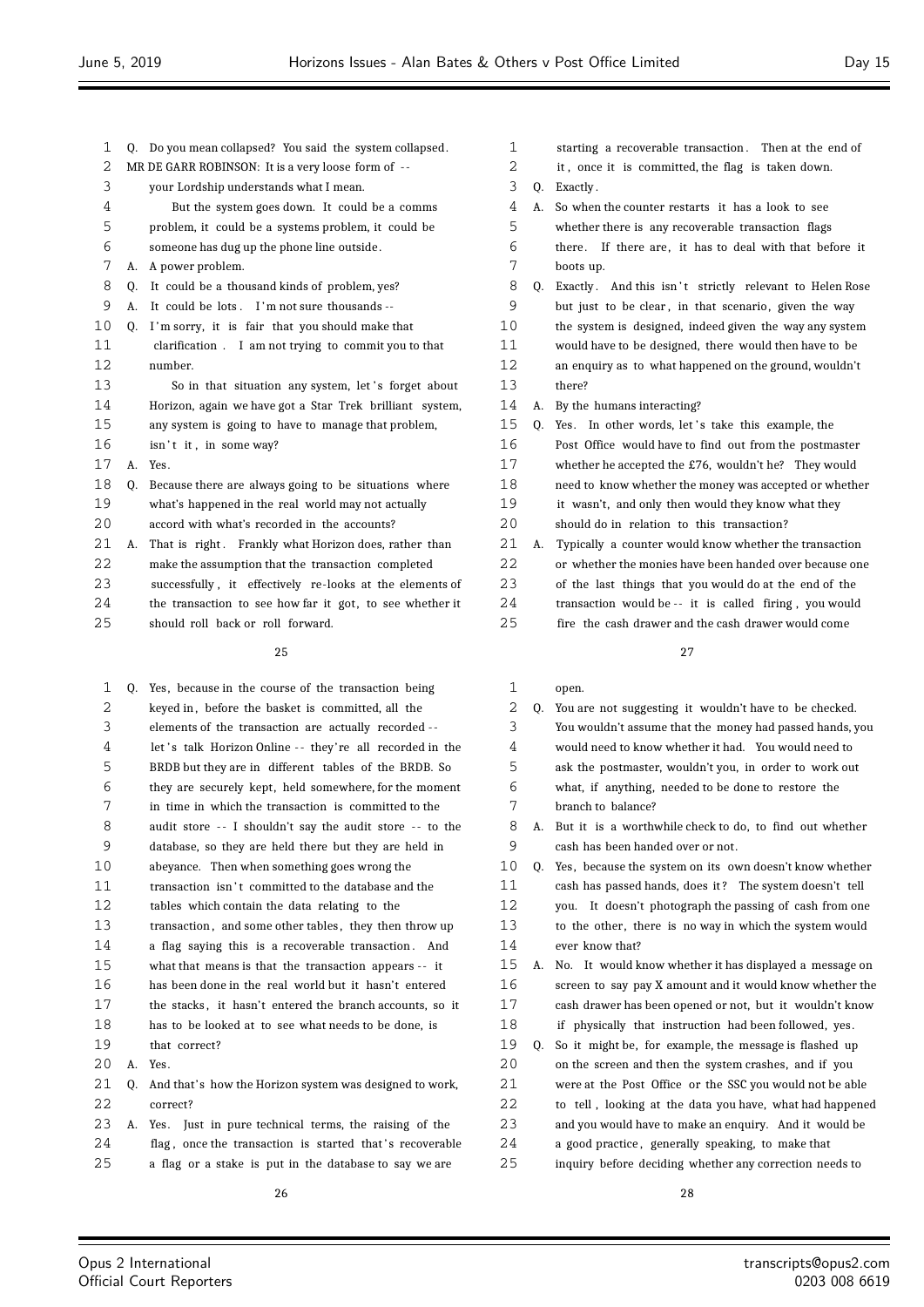| 1  |    | be made or not, yes?                                     |              |
|----|----|----------------------------------------------------------|--------------|
| 2  | А. | Yes.                                                     |              |
| 3  | Q. | Thank you. So let's go back to Lepton. This was          |              |
| 4  |    | a cancellable transaction because there hadn't been      |              |
| 5  |    | an immediate instruction for a payment to be made by     |              |
| 6  |    | a financial institution. I think you will accept with    |              |
| 7  |    | me that when that happens it is not in the recoverable   |              |
| 8  |    | category, it is in the cancellable category, yes?        |              |
| 9  | A. | I would have to check that by looking at the report.     |              |
| 10 |    | I can't recall precisely what the --                     | 1            |
| 11 | Q. | Okay. You agreed with me earlier that it was             | $\mathbf{1}$ |
| 12 |    | a cancellable transaction?                               | 1            |
| 13 | А. | I believe so, yes.                                       | 1            |
| 14 | Q. | Which means that the standard process with -- in fact    | $\mathbf{1}$ |
| 15 |    | the universal process with cancellable transactions is   | 1            |
| 16 |    | that the transaction is then removed from the system.    | 1            |
| 17 |    | The assumption is made that the transaction should not   | 1            |
| 18 |    | be done. Then if there is any problem that can be        | 1            |
| 19 |    | handled by manual processes. Again you can ask the       | 1            |
| 20 |    | branch whether in actual fact, although we have          | 2            |
| 21 |    | cancelled the transaction, have you actually received    | 2            |
| 22 |    | some money? That's how the system works, correct?        | 2            |
| 23 | А. | Mm.                                                      | 2            |
| 24 | Q. | And that is how the system worked in this case, didn't   | 2            |
| 25 |    | it?                                                      | 2            |
|    |    | 29                                                       |              |
| 1  | А. | In this case there was a dispute between whether the     |              |
| 2  |    | system itself said there was the reversal or whether the |              |
| 3  |    | human, the subpostmaster, chose to do the reversal or    |              |
| 4  |    | And the indicator within Horizon was that it was<br>not. |              |
| 5  |    | the subpostmaster that did the reversal but it was found |              |
| 6  |    | that that was incorrect and it was actually Horizon.     |              |
| 7  | Q. | So you are saying Credence said it was the postmaster    |              |
| 8  |    | that did it but in actual fact it was the system that    |              |
| 9  |    | did it. And that's your considered view?                 |              |
| 10 | А. | I believe that's what the document reflects, yes.        | 1            |
| 11 | Q. | Let's pick this up in your second report -- one other    | 1            |
| 12 |    | thing I should mention, actually, is that in this        | 1            |
| 13 |    | process, the way the system is supposed to operate, when | $\mathbf{1}$ |

14 there is a cancellable transaction like that, or indeed

- even a recoverable transaction , receipts should be
- printed by the system to allow the postmaster to know what's happened and what he or she should be doing, yes?
- A. Yes. The process should be that receipts are printed . There are other reports elsewhere that suggest that that is not always the case, but that is certainly what the
- process should be. 22 Q. Let's look. Can we go to page 117 of your second report
- which is {D2/4.1/1}. This is paragraph 4.78. It is all under the heading "Failed Reversals" {D2/4.1/117}.
- You say at 4.78:

| 1  |    | "As dealt with above at paragraph 4.62, the excerpt      |
|----|----|----------------------------------------------------------|
| 2  |    | from Gareth Jenkins within the Helen Rose report         |
| 3  |    | indicates that there was no evidence of the creation of  |
| 4  |    | a disconnected session receipt, unless further diagnosis |
| 5  |    | (which I do not believe has been disclosed to me) has    |
| 6  |    | since been conducted and reviewed by Angela Van Den      |
| 7  |    | Bogerd. I have reported on what was diagnosed            |
| 8  |    | contemporaneously by Mr Jenkins, particularly "          |
| 9  |    | Then you quote a piece of text that I won't read but     |
| 10 |    | I invite you to read.                                    |
| 11 |    | (Pause)                                                  |
| 12 | А. | Yes.                                                     |
| 13 | 0. | So what you are suggesting there is that the Helen Rose  |
| 14 |    | report indicates that Horizon didn't produce a           |
| 15 |    | disconnected session receipt in branch, yes?             |
| 16 | А. | Yes.                                                     |
| 17 | 0. | If we go back to page 113, $\{D2/4.1/113\}$ and look at  |
| 18 |    | paragraph 4.63, you are talking about Credence now, you  |
| 19 |    | are talking about the Helen Rose report. You say:        |
| 20 |    | "Therefore, the contemporaneous evidence is              |
| 21 |    | consistent with the determination that Horizon initiated |
| 22 |    | the reversal, NOT the Subpostmaster."                    |
| 23 | А. | Yes.                                                     |
| 24 | 0. | "In my first report I had explained (at paragraph 4.61)  |
| 25 |    | that the Subpostmaster had not reversed the transaction, |
|    |    | 31                                                       |
| 1  |    | this had been a reversal generated by the system as part |
| 2  |    | of recovery."                                            |

- A. Yes.
- Q. "Credence data appeared to show (or was interpreted as)
- being a reversal initiated by the Subpostmaster. This
- difference of position arose from Post Office looking at
- Credence data and Gareth Jenkins of Fujitsu looking at
- audit data and system logs ." A. Yes.
- Q. "This demonstrates two positions", you say:
- "(a) Credence data, most commonly used by Post Office for their investigations , is either wrong or does not provide sufficient information to complete the full **picture**: and "(b) It was only after the Subpostmaster involved an external forensic accountant that the Audit data was requested." The external forensic accountant, are you aware of 19 this, what that's a reference to, Second Sight? 20 A. In the documents that I have seen, the call logs, 21 I think the subpostmaster says "I have got a forensic accountant involved ", I do not think he mentions -- Q. You are not aware it was Mr Warmington from
- Second Sight?
- A. I wasn't aware.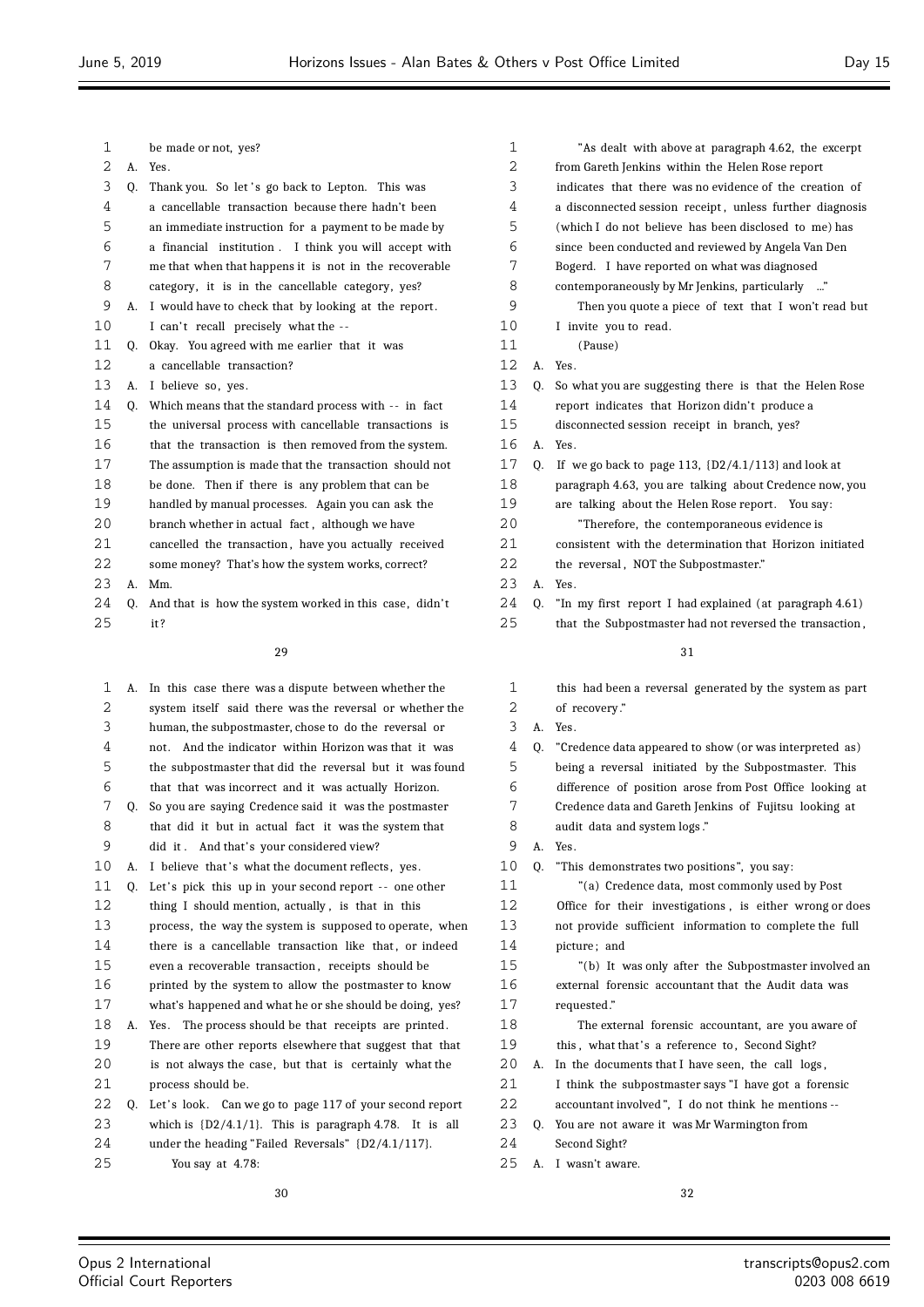| 1            |    | Q. Fine, I will not ask you any more about that.          | 1      |    | Q. I see, thank you.        |
|--------------|----|-----------------------------------------------------------|--------|----|-----------------------------|
| $\mathbf{2}$ |    | Then if we go back to what you said about this in         | 2      |    | 5.176:                      |
| 3            |    | your first report. Can we go to $(D2/1/67)$ please. Are   | 3      |    | "Whilst it is evid          |
| 4            |    | you there? Paragraphs 5.49 to 5.50:                       | 4      |    | Office in this instanc      |
| 5            |    | "The document ('Helen Rose report') refers to an          | 5      |    | Fujitsu for further m       |
| 6            |    | incident where a Transaction Correction was issued which  | 6      |    | there appears to be fu      |
| 7            |    | the Subpostmaster duly settled financially despite the    | 7      |    | provided by Fujitsu."       |
| 8            |    | Subpostmaster denying conducting the reversal."           | 8      |    | 5.177:                      |
| 9            |    | 5.50:                                                     | 9      |    | "Observations of t          |
| 10           |    | "The report appears to show that the material that        | 10     |    | the initial report "        |
| 11           |    | Post Office initially reviewed did not identify that it   | 11     |    | That is the Helen           |
| 12           |    | was the system that initiated the reversal rather than    | 12     |    | A. Mm.                      |
| 13           |    | the Subpostmaster and therefore the Transaction           | 13     |    | Q. "  states 'a transa      |
| 14           |    | Correction making the Subpostmaster liable was issued in  | 14     |    | Credence data file sho      |
| 15           |    | error. Since this is effectively a failure to             | 15     |    | 10.37."                     |
| 16           |    | appropriately reduce the risk of error this is also       | 16     |    | Stopping there. Y           |
| 17           |    | dealt with further "                                      | 17     |    | Credence giving wrong       |
| 18           |    | So here you are saying -- well, let's move on             | 18     |    | A. There appears to be a    |
| 19           |    | actually to page $(D2/1/101)$ . You have some more points | 19     |    | are recorded, yes.          |
| 20           |    | to make about Credence at page 101. Picking it up at      | 20     |    | Q. "Fujitsu's data states   |
| 21           |    | paragraph 5.175 --                                        | 21     |    | 9.33 and reversal time      |
| 22           | A. | Sorry, are we in the second report now?                   | 22     |    | You are suggesting          |
| 23           | Q. | The first report $[D2/1/101]$ . Picking it up at 5.175,   | 23     |    | Credence, that it is a      |
| 24           |    | you say:                                                  | 24     |    | with audit data, yes?       |
| 25           |    | "The report regarding the reversal dispute conducted      | 25     |    | A. I actually say that in   |
|              |    | 33                                                        |        |    |                             |
| 1            |    |                                                           |        |    |                             |
| 2            |    | by Helen Rose states:                                     | 1<br>2 |    | Q. Then you say:<br>"5.178: |
| 3            |    | "On looking at the Credence data, it clearly              | 3      |    |                             |
| 4            |    | indicates that the reversal was completed by              | 4      |    | "Whilst this hour           |
|              |    | (Subpostmaster) at 10:37  and was reversal indicator      |        |    | might be easily tracea      |
| 5            |    | 1 (existing reversal) and settled to cash."               | 5      |    | how easily it would h       |
| 6            |    | $\{D2/1/102\}$                                            | 6      |    | where the Subpostmas        |
| 7            |    | "5.176:                                                   | 7      |    | went on erroneously in      |
| 8            |    | "It is therefore relevant to question why Post            | 8      |    | Yes.                        |
| 9            |    | Office were using Credence data to initially investigate  | 9      |    | Q. So what you are doing    |
| 10           |    | disputed transactions."                                   | 10     |    | making the following c      |
| 11           |    | Stopping there. Your contention is that they should       | 11     |    | a disconnected session      |
| 12           |    | not use Credence to initially investigate, is that        | 12     |    | should have been, corr      |
| 13           |    | right?                                                    | 13     |    | A. That is what the repor   |
| 14           | А. | It would seem that you can use Credence to conduct        | 14     |    | Q. Secondly, that Creden    |
| 15           |    | a cursory investigation but you have to go back to the    | 15     |    | Post Office was mislea      |
| 16           |    | full logs to get the full picture. Because if there's     | 16     |    | reversed and misleadir      |
| 17           |    | a different picture being given by Credence to that of    | 17     | A. | Yes.                        |
| 18           |    | the logs, then ultimately both can't be correct.          | 18     |    | Q. And, thirdly, the prol   |
| 19           | 0. | It is just your use of the word "initially". Is there     | 19     |    | an erroneous transactio     |
| 20           |    | any significance attached to that? That's not what you    | 20     |    | loss on the subpostma       |
| 21           |    | should look at even first, you should look at something   | 21     |    | A. Whether there was an     |
| 22           |    | else first, should you?                                   | 22     |    | not is not clear, it d      |
| 23           | А. | No, I mean, it depends what depth of investigation you    | 23     |    | based on the evidence,      |
| 24           |    | are going to look. If it is just a cursory                | 24     |    | the ARQ log.                |
| 25           |    | investigation then Credence might be okay for that.       | 25     |    | Q. We can go back to you!   |
|              |    |                                                           |        |    |                             |

ident that it was understood by Post nce to request assistance from material to investigate this dispute further issues with the data the disclosures illustrates that n Rose report, right? saction at 10.42', whereas the 14 a credence shows 10.32 with the reversal at You are giving another example of 1g data, yes? difference between the times that es the transactions are at 9.32 and estamp is 9.37." 1g that is a further problem with actually an hour out as compared in the next paragraph, yes. 

r difference between the data sets eable for Fujitsu, it is not clear have been to investigate issues ster was not sure of what time things in the system ..."

- g here, Mr Coyne, is that you are claims: first of all, n receipt wasn't printed when it
- rrect?
- ort says, yes.
- nce data initially relied on by
	- eading, misleading as to who
	- ing as to time, yes?
- oblems with Credence led to
- tion correction, inflicting a false naster, correct?
- erroneous transaction correction or
- depends what decision was taken
- e, based on either the Credence or
- ur first report, paragraph 5.50, but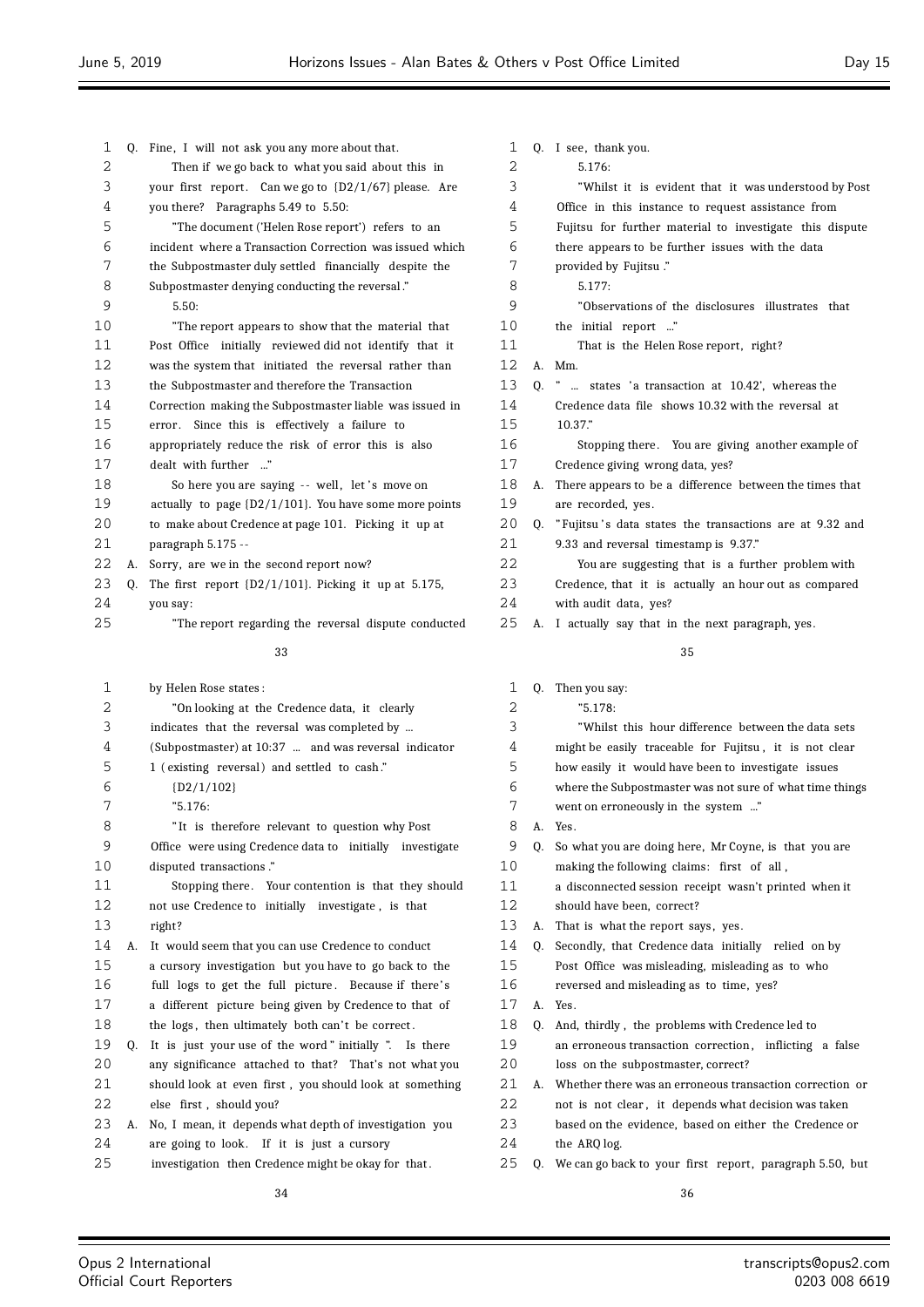| $\overline{2}$ |    | Post Office wasn't liable and it was a false transaction     |                |
|----------------|----|--------------------------------------------------------------|----------------|
| 3              |    | correction. So that is your view, isn't it, that you         |                |
| 4              |    | formed on the basis of reviewing the Helen Rose report       |                |
| 5              |    | and other documents?                                         |                |
| 6              |    | A. If Post Office had have continued to use the Credence     |                |
| 7              |    | data, then the transaction correction would have been        |                |
| 8              |    | issued in error.                                             |                |
| 9              |    | Q. You actually say, reading again from paragraph 5.50:      |                |
| 10             |    | " and therefore the transaction correction making            | 1              |
| 11             |    | the Subpostmaster liable was issued in error." $\{D2/1/67\}$ | $\mathbf{1}$   |
| 12             |    | A. Yes.                                                      | $\mathbf{1}$   |
| 13             | 0. | You are making a claim as to what happened on the basis      | $\mathbf{1}$   |
| 14             |    | of the documents you have seen?                              | $\mathbf{1}$   |
| 15             |    | A. Yes.                                                      | $\mathbf{1}$   |
| 16             | 0. | And is that your view?                                       | $\mathbf{1}$   |
| 17             |    | A. Yes.                                                      | 1              |
| 18             |    | Q. Thank you. Let's now go to Ms Rose's report. It is at     | $\mathbf{1}$   |
| 19             |    | ${F/1082/2}$ , pick it up at page 2. There's the             | $\mathbf{1}$   |
| 20             |    | "Executive Summary" and the first paragraph has the time     | 2              |
| 21             |    | 10.42 that you referred to. You see that?                    | $\overline{2}$ |
| 22             | A. | Yes.                                                         | $\overline{c}$ |
| 23             | 0. | The report says:                                             | 2              |
| 24             |    | "The branch was issued with a Transaction Correction         | 2              |
| 25             |    | for £76.09, which they duly settled; however the             | 2              |
|                |    |                                                              |                |

my understanding of what you said there was the

| $\mathbf 1$ |    | postmaster denial reversing this transaction "           |
|-------------|----|----------------------------------------------------------|
| 2           |    | Under "Reviewing the Data", let's read that:             |
| 3           |    | "On looking at the Credence data, it clearly             |
| 4           |    | indicates that the reversal was completed by JAR001      |
| 5           |    | (postmaster) at $10:3704/10/2012$ and was reversal       |
| 6           |    | indicator 1 (existing reversal) and settled to cash. An  |
| 7           |    | existing reversal is where the session number/Automated  |
| 8           |    | Payment number has to be entered to reverse the item.    |
| 9           |    | "The Fujitsu logs were requested for this branch,        |
| 10          |    | but whilst waiting for these to arrive communications    |
| 11          |    | took place with Gareth Jenkins at Fujitsu for more       |
| 12          |    | details to gain an understanding what had occurred at    |
| 13          |    | this branch."                                            |
| 14          | А. | Yes.                                                     |
| 15          | Q. | Now, she says the Credence data clearly indicates that   |
| 16          |    | the reversal was completed by the subpostmaster. But it  |
| 17          |    | is fair to say, isn't it, that the Credence data did not |
| 18          |    | actually say that the subpostmaster had initiated the    |
| 19          |    | reversal, correct?                                       |
| 20          | А. | Well, certainly whoever constructed this report said it  |
| 21          |    | clearly indicates that the reversal was completed by the |
| 22          |    | user.                                                    |
| 23          | 0. | She's inferring from the facts that she sets out there   |
| 24          |    | that the reversal itself must have been initiated by the |
| 25          |    | subpostmaster, isn't she?                                |

| 1  |    | A. That's what she is saying. She's saying "it clearly   |
|----|----|----------------------------------------------------------|
| 2  |    | indicates".                                              |
| 3  | O. | It is an interpretation of the data she has got. There   |
| 4  |    | isn't a box in Credence -- she's not saying there is     |
| 5  |    | a box in Credence saying this was initiated by the       |
| 6  |    | subpostmaster, it is that the reversal has a postmaster  |
| 7  |    | reference attached to it and a reversal indicator 1, and |
| 8  |    | she infers from that, she construes that, she interprets |
| 9  |    | that as indicating that the reversal was specifically    |
| 10 |    | undertaken by the subpostmaster. Would you accept that   |
| 11 |    | what we are talking about here is a mistake in           |

interpretation ?

A. There's nothing here to suggest there is a mistake in

interpretation to me. The words on the page say " it

clearly indicates that the reversal was completed" by

- the subpostmaster.
- Q. I would like to suggest to you, Mr Coyne, that what this suggests is she looked at the three points of information and she inferred from those three points of
- information that the reversal was undertaken by the
- postmaster, but the Credence system doesn't specifically
- 2 say that. She has made a mistake because she has put
- two and two together and made four, in fact five ?
- A. I think that really is a matter for Helen Rose.
- Q. Would you accept it is possible?

- A. It is possible that she was mistaken, are you asking, sorry? Q. If we go over  $-$  A. Sorry, I might have given the wrong answer. Are you asking me is it possible - -
- Q. Are you suggesting that Credence did specifically state that the reversal was undertaken by the postmaster 8 himself, rather than a reversal happened when the postmaster was logged on. In fact it was the postmaster
- logging on that caused the reversal to happen?
- A. I haven't looked at Credence myself in order to validate what the author of this report saw. I have gone off
- what this paragraph says, that Credence clearly indicated that a reversal took place by the user.
- That's what I have based my evidence on.
- Q. I understand, but I suggest to you that what you have read here is consistent with the view that what happened is Ms Rose misunderstood the significance of the items of information that were on Credence and formed the a
- mistaken conclusion?
- 21 A. I agree that that is possible, yes.
- Q. Thank you. Then if we go over to page 3 of the report
- {F/1082/3}. For completeness I should say that on
- 24 page 1 you will see that there are two -- this report,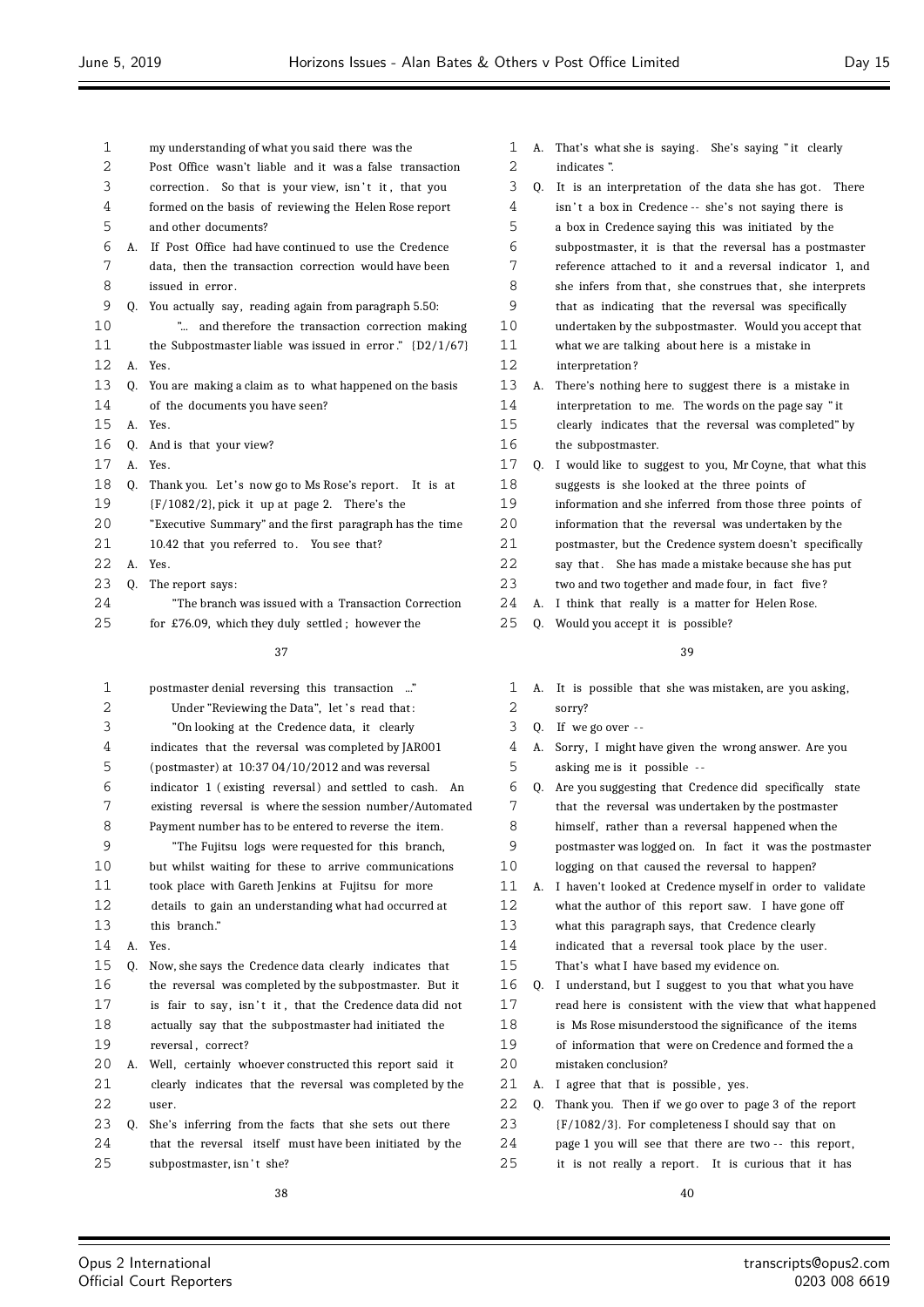$\equiv$ 

| 2<br>2<br>by Mr Jenkins by e-mail and those answers are there in<br>of Events 4 to 25 Oct  shows that a receipt was<br>3<br>3<br>blue.<br>generated from the session 537805 (not explicitly, but<br>4<br>4<br>it was the only session at that time)."<br>MR JUSTICE FRASER: I think you mean page 2. We have gone<br>5<br>5<br>So you will see that on the very next page,<br>to page 1 which is literally just the facing page.<br>6<br>6<br>MR DE GARR ROBINSON: I'm so sorry, I meant page {F/1082/2}.<br>Mr Jenkins is saying actually the receipt was printed<br>7<br>7<br>after all?<br>I'm sorry.<br>8<br>8<br>No, I think that's talking about a receipt for something<br>So there are passages in blue which are quotations<br>А.<br>9<br>9<br>from emails she has received. The first email is on the<br>else. It is not a disconnected session receipt, I do<br>10<br>10<br>first page. And the middle paragraph, just to be clear,<br>not think.<br>11<br>11<br>this is the paragraph you relied on. About halfway down<br>Q.<br>Are you suggesting that -- so he is talking about<br>12<br>12<br>a completely different -- why would he be talking about<br>it says:<br>13<br>13<br>"The fact that there is no indication of such a<br>a completely different session in this -- or rather why<br>14<br>14<br>receipt in the events table suggests the counter may<br>would she, Ms Rose, be quoting in this email<br>15<br>15<br>have been rebooted and so perhaps may have crashed in<br>a discussion about a completely different session?<br>16<br>16<br>which case the clerk may not have been told exactly what<br>A. They are actually talking about two sessions here.<br>17<br>17<br>to do."<br>There is the session ending in 803 and the session<br>18<br>18<br>ending in 805.<br>I presume that was the basis upon which you said<br>19<br>19<br>there were no receipts printed for this transaction,<br>Yes. Perhaps I could read the next sentence.<br>Q.<br>20<br>20<br>Yes.<br>correct?<br>А.<br>21<br>21<br>A. I think there is a more definitive statement than that<br>0.<br>"This receipt would have told the user that a Rollback<br>22<br>22<br>later on in this document. This is Gareth Jenkins<br>had taken place (but the logs don't make that<br>23<br>23<br>explicit)."<br>suggesting that there wasn't a receipt.<br>24<br>24<br>MR JUSTICE FRASER: Is the blue Mr Jenkins?<br>Is that clear enough for you, Mr Coyne? What<br>25<br>25<br>Mr Jenkins is saying here is that a receipt was printed<br>A. Yes, I believe so, my Lord.<br>41<br>43<br>1<br>1<br>Yes, it is the paragraph below where it says:<br>showing that the transaction had been rolled back,<br>2<br>2<br>"The reversal was due to recovery [and] was not<br>correct?<br>3<br>3<br>an explicit reversal [made] by the clerk ".<br>Right, so what Mr Jenkins is saying here is that the<br>А.<br>4<br>What you are saying is this affirmatively states that no<br>4<br>Q.<br>logs were missing the record that the receipt was<br>5<br>5<br>receipt was printed for the postmaster to tell him what<br>printed but he believes the receipt was printed.<br>6<br>6<br>to do. That's what I'm asking you about, remember.<br>0.<br>Yes. So your claim in your report that the report shows<br>7<br>7<br>Well Mr Jenkins here, who has investigated it, has said<br>that the receipt was not printed, that claim is wrong,<br>А.<br>8<br>8<br>from the logs that there wasn't a disconnected session<br>isn't it? You hadn't read this document properly, had<br>9<br>9<br>receipt.<br>you?<br>10<br>10<br>And it was on the basis of that text, you said that in<br>Well, the situation here is that we have got to $-$ in<br>Q.<br>А.<br>11<br>11<br>order for this scenario that you are putting to me to be<br>your report?<br>12<br>12<br>A. Yes.<br>correct, we have got to assume that firstly the initial<br>13<br>13<br>Q.<br>You remember, one of the claims you made in your report<br>investigation showing that it was a user that issued the<br>14<br>14<br>is that there was no session receipt printed?<br>reversal was wrong, and then we have also got to assume<br>15<br>15<br>A. Yes.<br>a receipt was printed although it is not within the<br>16<br>16<br>Q.<br>If we go over the page, please, there was a second email<br>logs.<br>17<br>17<br>that comes a couple of weeks later, at the top of the<br>Q.<br>Mr Coyne, in your report you specifically say, and<br>18<br>18<br>I think you confirmed to me that it is your opinion,<br>page $\{F/1082/3\}$ . It is the paragraph beginning:<br>19<br>19<br>"The files 4 to 25th October …"<br>that the report -- this report shows that a receipt<br>20<br>20<br>Do you see that?<br>wasn't printed for the disconnected and reverse session,<br>21<br>21<br>Yes.<br>А.<br>yes?<br>22<br>22<br>Q.<br>If we can miss out the sentence that talks about those<br>A.<br>Mm.<br>23<br>23<br>files. The next sentence says:<br>Q.<br>What I'm suggesting to you is that this report, if you<br>24<br>24<br>"Also row 70 of events 4 to 25 Oct  shows that<br>can call it that, says nothing of the sort and that you<br>25<br>25<br>session 537803  has been recovered and this event has<br>haven't read it carefully enough, is that right or is | 1 |  | some questions and then some answers that are provided | 1 |  | the same timestamp as the Reversal Session. Also row 71 |
|-----------------------------------------------------------------------------------------------------------------------------------------------------------------------------------------------------------------------------------------------------------------------------------------------------------------------------------------------------------------------------------------------------------------------------------------------------------------------------------------------------------------------------------------------------------------------------------------------------------------------------------------------------------------------------------------------------------------------------------------------------------------------------------------------------------------------------------------------------------------------------------------------------------------------------------------------------------------------------------------------------------------------------------------------------------------------------------------------------------------------------------------------------------------------------------------------------------------------------------------------------------------------------------------------------------------------------------------------------------------------------------------------------------------------------------------------------------------------------------------------------------------------------------------------------------------------------------------------------------------------------------------------------------------------------------------------------------------------------------------------------------------------------------------------------------------------------------------------------------------------------------------------------------------------------------------------------------------------------------------------------------------------------------------------------------------------------------------------------------------------------------------------------------------------------------------------------------------------------------------------------------------------------------------------------------------------------------------------------------------------------------------------------------------------------------------------------------------------------------------------------------------------------------------------------------------------------------------------------------------------------------------------------------------------------------------------------------------------------------------------------------------------------------------------------------------------------------------------------------------------------------------------------------------------------------------------------------------------------------------------------------------------------------------------------------------------------------------------------------------------------------------------------------------------------------------------------------------------------------------------------------------------------------------------------------------------------------------------------------------------------------------------------------------------------------------------------------------------------------------------------------------------------------------------------------------------------------------------------------------------------------------------------------------------------------------------------------------------------------------------------------------------------------------------------------------------------------------------------------------------------------------------------------------------------------------------------------------------------------------------------------------------------------------------------------------------------------------------------------------------------------------------------------------------------------------------------------------------------------------------------------------------------------------------------------------------------------------------------------------------------------------------------------------------------------------------------------------------------------------------------------------------------------------------------------------------------------------------------------------------------------------------------------------------------------------------------------------------------------------------------------------------------------------------------------------------------------------------------------------------------------------------------------------------------------------------------------------------------------------------------------------------------------------------------------------------------------------------------------------------------------------------------------------------------------------------------------------------------------------------------------------------------------------------------------------------------------|---|--|--------------------------------------------------------|---|--|---------------------------------------------------------|
|                                                                                                                                                                                                                                                                                                                                                                                                                                                                                                                                                                                                                                                                                                                                                                                                                                                                                                                                                                                                                                                                                                                                                                                                                                                                                                                                                                                                                                                                                                                                                                                                                                                                                                                                                                                                                                                                                                                                                                                                                                                                                                                                                                                                                                                                                                                                                                                                                                                                                                                                                                                                                                                                                                                                                                                                                                                                                                                                                                                                                                                                                                                                                                                                                                                                                                                                                                                                                                                                                                                                                                                                                                                                                                                                                                                                                                                                                                                                                                                                                                                                                                                                                                                                                                                                                                                                                                                                                                                                                                                                                                                                                                                                                                                                                                                                                                                                                                                                                                                                                                                                                                                                                                                                                                                                                                                                   |   |  |                                                        |   |  |                                                         |
|                                                                                                                                                                                                                                                                                                                                                                                                                                                                                                                                                                                                                                                                                                                                                                                                                                                                                                                                                                                                                                                                                                                                                                                                                                                                                                                                                                                                                                                                                                                                                                                                                                                                                                                                                                                                                                                                                                                                                                                                                                                                                                                                                                                                                                                                                                                                                                                                                                                                                                                                                                                                                                                                                                                                                                                                                                                                                                                                                                                                                                                                                                                                                                                                                                                                                                                                                                                                                                                                                                                                                                                                                                                                                                                                                                                                                                                                                                                                                                                                                                                                                                                                                                                                                                                                                                                                                                                                                                                                                                                                                                                                                                                                                                                                                                                                                                                                                                                                                                                                                                                                                                                                                                                                                                                                                                                                   |   |  |                                                        |   |  |                                                         |
|                                                                                                                                                                                                                                                                                                                                                                                                                                                                                                                                                                                                                                                                                                                                                                                                                                                                                                                                                                                                                                                                                                                                                                                                                                                                                                                                                                                                                                                                                                                                                                                                                                                                                                                                                                                                                                                                                                                                                                                                                                                                                                                                                                                                                                                                                                                                                                                                                                                                                                                                                                                                                                                                                                                                                                                                                                                                                                                                                                                                                                                                                                                                                                                                                                                                                                                                                                                                                                                                                                                                                                                                                                                                                                                                                                                                                                                                                                                                                                                                                                                                                                                                                                                                                                                                                                                                                                                                                                                                                                                                                                                                                                                                                                                                                                                                                                                                                                                                                                                                                                                                                                                                                                                                                                                                                                                                   |   |  |                                                        |   |  |                                                         |
|                                                                                                                                                                                                                                                                                                                                                                                                                                                                                                                                                                                                                                                                                                                                                                                                                                                                                                                                                                                                                                                                                                                                                                                                                                                                                                                                                                                                                                                                                                                                                                                                                                                                                                                                                                                                                                                                                                                                                                                                                                                                                                                                                                                                                                                                                                                                                                                                                                                                                                                                                                                                                                                                                                                                                                                                                                                                                                                                                                                                                                                                                                                                                                                                                                                                                                                                                                                                                                                                                                                                                                                                                                                                                                                                                                                                                                                                                                                                                                                                                                                                                                                                                                                                                                                                                                                                                                                                                                                                                                                                                                                                                                                                                                                                                                                                                                                                                                                                                                                                                                                                                                                                                                                                                                                                                                                                   |   |  |                                                        |   |  |                                                         |
|                                                                                                                                                                                                                                                                                                                                                                                                                                                                                                                                                                                                                                                                                                                                                                                                                                                                                                                                                                                                                                                                                                                                                                                                                                                                                                                                                                                                                                                                                                                                                                                                                                                                                                                                                                                                                                                                                                                                                                                                                                                                                                                                                                                                                                                                                                                                                                                                                                                                                                                                                                                                                                                                                                                                                                                                                                                                                                                                                                                                                                                                                                                                                                                                                                                                                                                                                                                                                                                                                                                                                                                                                                                                                                                                                                                                                                                                                                                                                                                                                                                                                                                                                                                                                                                                                                                                                                                                                                                                                                                                                                                                                                                                                                                                                                                                                                                                                                                                                                                                                                                                                                                                                                                                                                                                                                                                   |   |  |                                                        |   |  |                                                         |
|                                                                                                                                                                                                                                                                                                                                                                                                                                                                                                                                                                                                                                                                                                                                                                                                                                                                                                                                                                                                                                                                                                                                                                                                                                                                                                                                                                                                                                                                                                                                                                                                                                                                                                                                                                                                                                                                                                                                                                                                                                                                                                                                                                                                                                                                                                                                                                                                                                                                                                                                                                                                                                                                                                                                                                                                                                                                                                                                                                                                                                                                                                                                                                                                                                                                                                                                                                                                                                                                                                                                                                                                                                                                                                                                                                                                                                                                                                                                                                                                                                                                                                                                                                                                                                                                                                                                                                                                                                                                                                                                                                                                                                                                                                                                                                                                                                                                                                                                                                                                                                                                                                                                                                                                                                                                                                                                   |   |  |                                                        |   |  |                                                         |
|                                                                                                                                                                                                                                                                                                                                                                                                                                                                                                                                                                                                                                                                                                                                                                                                                                                                                                                                                                                                                                                                                                                                                                                                                                                                                                                                                                                                                                                                                                                                                                                                                                                                                                                                                                                                                                                                                                                                                                                                                                                                                                                                                                                                                                                                                                                                                                                                                                                                                                                                                                                                                                                                                                                                                                                                                                                                                                                                                                                                                                                                                                                                                                                                                                                                                                                                                                                                                                                                                                                                                                                                                                                                                                                                                                                                                                                                                                                                                                                                                                                                                                                                                                                                                                                                                                                                                                                                                                                                                                                                                                                                                                                                                                                                                                                                                                                                                                                                                                                                                                                                                                                                                                                                                                                                                                                                   |   |  |                                                        |   |  |                                                         |
|                                                                                                                                                                                                                                                                                                                                                                                                                                                                                                                                                                                                                                                                                                                                                                                                                                                                                                                                                                                                                                                                                                                                                                                                                                                                                                                                                                                                                                                                                                                                                                                                                                                                                                                                                                                                                                                                                                                                                                                                                                                                                                                                                                                                                                                                                                                                                                                                                                                                                                                                                                                                                                                                                                                                                                                                                                                                                                                                                                                                                                                                                                                                                                                                                                                                                                                                                                                                                                                                                                                                                                                                                                                                                                                                                                                                                                                                                                                                                                                                                                                                                                                                                                                                                                                                                                                                                                                                                                                                                                                                                                                                                                                                                                                                                                                                                                                                                                                                                                                                                                                                                                                                                                                                                                                                                                                                   |   |  |                                                        |   |  |                                                         |
|                                                                                                                                                                                                                                                                                                                                                                                                                                                                                                                                                                                                                                                                                                                                                                                                                                                                                                                                                                                                                                                                                                                                                                                                                                                                                                                                                                                                                                                                                                                                                                                                                                                                                                                                                                                                                                                                                                                                                                                                                                                                                                                                                                                                                                                                                                                                                                                                                                                                                                                                                                                                                                                                                                                                                                                                                                                                                                                                                                                                                                                                                                                                                                                                                                                                                                                                                                                                                                                                                                                                                                                                                                                                                                                                                                                                                                                                                                                                                                                                                                                                                                                                                                                                                                                                                                                                                                                                                                                                                                                                                                                                                                                                                                                                                                                                                                                                                                                                                                                                                                                                                                                                                                                                                                                                                                                                   |   |  |                                                        |   |  |                                                         |
|                                                                                                                                                                                                                                                                                                                                                                                                                                                                                                                                                                                                                                                                                                                                                                                                                                                                                                                                                                                                                                                                                                                                                                                                                                                                                                                                                                                                                                                                                                                                                                                                                                                                                                                                                                                                                                                                                                                                                                                                                                                                                                                                                                                                                                                                                                                                                                                                                                                                                                                                                                                                                                                                                                                                                                                                                                                                                                                                                                                                                                                                                                                                                                                                                                                                                                                                                                                                                                                                                                                                                                                                                                                                                                                                                                                                                                                                                                                                                                                                                                                                                                                                                                                                                                                                                                                                                                                                                                                                                                                                                                                                                                                                                                                                                                                                                                                                                                                                                                                                                                                                                                                                                                                                                                                                                                                                   |   |  |                                                        |   |  |                                                         |
|                                                                                                                                                                                                                                                                                                                                                                                                                                                                                                                                                                                                                                                                                                                                                                                                                                                                                                                                                                                                                                                                                                                                                                                                                                                                                                                                                                                                                                                                                                                                                                                                                                                                                                                                                                                                                                                                                                                                                                                                                                                                                                                                                                                                                                                                                                                                                                                                                                                                                                                                                                                                                                                                                                                                                                                                                                                                                                                                                                                                                                                                                                                                                                                                                                                                                                                                                                                                                                                                                                                                                                                                                                                                                                                                                                                                                                                                                                                                                                                                                                                                                                                                                                                                                                                                                                                                                                                                                                                                                                                                                                                                                                                                                                                                                                                                                                                                                                                                                                                                                                                                                                                                                                                                                                                                                                                                   |   |  |                                                        |   |  |                                                         |
|                                                                                                                                                                                                                                                                                                                                                                                                                                                                                                                                                                                                                                                                                                                                                                                                                                                                                                                                                                                                                                                                                                                                                                                                                                                                                                                                                                                                                                                                                                                                                                                                                                                                                                                                                                                                                                                                                                                                                                                                                                                                                                                                                                                                                                                                                                                                                                                                                                                                                                                                                                                                                                                                                                                                                                                                                                                                                                                                                                                                                                                                                                                                                                                                                                                                                                                                                                                                                                                                                                                                                                                                                                                                                                                                                                                                                                                                                                                                                                                                                                                                                                                                                                                                                                                                                                                                                                                                                                                                                                                                                                                                                                                                                                                                                                                                                                                                                                                                                                                                                                                                                                                                                                                                                                                                                                                                   |   |  |                                                        |   |  |                                                         |
|                                                                                                                                                                                                                                                                                                                                                                                                                                                                                                                                                                                                                                                                                                                                                                                                                                                                                                                                                                                                                                                                                                                                                                                                                                                                                                                                                                                                                                                                                                                                                                                                                                                                                                                                                                                                                                                                                                                                                                                                                                                                                                                                                                                                                                                                                                                                                                                                                                                                                                                                                                                                                                                                                                                                                                                                                                                                                                                                                                                                                                                                                                                                                                                                                                                                                                                                                                                                                                                                                                                                                                                                                                                                                                                                                                                                                                                                                                                                                                                                                                                                                                                                                                                                                                                                                                                                                                                                                                                                                                                                                                                                                                                                                                                                                                                                                                                                                                                                                                                                                                                                                                                                                                                                                                                                                                                                   |   |  |                                                        |   |  |                                                         |
|                                                                                                                                                                                                                                                                                                                                                                                                                                                                                                                                                                                                                                                                                                                                                                                                                                                                                                                                                                                                                                                                                                                                                                                                                                                                                                                                                                                                                                                                                                                                                                                                                                                                                                                                                                                                                                                                                                                                                                                                                                                                                                                                                                                                                                                                                                                                                                                                                                                                                                                                                                                                                                                                                                                                                                                                                                                                                                                                                                                                                                                                                                                                                                                                                                                                                                                                                                                                                                                                                                                                                                                                                                                                                                                                                                                                                                                                                                                                                                                                                                                                                                                                                                                                                                                                                                                                                                                                                                                                                                                                                                                                                                                                                                                                                                                                                                                                                                                                                                                                                                                                                                                                                                                                                                                                                                                                   |   |  |                                                        |   |  |                                                         |
|                                                                                                                                                                                                                                                                                                                                                                                                                                                                                                                                                                                                                                                                                                                                                                                                                                                                                                                                                                                                                                                                                                                                                                                                                                                                                                                                                                                                                                                                                                                                                                                                                                                                                                                                                                                                                                                                                                                                                                                                                                                                                                                                                                                                                                                                                                                                                                                                                                                                                                                                                                                                                                                                                                                                                                                                                                                                                                                                                                                                                                                                                                                                                                                                                                                                                                                                                                                                                                                                                                                                                                                                                                                                                                                                                                                                                                                                                                                                                                                                                                                                                                                                                                                                                                                                                                                                                                                                                                                                                                                                                                                                                                                                                                                                                                                                                                                                                                                                                                                                                                                                                                                                                                                                                                                                                                                                   |   |  |                                                        |   |  |                                                         |
|                                                                                                                                                                                                                                                                                                                                                                                                                                                                                                                                                                                                                                                                                                                                                                                                                                                                                                                                                                                                                                                                                                                                                                                                                                                                                                                                                                                                                                                                                                                                                                                                                                                                                                                                                                                                                                                                                                                                                                                                                                                                                                                                                                                                                                                                                                                                                                                                                                                                                                                                                                                                                                                                                                                                                                                                                                                                                                                                                                                                                                                                                                                                                                                                                                                                                                                                                                                                                                                                                                                                                                                                                                                                                                                                                                                                                                                                                                                                                                                                                                                                                                                                                                                                                                                                                                                                                                                                                                                                                                                                                                                                                                                                                                                                                                                                                                                                                                                                                                                                                                                                                                                                                                                                                                                                                                                                   |   |  |                                                        |   |  |                                                         |
|                                                                                                                                                                                                                                                                                                                                                                                                                                                                                                                                                                                                                                                                                                                                                                                                                                                                                                                                                                                                                                                                                                                                                                                                                                                                                                                                                                                                                                                                                                                                                                                                                                                                                                                                                                                                                                                                                                                                                                                                                                                                                                                                                                                                                                                                                                                                                                                                                                                                                                                                                                                                                                                                                                                                                                                                                                                                                                                                                                                                                                                                                                                                                                                                                                                                                                                                                                                                                                                                                                                                                                                                                                                                                                                                                                                                                                                                                                                                                                                                                                                                                                                                                                                                                                                                                                                                                                                                                                                                                                                                                                                                                                                                                                                                                                                                                                                                                                                                                                                                                                                                                                                                                                                                                                                                                                                                   |   |  |                                                        |   |  |                                                         |
|                                                                                                                                                                                                                                                                                                                                                                                                                                                                                                                                                                                                                                                                                                                                                                                                                                                                                                                                                                                                                                                                                                                                                                                                                                                                                                                                                                                                                                                                                                                                                                                                                                                                                                                                                                                                                                                                                                                                                                                                                                                                                                                                                                                                                                                                                                                                                                                                                                                                                                                                                                                                                                                                                                                                                                                                                                                                                                                                                                                                                                                                                                                                                                                                                                                                                                                                                                                                                                                                                                                                                                                                                                                                                                                                                                                                                                                                                                                                                                                                                                                                                                                                                                                                                                                                                                                                                                                                                                                                                                                                                                                                                                                                                                                                                                                                                                                                                                                                                                                                                                                                                                                                                                                                                                                                                                                                   |   |  |                                                        |   |  |                                                         |
|                                                                                                                                                                                                                                                                                                                                                                                                                                                                                                                                                                                                                                                                                                                                                                                                                                                                                                                                                                                                                                                                                                                                                                                                                                                                                                                                                                                                                                                                                                                                                                                                                                                                                                                                                                                                                                                                                                                                                                                                                                                                                                                                                                                                                                                                                                                                                                                                                                                                                                                                                                                                                                                                                                                                                                                                                                                                                                                                                                                                                                                                                                                                                                                                                                                                                                                                                                                                                                                                                                                                                                                                                                                                                                                                                                                                                                                                                                                                                                                                                                                                                                                                                                                                                                                                                                                                                                                                                                                                                                                                                                                                                                                                                                                                                                                                                                                                                                                                                                                                                                                                                                                                                                                                                                                                                                                                   |   |  |                                                        |   |  |                                                         |
|                                                                                                                                                                                                                                                                                                                                                                                                                                                                                                                                                                                                                                                                                                                                                                                                                                                                                                                                                                                                                                                                                                                                                                                                                                                                                                                                                                                                                                                                                                                                                                                                                                                                                                                                                                                                                                                                                                                                                                                                                                                                                                                                                                                                                                                                                                                                                                                                                                                                                                                                                                                                                                                                                                                                                                                                                                                                                                                                                                                                                                                                                                                                                                                                                                                                                                                                                                                                                                                                                                                                                                                                                                                                                                                                                                                                                                                                                                                                                                                                                                                                                                                                                                                                                                                                                                                                                                                                                                                                                                                                                                                                                                                                                                                                                                                                                                                                                                                                                                                                                                                                                                                                                                                                                                                                                                                                   |   |  |                                                        |   |  |                                                         |
|                                                                                                                                                                                                                                                                                                                                                                                                                                                                                                                                                                                                                                                                                                                                                                                                                                                                                                                                                                                                                                                                                                                                                                                                                                                                                                                                                                                                                                                                                                                                                                                                                                                                                                                                                                                                                                                                                                                                                                                                                                                                                                                                                                                                                                                                                                                                                                                                                                                                                                                                                                                                                                                                                                                                                                                                                                                                                                                                                                                                                                                                                                                                                                                                                                                                                                                                                                                                                                                                                                                                                                                                                                                                                                                                                                                                                                                                                                                                                                                                                                                                                                                                                                                                                                                                                                                                                                                                                                                                                                                                                                                                                                                                                                                                                                                                                                                                                                                                                                                                                                                                                                                                                                                                                                                                                                                                   |   |  |                                                        |   |  |                                                         |
|                                                                                                                                                                                                                                                                                                                                                                                                                                                                                                                                                                                                                                                                                                                                                                                                                                                                                                                                                                                                                                                                                                                                                                                                                                                                                                                                                                                                                                                                                                                                                                                                                                                                                                                                                                                                                                                                                                                                                                                                                                                                                                                                                                                                                                                                                                                                                                                                                                                                                                                                                                                                                                                                                                                                                                                                                                                                                                                                                                                                                                                                                                                                                                                                                                                                                                                                                                                                                                                                                                                                                                                                                                                                                                                                                                                                                                                                                                                                                                                                                                                                                                                                                                                                                                                                                                                                                                                                                                                                                                                                                                                                                                                                                                                                                                                                                                                                                                                                                                                                                                                                                                                                                                                                                                                                                                                                   |   |  |                                                        |   |  |                                                         |
|                                                                                                                                                                                                                                                                                                                                                                                                                                                                                                                                                                                                                                                                                                                                                                                                                                                                                                                                                                                                                                                                                                                                                                                                                                                                                                                                                                                                                                                                                                                                                                                                                                                                                                                                                                                                                                                                                                                                                                                                                                                                                                                                                                                                                                                                                                                                                                                                                                                                                                                                                                                                                                                                                                                                                                                                                                                                                                                                                                                                                                                                                                                                                                                                                                                                                                                                                                                                                                                                                                                                                                                                                                                                                                                                                                                                                                                                                                                                                                                                                                                                                                                                                                                                                                                                                                                                                                                                                                                                                                                                                                                                                                                                                                                                                                                                                                                                                                                                                                                                                                                                                                                                                                                                                                                                                                                                   |   |  |                                                        |   |  |                                                         |
|                                                                                                                                                                                                                                                                                                                                                                                                                                                                                                                                                                                                                                                                                                                                                                                                                                                                                                                                                                                                                                                                                                                                                                                                                                                                                                                                                                                                                                                                                                                                                                                                                                                                                                                                                                                                                                                                                                                                                                                                                                                                                                                                                                                                                                                                                                                                                                                                                                                                                                                                                                                                                                                                                                                                                                                                                                                                                                                                                                                                                                                                                                                                                                                                                                                                                                                                                                                                                                                                                                                                                                                                                                                                                                                                                                                                                                                                                                                                                                                                                                                                                                                                                                                                                                                                                                                                                                                                                                                                                                                                                                                                                                                                                                                                                                                                                                                                                                                                                                                                                                                                                                                                                                                                                                                                                                                                   |   |  |                                                        |   |  |                                                         |
|                                                                                                                                                                                                                                                                                                                                                                                                                                                                                                                                                                                                                                                                                                                                                                                                                                                                                                                                                                                                                                                                                                                                                                                                                                                                                                                                                                                                                                                                                                                                                                                                                                                                                                                                                                                                                                                                                                                                                                                                                                                                                                                                                                                                                                                                                                                                                                                                                                                                                                                                                                                                                                                                                                                                                                                                                                                                                                                                                                                                                                                                                                                                                                                                                                                                                                                                                                                                                                                                                                                                                                                                                                                                                                                                                                                                                                                                                                                                                                                                                                                                                                                                                                                                                                                                                                                                                                                                                                                                                                                                                                                                                                                                                                                                                                                                                                                                                                                                                                                                                                                                                                                                                                                                                                                                                                                                   |   |  |                                                        |   |  |                                                         |
|                                                                                                                                                                                                                                                                                                                                                                                                                                                                                                                                                                                                                                                                                                                                                                                                                                                                                                                                                                                                                                                                                                                                                                                                                                                                                                                                                                                                                                                                                                                                                                                                                                                                                                                                                                                                                                                                                                                                                                                                                                                                                                                                                                                                                                                                                                                                                                                                                                                                                                                                                                                                                                                                                                                                                                                                                                                                                                                                                                                                                                                                                                                                                                                                                                                                                                                                                                                                                                                                                                                                                                                                                                                                                                                                                                                                                                                                                                                                                                                                                                                                                                                                                                                                                                                                                                                                                                                                                                                                                                                                                                                                                                                                                                                                                                                                                                                                                                                                                                                                                                                                                                                                                                                                                                                                                                                                   |   |  |                                                        |   |  |                                                         |
|                                                                                                                                                                                                                                                                                                                                                                                                                                                                                                                                                                                                                                                                                                                                                                                                                                                                                                                                                                                                                                                                                                                                                                                                                                                                                                                                                                                                                                                                                                                                                                                                                                                                                                                                                                                                                                                                                                                                                                                                                                                                                                                                                                                                                                                                                                                                                                                                                                                                                                                                                                                                                                                                                                                                                                                                                                                                                                                                                                                                                                                                                                                                                                                                                                                                                                                                                                                                                                                                                                                                                                                                                                                                                                                                                                                                                                                                                                                                                                                                                                                                                                                                                                                                                                                                                                                                                                                                                                                                                                                                                                                                                                                                                                                                                                                                                                                                                                                                                                                                                                                                                                                                                                                                                                                                                                                                   |   |  |                                                        |   |  |                                                         |
|                                                                                                                                                                                                                                                                                                                                                                                                                                                                                                                                                                                                                                                                                                                                                                                                                                                                                                                                                                                                                                                                                                                                                                                                                                                                                                                                                                                                                                                                                                                                                                                                                                                                                                                                                                                                                                                                                                                                                                                                                                                                                                                                                                                                                                                                                                                                                                                                                                                                                                                                                                                                                                                                                                                                                                                                                                                                                                                                                                                                                                                                                                                                                                                                                                                                                                                                                                                                                                                                                                                                                                                                                                                                                                                                                                                                                                                                                                                                                                                                                                                                                                                                                                                                                                                                                                                                                                                                                                                                                                                                                                                                                                                                                                                                                                                                                                                                                                                                                                                                                                                                                                                                                                                                                                                                                                                                   |   |  |                                                        |   |  |                                                         |
|                                                                                                                                                                                                                                                                                                                                                                                                                                                                                                                                                                                                                                                                                                                                                                                                                                                                                                                                                                                                                                                                                                                                                                                                                                                                                                                                                                                                                                                                                                                                                                                                                                                                                                                                                                                                                                                                                                                                                                                                                                                                                                                                                                                                                                                                                                                                                                                                                                                                                                                                                                                                                                                                                                                                                                                                                                                                                                                                                                                                                                                                                                                                                                                                                                                                                                                                                                                                                                                                                                                                                                                                                                                                                                                                                                                                                                                                                                                                                                                                                                                                                                                                                                                                                                                                                                                                                                                                                                                                                                                                                                                                                                                                                                                                                                                                                                                                                                                                                                                                                                                                                                                                                                                                                                                                                                                                   |   |  |                                                        |   |  |                                                         |
|                                                                                                                                                                                                                                                                                                                                                                                                                                                                                                                                                                                                                                                                                                                                                                                                                                                                                                                                                                                                                                                                                                                                                                                                                                                                                                                                                                                                                                                                                                                                                                                                                                                                                                                                                                                                                                                                                                                                                                                                                                                                                                                                                                                                                                                                                                                                                                                                                                                                                                                                                                                                                                                                                                                                                                                                                                                                                                                                                                                                                                                                                                                                                                                                                                                                                                                                                                                                                                                                                                                                                                                                                                                                                                                                                                                                                                                                                                                                                                                                                                                                                                                                                                                                                                                                                                                                                                                                                                                                                                                                                                                                                                                                                                                                                                                                                                                                                                                                                                                                                                                                                                                                                                                                                                                                                                                                   |   |  |                                                        |   |  |                                                         |
|                                                                                                                                                                                                                                                                                                                                                                                                                                                                                                                                                                                                                                                                                                                                                                                                                                                                                                                                                                                                                                                                                                                                                                                                                                                                                                                                                                                                                                                                                                                                                                                                                                                                                                                                                                                                                                                                                                                                                                                                                                                                                                                                                                                                                                                                                                                                                                                                                                                                                                                                                                                                                                                                                                                                                                                                                                                                                                                                                                                                                                                                                                                                                                                                                                                                                                                                                                                                                                                                                                                                                                                                                                                                                                                                                                                                                                                                                                                                                                                                                                                                                                                                                                                                                                                                                                                                                                                                                                                                                                                                                                                                                                                                                                                                                                                                                                                                                                                                                                                                                                                                                                                                                                                                                                                                                                                                   |   |  |                                                        |   |  |                                                         |
|                                                                                                                                                                                                                                                                                                                                                                                                                                                                                                                                                                                                                                                                                                                                                                                                                                                                                                                                                                                                                                                                                                                                                                                                                                                                                                                                                                                                                                                                                                                                                                                                                                                                                                                                                                                                                                                                                                                                                                                                                                                                                                                                                                                                                                                                                                                                                                                                                                                                                                                                                                                                                                                                                                                                                                                                                                                                                                                                                                                                                                                                                                                                                                                                                                                                                                                                                                                                                                                                                                                                                                                                                                                                                                                                                                                                                                                                                                                                                                                                                                                                                                                                                                                                                                                                                                                                                                                                                                                                                                                                                                                                                                                                                                                                                                                                                                                                                                                                                                                                                                                                                                                                                                                                                                                                                                                                   |   |  |                                                        |   |  |                                                         |
|                                                                                                                                                                                                                                                                                                                                                                                                                                                                                                                                                                                                                                                                                                                                                                                                                                                                                                                                                                                                                                                                                                                                                                                                                                                                                                                                                                                                                                                                                                                                                                                                                                                                                                                                                                                                                                                                                                                                                                                                                                                                                                                                                                                                                                                                                                                                                                                                                                                                                                                                                                                                                                                                                                                                                                                                                                                                                                                                                                                                                                                                                                                                                                                                                                                                                                                                                                                                                                                                                                                                                                                                                                                                                                                                                                                                                                                                                                                                                                                                                                                                                                                                                                                                                                                                                                                                                                                                                                                                                                                                                                                                                                                                                                                                                                                                                                                                                                                                                                                                                                                                                                                                                                                                                                                                                                                                   |   |  |                                                        |   |  |                                                         |
|                                                                                                                                                                                                                                                                                                                                                                                                                                                                                                                                                                                                                                                                                                                                                                                                                                                                                                                                                                                                                                                                                                                                                                                                                                                                                                                                                                                                                                                                                                                                                                                                                                                                                                                                                                                                                                                                                                                                                                                                                                                                                                                                                                                                                                                                                                                                                                                                                                                                                                                                                                                                                                                                                                                                                                                                                                                                                                                                                                                                                                                                                                                                                                                                                                                                                                                                                                                                                                                                                                                                                                                                                                                                                                                                                                                                                                                                                                                                                                                                                                                                                                                                                                                                                                                                                                                                                                                                                                                                                                                                                                                                                                                                                                                                                                                                                                                                                                                                                                                                                                                                                                                                                                                                                                                                                                                                   |   |  |                                                        |   |  |                                                         |
|                                                                                                                                                                                                                                                                                                                                                                                                                                                                                                                                                                                                                                                                                                                                                                                                                                                                                                                                                                                                                                                                                                                                                                                                                                                                                                                                                                                                                                                                                                                                                                                                                                                                                                                                                                                                                                                                                                                                                                                                                                                                                                                                                                                                                                                                                                                                                                                                                                                                                                                                                                                                                                                                                                                                                                                                                                                                                                                                                                                                                                                                                                                                                                                                                                                                                                                                                                                                                                                                                                                                                                                                                                                                                                                                                                                                                                                                                                                                                                                                                                                                                                                                                                                                                                                                                                                                                                                                                                                                                                                                                                                                                                                                                                                                                                                                                                                                                                                                                                                                                                                                                                                                                                                                                                                                                                                                   |   |  |                                                        |   |  |                                                         |
|                                                                                                                                                                                                                                                                                                                                                                                                                                                                                                                                                                                                                                                                                                                                                                                                                                                                                                                                                                                                                                                                                                                                                                                                                                                                                                                                                                                                                                                                                                                                                                                                                                                                                                                                                                                                                                                                                                                                                                                                                                                                                                                                                                                                                                                                                                                                                                                                                                                                                                                                                                                                                                                                                                                                                                                                                                                                                                                                                                                                                                                                                                                                                                                                                                                                                                                                                                                                                                                                                                                                                                                                                                                                                                                                                                                                                                                                                                                                                                                                                                                                                                                                                                                                                                                                                                                                                                                                                                                                                                                                                                                                                                                                                                                                                                                                                                                                                                                                                                                                                                                                                                                                                                                                                                                                                                                                   |   |  |                                                        |   |  |                                                         |
|                                                                                                                                                                                                                                                                                                                                                                                                                                                                                                                                                                                                                                                                                                                                                                                                                                                                                                                                                                                                                                                                                                                                                                                                                                                                                                                                                                                                                                                                                                                                                                                                                                                                                                                                                                                                                                                                                                                                                                                                                                                                                                                                                                                                                                                                                                                                                                                                                                                                                                                                                                                                                                                                                                                                                                                                                                                                                                                                                                                                                                                                                                                                                                                                                                                                                                                                                                                                                                                                                                                                                                                                                                                                                                                                                                                                                                                                                                                                                                                                                                                                                                                                                                                                                                                                                                                                                                                                                                                                                                                                                                                                                                                                                                                                                                                                                                                                                                                                                                                                                                                                                                                                                                                                                                                                                                                                   |   |  |                                                        |   |  |                                                         |
|                                                                                                                                                                                                                                                                                                                                                                                                                                                                                                                                                                                                                                                                                                                                                                                                                                                                                                                                                                                                                                                                                                                                                                                                                                                                                                                                                                                                                                                                                                                                                                                                                                                                                                                                                                                                                                                                                                                                                                                                                                                                                                                                                                                                                                                                                                                                                                                                                                                                                                                                                                                                                                                                                                                                                                                                                                                                                                                                                                                                                                                                                                                                                                                                                                                                                                                                                                                                                                                                                                                                                                                                                                                                                                                                                                                                                                                                                                                                                                                                                                                                                                                                                                                                                                                                                                                                                                                                                                                                                                                                                                                                                                                                                                                                                                                                                                                                                                                                                                                                                                                                                                                                                                                                                                                                                                                                   |   |  |                                                        |   |  |                                                         |
|                                                                                                                                                                                                                                                                                                                                                                                                                                                                                                                                                                                                                                                                                                                                                                                                                                                                                                                                                                                                                                                                                                                                                                                                                                                                                                                                                                                                                                                                                                                                                                                                                                                                                                                                                                                                                                                                                                                                                                                                                                                                                                                                                                                                                                                                                                                                                                                                                                                                                                                                                                                                                                                                                                                                                                                                                                                                                                                                                                                                                                                                                                                                                                                                                                                                                                                                                                                                                                                                                                                                                                                                                                                                                                                                                                                                                                                                                                                                                                                                                                                                                                                                                                                                                                                                                                                                                                                                                                                                                                                                                                                                                                                                                                                                                                                                                                                                                                                                                                                                                                                                                                                                                                                                                                                                                                                                   |   |  |                                                        |   |  |                                                         |
|                                                                                                                                                                                                                                                                                                                                                                                                                                                                                                                                                                                                                                                                                                                                                                                                                                                                                                                                                                                                                                                                                                                                                                                                                                                                                                                                                                                                                                                                                                                                                                                                                                                                                                                                                                                                                                                                                                                                                                                                                                                                                                                                                                                                                                                                                                                                                                                                                                                                                                                                                                                                                                                                                                                                                                                                                                                                                                                                                                                                                                                                                                                                                                                                                                                                                                                                                                                                                                                                                                                                                                                                                                                                                                                                                                                                                                                                                                                                                                                                                                                                                                                                                                                                                                                                                                                                                                                                                                                                                                                                                                                                                                                                                                                                                                                                                                                                                                                                                                                                                                                                                                                                                                                                                                                                                                                                   |   |  |                                                        |   |  |                                                         |
|                                                                                                                                                                                                                                                                                                                                                                                                                                                                                                                                                                                                                                                                                                                                                                                                                                                                                                                                                                                                                                                                                                                                                                                                                                                                                                                                                                                                                                                                                                                                                                                                                                                                                                                                                                                                                                                                                                                                                                                                                                                                                                                                                                                                                                                                                                                                                                                                                                                                                                                                                                                                                                                                                                                                                                                                                                                                                                                                                                                                                                                                                                                                                                                                                                                                                                                                                                                                                                                                                                                                                                                                                                                                                                                                                                                                                                                                                                                                                                                                                                                                                                                                                                                                                                                                                                                                                                                                                                                                                                                                                                                                                                                                                                                                                                                                                                                                                                                                                                                                                                                                                                                                                                                                                                                                                                                                   |   |  |                                                        |   |  |                                                         |
|                                                                                                                                                                                                                                                                                                                                                                                                                                                                                                                                                                                                                                                                                                                                                                                                                                                                                                                                                                                                                                                                                                                                                                                                                                                                                                                                                                                                                                                                                                                                                                                                                                                                                                                                                                                                                                                                                                                                                                                                                                                                                                                                                                                                                                                                                                                                                                                                                                                                                                                                                                                                                                                                                                                                                                                                                                                                                                                                                                                                                                                                                                                                                                                                                                                                                                                                                                                                                                                                                                                                                                                                                                                                                                                                                                                                                                                                                                                                                                                                                                                                                                                                                                                                                                                                                                                                                                                                                                                                                                                                                                                                                                                                                                                                                                                                                                                                                                                                                                                                                                                                                                                                                                                                                                                                                                                                   |   |  |                                                        |   |  |                                                         |
|                                                                                                                                                                                                                                                                                                                                                                                                                                                                                                                                                                                                                                                                                                                                                                                                                                                                                                                                                                                                                                                                                                                                                                                                                                                                                                                                                                                                                                                                                                                                                                                                                                                                                                                                                                                                                                                                                                                                                                                                                                                                                                                                                                                                                                                                                                                                                                                                                                                                                                                                                                                                                                                                                                                                                                                                                                                                                                                                                                                                                                                                                                                                                                                                                                                                                                                                                                                                                                                                                                                                                                                                                                                                                                                                                                                                                                                                                                                                                                                                                                                                                                                                                                                                                                                                                                                                                                                                                                                                                                                                                                                                                                                                                                                                                                                                                                                                                                                                                                                                                                                                                                                                                                                                                                                                                                                                   |   |  |                                                        |   |  |                                                         |
|                                                                                                                                                                                                                                                                                                                                                                                                                                                                                                                                                                                                                                                                                                                                                                                                                                                                                                                                                                                                                                                                                                                                                                                                                                                                                                                                                                                                                                                                                                                                                                                                                                                                                                                                                                                                                                                                                                                                                                                                                                                                                                                                                                                                                                                                                                                                                                                                                                                                                                                                                                                                                                                                                                                                                                                                                                                                                                                                                                                                                                                                                                                                                                                                                                                                                                                                                                                                                                                                                                                                                                                                                                                                                                                                                                                                                                                                                                                                                                                                                                                                                                                                                                                                                                                                                                                                                                                                                                                                                                                                                                                                                                                                                                                                                                                                                                                                                                                                                                                                                                                                                                                                                                                                                                                                                                                                   |   |  |                                                        |   |  |                                                         |
|                                                                                                                                                                                                                                                                                                                                                                                                                                                                                                                                                                                                                                                                                                                                                                                                                                                                                                                                                                                                                                                                                                                                                                                                                                                                                                                                                                                                                                                                                                                                                                                                                                                                                                                                                                                                                                                                                                                                                                                                                                                                                                                                                                                                                                                                                                                                                                                                                                                                                                                                                                                                                                                                                                                                                                                                                                                                                                                                                                                                                                                                                                                                                                                                                                                                                                                                                                                                                                                                                                                                                                                                                                                                                                                                                                                                                                                                                                                                                                                                                                                                                                                                                                                                                                                                                                                                                                                                                                                                                                                                                                                                                                                                                                                                                                                                                                                                                                                                                                                                                                                                                                                                                                                                                                                                                                                                   |   |  |                                                        |   |  |                                                         |
|                                                                                                                                                                                                                                                                                                                                                                                                                                                                                                                                                                                                                                                                                                                                                                                                                                                                                                                                                                                                                                                                                                                                                                                                                                                                                                                                                                                                                                                                                                                                                                                                                                                                                                                                                                                                                                                                                                                                                                                                                                                                                                                                                                                                                                                                                                                                                                                                                                                                                                                                                                                                                                                                                                                                                                                                                                                                                                                                                                                                                                                                                                                                                                                                                                                                                                                                                                                                                                                                                                                                                                                                                                                                                                                                                                                                                                                                                                                                                                                                                                                                                                                                                                                                                                                                                                                                                                                                                                                                                                                                                                                                                                                                                                                                                                                                                                                                                                                                                                                                                                                                                                                                                                                                                                                                                                                                   |   |  |                                                        |   |  |                                                         |
|                                                                                                                                                                                                                                                                                                                                                                                                                                                                                                                                                                                                                                                                                                                                                                                                                                                                                                                                                                                                                                                                                                                                                                                                                                                                                                                                                                                                                                                                                                                                                                                                                                                                                                                                                                                                                                                                                                                                                                                                                                                                                                                                                                                                                                                                                                                                                                                                                                                                                                                                                                                                                                                                                                                                                                                                                                                                                                                                                                                                                                                                                                                                                                                                                                                                                                                                                                                                                                                                                                                                                                                                                                                                                                                                                                                                                                                                                                                                                                                                                                                                                                                                                                                                                                                                                                                                                                                                                                                                                                                                                                                                                                                                                                                                                                                                                                                                                                                                                                                                                                                                                                                                                                                                                                                                                                                                   |   |  |                                                        |   |  |                                                         |
|                                                                                                                                                                                                                                                                                                                                                                                                                                                                                                                                                                                                                                                                                                                                                                                                                                                                                                                                                                                                                                                                                                                                                                                                                                                                                                                                                                                                                                                                                                                                                                                                                                                                                                                                                                                                                                                                                                                                                                                                                                                                                                                                                                                                                                                                                                                                                                                                                                                                                                                                                                                                                                                                                                                                                                                                                                                                                                                                                                                                                                                                                                                                                                                                                                                                                                                                                                                                                                                                                                                                                                                                                                                                                                                                                                                                                                                                                                                                                                                                                                                                                                                                                                                                                                                                                                                                                                                                                                                                                                                                                                                                                                                                                                                                                                                                                                                                                                                                                                                                                                                                                                                                                                                                                                                                                                                                   |   |  |                                                        |   |  |                                                         |
|                                                                                                                                                                                                                                                                                                                                                                                                                                                                                                                                                                                                                                                                                                                                                                                                                                                                                                                                                                                                                                                                                                                                                                                                                                                                                                                                                                                                                                                                                                                                                                                                                                                                                                                                                                                                                                                                                                                                                                                                                                                                                                                                                                                                                                                                                                                                                                                                                                                                                                                                                                                                                                                                                                                                                                                                                                                                                                                                                                                                                                                                                                                                                                                                                                                                                                                                                                                                                                                                                                                                                                                                                                                                                                                                                                                                                                                                                                                                                                                                                                                                                                                                                                                                                                                                                                                                                                                                                                                                                                                                                                                                                                                                                                                                                                                                                                                                                                                                                                                                                                                                                                                                                                                                                                                                                                                                   |   |  |                                                        |   |  |                                                         |
|                                                                                                                                                                                                                                                                                                                                                                                                                                                                                                                                                                                                                                                                                                                                                                                                                                                                                                                                                                                                                                                                                                                                                                                                                                                                                                                                                                                                                                                                                                                                                                                                                                                                                                                                                                                                                                                                                                                                                                                                                                                                                                                                                                                                                                                                                                                                                                                                                                                                                                                                                                                                                                                                                                                                                                                                                                                                                                                                                                                                                                                                                                                                                                                                                                                                                                                                                                                                                                                                                                                                                                                                                                                                                                                                                                                                                                                                                                                                                                                                                                                                                                                                                                                                                                                                                                                                                                                                                                                                                                                                                                                                                                                                                                                                                                                                                                                                                                                                                                                                                                                                                                                                                                                                                                                                                                                                   |   |  |                                                        |   |  |                                                         |
|                                                                                                                                                                                                                                                                                                                                                                                                                                                                                                                                                                                                                                                                                                                                                                                                                                                                                                                                                                                                                                                                                                                                                                                                                                                                                                                                                                                                                                                                                                                                                                                                                                                                                                                                                                                                                                                                                                                                                                                                                                                                                                                                                                                                                                                                                                                                                                                                                                                                                                                                                                                                                                                                                                                                                                                                                                                                                                                                                                                                                                                                                                                                                                                                                                                                                                                                                                                                                                                                                                                                                                                                                                                                                                                                                                                                                                                                                                                                                                                                                                                                                                                                                                                                                                                                                                                                                                                                                                                                                                                                                                                                                                                                                                                                                                                                                                                                                                                                                                                                                                                                                                                                                                                                                                                                                                                                   |   |  |                                                        |   |  |                                                         |
|                                                                                                                                                                                                                                                                                                                                                                                                                                                                                                                                                                                                                                                                                                                                                                                                                                                                                                                                                                                                                                                                                                                                                                                                                                                                                                                                                                                                                                                                                                                                                                                                                                                                                                                                                                                                                                                                                                                                                                                                                                                                                                                                                                                                                                                                                                                                                                                                                                                                                                                                                                                                                                                                                                                                                                                                                                                                                                                                                                                                                                                                                                                                                                                                                                                                                                                                                                                                                                                                                                                                                                                                                                                                                                                                                                                                                                                                                                                                                                                                                                                                                                                                                                                                                                                                                                                                                                                                                                                                                                                                                                                                                                                                                                                                                                                                                                                                                                                                                                                                                                                                                                                                                                                                                                                                                                                                   |   |  | 42                                                     |   |  | 44                                                      |

 $\equiv$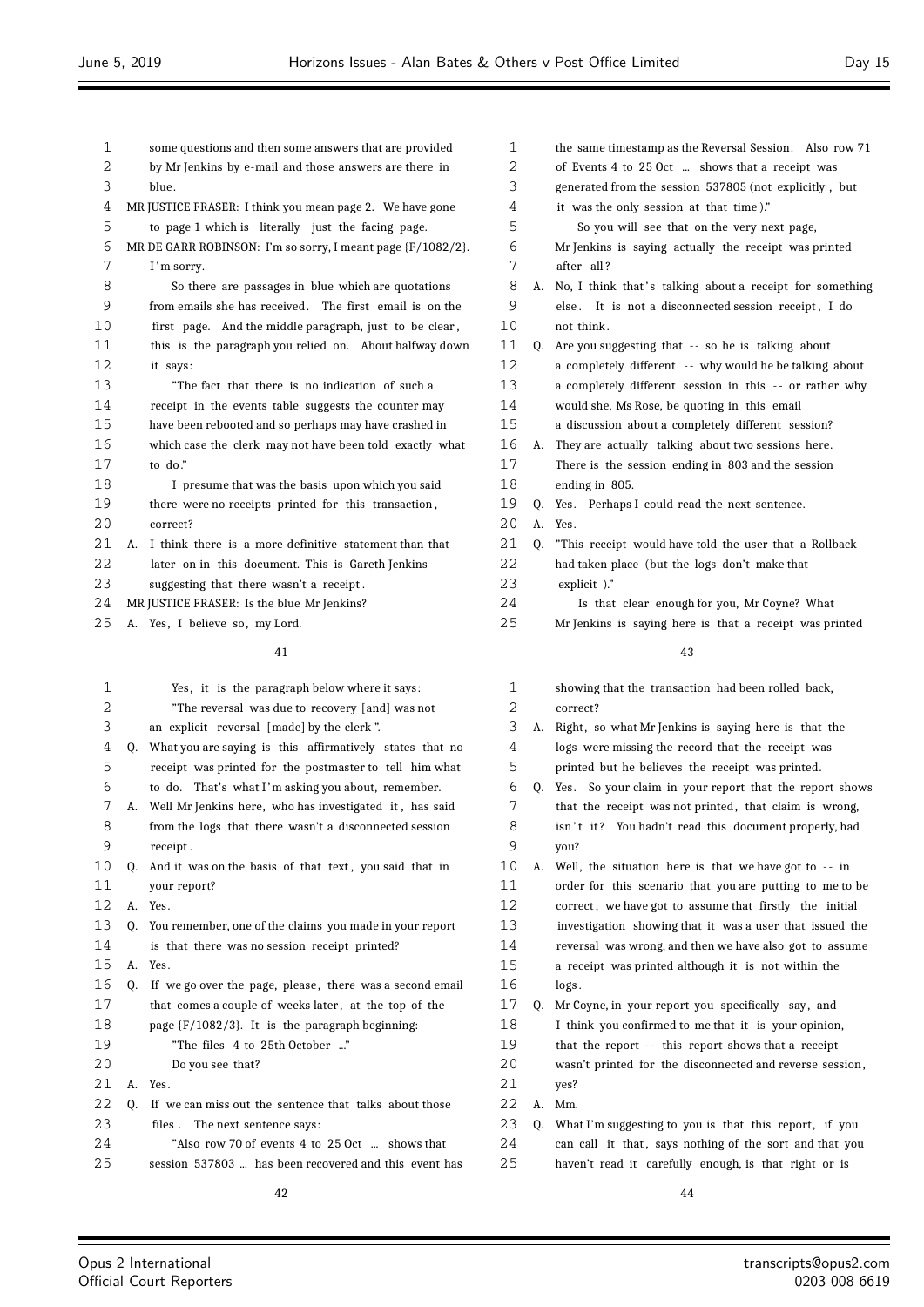| $\mathbf{1}$ |    | that wrong?                                                                                                     | 1        | MR GREEN: 7 March, my Lord.                                         |
|--------------|----|-----------------------------------------------------------------------------------------------------------------|----------|---------------------------------------------------------------------|
| 2            |    | A. Well, if Gareth Jenkins is correct then a receipt would                                                      | 2        | MR JUSTICE FRASER: 2019? Okay.                                      |
| 3            |    | have been printed.                                                                                              | 3        | MR DE GARR ROBINSON: You will see that on 25th June                 |
| 4            | Q. | So would it be fair to say that in your anxiety to write                                                        | 4        | Mr Armstrong writes an email to Mr Warmington of                    |
| 5            |    | a bad thing, to be able to write down a bad thing in                                                            | 5        | Second Sight and he says:                                           |
| 6            |    | your report about Horizon, you recorded what was said on                                                        | 6        | "Having read your report I searched through the                     |
| 7            |    | the first page of the report, but you didn't look at the                                                        | 7        | weekly records for the 4th October 2012 and found THREE             |
| 8            |    | second page of the report which would have shown that                                                           | 8        | disconnected session receipts all with the same session             |
| 9            |    | that bad thing wasn't in fact correct?                                                                          | 9        | $ID \dots$ "                                                        |
| 10           |    | A. No, but my point was about this report is to show that                                                       | 10       | If we go to the bottom of the page:                                 |
| 11           |    | there is a difference between the view that you get of                                                          | 11       | "The time shown on these slips is 10.36 yet I had                   |
| 12           |    | the data from viewing the Credence data from the ARQ                                                            | 12       | had the foresight to enter the time of 10.32 am on the              |
| 13           |    | data, and that's correct.                                                                                       | 13       | customers bill alongside the amount paid of £76.09.                 |
| 14           | 0. | Mr Coyne, if you just made that claim we would have been                                                        | 14       | This means that the customer had already left the office            |
| 15           |    | in and out of this issue within about five minutes. The                                                         | 15       | by the time these receipts were printed out by the                  |
| 16           |    | reason why we have spent about 20 minutes so far is                                                             | 16       | system."                                                            |
| 17           |    | because you made several claims, and I set them out                                                             | 17       | So he had manually written the time of the                          |
| 18           |    | orally and you agreed that you were making each of those                                                        | 18       | transaction on the customer's bill, and one infers --               |
| 19           |    | claims on the basis of this Helen Rose report. And what                                                         | 19       | would it be right to infer from that, Mr Coyne, that he             |
| 20           |    | I'm suggesting to you is that the claim that we are now                                                         | 20       | hadn't actually got a receipt, he hadn't closed the                 |
| 21           |    | talking about is a claim that was wrong and that you                                                            | 21       | basket and a receipt had been printed, so he realised               |
| 22           |    | should have known it was wrong if you had read the                                                              | 22       | something had gone wrong and he manually wrote the time             |
| 23           |    | report properly?                                                                                                | 23       | of the transaction down on the bill he received from the            |
| 24           |    | A. I do agree that the report suggests that the receipt was                                                     | 24       | customer, is that a fair inference?                                 |
| 25           |    | printed.                                                                                                        | 25       | A. Yes.                                                             |
|              |    | 45                                                                                                              |          | 47                                                                  |
|              |    |                                                                                                                 |          |                                                                     |
| 1            | Q. | Isn't this another example of you taking a document that                                                        | 1        | Q. So he knew something was wrong but he accepted the money         |
| 2            |    | on a superficial reading could be said to say something                                                         | 2        | from the customer and he allowed the customer to leave              |
| 3            |    | critical about Horizon, and immediately writing that                                                            | 3        | the premises?                                                       |
| 4            |    | critical thing down without analysing the document                                                              | 4        | A. Yes.                                                             |
| 5            |    | properly to see what it actually said?                                                                          | 5        | MR JUSTICE FRASER: I do not want to start a hare running,           |
| 6            |    | A. No. This document does illustrate the point that I was                                                       | 6        | but just for my purposes that session ID of 537803 --               |
| 7            |    | making about the difference between Credence and ARQ                                                            | 7        | this isn't a question for you, Mr Coyne, it is for                  |
| 8            |    | data.                                                                                                           | 8        | counsel. Can we just go back to the Gareth Jenkins blue             |
| 9            | Q. | And do you accept that a receipt -- are you suggesting                                                          | 9        | extract because he mentions two sessions, 537803 and                |
| 10           |    | the receipt was not printed -- are you giving up on your                                                        | 10       | 537805. So are they different receipts from the 537805              |
| 11           |    | suggestion that a receipt was not printed?                                                                      | 11       | receipt that he is talking about? It might be it                    |
| 12           | А. | The only evidence that we have here is that                                                                     | 12       | doesn't matter.                                                     |
| 13           |    | Gareth Jenkins is saying that the receipt was printed.                                                          | 13       | MR DE GARR ROBINSON: I would strongly suggest, my Lord, it          |
| 14           | Q. | So you are disclaiming --                                                                                       | 14       | doesn't.                                                            |
| 15           | А. | No, no, I can accept that position.                                                                             | 15       | MR JUSTICE FRASER: But is your take on it that they are             |
| 16           | Q. | Very good. For your Lordship's note, if one goes to                                                             | 16       | different receipts or is he talking about the same                  |
| 17           |    | $(F/1095.1/1)$ there is an email between Mr Armstrong and                                                       | 17       | receipt?                                                            |
| 18           |    | Mr Warmington of Second Sight in which Mr Armstrong                                                             | 18       | MR DE GARR ROBINSON: My take on it, my Lord, is that one            |
| 19           |    | confirms that he did receive three receipts in relation                                                         | 19       | transaction was cancelled, it was this transaction, and             |
| 20           |    | to this reversed transaction at the time. It is at page                                                         | 20       | the appropriate receipts were printed for it.                       |
| 21<br>22     |    | $[F/1095.1/4]$ of that document. I see it is up on the                                                          | 21<br>22 | MR JUSTICE FRASER: Was that session 805 or 803?                     |
| 23           |    | screen so let's have a quick look.                                                                              |          | MR DE GARR ROBINSON: My Lord, I'm afraid I haven't                  |
|              |    | To be fair to you, Mr Coyne, you wouldn't have seen<br>this at the time you wrote your reports, I do not think. | 23<br>24 | considered these documents sufficiently to answer that<br>question. |
| 24           |    |                                                                                                                 |          |                                                                     |

- 24 this at the time you wrote your reports, I do not think.
- MR JUSTICE FRASER: When was it disclosed?

MR JUSTICE FRASER: I don't want to start an unnecessary

 $\equiv$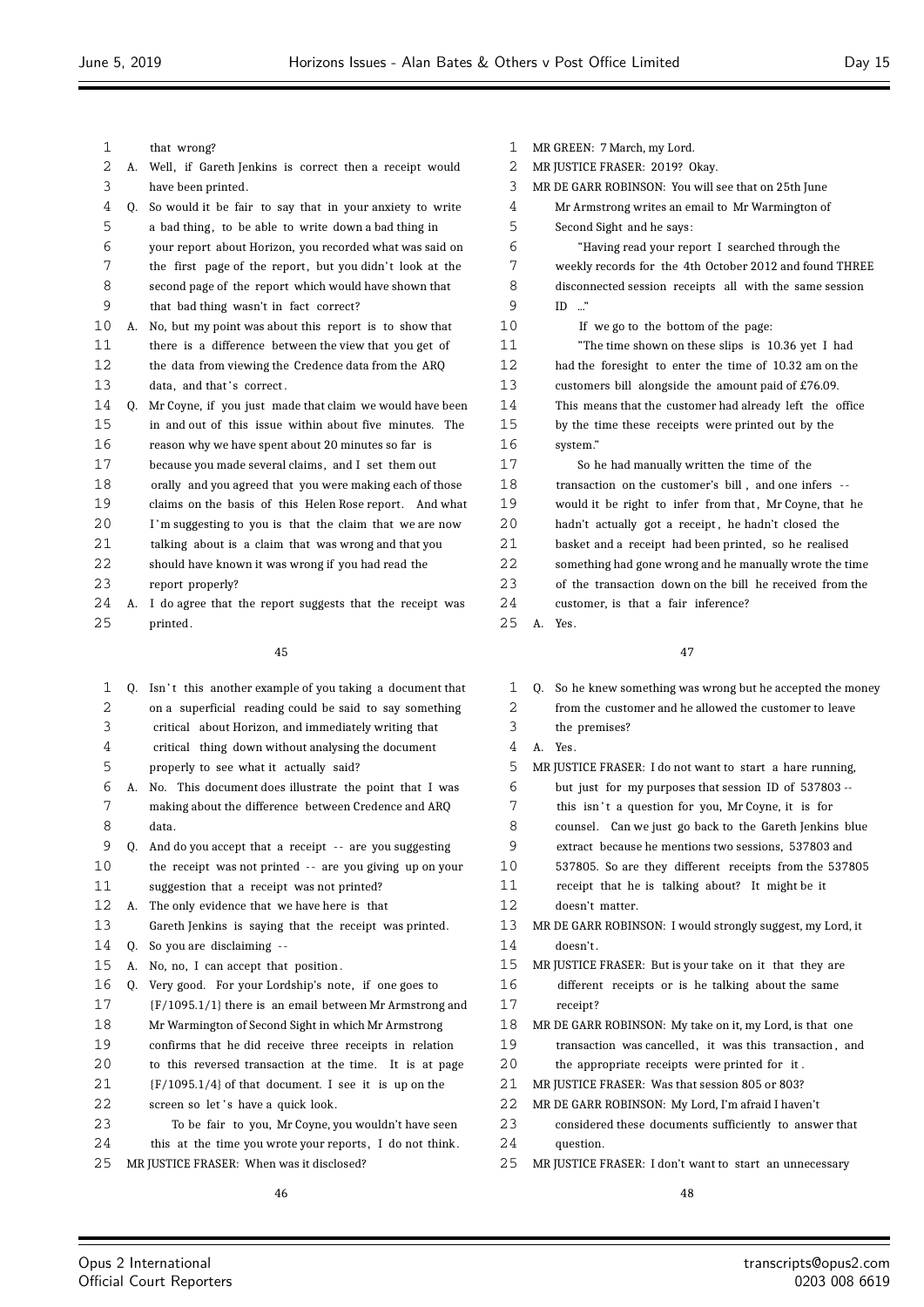| 1        |                                                          | hare running.                                                                                                  | 1        |    | A. Yes. It is one of those two scenarios, yes.                                                             |
|----------|----------------------------------------------------------|----------------------------------------------------------------------------------------------------------------|----------|----|------------------------------------------------------------------------------------------------------------|
| 2        |                                                          | Right back to you, Mr de Garr Robinson. {F/1082/3}                                                             | 2        | Q. | As for the second point made at 5.177, that the ARQ data                                                   |
| 3        |                                                          | MR DE GARR ROBINSON: Coming to the next point, timings                                                         | 3        |    | always works in accordance with Greenwich Mean Time,                                                       |
| 4        |                                                          | being wrong. If we go back to 5.177 of your first                                                              | 4        |    | whereas everybody else at the time was working on                                                          |
| 5        | report, that is $(D2/1/102)$ . So we have dealt with the |                                                                                                                |          |    | British Summer Time, that's not a serious problem, is                                                      |
| 6        |                                                          | question whether Credence affirmatively stated that the                                                        | 5<br>6   |    | it? It's not something that is going to cause great                                                        |
| 7        |                                                          | reversal was by the postmaster or by the system, and we                                                        | 7        |    | difficulties to anybody, is it?                                                                            |
| 8        |                                                          | dealt with the question whether a session receipt --                                                           | 8        |    | A. As soon as you know that you are an hour adrift then it                                                 |
| 9        |                                                          | session receipts, I should say, were printed or not.                                                           | 9        |    | becomes very easy to deal with, but if you don't know                                                      |
| 10       |                                                          | We now come to this further criticism which is that:                                                           | 10       |    | that it is problematic.                                                                                    |
| 11       |                                                          | "Observations of the disclosure) illustrates) that the                                                         | 11       | 0. | So are you imagining a world in which Mr Armstrong is                                                      |
| 12       |                                                          | initial report states 'a transaction at 10.42', whereas                                                        | 12       |    | provided with ARQ data but nobody tells him that ARQ                                                       |
| 13       |                                                          | the credence data file shows 10.32 with the reversal at                                                        | 13       |    | data is based upon Greenwich Mean Time, is that your                                                       |
| 14       |                                                          | 10.37."                                                                                                        | 14       |    | assumption? And that's a problem, because nobody tells                                                     |
| 15       |                                                          | I would like to suggest to you, Mr Coyne, and we                                                               | 15       |    | him that ARQ data is based on Greenwich Mean Time?                                                         |
| 16       |                                                          | might be able to save some time, that the transaction                                                          | 16       | А. | No, my answer is if you are told then it becomes very                                                      |
| 17       |                                                          | was clearly at 10.37, indeed we have Mr Armstrong                                                              | 17       |    | clear very quickly, but if you are not told it is                                                          |
| 18       |                                                          | himself saying so in the email we have just read.                                                              | 18       |    | confusing.                                                                                                 |
| 19       | А.                                                       | Yes.                                                                                                           | 19       | Q. | But in 5.178, Mr Coyne, you seem to be assuming                                                            |
| 20       | 0.                                                       | Clearly what happened is there is a typo in Ms Rose's                                                          | 20       |    | {D2/1/102}, remarkably, that no one would have told him.                                                   |
| 21       |                                                          | report. If we go to ${F/1082/2}$ , please, at page 2.                                                          | 21       |    | You say:                                                                                                   |
| 22       |                                                          | At the top of the page she says:                                                                               | 22       |    | " it is not clear how easily it would have been                                                            |
| 23       |                                                          | "A transaction took place at Lepton  on the                                                                    | 23       |    | to investigate issues where the Subpostmaster was not                                                      |
| 24       |                                                          | 04/10/2012 at 10.42 for a British Telecom bill payment                                                         | 24       |    | sure of what time things went on erroneously in the                                                        |
| 25       |                                                          | $\cdot$ ."                                                                                                     | 25       |    | system "                                                                                                   |
|          |                                                          | 49                                                                                                             |          |    | 51                                                                                                         |
| 1        |                                                          | Then she then says in the next sentence:                                                                       | 1        |    | Why are you assuming that, having reached a point                                                          |
| 2        |                                                          | "At 10.37 on the same day the British Telecom bill                                                             | 2        |    | where the subpostmaster actually has the ARQ data, no                                                      |
| 3        |                                                          | payment was reversed out to cash settlement."                                                                  | 3        |    | one is going to help him understand that there is                                                          |
| 4        |                                                          | Now, I would just like to give you an opportunity to                                                           | 4        |    | an hour discrepancy between the ARQ data and British                                                       |
| 5        |                                                          | correct what you are saying in 5.177. Isn't it fairly                                                          | 5        |    | Summer Time?                                                                                               |
| 6        |                                                          | clear that the reference to 10.42 here was her error,                                                          | 6        | А. | The point that I'm making is that unless somebody tells                                                    |
| 7        |                                                          | because you can't have a transaction that's reversed                                                           | 7        |    | him it wouldn't be clear. I do not think a user would                                                      |
| 8        |                                                          | five minutes before the transaction is done. In fact                                                           | 8        |    | typically know that the computer would be an hour out.                                                     |
| 9        |                                                          | she should have written 10.32, yes?                                                                            | 9        |    | I think the assumption would be that if it is an audit                                                     |
| 10       | А.                                                       | Well, either she has got it wrong or the system has                                                            | 10       |    | system of some description, that the clock difference                                                      |
| 11       |                                                          | recorded it wrongly, I don't know which.                                                                       | 11       |    | would actually be dealt with correctly.                                                                    |
| 12       |                                                          | Q. Are you really seriously suggesting that Credence was                                                       | 12       | Q. | What I would like to suggest to you, Mr Coyne, is that                                                     |
| 13       |                                                          | indicating that the transaction was done at 10.42 and                                                          | 13       |    | in this section what you are doing is you are trying to                                                    |
| 14       |                                                          | that that's a reason for suggesting, for thinking, that                                                        | 14       |    | squeeze as much criticism as you can out of the                                                            |
| 15       |                                                          | Credence is unreliable? Is that really your contention?                                                        | 15       |    | Helen Rose report that you can level at Post Office.                                                       |
|          |                                                          | A. Times on computers can be out. They do drift. It is                                                         | 16       |    | This isn't a fair-minded explanation of what happened,                                                     |
| 16       |                                                          |                                                                                                                |          |    |                                                                                                            |
| 17       |                                                          | possible that it's got the time wrong. I agree with                                                            | 17       |    | it is an exercise in trying to extract bad points as and                                                   |
| 18       |                                                          | your position that it could well be a mis-key on behalf                                                        | 18       |    | where you can find them. What would your response be to                                                    |
| 19       |                                                          | of Helen Rose.                                                                                                 | 19       |    | that?                                                                                                      |
| 20       | Q.                                                       | It wouldn't be a sound basis for suggesting that                                                               | 20       | А. | That's not true. And with regard to the time, when                                                         |
| 21       |                                                          | Credence wrongly records the time done of transactions,                                                        | 21       |    | I point out that the time was wrong, the next paragraph                                                    |
| 22<br>23 |                                                          | would it? This wouldn't be a sound basis for making<br>that claim about Credence? What it is a sound basis for | 22<br>23 |    | explains how it is likely that it was wrong.<br>Q. You say "it is not clear how easy it would have been to |

 Q. You say " it is not clear how easy it would have been to 24 investigate ", that's a suggestion that in fact the subpostmaster would ...

saying is that when people write documents sometimes

they press the wrong keys, would you agree?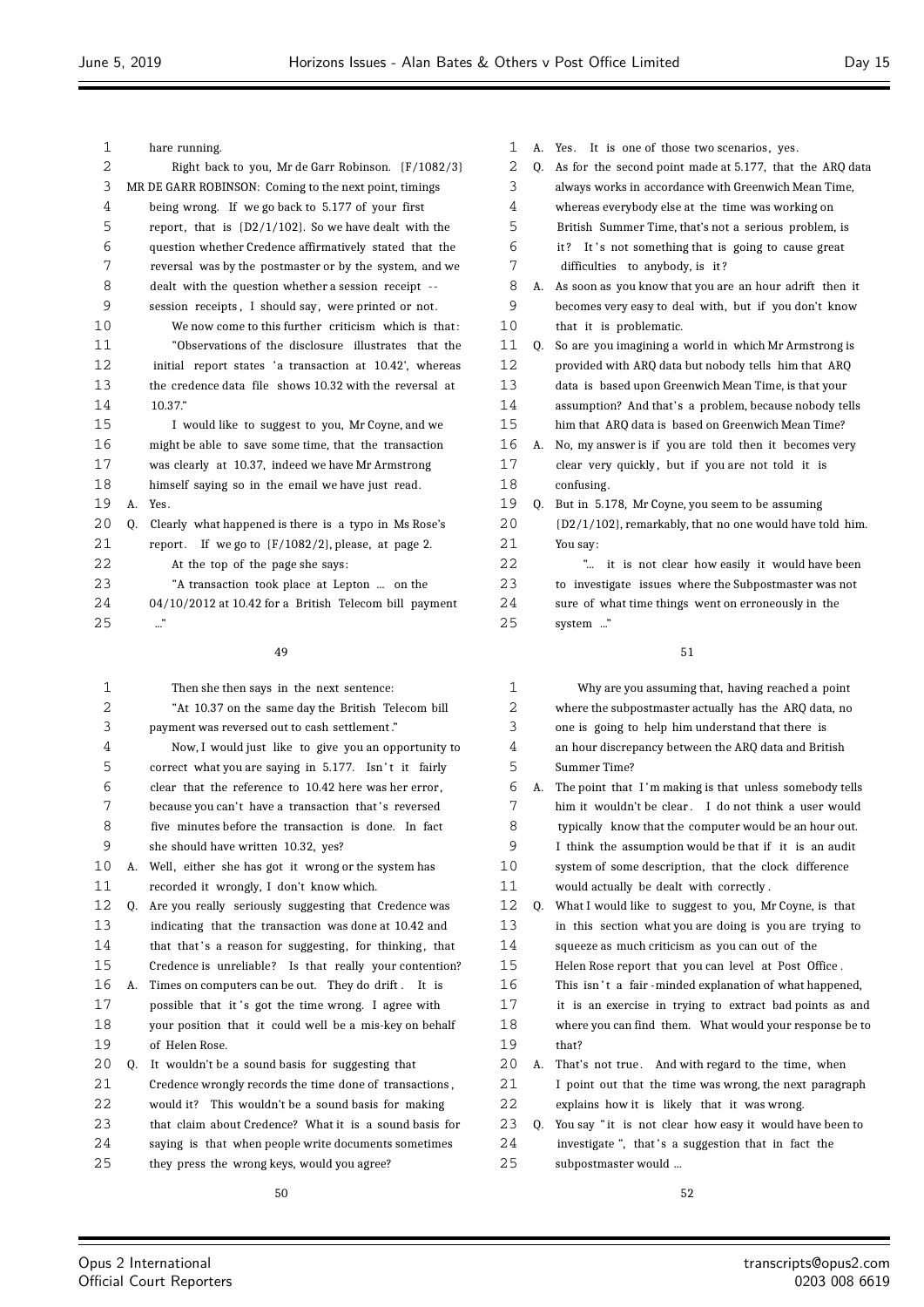| $\mathbf 1$ | I'll read the whole of it:                                              |
|-------------|-------------------------------------------------------------------------|
| 2           | it is not clear how easy it would have been to<br>$\mathbf{r}_{\ldots}$ |
| 3           | investigate issues where the Subpostmaster was not sure                 |
| 4           | of what time things went on erroneously "                               |
| 5           | What are you saying that is a suggestion of?                            |
| 6           | A. Well, the subpostmaster might not necessarily know what              |
| 7           | the actual time was that the error took place. So if                    |
| 8           | they have got to then work out what time it actually                    |
| 9           | took place precisely, and then look at two different                    |
| 10          | times because the clock might be right on the audit log                 |
| 11          | or it might be an hour forward or an hour backward on                   |
| 12          | the audit log it just makes the process more difficult.                 |
| 13          | But I do accept that if somebody explains to the                        |
| 14          | reviewer that it is an hour behind, then that makes the                 |
| 15          | process easier.                                                         |
| 16          | MR DE GARR ROBINSON: My Lord, I wonder whether this is                  |
| 17          | a convenient moment.                                                    |
| 18          | MR JUSTICE FRASER: By all means. We will have a 10-minute               |
| 19          | hreak.                                                                  |
| 20          | MR DE GARR ROBINSON: Could we make it five minutes,                     |
| 21          | my Lord?                                                                |
| 22          | MR JUSTICE FRASER: One of the transcribers has a back issue             |
| 23          | and that's why we are having 10 minutes.                                |
| 24          | MR DE GARR ROBINSON: Very good.                                         |
| 25          | MR JUSTICE FRASER: But we can go on a little bit past 4.30              |
|             |                                                                         |

| 1                 |    | if you are worried about losing time. The trouble with   |
|-------------------|----|----------------------------------------------------------|
| 2                 |    | five minutes is it is not really sufficient for current  |
| 3                 |    | purposes. So a 10-minute break and come back in at       |
| 4                 |    | 11.55 am.                                                |
| 5                 |    | $(11.45 \text{ am})$                                     |
| 6                 |    | (A short break)                                          |
| 7                 |    | (11.55 am)                                               |
| 8                 |    | MR DE GARR ROBINSON: My Lord. Mr Coyne, we were talking  |
| 9                 |    | about your criticisms of the use of Credence. This       |
| 10                |    | isn't -- the discussion we have just had, the points we  |
| 11                |    | have just been discussing -- actually before finishing   |
| $12 \overline{)}$ |    | on this system, would you accept that what happened in   |
| 13                |    | the Lepton case was a customer gave cash for a BT bill   |
| 14                |    | payment to be made, in fact the BT bill payment was not  |
| 15                |    | made but the branch accepted cash for that payment, it   |
| 16                |    | therefore had a surplus of cash and so a TC had to be    |
| 17                |    | issued to correct for that surplus. Do you accept that   |
| 18                |    | that's what happened?                                    |
| 19                | А. | Yes, I believe that that's what happened.                |
| 20                | 0. | So do you accept that the TC was not erroneously issued, |
| 21                |    | in fact it was correctly issued?                         |
| 22                | А. | Yes.                                                     |
| 23                | Q. | Thank you. Then let's move on to another criticism you   |
| 24                |    | have of Credence at $(D2/1/101)$ . This is your first    |
| 25                |    | point about Credence. It is paragraph 5.174. You say:    |
|                   |    | 54                                                       |

| 1              |    | "The End to End Reconciliation Reporting document        |
|----------------|----|----------------------------------------------------------|
| 2              |    | from 27 February 2012 states:                            |
| 3              |    | "There is no formal reconciliation produced between      |
| 4              |    | the POLSAP System and the Credence transaction stream.   |
| 5              |    | The Credence stream should therefore not be used to      |
| 6              |    | verify financial integrity and Post Office should ensure |
| 7              |    | the POLSAP System Transaction information is used for    |
| 8              |    | this purpose."                                           |
| 9              | А. | Yes.                                                     |
| 10             | Q. | That's one of the bases upon which you suggest that      |
| 11             |    | Credence shouldn't be used in order to make decisions on |
| 12             |    | transaction corrections, right?                          |
| 13             | А. | Yes.                                                     |
| 14             | Q. | Okay. Let's look at the document itself. It is at        |
| 15             |    | ${F/896/1}.$                                             |
| 16             |    | I'm afraid I can't see the date on the version on        |
| 17             |    | the screen.                                              |
| 18             | А. | 27 February 2012.                                        |
| 19             | 0. | Thank you very much. It is called "End to End            |
| 20             |    | Reconciliation Reporting", so it is a document about the |
| 21             |    | reconciliation process that we discussed yesterday.      |
| 22             | А. | Yes.                                                     |
| 23             | Q. | Which is the process by which data goes into POLSAP and  |
| 24             |    | the data in POLSAP is then compared with client data,    |
| 25             |    | data from banks other institutions and that sort?        |
|                |    | 55                                                       |
| $\mathbf 1$    | A. | Yes.                                                     |
| $\overline{2}$ | Q. | Then exceptions are identified and looked into?          |
|                |    |                                                          |

|  | YPS.   |
|--|--------|
|  | $\sim$ |

- 4 Q. Right. If we could go forward to page  $\{F/896/65\}$ .
- Section 5 at the top of the page says "TPS
- Reconciliation Reports Specified ".
- It starts by saying:
- "The Transaction Processing System (TPS) Report Set
- has been designed to enable reconciliation of the
- transactions carried out in Post Office branches using
- the Electronic Point of Sale Service (EPOSS) which are
- sent to POLSAP and POLMIS."
- A. Yes.
- 14 O. Just to be clear, the TPS system is the system which
- takes - it is almost the highway which takes data from
- the Horizon branch database and transfers it into
- 17 Post Office's own systems?
- A. Mm.
- Q. They are generally referred to as back office systems?
- A. Yes.
- Q. They are actually separate systems that belong to
- Post Office , yes?
- A. Yes.
- 24 Q. In the course of that process there are -- that's when the reconciliation - -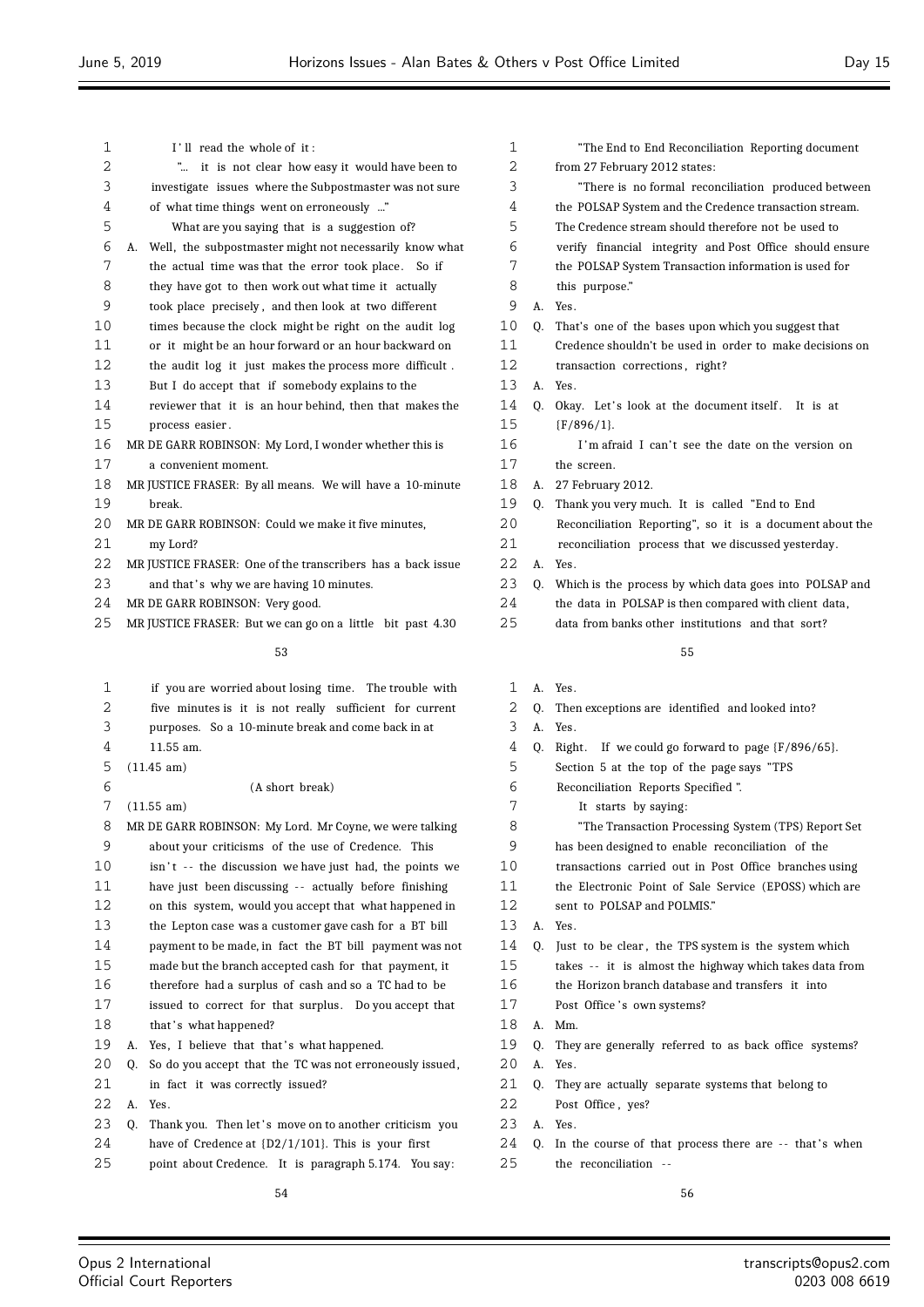$\equiv$ 

| 1      | А. | Yes.                                                                                                             |
|--------|----|------------------------------------------------------------------------------------------------------------------|
| 2      | 0. | Once they arrive at POLSAP the reconciliation process is                                                         |
| 3      |    | undertaken, yes?                                                                                                 |
| 4      | А. | I mean reconciliation, this is talking about end<br>Yes.                                                         |
| 5      |    | to end reconciliation, so it is all the way through the                                                          |
| 6      |    | whole -- the entirety of the systems.                                                                            |
| 7      | Q. | But when the comparison occurs -- the figures hit POLSAP                                                         |
| 8      |    | and then the comparison with client data occurs, does                                                            |
| 9      |    | it?                                                                                                              |
| 10     | А. | Yes.                                                                                                             |
| 11     | 0. | I see. So:                                                                                                       |
| 12     |    | "The  (TPS) Report Set has been designed to                                                                      |
| 13     |    | enable reconciliation of the --"                                                                                 |
| 14     |    | Sorry, I have just read that sentence. Let's move                                                                |
| 15     |    | on:                                                                                                              |
| 16     |    | "The TPS exceptions report set identified herewith                                                               |
| 17     |    | reports errors that have occurred within counter                                                                 |
| 18     |    | transactions or during the harvesting process.                                                                   |
| 19     |    | "NB: for the avoidance of doubt, there is no formal                                                              |
| 20     |    | reconciliation produced between the POLSAP and POLMIS                                                            |
| 21     |    | transaction stream. The POLMIS stream should therefore                                                           |
| 22     |    | not be used to verify financial integrity and Post                                                               |
| 23     |    | Office Ltd should ensure the TPS Report Set and POLSAP                                                           |
| 24     |    | transaction stream are used for this purpose."                                                                   |
| 25     |    | This is the document you referred to and it refers                                                               |
|        |    | 57                                                                                                               |
|        |    |                                                                                                                  |
| 1      |    | to POLMIS here. Actually there is a later version of                                                             |
| 2      |    | this document that refers to Credence.                                                                           |
| 3      | А. | Yes.                                                                                                             |
| 4      | Q. | It may be that the document reference you have given is                                                          |
| 5<br>6 |    | erroneous?                                                                                                       |
| 7      | А. | I think that that's right. It must be a later version<br>of the same document.                                   |
| 8      |    |                                                                                                                  |
| 9      | Q. | I presume you didn't check all the document references,<br>it would have been very difficult for you to do that. |
| 10     | А. | I have put what's called a MD5 reference at the bottom                                                           |
| 11     |    | of there, so I'm not sure. I don't think there's any                                                             |
| 12     |    | easy way of checking that.                                                                                       |
| 13     | Q. | I have found a later version of the document that does                                                           |
| 14     |    | refer to Credence so I'm not going to challenge you on                                                           |
| 15     |    | that, Mr Coyne.                                                                                                  |
| 16     |    | MR JUSTICE FRASER: Would you give me, for my note, that                                                          |
| 17     |    | reference at some point. You don't have to do it now.                                                            |
| 18     |    | MR DE GARR ROBINSON: Yes, my Lord. It is {F/1686/1}.                                                             |
| 19     |    | MR JUSTICE FRASER: Thank you very much.                                                                          |
| 20     | А. | Sorry, my footnote does say 27 February and the date at                                                          |
| 21     |    | the bottom of this one is 22 June.                                                                               |
| 22     |    | MR JUSTICE FRASER: No, this is 27 February but I think                                                           |
| 23     |    | an earlier version was 22 June of 2011.                                                                          |
| 24     | А. | Forgive me, my Lord, I'm just looking at the bottom of                                                           |
| 25     |    | what's on the screen at the moment, towards the bottom                                                           |
|        |    |                                                                                                                  |

# 1 right.

| 2        |    | MR JUSTICE FRASER: Yes, that's because you can't see the                               |
|----------|----|----------------------------------------------------------------------------------------|
| 3        |    | way the colours have been struck through.                                              |
| 4        |    | That is right, isn't it, Mr de Garr Robinson?                                          |
| 5        |    | MR DE GARR ROBINSON: My Lord, I believe so.                                            |
| 6        |    | MR JUSTICE FRASER: For some reason I have got in my                                    |
| 7        |    | $(F/896/1)$ on my trial bundle, I have got a coloured                                  |
| 8        |    | track change version of the same document which does                                   |
| 9        |    | show 22 June crossed out.                                                              |
| 10       |    | MR DE GARR ROBINSON: Mine does --                                                      |
|          |    |                                                                                        |
| 11       |    | MR JUSTICE FRASER: Yours does as well?                                                 |
| 12       |    | MR DE GARR ROBINSON: I have a hard copy and mine does,                                 |
| 13       |    | which I printed off the trial bundles, my Lord.                                        |
| 14       |    | Should I say "from" the trial bundles? I never                                         |
| 15       |    | know.                                                                                  |
| 16       |    | MR JUSTICE FRASER: That's fine.                                                        |
| 17       |    | MR DE GARR ROBINSON: If we go back to page {F/896/8} of                                |
| 18       |    | this document, I hope it is of this document and not the                               |
| 19       |    | 1696 version.                                                                          |
| 20       |    | It explains, if we look at section 2, "Scope":                                         |
| 21       |    | "This document defines the format and content of all                                   |
| 22       |    | reconciliation reports for HNG-X "                                                     |
| 23       |    | That is Horizon Online?                                                                |
| 24       | А. | Mm.                                                                                    |
| 25       | Q. | " which satisfies the DRS, APS and TPS reconciliation                                  |
|          |    |                                                                                        |
|          |    | 59                                                                                     |
|          |    |                                                                                        |
|          |    |                                                                                        |
| 1        |    | requirement."                                                                          |
| 2        |    | These are all different forms of reconciliation.                                       |
| 3        |    | Can you take us through them. What's DRS?                                              |
| 4        | A. | It is something reconciliation service but I can't think                               |
| 5        |    | what.                                                                                  |
| 6        | 0. | APS?                                                                                   |
| 7        | А. | Automated payment system.                                                              |
| 8        | 0. | Then we have TPS.                                                                      |
| 9        | A. | Transaction --                                                                         |
| 10       | Q. | These are all separate systems beyond, as it were, the                                 |
| 11       |    | branch data?                                                                           |
| 12       | А. | Yes.                                                                                   |
| 13       | 0. | It is beyond branch accounts. This is information taken                                |
| 14       |    | from the BRDB and pushed through those streams to allow                                |
| 15       |    | different forms of reconciliation to be undertaken?                                    |
| 16       | А. | Yes.                                                                                   |
| 17       |    |                                                                                        |
|          | Q. | It does not attempt to define within the operating                                     |
| 18       |    | systems how the transactions are processed.                                            |
| 19       |    | "This document does not attempt to define the                                          |
| 20       |    | business processes undertaken within Fujitsu Services                                  |
| 21       |    | and Post Office Ltd with respect to the resolution of                                  |
| 22       |    | any exceptions which may arise, nor does it scope the                                  |
| 23       |    | requirement for any systems that may be required to                                    |
| 24<br>25 |    | assist in this process. This information can be found<br>in the associated documents." |

 $\equiv$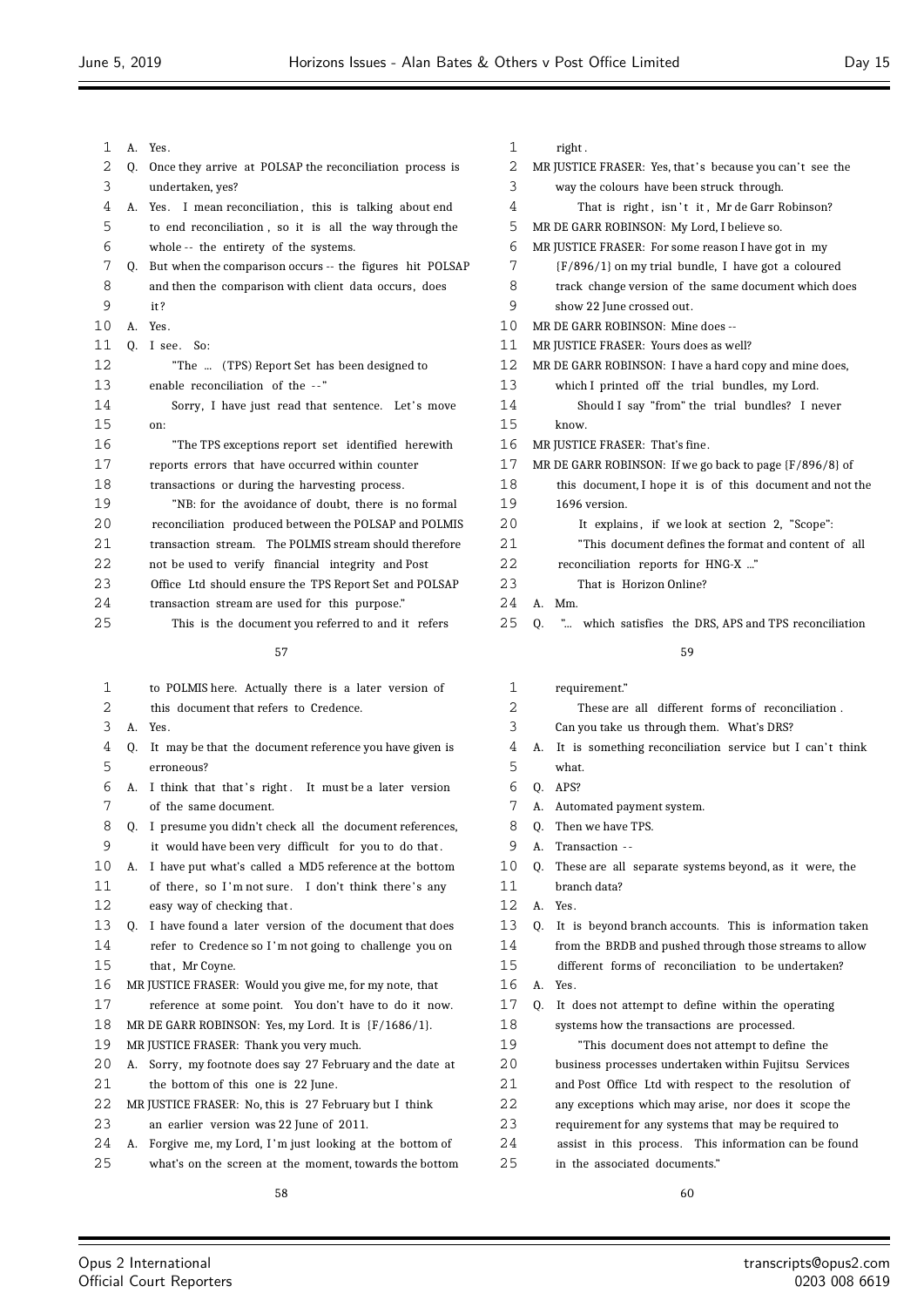| 1  |    | So it is just talking about the format and content       |                |
|----|----|----------------------------------------------------------|----------------|
| 2  |    | of all reconciliation reports and it doesn't talk about  |                |
| 3  |    | the business processes undertaken with respect to the    |                |
| 4  |    | resolution of any exceptions.                            |                |
| 5  |    | Now, if we go back to -- so just to be clear, it has     |                |
| 6  |    | nothing to do with the Post Office business processes    |                |
| 7  |    | leading to decisions on transaction corrections, does    |                |
| 8  |    | it?                                                      |                |
| 9  | A. | It does -- well, the decision to make a transaction      |                |
| 10 |    | correction is a comparison between, in rudimentary       | 1              |
| 11 |    | terms, front end and back end systems. Because what is   | $\mathbf{1}$   |
| 12 |    | going on here through transaction processing has         | $\mathbf{1}$   |
| 13 |    | a potential to change transactions in the back end.      | $\mathbf{1}$   |
| 14 | Q. | Mr Coyne, I'm getting slightly concerned about time.     | $\mathbf{1}$   |
| 15 |    | I asked quite a simple question which was this           | 1              |
| 16 |    | document -- paragraph 2, section 2 that we have just     | 1              |
| 17 |    | read, makes it clear it is not about the business        | $\mathbf{1}$   |
| 18 |    | processes which lead to the decisions made to issue      | 1              |
| 19 |    | transaction corrections. That is a yes or no answer, if  | $\mathbf{1}$   |
| 20 |    | I may suggest. Could you give me one?                    | 2              |
| 21 | А. | Yes, this document does not go to --                     | 2              |
| 22 | Q. | Thank you. It is not what this document is concerned     | $\overline{2}$ |
| 23 |    | with at all, is it? It is concerned with the             | 2              |
| 24 |    | reconciliation process. And that process may end up      | 2              |
| 25 |    | leading to investigations that result in decisions being | 2              |
|    |    | 61                                                       |                |
|    |    |                                                          |                |
| 1  |    | made but it is not about that side of the divide at all, |                |
| 2  |    | is it?                                                   |                |
| 3  | А. | No, that is right.                                       |                |
| 4  | Q. | Thank you.                                               |                |
| 5  | A. | I have the DRS, it is data reconciliation service.       |                |
| 6  | 0. | Thank you.                                               |                |
| 7  |    | Then if we do hack to nade $65$ ( $F/896/65$ ) this is   |                |

- Then if we go back to page  $65$  {F/896/65}, this is going back to section 5. This is describing the process
- by which exceptions are identified , yes?
- A. Yes.
- Q. Then the various reports that are produced are then

 discussed. So at 5.1 there is the TPSC250 report, "Host Detected Transaction Control Errors ":

 "This report is produced daily and shows detail for any Post Office branch where the control totals for the transactions output by the Host to POLFS and POLMIS do not match the daily transaction totals calculated by the counters ."

- So that is quite a good check. It shows if there is a discrepancy between what the counters have done and
- 21 the information going into Post Office's systems.
- 22 That's quite a useful check, isn't it?
- 23 A. Yes, it is a report that's available to the Post Office.
- 24 It isn't given to the branch I don't believe.
- 25 Q. No, it's not. I think actually it is given in the first
- instance to Fujitsu . It is only given to Post Office if 2 Post Office request it, that is right, isn't it? 3 Because Post Office isn't involved in this, it is a Fujitsu process, correct? A. There is a suite of reports that is handed over between Fujitsu and Post Office automatically each morning. I 'm 7 not sure whether this is one of the reports that's sent to them. Q. If one goes over the page, 5.2, TPSC254. This is 0 another form of report that's generated each day, yes? {F/896/66} A. Yes. Q. This is called "Harvester Exceptions": "This report is produced daily and shows a list of exceptions detected by the BRDB copy process when failing to process one or more messages." These are all countermeasures, aren't they? They are the sort of countermeasures Dr Worden is talking about, spotting discrepancies between data that ought to be the same. It is a good example of redundant data storage and MID and all those other acronyms that Dr Worden uses, correct? A. These are reports that are available so as long as somebody looks at the reports they should be able to
	-

pick it up.

| 1  |    | Q. Mr Coyne, you are not suggesting that people don't look |
|----|----|------------------------------------------------------------|
| 2  |    | at -- people look at these reports every day, don't        |
| 3  |    | they? These are the reports that produce all those         |
| 4  |    | exceptions about which you make so much hay in your        |
| 5  |    | report?                                                    |
| 6  | А. | They certainly should do, yes.                             |
| 7  | 0. | Are you suggesting -- let me get -- are you suggesting     |
| 8  |    | that people don't look at these reports? Have you seen     |
| 9  |    | evidence to suggest that people don't look at these        |
| 10 |    | reports?                                                   |
| 11 | А. | No, what I'm saying is somebody needs to read the          |
| 12 |    | reports.                                                   |
| 13 | 0. | Very good. Then if one goes over the page to 5.3           |
| 14 |    | {F/896/67}, TPSC257, that's "POLFS Incomplete Summaries    |
| 15 |    | Report". That's another daily report, isn't it?            |
| 16 | A. | Yes.                                                       |
| 17 | 0. | "This report identifies all Post Office branches on a      |
| 18 |    | daily basis in which the net total of transactions         |
| 19 |    | (debits/credits) does NOT net to a value of zero."         |
| 20 |    | So this, for example, picks up receipts and payments       |
| 21 |    | mismatches, doesn't it?                                    |
| 22 | А. | Yes.                                                       |
| 23 | 0. | So if there is a receipts and payments mismatch at any     |
| 24 |    | branch on any day of the week it will be automatically     |
| 25 |    | reported to Fujitsu who will be aware of it and can        |
|    |    |                                                            |
|    |    | 64                                                         |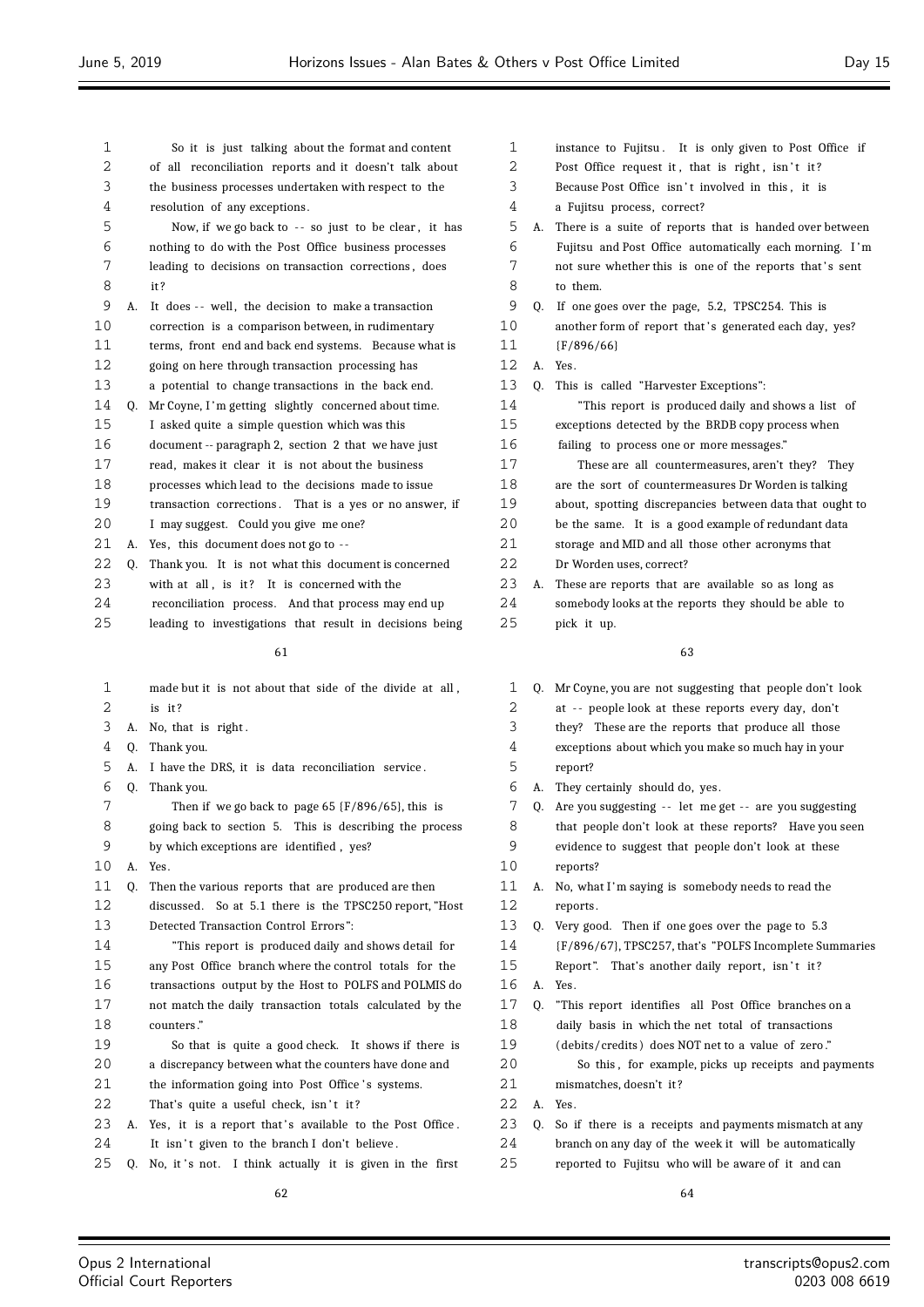| 1  |    | investigate, isn't that right?                           |
|----|----|----------------------------------------------------------|
| 2  | А. | Yes, I believe that this is the report that's printed to |
| 3  |    | indicate that, yes.                                      |
| 4  | 0. | And would I be right in thinking that you have seen      |
| 5  |    | hundreds of PEAKs which show that Fujitsu do absolutely  |
| 6  |    | investigate these exceptions when they arise?            |
| 7  | А. | There are certainly PEAKs that talk about the            |
| 8  |    | investigation from these incomplete summary reports,     |
| 9  |    | yes.                                                     |
| 10 | Q. | I'm interested, would you accept that there are lots of  |
| 11 |    | PEAKs that do that?                                      |
| 12 | А. | I don't know exactly what the number would be but there  |
| 13 |    | are a number, yes. There are many.                       |
| 14 | 0. | Here's what interests me about that answer, Mr Coyne.    |
| 15 |    | You are perfectly happy when you see an example of       |
| 16 |    | a handful of things happening to say things often happen |
| 17 |    | when they favour a case -- that they help build a case   |
| 18 |    | that Horizon is bad. But when I ask you a simple         |
| 19 |    | question, "You have seen lots of PEAKs in which these    |
| 20 |    | exceptions are investigated?" you are unwilling even to  |
| 21 |    | concede that it happens a lot of times. I'm quite        |
| 22 |    | interested in why you should have a different attitude   |
| 23 |    | depending on whether or not something is a criticism of  |
| 24 |    | Horizon or in praise of Horizon?                         |
| 25 | А. | I'm attempting to be as precise as possible with my      |
|    |    | 65                                                       |
| 1  |    | answers to you.                                          |
| 2  | 0. | When it comes to saying something positive about Horizon |
|    |    |                                                          |

| ∠  | v. | when it comes to saying something positive about Horizon |
|----|----|----------------------------------------------------------|
| 3  |    | you are very precise indeed. Can I suggest to you, Mr    |
| 4  |    | Coyne, that you are rather less precise when it comes to |
| 5  |    | criticising it.                                          |
| 6  | А. | That's certainly not my intention.                       |
| 7  | 0. | Let's go back to page $\{F/896/65\}$ . This is the third |
| 8  |    | paragraph under section 5:                               |
| 9  |    | "NB: For the avoidance of doubt there is no formal       |
| 10 |    | reconciliation produced between the POLSAP and POLMIS    |
| 11 |    | transaction stream."                                     |
| 12 |    | We can call that Credence.                               |
| 13 |    | "The POLMIS stream should therefore not be used to       |
| 14 |    | verify financial integrity and Post Office Ltd should    |
| 15 |    | ensure the TPS Report Set and POLSAP transaction stream  |
| 16 |    | are used for this purpose."                              |
| 17 |    | You appear to suggest in the paragraph of your           |
| 18 |    | report that we have just read, paragraph 5.174, that     |
| 19 |    | this is an indication that Post Office should not be     |
| 20 |    | using Credence for the purposes of making decisions      |
| 21 |    | about transaction corrections. That is your claim,       |
| 22 |    | isn't it?                                                |
| 23 | A. | Yes.                                                     |
| 24 | Q. | Could I just suggest to you, Mr Coyne, that when this    |
| 25 |    | report is talking about financial integrity that's       |
|    |    |                                                          |

- a reference to the integrity of the financial data, it is a reference to ensuring that the data for the given
- day is complete so that it can be used for
- reconciliation . It is not a statement about what should
- be done when making decisions on transaction

# corrections?

- A. But some of the information that is reported here and finds its way back into POLSAP will be required in order to make a decision on whether to issue a transaction
- correction or not. And if they are not reconciled
- 11 together, you could have the scenario where Credence data differs from POLSAP data.
- 13 Q. So as I understand it, you are using this as part of
- an argument -- and it becomes a theme of your second
- report - that Credence data shouldn't be used for the
- purposes of deciding on TCs, actually it should be ARQ data?
- A. My point is that Credence data alone shouldn't be used. The ARQ data will give the full picture of what went on at the counter.
- Q. If in this report they are talking about that process, and I have already suggested to you, Mr Coyne, that that question, the data that is used for the purposes of transaction correction decisions , has got nothing to do 25 with this report. The writer isn't concerned with that.

### 

| 1  |    | I have already suggested that to you and I think you     |
|----|----|----------------------------------------------------------|
| 2  |    | have accepted it. But are you suggesting that the        |
| 3  |    | writer has decided to say something that's outside the   |
| 4  |    | scope of this report because he is concerned that        |
| 5  |    | inappropriate data is being used for the purposes of     |
| 6  |    | making transaction correction decisions? Is that how     |
| 7  |    | you construe this paragraph?                             |
| 8  | А. | Well, I mean I don't exactly know what was in the mind   |
| 9  |    | of the author when they put this together, but they saw  |
| 10 |    | fit to put a specific note to say that there was a doubt |
| 11 |    | over what should and shouldn't be used to verify         |
| 12 |    | financial integrity, and what should be used to verify   |
| 13 |    | financial integrity is the TPS reports in POLSAP.        |
| 14 | 0. | Mr Coyne, from the get-go Post Office has used its       |
| 15 |    | management information systems in order to decide on     |
| 16 |    | whether or not to issue transaction corrections, is that |
| 17 |    | right?                                                   |
| 18 | А. | Yes, I would think so.                                   |
| 19 | 0. | And it has used Credence and any predecessor -- I'm      |
| 20 |    | presuming here that POLMIS might be a predecessor of     |
| 21 |    | Credence -- would that be right?                         |
| 22 | А. | It is Post Office Management Information System.         |
| 23 |    | Whether that later became Credence or not, I would have  |
| 24 |    | to check.                                                |

Q. I 'm afraid I don't know. That was a genuine question.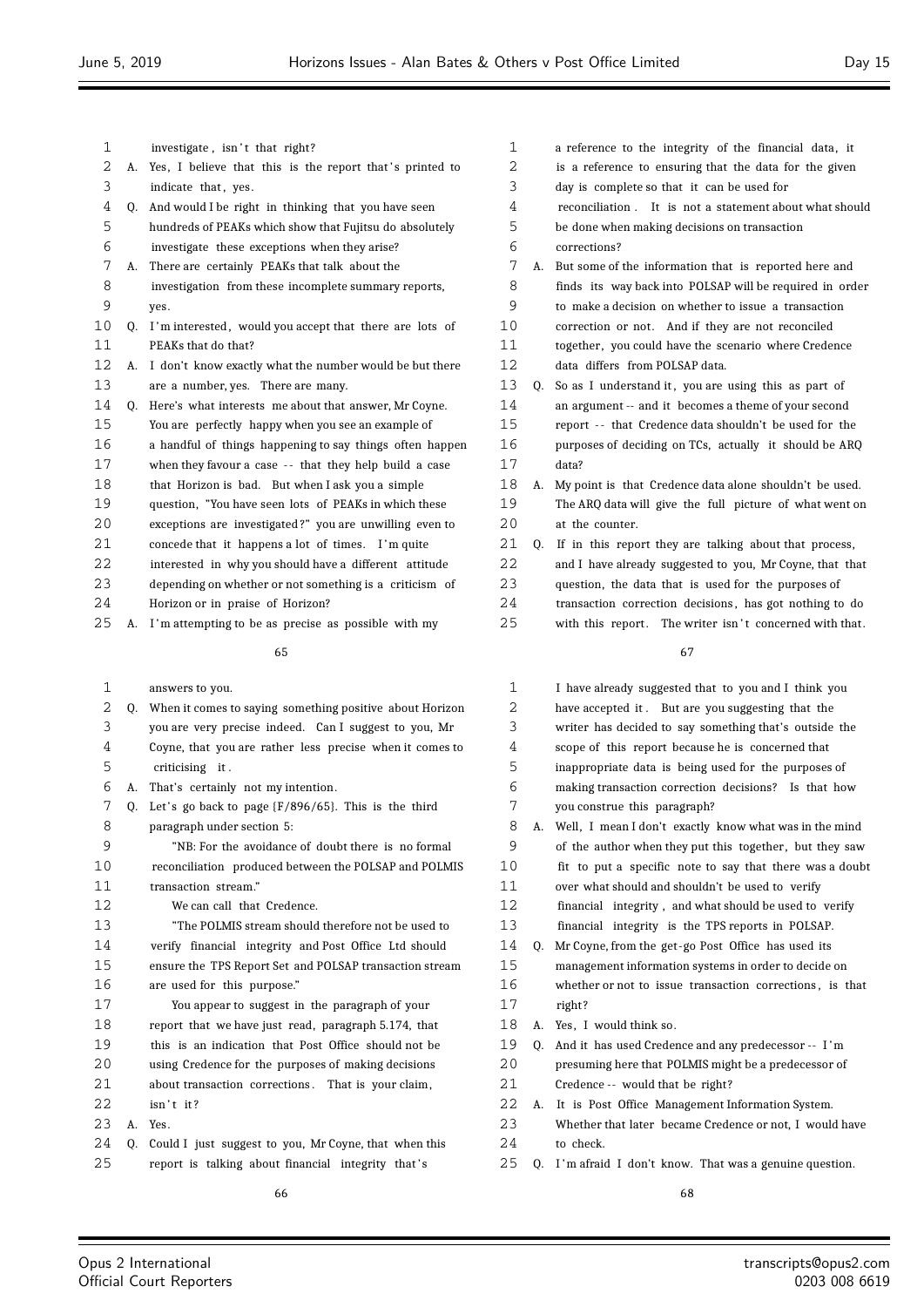- So we have a business, the Post Office , which has had a practice since the beginning of making decisions in relation to transaction corrections based upon its management information systems? A. Its range of management information systems. Q. And you are suggesting, are you, here in this paragraph, that the writer of this report in 2012, February 2012 and thereafter , is suggesting that what Post Office has been doing for the previous 12 or 13 years is completely 10 wrong? Do you honestly think that that's what the writer of this sentence was intending to convey? A. No, I don't think they are saying that what you have been doing for the last 12 years is completely wrong. They are providing a warning that you should use one set of systems rather than another set of systems because the two do not reconcile . Q. And what I would like to suggest to you, Mr Coyne, is that when this report talks about financial integrity , 19 it is talking about the integrity of the data that's 20 compared as between the client and Post Office . It is not talking about the process of making decisions about 22 transaction corrections. Do you not accept that? A. But the integrity of the data between the Post Office and its clients could well have an impact on branch 25 accounts, because if there's an issue between Post Office and its clients , the client will report a different view of the transaction . 3 Q. Let me move on. Let's move on to the conclusion that you then draw from the passages that we have seen, the Helen Rose report, and the end to end reconciliation reporting . The conclusion you draw is that when faced with a problem, an apparent discrepancy, an apparent exception in accounting figures , when therefore called upon to make a decision about whether to decide on a transaction correction or not, Fujitsu and Post Office
- should always use the raw ARQ data that's held in the 13 audit store, that is your claim, isn't it?
- A. In order to get the definitive position on it they should, yes, because that is a record of what actually happened.
- 17 Q. So let's take this in stages. It is a good thing for a complex system like Horizon to have a secure place to store a copy of all the transaction data that comes in 20 from branches, isn't it?
- A. Yes.
- Q. Because one can then go back to look at that pristine
- copy months or years later if there is a concern about the accuracy of the data in the management systems,
- correct?

- A. Yes.
- Q. And the whole point of an audit store is that the data
- in it is effectively locked away in a secure place and
- only extracted when it is necessary for checking against
- the other sources, correct?
- A. Yes.
- Q. Now, were you in court when Mr Dunks gave evidence about 8 the process of obtaining data from the audit store, do you remember? Were you here when he gave that evidence?
- 10 A. I'm not sure that I was.
- Q. You will recall his witness statement where he describes it , yes?
- A. Yes.
- Q. It is a slow and careful process, isn't it, extracting the data in a reliable way?
- A. I don't know if " careful " is the right word but it
- certainly would be slow, I can imagine.
- Q. And it is done from a very small number of very
- carefully managed secure sites, correct?
- 20 A. Likely, yes.
- Q. And it is labour intensive and quite expensive, correct?
- 22 A. I can't imagine why it would be labour intensive.
- I imagine you'd put a search into the computer system and press go, I would imagine, and it would --
- Q. Mr Dunks' witness statement describes the care with

| 1                 |    | which these processes are undertaken, the care with      |
|-------------------|----|----------------------------------------------------------|
| 2                 |    | which access to the relevant systems is carefully        |
| 3                 |    | controlled.                                              |
| 4                 |    | A. Yes.                                                  |
| 5                 | 0. | It is only particular people that are allowed to do that |
| 6                 |    | particular job --                                        |
| 7                 | A. | Indeed.                                                  |
| 8                 | 0. | -- and they have to have particular authorisation and    |
| 9                 |    | particular qualifications?                               |
| 10                | A. | Yes.                                                     |
| 11                | 0. | And I think you have already accepted it can be a slow   |
| $12 \overline{ }$ |    | process?                                                 |
| 13                | A. | Yes.                                                     |
| 14                | 0. | Particularly if a large amount of data is being          |
| 15                |    | extracted you would accept, would you, that it could     |
| 16                |    | take weeks and weeks for really huge quantities of data  |
| 17                |    | to be extracted?                                         |
| 18                | А. | I would be surprised if that was the case. But I mean    |
| 19                |    | typically you would be extracting a day's worth of       |
| 20                |    | transactions, perhaps even less than that, to understand |
| 21                |    | what went on around the particular hour or --            |
| 22                | 0. | And it is quite an expensive process, isn't it?          |
| 23                | А. | I believe that there are -- there is a certain number of |
| 24                |    | requests that can be made within Fujitsu's service level |
| 25                |    | agreement and then after that there is a charge that's   |
|                   |    |                                                          |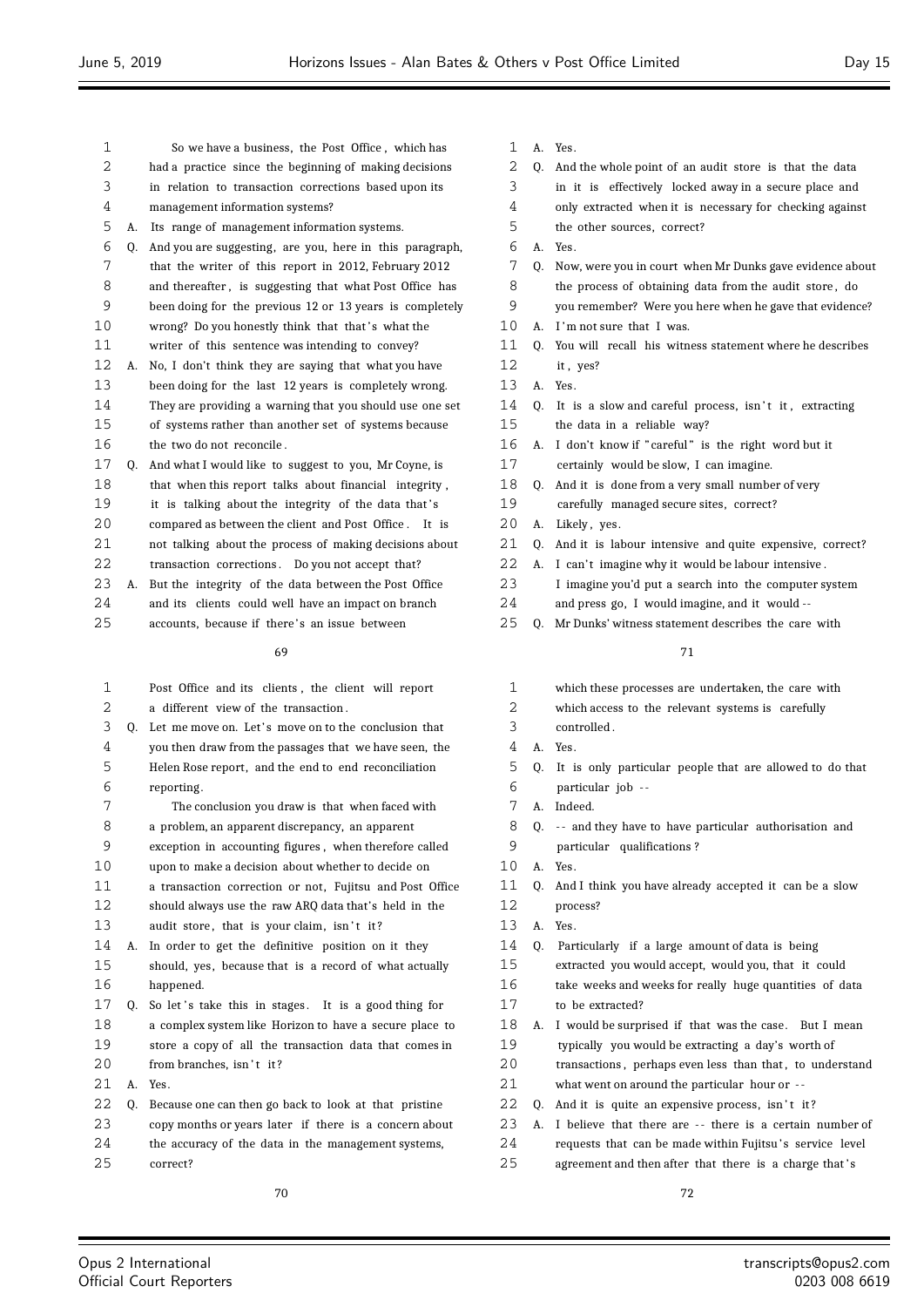| 1  |    | made, yes.                                               | 1  |    | consulted.                                                  |
|----|----|----------------------------------------------------------|----|----|-------------------------------------------------------------|
| 2  | 0. | And the charge that's made over the allowance of 720     | 2  | 0. | So when you drafted your first report you thought that      |
| 3  |    | a year, it is over £200, are you aware of that?          | 3  |    | every time Post Office was faced with some kind of          |
| 4  |    | A. I think I did see that figure, yes.                   | 4  |    | discrepancy that might lead to a TC, you thought in         |
| 5  |    | Q. Right. And what you get when the data is extracted is | 5  |    | every case regard was had to the full audit data that       |
| 6  |    | not data organised into the form of elaborate reports,   | 6  |    | was held in the audit store, did you?                       |
| 7  |    | it is raw data which actually needs packaging even to    | 7  |    | A. Well, certainly that was my original opinion, yes.       |
| 8  |    | put it in a spreadsheet. It is very difficult to manage  | 8  |    | I thought that was the purpose of the audit store, to       |
| 9  |    | this kind of data, isn't it?                             | 9  |    | actually go back and see what happened at branches.         |
| 10 | А. | I believe the process is that there is a raw version but | 10 | O. | But you knew, Mr Coyne, that the audit store was copied     |
| 11 |    | there is also a version that is packaged so it can be    | 11 |    | from the BRDB and sealed and maintained for seven years,    |
| 12 |    | read in Excel.                                           | 12 |    | didn't you?                                                 |
| 13 | Q. | You mean in a spreadsheet?                               | 13 |    | A. But it only needs to be sealed from a write perspective. |
| 14 | А. | In a spreadsheet.                                        | 14 |    | You can seal something and still have read access to it.    |
| 15 | Q. | Do you mean the spreadsheets that the witnesses -- the   | 15 |    | There is generally no problem with that. That doesn't       |
| 16 |    | claimant witnesses were taken to during the course of    | 16 |    | tamper with any seals --                                    |
| 17 |    | their evidence at the beginning of the trial? Because    | 17 | Q. | Didn't you know, in fact wasn't it obvious, bearing in      |
| 18 |    | my experience of those spreadsheets is that they are     | 18 |    | mind all the controls that we just discussed with           |
| 19 |    | very difficult to manage your way through, but would you | 19 |    | Mr Dunk's report, witness statement and so on, that         |
| 20 |    | suggest not?                                             | 20 |    | Post Office would generally rely on its own management      |
| 21 | А. | Absolutely. You would have to be reasonably experienced  | 21 |    | information systems when making decisions on transaction    |
| 22 |    | in interpreting the data that's given to you, it would   | 22 |    | corrections? Wasn't that obvious to you?                    |
| 23 |    | be quite a complex spreadsheet. But it can be opened up  | 23 |    | A. No, it wasn't obvious to me. I perceived that the        |
| 24 |    | in a conventional spreadsheet.                           | 24 |    | management information systems would be part of it, but     |
| 25 | O. | The controls and checks described by Mr Dunks are what   | 25 |    | that to get the true picture of what had happened at the    |
|    |    |                                                          |    |    |                                                             |
|    |    | 73                                                       |    |    | 75                                                          |
| 1  |    | you would expect if the idea is to have a gold standard  | 1  |    | branch the audit data would be consulted.                   |
| 2  |    | store of data that cannot be altered or corrupted or     | 2  |    | Q. Well, if we could go back to your first report, it is    |
| 3  |    | lost in the meantime, yes?                               | 3  |    | $[D2/1/119]$ .                                              |
| 4  |    | A. Yes.                                                  | 4  |    | MR GREEN: My Lord, in fairness to the witness, it does      |
| 5  | O. | Perhaps I could go to your second report now at          | 5  |    | pre-date the witness statement being referred to. The       |
| 6  |    | {D2/4.1/7}. This is your executive summary of your       | 6  |    | witness statement is November.                              |
| 7  |    | second report.                                           | 7  |    | MR DE GARR ROBINSON: I'm grateful to my learned friend.     |
| 8  |    | Yes.                                                     | 8  |    | Thank you.                                                  |
| 9  |    | Q. In paragraph 1.2 you say:                             | 9  |    | If we look at paragraph 6.46, you will see it is            |
| 10 |    | "I consider that Horizon is less robust than as          | 10 |    | under the heading "Reconciliation Summary". This is         |
| 11 |    | originally expressed in my first report. My primary      | 11 |    | your first report, yes?                                     |
| 12 |    | reasons for this are as follows "                        | 12 |    | A. Mm.                                                      |
| 13 |    | A. Mm.                                                   | 13 |    | Q. You say:                                                 |
| 14 |    |                                                          | 14 |    |                                                             |
|    | Q. | And you talk about remote access.                        |    |    | "In consideration that Branch account positions were        |
| 15 |    | If you go down to paragraph (c).                         | 15 |    | interpreted and reviewed from data flows through to Post    |
| 16 | A. | Yes.                                                     | 16 |    | Office back end systems (which would determine whether      |
| 17 | Q. | "Post Office do not consult the full audit data before   | 17 |    | Transaction Corrections were to be applied), the            |
| 18 |    | ruling on a discrepancy, instead using third party       | 18 |    | following is considered relevant."                          |
| 19 |    | client reconciliation data or subsections of the audit   | 19 |    | (D2/1/120)                                                  |
| 20 |    | data from within Credence or HORice."                    | 20 |    | Over the page you say:                                      |
| 21 | А. | Mm.                                                      | 21 |    | "POLSAP – Following investigation by Fujitsu, Logica        |
| 22 | Q. | So this is something -- your discovery that this was     | 22 |    | and Ingenico, the root cause of a long outstanding          |
| 23 |    | happening is something that caused you to have a change  | 23 |    | problem with missing data within POLSAP was identified      |
| 24 |    | of heart on robustness, is that right?                   | 24 |    | as out of range dates which failed the Credence             |
| 25 | А. | Yes. It was my original belief that the audit data was   | 25 |    | validation (in excess of 90 days). Ingenico has             |

76

74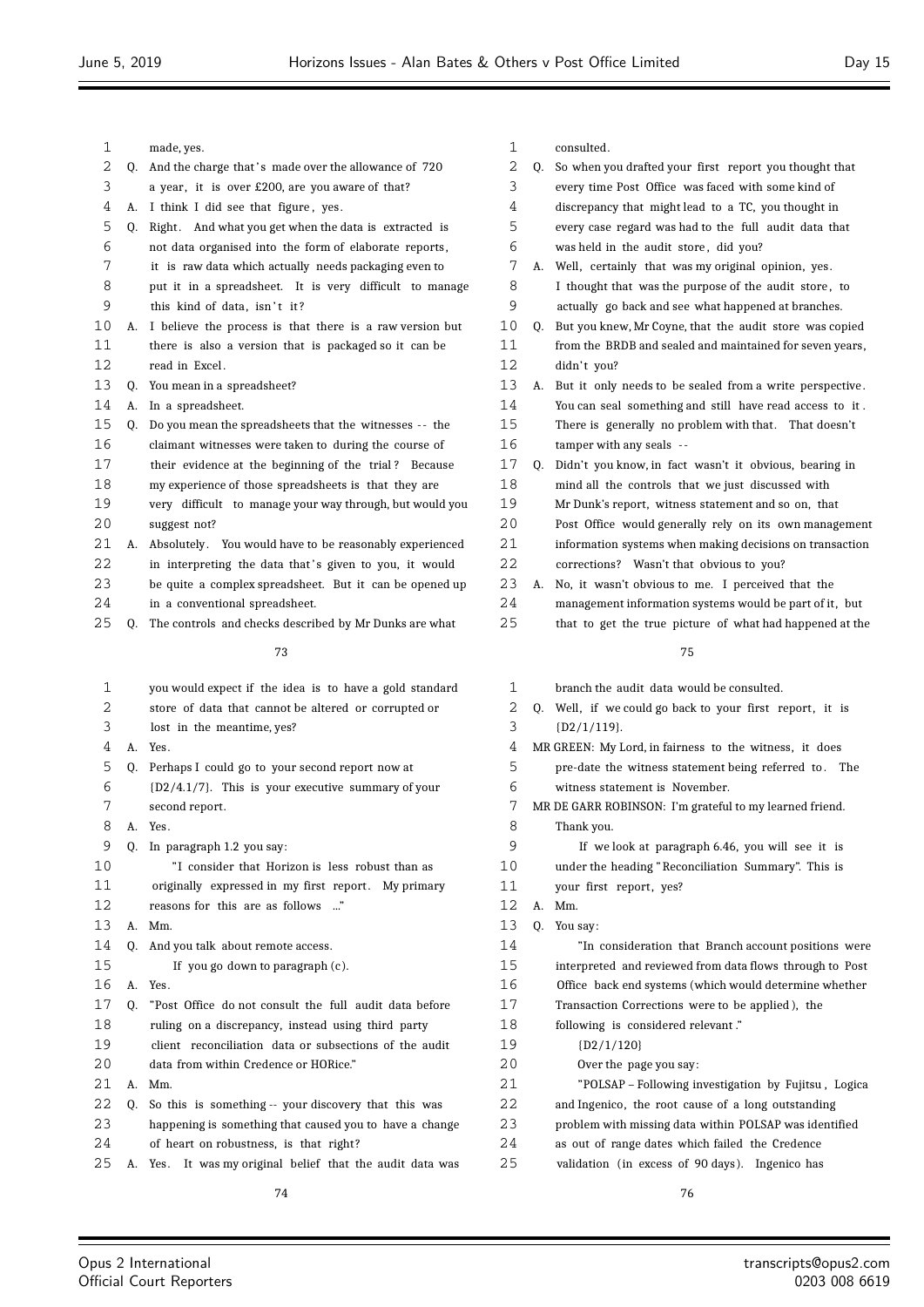| 1        |    | corrected the data and P&BA has advised that the         | 1  |    | second report -- well, before my second report            |
|----------|----|----------------------------------------------------------|----|----|-----------------------------------------------------------|
| 2        |    | mismatches have been cleared "                           | 2  |    | I discovered that the ARQ data was not used.              |
| 3        |    | Here you appear to be saying, indeed you appear to       | 3  | Q. | I see. So let's look at paragraph 6.46 again. In that     |
| 4        |    | be raising it as a criticism of Post Office, that when   | 4  |    | paragraph, forgive me, but it appears to be yet another   |
| 5        |    | making management -- decisions on transaction            | 5  |    | criticism of the method by which Post Office conducts     |
| 6        |    | corrections, Post Office were using management data that | 6  |    | its business and the criticism appears to be that         |
| 7        |    | could be wrong.                                          | 7  |    | Post Office is using a form of information which is       |
| 8        |    | Now I would like you, if you would, to explain why       | 8  |    | unreliable $[D2/1/119]$ .                                 |
| 9        |    | having made that criticism there you claimed just three  | 9  |    | If you had wanted to be balanced in your approach to      |
| 10       |    | and a half months later in your next report that in fact | 10 |    | that criticism, would it not have been appropriate for    |
| 11       |    | you made the opposite assumption, namely, that           | 11 |    | you to say: but I do of course recognise that this is     |
| 12       |    | Post Office always looked at all the core audit data?    | 12 |    | only one subset of the information that Post Office used  |
| 13       | А. | Sorry, I don't understand the question.                  | 13 |    | and I do understand Post Office actually used the full    |
| 14       | 0. | This is your first report, paragraph 6.46 is your first  | 14 |    | audit data as well? Would a need for balance not have     |
| 15       |    | report.                                                  | 15 |    | required you just to make that point clear?               |
| 16       |    | A. Yes.                                                  | 16 | А. | Certainly if I had included that it may have helped the   |
| 17       | 0. | And we just read your second report where you said: when | 17 |    | reader, yes.                                              |
| 18       |    | I produced my first report I believed that when          | 18 | Q. | If we could now move back to your second report, it is    |
| 19       |    | decisions were made about transaction corrections the    | 19 |    | {D2/4.1/228}. Actually I'm so sorry, I have taken you     |
| 20       |    | full ARQ data was used. Correct?                         | 20 |    | to the wrong page. Could we go to 114 rather than 128     |
| 21       | А. | Yes.                                                     | 21 |    | $\{D2/4.1/114\}.$                                         |
| 22       | Q. | Now we go to 6.46 and here you are saying that           | 22 |    | You say in paragraph 4.67 under the heading "ARQ          |
| 23       |    | management information systems, the back end systems,    | 23 |    | Requests":                                                |
| 24       |    | were used to determine whether transaction corrections   | 24 |    | "In her statement Ms Mather references the number of      |
| 25       |    | were to be applied, and you give as an example, over the | 25 |    | ARQ requests per year. If it is correct that the          |
|          |    |                                                          |    |    |                                                           |
|          |    | 77                                                       |    |    | 79                                                        |
| 1        |    | page, POLSAP?                                            | 1  |    | contractual limit of 720 per year has never been          |
| 2        |    | A. Yes.                                                  | 2  |    | exceeded except for this litigation, then in my view      |
| 3        | Q. | Now, ARQ data, the core audit store, that isn't back     | 3  |    | Post Office is not utilising the audit data sufficiently  |
| 4        |    | end, is it? That's not held by Post Office and used by   | 4  |    | and certainly is not checking the audit data prior to     |
| 5        |    | Post Office for its systems, it is an entirely separate  | 5  |    | issuing transaction corrections."                         |
| 6        |    | process that's maintained by Fujitsu, isn't it?          | 6  |    | A. Mm.                                                    |
| 7        |    | A. Yes.                                                  | 7  | 0. | Then at 4.68:                                             |
| 8        |    | Q. So here in your first report you appear to be saying  | 8  |    | "in 2011/2012 using the figure that Dr Worden             |
| 9        |    | that there is a problem with the process by which        | 9  |    | produces at his Table 9.3 (section 9.6, page 208) there   |
| 10       |    | Post Office decides transaction corrections because they | 10 |    | were 107,583584 Transaction Corrections but only a        |
| 11       |    | are using Post Office management systems that might be   | 11 |    | fraction 213 of these were validated by the audit data."  |
| 12       |    | unreliable?                                              | 12 | A. | Mm.                                                       |
| 13       | А. | Yes.                                                     | 13 | Q. | So you are suggesting, are you, that full audit data      |
| 14       | Q. | But if you believed that when Post Office made those     | 14 |    | should have been extracted from the database in at least  |
| 15       |    | decisions actually they used the full ARQ audit data,    | 15 |    | 107,584 occasions during that year?                       |
| 16       |    | that criticism would be utterly misconceived, wouldn't   | 16 |    | A. Yes. I believe that the audit data should be consulted |
| 17       |    | it? So either you were telling the truth -- or either    | 17 |    | every time there is a potential dispute and need to       |
| 18       |    | you believed when you did your first report that         | 18 |    | issue a transaction correction. In light of now           |
| 19       |    | management systems, not ARQ data, was used, or it is the | 19 |    | understanding the process of getting at the audit data    |
| 20       |    | position that you were making a criticism of the use of  | 20 |    | and getting it extracted, I see that it wouldn't be       |
| 21       |    | management systems even though you believed that the     | 21 |    | possible to do that.                                      |
| 22       |    | full audit data was actually used, but it can't be both. | 22 | Q. | It would also cost something like -- well, because of     |
| 23       | А. | I think it can be both. In my first report it was my     | 23 |    | course you wouldn't only look at ARQ data when actually   |
| 24<br>25 |    | perception that the range of management information      | 24 |    | issuing a transaction correction. Would I be right in     |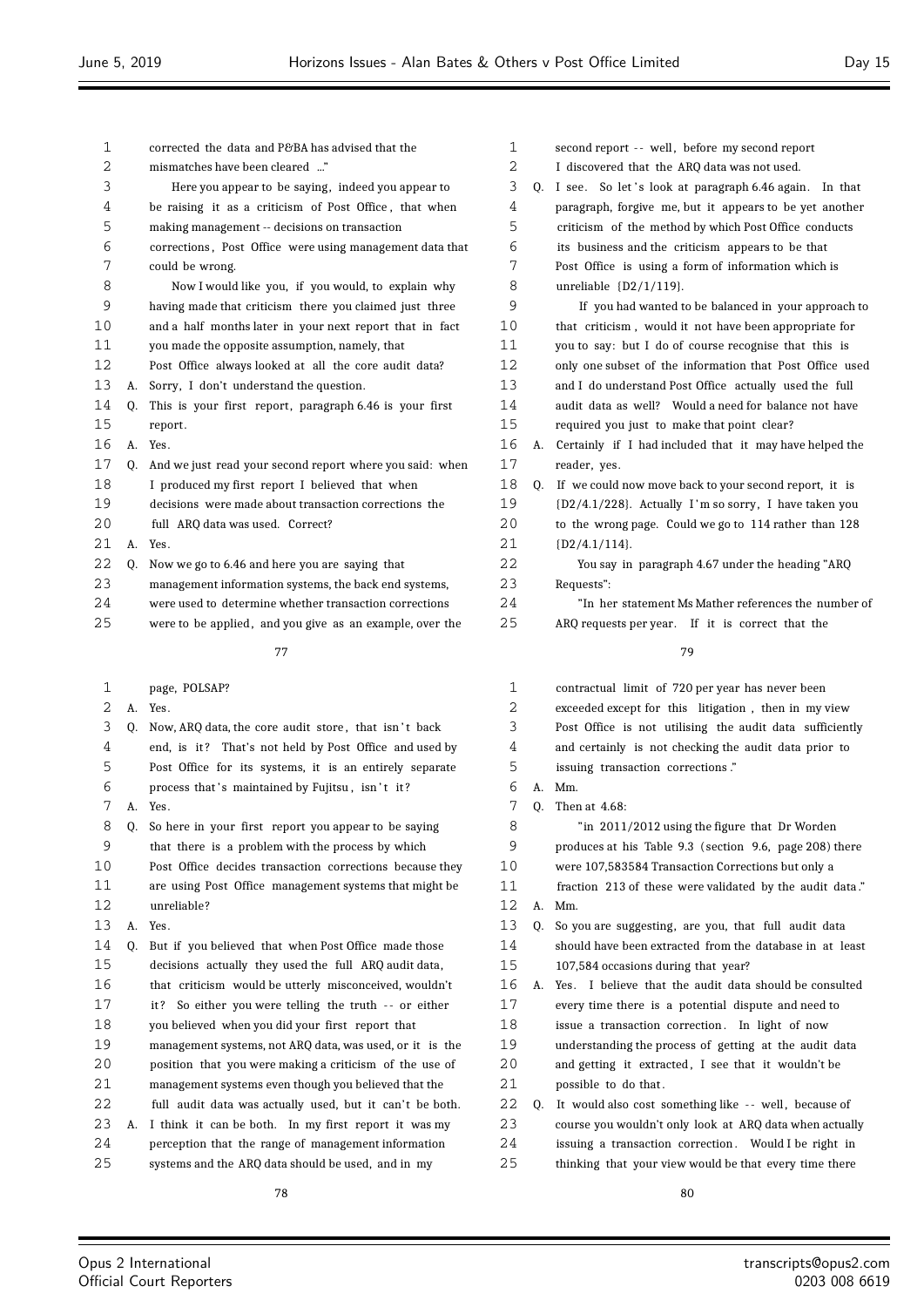| 1        |    | is an exception, a discrepancy, a full audit data ought                           |
|----------|----|-----------------------------------------------------------------------------------|
| 2        |    | to be looked at as well?                                                          |
| 3        | А. | Certainly a section of the audit data, yes. You don't                             |
| 4        |    | have to look at the full audit data. On a lot of                                  |
| 5        |    | systems if you believe something happened between                                 |
| 6        |    | 10 o'clock and 11 o'clock, you can go to a screen, put                            |
| 7        |    | 10/11 o'clock on a certain date, press go, and it will                            |
| 8        |    | give you a list of all the actions that happened on that                          |
| 9        |    | day.                                                                              |
| 10       | Q. | I don't believe the audit still works like that.<br>Is                            |
| 11       |    | that something you are aware of?                                                  |
| 12       | А. | No, I now understand the audit data doesn't operate like                          |
| 13       |    | that and I now understand there are costs associated                              |
| 14       |    | with it, but I don't believe that was understood --                               |
| 15       | Q. | So let's say there are 107,000 TC decisions made a year.                          |
| 16       |    | The number of decisions that don't result in TCs, let's                           |
| 17       |    | pluck a figure out of the air, I have no idea, it could                           |
| 18       |    | be an equivalent number, it could be much more actually.                          |
| 19       |    | Let's say 250,000 decisions a year. If each of those                              |
| 20       |    | audit requests cost £200, we are looking at £50 million                           |
| 21       |    | a year, aren't we?                                                                |
| 22       | А. | Yes.                                                                              |
| 23       | Q. | Another point that interests me is: is it really the                              |
| 24       |    | case that you are assuming that although the audit data                           |
| 25       |    | was kept separate, it was nonetheless available in some                           |
|          |    |                                                                                   |
|          |    | 81                                                                                |
|          |    |                                                                                   |
| 1        |    | kind of information stream in a similar way to POLSAP                             |
| 2        |    | and to Credence? Is that how you thought it worked?                               |
| 3        |    | Because it bears no relation to how the audit store was                           |
| 4        |    | actually operated and maintained.                                                 |
| 5        | А. | I have got experience of working or designing audit                               |
| 6        |    | stores for a number of different systems and they don't                           |
| 7        |    | have to work in the way that they have been defined                               |
| 8        |    | here. Audit systems are often very easily accessible to                           |
| 9        |    | be able to be read by certain users. There's nothing                              |
| 10       |    | inherently difficult about that. I accept that the                                |
| 11       |    | write aspect of it, you know, you wouldn't want people                            |
| 12       |    | writing to an audit database. But having the ability to                           |
| 13       |    | read to it is something that's quite simple -- read from                          |
| 14       |    | it is quite simple.                                                               |
| 15       | Q. | And would you accept that the closer you get to raw                               |
| 16       |    | data, the more you need specialist knowledge and skills                           |
| 17       |    | to interpret that raw data?                                                       |
| 18       | А. | You do, but the extraction or the report that's run from                          |
| 19       |    | the audit data would typically handle the presentation                            |
| 20       |    | aspect of it. There might be lots of Os and 1s at the                             |
| 21       |    | back, but the report generator can often put it together                          |
| 22<br>23 | Q. | in quite a usable form --<br>So are you suggesting that when you were giving your |

24 first report, your first opinion, you believed that

there was a process by which the core audit store that

 was kept separately by Fujitsu , and there are references in your report explaining how separately they were kept, that actually there was a system that extracted data 4 from that audit store on a regular basis, perhaps on a continual basis , and packaged that information into easy to use reports that gave you all sorts of information that you would need in order to make 8 transaction correction decisions, is that what you believed was happening? A. I would not characterise it in the way you have done 11 there, but my perception is if Post Office needed to hone in on a particular area, whether it be an hour or a day of what happened at a branch, that they would have a way of viewing that audit data for that period on a screen or by pulling a report . Q. What I would like to suggest to you, Mr Coyne, is that if that had been your apprehension, if that had been your belief , you would have -- these would have required their own quite sophisticated systems and you would have been aware of those systems. You have a vast amount of technical documents explaining all the different systems 22 in operation and how they fitted together, including 23 documents relating to the audit store, you would have 24 seen that there was a system of that sort. Indeed I rather imagine that Post Office would have been quite

| $\mathbf{1}$ |    |                                                          |
|--------------|----|----------------------------------------------------------|
|              |    | happy to come forward to explain how that process        |
| 2            |    | happened. But instead, you are saying that you assumed   |
| 3            |    | that all this happened even though you had seen no       |
| 4            |    | documentation to support such a belief at all, and I'm   |
| 5            |    | asking you, Mr Coyne, can that really be right?          |
| 6            | А. | Well, the purpose of having an audit of what happens at  |
| 7            |    | branch counters is so that if there is a dispute over    |
| 8            |    | what has happened that somebody, presumably this will be |
| 9            |    | Post Office, can have a very quick look at what happened |
| 10           |    | and find out the truth. That's the purpose of having     |
| 11           |    | an audit store. There is no other reason for it other    |
| 12           |    | than looking back at what actually happened. It is my    |
| 13           |    | perception that that look back was available to people   |
| 14           |    | at the Post Office.                                      |
| 15           |    | Q. Could I suggest to you, Mr Coyne, that you knew very  |
| 16           |    | well that the system that Post Office used for the       |
| 17           |    | purposes of having what you describe as a quick look     |
| 18           |    | were its management information systems. The hint is in  |
| 19           |    | the name, MIS, management information systems. And you   |
| 20           |    | would expect, in the absence of being told to the        |
| 21           |    | contrary, that a business such as Post Office would use  |
| 22           |    | its management information systems for making business   |
| 23           |    | decisions of that sort?                                  |
| 24           | А. | And the audit database would be part of that management  |
| 25           |    | information system.                                      |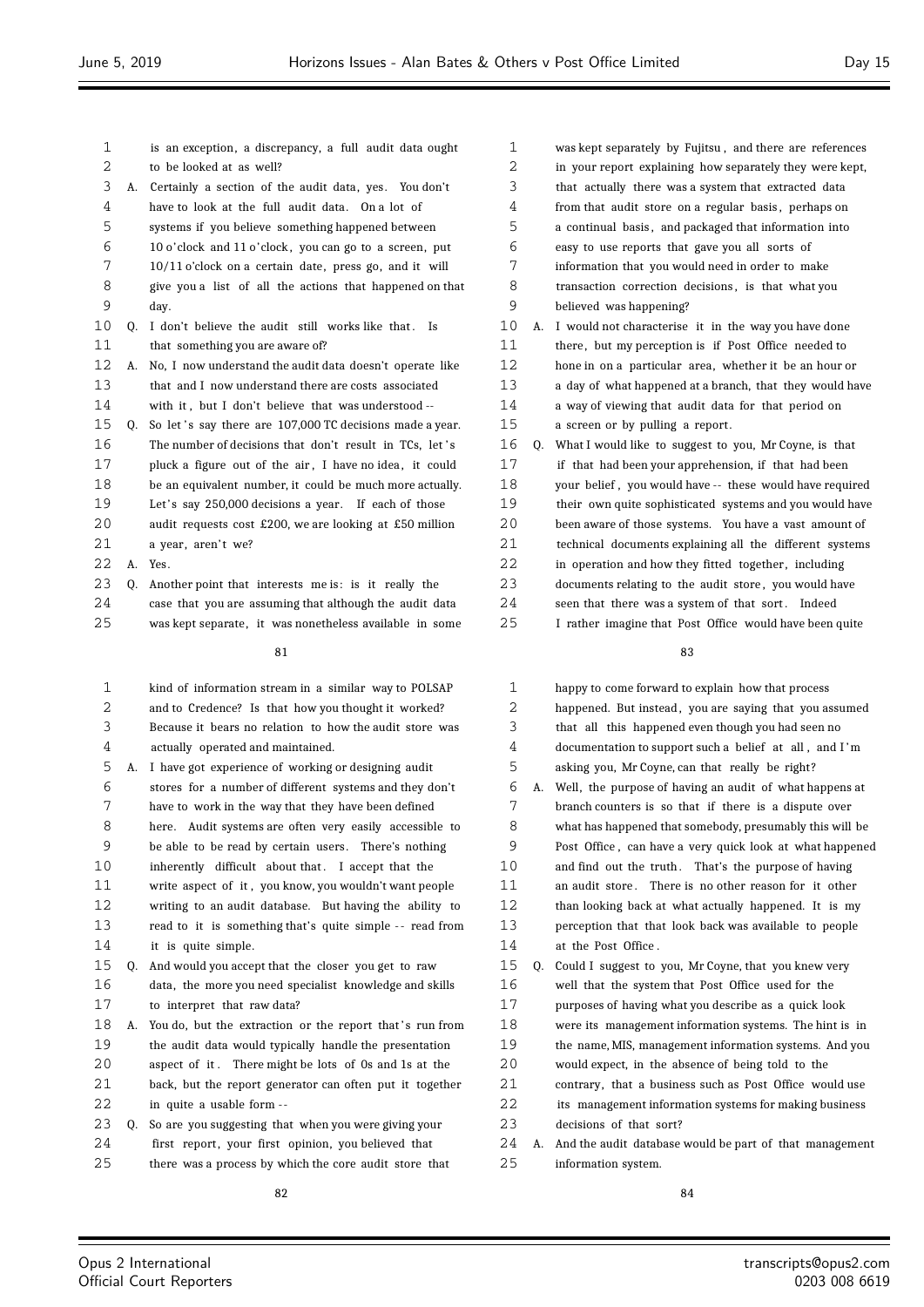| 1  | Q. | Mr Coyne, if that were true you would certainly have      |
|----|----|-----------------------------------------------------------|
| 2  |    | seen documents explaining that amongst the management     |
| 3  |    | information systems of Post Office was an audit store     |
| 4  |    | that was maintained in an entirely separate facility      |
| 5  |    | that was owned by an entirely separate company and was    |
| 6  |    | maintained separately and had no connection with the      |
| 7  |    | outside world, would you not?                             |
| 8  | А. | No, I don't believe that that was the case.<br>If you are |
| 9  |    | making decisions based purely on a cut-down version of    |
| 10 |    | the data in a management information system you have to   |
| 11 |    | decide what data is going to be cut out of that. So if    |
| 12 |    | everything is in the audit store and just a portion of    |
| 13 |    | that data is in your management information systems,      |
| 14 |    | then you are going to necessarily make a decision based   |
| 15 |    | on a subset of the data and not the whole of the data.    |
| 16 | 0. | I understand the logic of your position, Mr Coyne. What   |
| 17 |    | I'm seeking to explore with you is whether it bears any   |
| 18 |    | relation to reality.                                      |
| 19 |    | Data comes out from the BRDB in streams. It comes         |
| 20 |    | out -- copies of data come from the BRDB and go into      |
| 21 |    | Credence. Copies of data come out from BRDB and go into   |
| 22 |    | POLSAP. They go into other management information         |
| 23 |    | systems maintained by Post Office. Entirely separately,   |
| 24 |    | and the word "separate" is in your first report,          |
| 25 |    | information goes out to a sealed audit store, the word    |
|    |    | 85                                                        |
| 1  |    | "sealed" is in your report where it is kent for seven     |

| 1  |    | "sealed" is in your report, where it is kept for seven   |
|----|----|----------------------------------------------------------|
| 2  |    | years.                                                   |
| 3  | A. | Yes.                                                     |
| 4  | 0. | And what I'm suggesting to you is that there is no basis |
| 5  |    | upon which you could ever have thought that the          |
| 6  |    | information in that audit store could be regarded as     |
| 7  |    | a Post Office management information system?             |
| 8  | A. | I believed that it was a system that Post Office would   |
| 9  |    | look at whenever there was a dispute about what happened |
| 10 |    | at a branch counter. I believed that they would have     |
| 11 |    | access to that.                                          |
| 12 | Q. | Did you see any technical documents indicating a route   |
| 13 |    | by which information from the sealed audit store was     |
| 14 |    | made available on a read only basis to Post Office?      |
| 15 | A. | No.                                                      |
| 16 | 0. | Did you see any PEAK or any other document, any -- well, |
| 17 |    | OCPs, it is too early for that. But did you see any      |
| 18 |    | documents of any sort indicating or referring to the     |
| 19 |    | stream of data flowing on a continual basis out of the   |
| 20 |    | audit store into Post Office's management systems?       |
| 21 | А. | No, but that's not how things would work. If             |
| 22 |    | Post Office wanted to get access to the data in the      |
| 23 |    | audit store they would go to a screen or go to           |
| 24 |    | an application on their computer and they would run the  |
| 25 |    | request for that data.                                   |

| 1  |    | Q. Mr Coyne, I would like to suggest to you that it is   |
|----|----|----------------------------------------------------------|
| 2  |    | completely unrealistic to think that a separate sealed   |
| 3  |    | core audit store of the sort we're talking about should  |
| 4  |    | be cracked open hundreds of times a day in preference to |
| 5  |    | using management information systems which are designed  |
| 6  |    | for that precise purpose?                                |
| 7  | А. | I think the word "sealed" is misleading and the concept  |
| 8  |    | of cracking something open to get access to it I think   |
| 9  |    | is misleading as well.                                   |
| 10 |    | Things in an audit store are only -- can be written      |
| 11 |    | to and only written to once, and the term that's often   |
| 12 |    | used is write once read many, WORM. So the process is    |
| 13 |    | written to once, but people can read from that store on  |
| 14 |    | many occasions.                                          |
| 15 | Q. | But just to be absolutely clear, you had not and indeed  |
| 16 |    | you have not seen any documents suggesting that          |
| 17 |    | Post Office had the ability to gain access to the audit  |
| 18 |    | store on its own systems, had you? There was no design   |
| 19 |    | facility, there was no -- there were no lines of         |
| 20 |    | communication between the audit store and Post Office in |
| 21 |    | any document you had ever seen, correct?                 |
| 22 | А. | No, it looks as if the majority of the references to     |
| 23 |    | audit database access was from Fujitsu personnel.        |
| 24 | 0. | And one final thing. Would I be right in thinking that   |
| 25 |    | now that you understand how the audit store actually     |
|    |    | 87                                                       |
| 1  |    | works and the costs and delays associated with           |
| 2  |    | extracting data on a large basis from the audit store,   |
|    |    |                                                          |

| ᅩ          |                | works and the costs and delays associated with                                                                  |
|------------|----------------|-----------------------------------------------------------------------------------------------------------------|
| 2          |                | extracting data on a large basis from the audit store,                                                          |
| 3          |                | would you accept that it would be disproportionate to be                                                        |
| 4          |                | using the audit store as a basis for making decisions on                                                        |
| 5          |                | transaction corrections in every single case?                                                                   |
| 6          | A.             | Yes, it would seem that it would be very expensive and                                                          |
| 7          |                | very slow to access the audit store, and effectively for                                                        |
| 8          |                | the number of transaction corrections you couldn't do                                                           |
| 9          |                | that, and therefore you accept that you make decisions                                                          |
| $10 \,$    |                | on the management information systems rather than the                                                           |
| 11         |                | audit store.                                                                                                    |
| $12 \,$    | Q.             | In your evidence yesterday we discussed your approach,                                                          |
| 13         |                | remember, to whether and to what extent Post Office and                                                         |
| 14         |                | Fujitsu did things on a cost benefit basis?                                                                     |
| 15         | A <sub>1</sub> | Yes.                                                                                                            |
| 16         | Q.             | In the course of that evidence I recall you indicating                                                          |
| 17         |                | that you regarded it as important to ascertain whether                                                          |
| 18         |                | the possibility of error was reduced as far as possible.                                                        |
| 19         |                | Do you remember that exchange that we had?                                                                      |
| 20         | A.             | Yes.                                                                                                            |
| 21         | 0.             | Was it your objective in your reports to address that                                                           |
| 22         |                | question?                                                                                                       |
| 23         | А.             | Was it my objective at the outset to address that                                                               |
| 24         |                | question?                                                                                                       |
| $\sim$ $-$ |                | the contract of the contract of the contract of the contract of the contract of the contract of the contract of |

Q. To consider not whether the risk was reduced as far as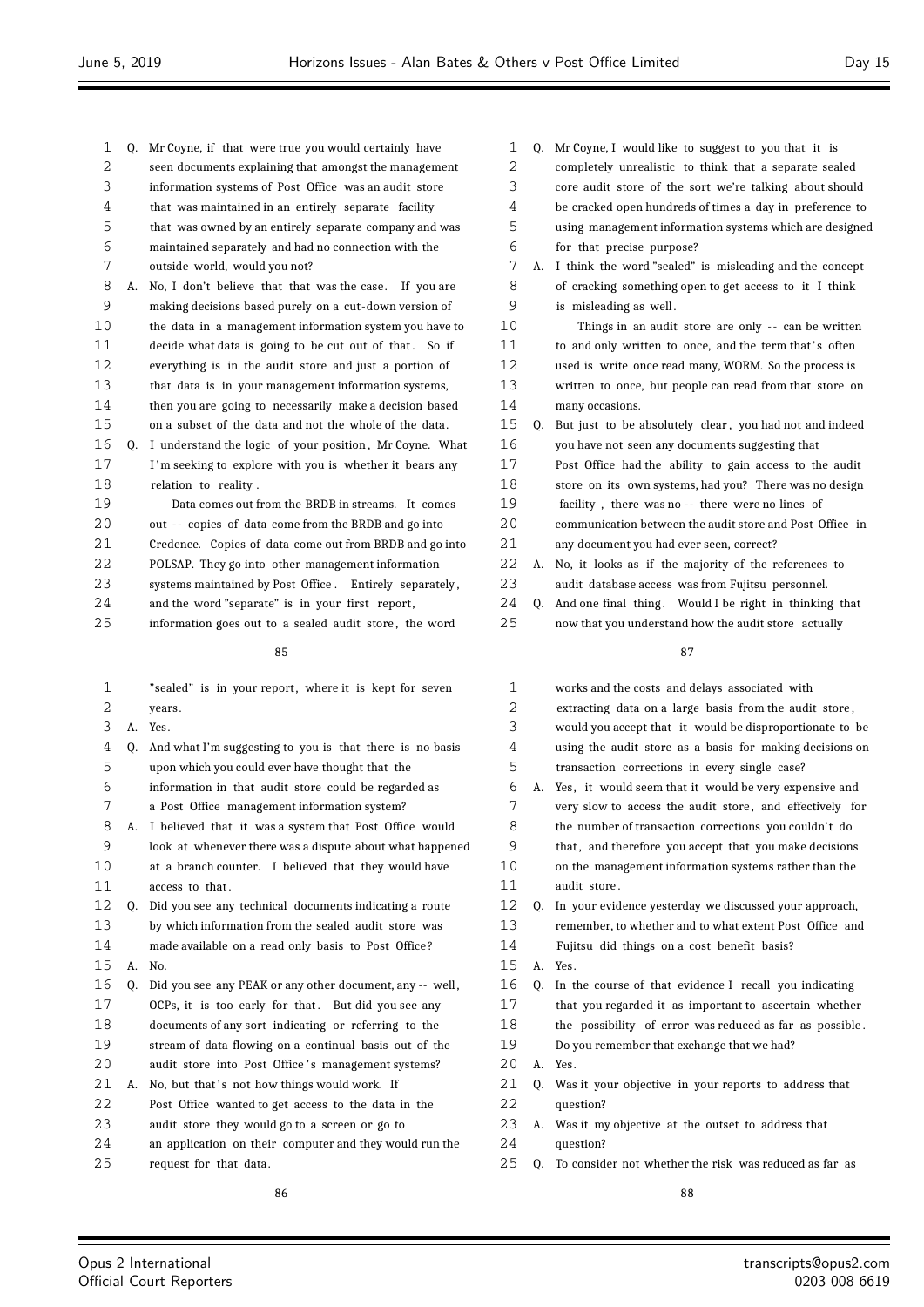| 1            | reasonable or to consider whether the risk was reduced       | 1  |    | A. No, I don't believe so. I   |
|--------------|--------------------------------------------------------------|----|----|--------------------------------|
| 2            | as far as practicable, but to consider whether the risk      | 2  |    | an extremely low level is.     |
| 3            | was reduced as far as possible, which is a much more         | 3  |    | Q. But you do accept that as 1 |
| 4            | exacting standard?                                           | 4  |    | test that you used when ap     |
| 5            | A. I believe that was the word that was used in the Horizon  | 5  |    | I think you have already a     |
| 6            | Issues.                                                      | 6  |    | A. Yes.                        |
| 7            | Q. So would the answer to my question be yes, that when you  | 7  | 0. | Thank you. Let's move on       |
| 8            | produced both your reports you did so with the objective     | 8  |    | Perhaps I can deal with th     |
| 9            | of applying that test when determining whether something     | 9  |    | talk about PEAKs and KELs      |
| 10           | constituted a problem in the system or not, whether it       | 10 |    | From what you said yes         |
| 11           | satisfied the test of reducing a risk as far as              | 11 |    | mind on robustness betwee      |
| 12           | possible?                                                    | 12 |    | your first report, I imagi     |
| 13           | A. Yes.                                                      | 13 |    | system of KELs and PEAKs       |
| 14           | Q. And not just with -- and did that inform -- does that     | 14 |    | quite a thorough system?       |
| 15           | inform actually the approach, the criticisms you make of     | 15 |    | A. Yes.                        |
| 16           | the use or non-use of ARQ data in your second report?        | 16 |    | Q. And that you formed the vie |
| 17           | A. Yes.                                                      | 17 |    | were very familiar with the    |
| 18           | Q. But if you take a step back and consider questions such   | 18 |    | A. Yes.                        |
| 19           | as proportionality and reasonableness, would you take        | 19 |    | Q. And they were very familiar |
| 20           | a different view on that question and perhaps some other     | 20 |    | system?                        |
| 21           | questions too?                                               | 21 |    | A. Yes.                        |
| 22           | A. As I understand it, the question was reduce as far as     | 22 |    | Q. And with their training an  |
| 23           | possible.                                                    | 23 |    | search facilities they were    |
| 24           | O. Yes.                                                      | 24 |    | quite well?                    |
| 25           | A. So that is the way I answered that question.              | 25 |    | A. Yes.                        |
|              | 89                                                           |    |    | 91                             |
|              |                                                              |    |    |                                |
| $\mathbf{1}$ | Q. Could we go to $\{C1/1/1\}$ , please. This is the Horizon | 1  |    | Q. Notwithstanding the limitat |
| 2            | Issues. I don't want to take more time than is               | 2  |    | identified. And that using     |
| 3            | necessary, but I would like to give you an opportunity       | 3  |    | often able to find PEAKs o     |
| 4            | to tell me which of these Horizon Issues raises that         | 4  |    | problems to the ones that      |
| 5            | question as a test.                                          | 5  |    | A. Yes.                        |
| 6            | (Pause)                                                      | 6  | 0. | And would you agree that th    |
| 7            | MR JUSTICE FRASER: Are you looking for it in your report?    | 7  |    | the thoroughness with whic     |
| 8            | A. I am, sir.                                                | 8  |    | A. Yes.                        |
| 9            | MR JUSTICE FRASER: The list of issues is at page 3,          | 9  |    | Q. And they tended to keep a   |
| 10           | I think, of your first --                                    | 10 |    | did step by step in PEAKs      |
| 11           | A. Thank you.                                                | 11 |    | A. Yes.                        |
| 12           | MR JUSTICE FRASER: You can only see one page at a time on    | 12 |    | Q. It wasn't comprehensive, n  |
| 13           | the screen.                                                  | 13 |    | comprehensive, but it's qu     |
| 14           | MR DE GARR ROBINSON: Absolutely, my Lord.                    | 14 |    | one doesn't often see some     |
| 15           | A. That's okay.                                              | 15 |    | that isn't somewhere reco      |
| 16           | (Pause)                                                      | 16 |    | during the different proce     |
| 17           | The reference at Issue 6 at 116 is reduced to                | 17 |    | as you go down the PEAK fi     |
| 18           | an extremely low level, the risk.                            | 18 | A. | Yes.                           |
| 19           | Q. Yes. So it is a factual question as to how low level      | 19 |    | Q. So in the scheme of things  |
| 20           | the risk was. It is not a question whether Post Office       | 20 |    | with which you are familiar    |
| 21           | had reduced the risk to the lowest possible level, is        | 21 |    | you, that this is actually     |
| 22           | it? I'm just wondering, Mr Coyne, whether you may have       | 22 |    | run system?                    |
| 23           | applied in your entire approach to your reports the          | 23 | А. | Certainly the way of recore    |
|              |                                                              |    |    |                                |

 wrong test for the purposes of these proceedings. Do 25 you think that's possible?

- I mean, it is not defined what s low as possible, that was the approaching both your reports. accepted that? n to a different subject. this quickly. I would like to talk about PEAKs and KELs. esterday about your change of een the first joint statement and gine you would agree that the is that Fujitsu developed was
- view that members of the SSC
- the Horizon system?
- iar with the PEAK and KEL
- and experience and with using
- ere able to navigate that system

| 1  | Q. | Notwithstanding the limitations that you have fairly     |
|----|----|----------------------------------------------------------|
| 2  |    | identified. And that using search facilities they were   |
| 3  |    | often able to find PEAKs or KELs addressing similar      |
| 4  |    | problems to the ones that they were facing?              |
| 5  | A. | Yes.                                                     |
| 6  | 0. | And would you agree that the PEAKs show, generally show, |
| 7  |    | the thoroughness with which they generally worked?       |
| 8  | A. | Yes.                                                     |
| 9  | 0. | And they tended to keep a written record of what they    |
| 10 |    | did step by step in PEAKs, didn't they?                  |
| 11 | А. | Yes.                                                     |
| 12 | Q. | It wasn't comprehensive, no one is suggesting it is      |
| 13 |    | comprehensive, but it's quite a process-driven process,  |
| 14 |    | one doesn't often see something significant happening    |
| 15 |    | that isn't somewhere recorded or alluded to in the PEAK  |
| 16 |    | during the different processing steps that are described |
| 17 |    | as you go down the PEAK from the top.                    |
| 18 | A. | Yes.                                                     |
| 19 | Q. | So in the scheme of things, compared with other systems  |
| 20 |    | with which you are familiar, you would accept, wouldn't  |
| 21 |    | you, that this is actually quite a well organised, well  |
| 22 |    | run system?                                              |
| 23 | А. | Certainly the way of recording the information in the    |
| 24 |    | PEAKs and KELs is a reasonably good system, yes.         |
| 25 | 0. | Thank you. Now, I would like to ask you about something  |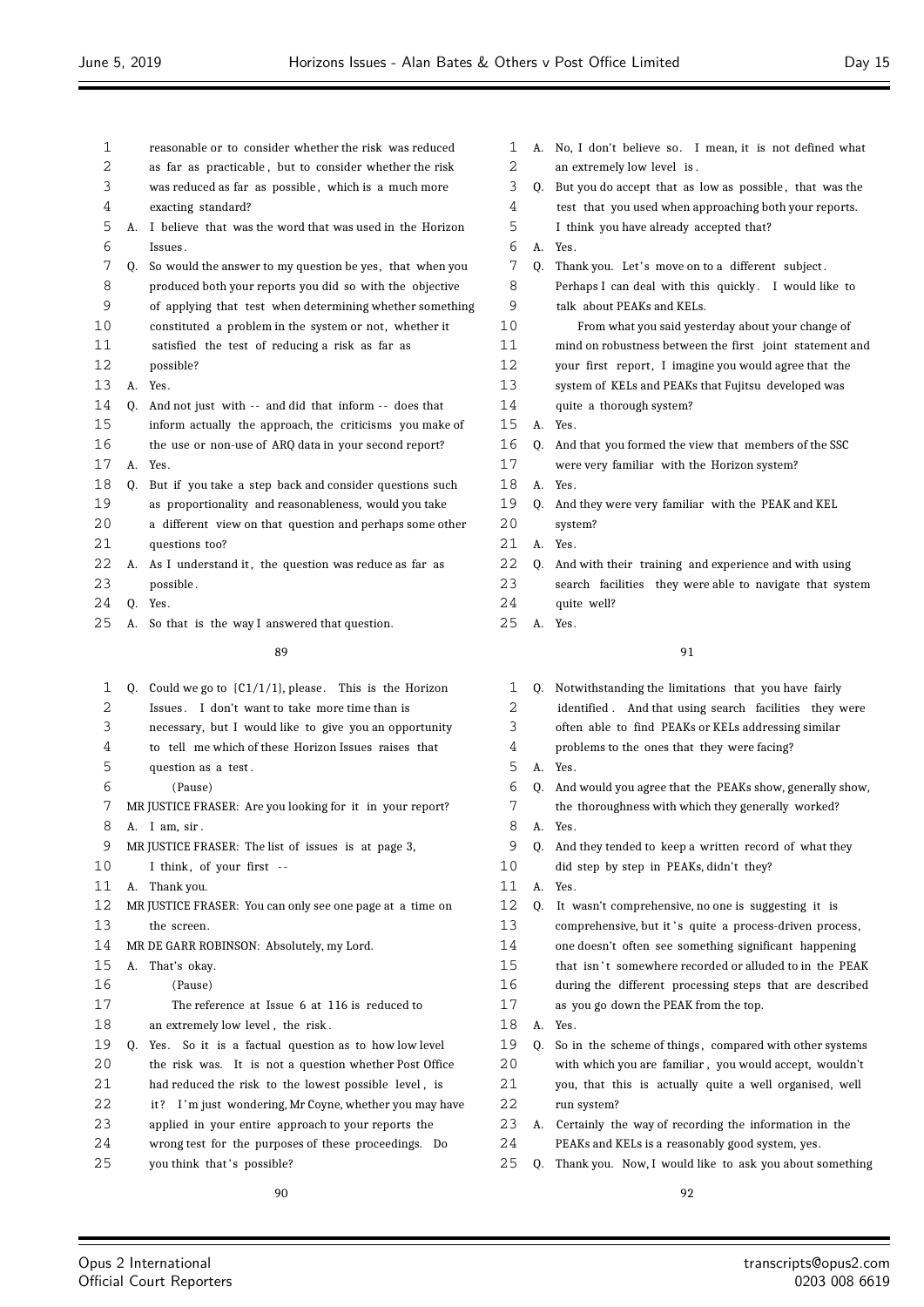- you say in your second report which is at {D2/4.1/176}.
- It is 5.186, Mr Coyne.
- A. 5 point what, sorry?
- Q. 5.186 at page 176 of the trial bundle.
- A. Yes.
- Q. You say:

| 7  |    | "At Dr Worden's paragraph 488 he suggests that           |
|----|----|----------------------------------------------------------|
| 8  |    | serious bugs are rare in the KEL and PEAK records. I     |
| 9  |    | agree, they are rare in the KEL records because the      |
| 10 |    | purpose of KELs are to inform support personnel how to   |
| 11 |    | deal with historic problems, the PEAK's however do show  |
| 12 |    | many serious bugs as I have set out in Section 3 above." |
| 13 |    | I would like to ask you what you mean by "the            |
| 14 |    | purpose of KELs are to inform support personnel how to   |
| 15 |    | deal with historic problems". Could you explain          |
| 16 |    | precisely what you mean by that?                         |
| 17 | A. | Yes. So the purpose of a KEL is that it is to provide    |
| 18 |    | knowledge for people who -- for SSC support people who   |
| 19 |    | might be searching for things. So if a problem arises    |
| 20 |    | they would search the KELs and either they will find     |
| 21 |    | a KEL that appears to be appropriate, and it shows that  |
| 22 |    | what has happened before has happened again and there    |
| 23 |    | might be instructions on how to deal with it.            |
| 24 |    | Alternatively if they don't find a KEL, they go through  |

the process of creating a new one.

- Q. One possible implication that might be drawn from paragraph 5.186 is that if there is a bug which has an effect on branch accounts you will often not find a KEL that addresses it . But I would like to give you an opportunity to clarify whether that is what you are
- trying to imply or not. I may be reading too much into it .
- A. Because a KEL is a single source of a record of a bug, error or defect , what you will find is if the fault has occurred again they will refer back to the KEL and they will see that that fits their scenario . They often will 12 not put the details of this particular scenario, this
- particular bug, error and defect , back in the KEL. The KEL is just the single source of knowledge for them to
- say, ah, it is that problem.
- Q. I see. So what you are saying is that if you get a bug, you generally speaking - - and of course there are 18 always -- I'm not suggesting to you that anything is
- comprehensive -- but you are saying that generally
- speaking if you get a bug of that sort there will be -
- once it is detected, there will be a KEL which addresses
- it , yes?
- A. Yes.

 Q. But that KEL will generally address the first instance in which it arose?

- A. Yes.
- 2 Q. And when there are other instances in which it arose the KEL won't necessarily address those?
- A. Won't necessarily . Sometimes you see it updated if they have got a slightly new manifestation of it , or there is some additional knowledge they have gained and they will add it to the KEL so that the next time it arises it might be helpful to the person, but there will only be one KEL. Q. I understand. A. There might be ten instances of that triggering and they will be in the PEAKs. 13 Q. That's very helpful. So is this right, if there is 14 a bug of that sort that's detected you are likely --15 there's likely to be a KEL which deals with it? A. Yes. Q. Which describes it , put it that way? A. Mm. Q. And if there are other manifestations of that bug that occur in a similar way, the KEL may well not refer to them? A. Yes. Q. But if the bug manifests itself in a slightly different way, in an odd way, then the KEL will be generally speaking - - there are always exceptions I am sure, it is

| 1  |    | a human system, but generally speaking there will be     |
|----|----|----------------------------------------------------------|
| 2  |    | an amendment to the KEL to explain the new variance, to  |
| 3  |    | explain the new phenomenon, to enable the users to have  |
| 4  |    | a proper understanding of what they need to look for?    |
| 5  | А. | That is right. Someone within SSC will decide whether    |
| 6  |    | to add to the KEL that's already there, or that it is    |
| 7  |    | significantly different so they will create a new KEL    |
| 8  |    | for it.                                                  |
| 9  | 0. | I think we can agree that in some cases KELs give quite  |
| 10 |    | a lot of information and can be very useful?             |
| 11 | A. | Yes.                                                     |
| 12 | 0. | In other cases one needs to look at PEAKs to have        |
| 13 |    | a proper understanding of some details that may be       |
| 14 |    | relevant to the inquiry that we are undertaking now?     |
| 15 | A. | Yes.                                                     |
| 16 | 0. | So it depends?                                           |
| 17 | А. | It does depend. Sometimes a KEL will say: please record  |
| 18 |    | every occurrence of this that you see in this KEL, other |
| 19 |    | ones you don't have that information.                    |
| 20 | 0. | That's very kind, Mr Coyne.                              |
| 21 |    | My Lord, I wonder -- this is a convenient moment,        |
| 22 |    | I wonder whether we can break now and perhaps sit at     |
| 23 |    | 1.50 pm. Would that be acceptable to your Lordship?      |
| 24 |    | MR JUSTICE FRASER: Yes. Do I detect an undercurrent of   |
|    |    |                                                          |

concern about time on your part?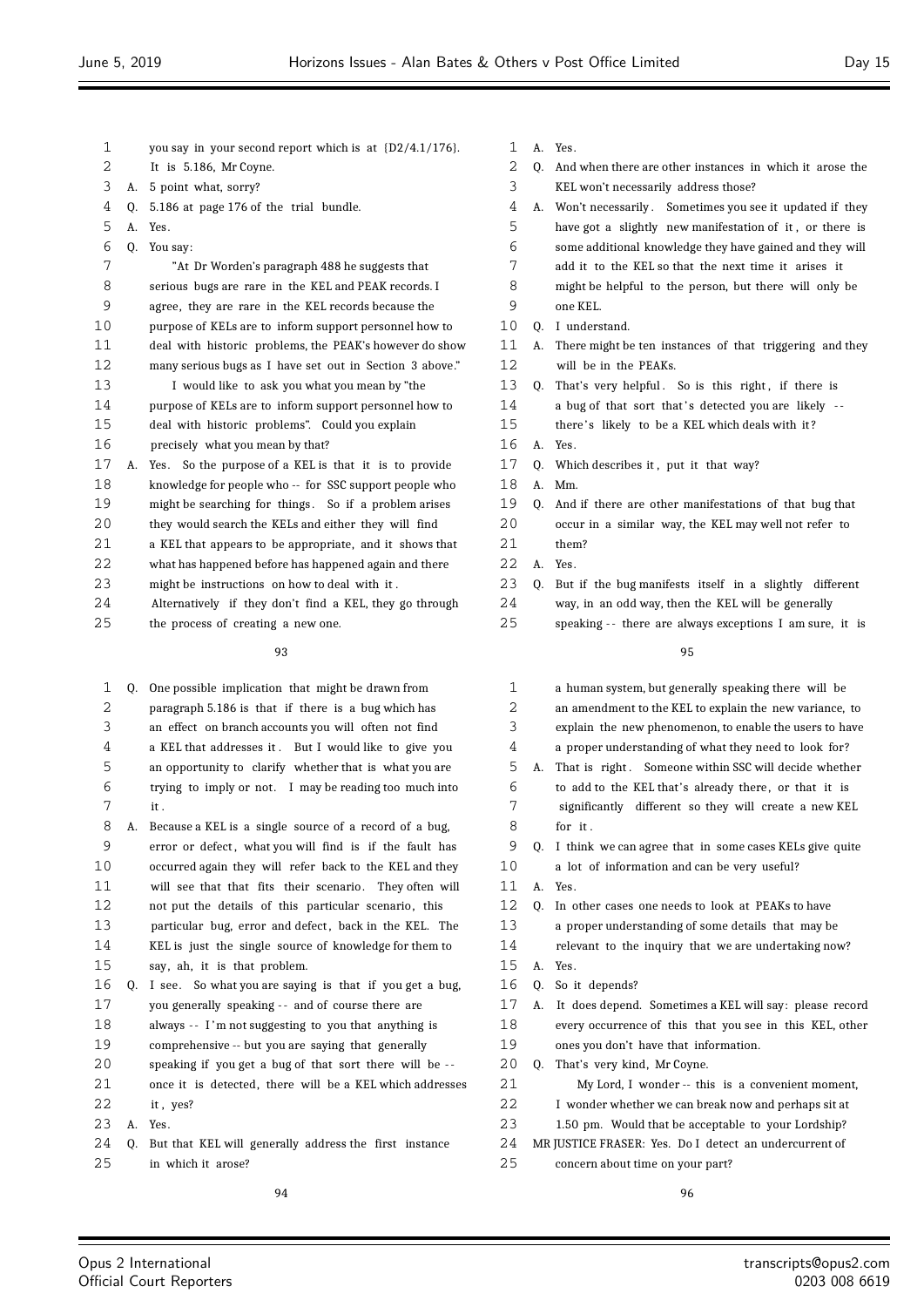| 1  | MR DE GARR ROBINSON: I always have an undercurrent,           | 1       | an impact. I don't believe there is any other metric.        |
|----|---------------------------------------------------------------|---------|--------------------------------------------------------------|
| 2  | my Lord.                                                      | 2       | Don't you need a yardstick to have a proper measure of<br>0. |
| 3  | MR JUSTICE FRASER: We will come back at 1.50 pm. Usually      | 3       | extent? For example, the likely impact of bugs in            |
| 4  | it will be a minimum for an hour. It is not for me, it        | 4       | Horizon across all Post Office branches, the likely          |
| 5  | is not for you, it is for the witness. But today,             | 5       | impact in a single branch in a single month, the             |
| 6  | because it is the first time it has arisen and you asked      | 6       | likelihood impact across all claimant branches while         |
| 7  | so politely, we will come back at 1.50 pm.                    | 7       | they held those branches? Wouldn't those be useful           |
| 8  | MR DE GARR ROBINSON: I'm grateful, my Lord.                   | 8       | yardsticks for the purposes of deciding extent?              |
| 9  | MR JUSTICE FRASER: Mr Coyne, usual arrangements.              | 9       | MR GREEN: My Lord, I'm hesitant to rise, but we              |
| 10 | A. Yes, my Lord.                                              | 10      | specifically asked whether they were going to try to ge      |
| 11 | MR JUSTICE FRASER: If you could come back for 1.50 pm         | 11      | the third report in by the back door.                        |
| 12 | I would be very grateful.                                     | 12      | MR DE GARR ROBINSON: I have no intention of asking any       |
| 13 | Just one housekeeping point. My file of PEAKs and             | 13      | questions about that.                                        |
| 14 | KELs that were being referred to, obviously we can start      | 14      | MR GREEN: That's one of the three questions that has just    |
| 15 | a new one now for the experts, but I just wouldn't like       | 15      | been asked.                                                  |
| 16 | that to be forgotten about.                                   | 16      | MR JUSTICE FRASER: Mr de Garr Robinson, your last question   |
| 17 | So 1.50 pm.                                                   | 17      | is really a question for me, isn't it?                       |
| 18 | $(12.55 \text{ pm})$                                          | 18      | MR DE GARR ROBINSON: My Lord, it is a question about what    |
| 19 | (The short adjournment)                                       | 19      | this expert witness has done in approaching the --           |
| 20 | $(1.50 \text{ pm})$                                           | 20      | MR JUSTICE FRASER: If you do it by reference to his witnes   |
| 21 | MR DE GARR ROBINSON: My Lord, good afternoon.                 | 21      | evidence rather than by reference to submissions that        |
| 22 | Good afternoon, Mr Coyne.                                     | 22      | really amount to arguing the case in front of me, that       |
| 23 | A. Afternoon.                                                 | 23      | would probably be more useful.                               |
| 24 | Q. Let's see if we can agree some things. First of all,       | 24      | MR DE GARR ROBINSON: My Lord, if I may, I would like to      |
| 25 | can we agree that the parties aren't here spending all        | 25      | follow my own course with my cross-examination of this       |
|    |                                                               |         |                                                              |
|    | 97                                                            |         | 99                                                           |
| 1  | this time and money just to find out if Horizon could         | 1       | witness.                                                     |
| 2  | have been improved, yes?                                      | 2       | MR JUSTICE FRASER: You can, but your last question to that   |
| 3  | A. Yes.                                                       | 3       | witness is an issue for me.                                  |
| 4  | That might be important to understanding the background<br>Q. | 4       | MR DE GARR ROBINSON: Now, Mr Coyne, can we also agree th     |
| 5  | to a particular claim by a particular claimant, but if        | 5       | there is no realistic prospect of you or anyone else         |
| 6  | no bugs in Horizon caused any non-transient losses to         | 6       | examining, still less assimilating, every document           |
| 7  | any claimants, we might as well go home, yes?                 | 7       | that's been disclosed in this case in relation to            |
| 8  | Yes.<br>Α.                                                    | $\,8\,$ | Horizon and its operation over the last 20 years?            |
| 9  | 0.<br>In those circumstances, would you agree with me that it | 9       | А.<br>Yes.                                                   |
| 10 | is useful to know, in fact it is necessary to know, in        | 10      | Q.<br>That left you and it left Dr Worden with a choice,     |
| 11 | this trial, about the likely impact of bugs that have         | 11      | didn't it? You can make observations on the documents        |
| 12 | occurred in Horizon and whether that impact is likely to      | 12      | you found which may not advance matters very far: here       |
| 13 | have been transient or lasting?                               | 13      | are some bugs which caused shortfalls in some branch         |
| 14 | A.<br>Yes.                                                    | 14      | accounts, so it follows that it is not just possible         |
| 15 | That's what the Horizon Issues we discussed yesterday<br>0.   | 15      | that a bug has caused loss, it is a certainty. That          |
| 16 | are all about, isn't it? The extent to which it is            | 16      | answers the question: is it possible or likely the bugs      |
| 17 | likely or unlikely for bugs to cause shortfalls for           | 17      | have a potential to cause shortfalls, but it is not          |
| 18 | which subpostmasters have been held liable?                   | 18      | an answer to the complete question, is it, because as v      |
| 19 | A. Yes, I think the term is the extent to which it is         | 19      |                                                              |
| 20 |                                                               | 20      | have seen the Horizon Issues include questions of            |
|    | possible or likely, yes.                                      |         | extent?                                                      |
| 21 | Q. And for that issue to be meaningful don't we have to       | 21      | А.<br>Yes.                                                   |
| 22 | settle upon some metric for the likelihood of a bug           | 22      | To what extent is this likely or unlikely to happen in<br>0. |
| 23 | causing a lasting shortfall of that sort?                     | 23      | branch accounts in Horizon? To what extent was the risl      |

24 A. The metric I have adopted is to find whether there was

### 25 an actual bug, error or defect and see whether it had

- d its operation over the last 20 years?
- you and it left Dr Worden with a choice, You can make observations on the documents which may not advance matters very far: here  $\log$ s which caused shortfalls  $\,$  in  $\,$  some branch so it follows that it is not just possible that caused loss, it is a certainty . That 16 answers the question: is it possible or likely the bugs ential to cause shortfalls, but it is not to the complete question, is it, because as we the Horizon Issues include questions of tent is this likely or unlikely to happen in ounts in Horizon? To what extent was the risk
- 24 faced by a user in Horizon high or low? Do you accept 25 that those are the sort of issues that are raised in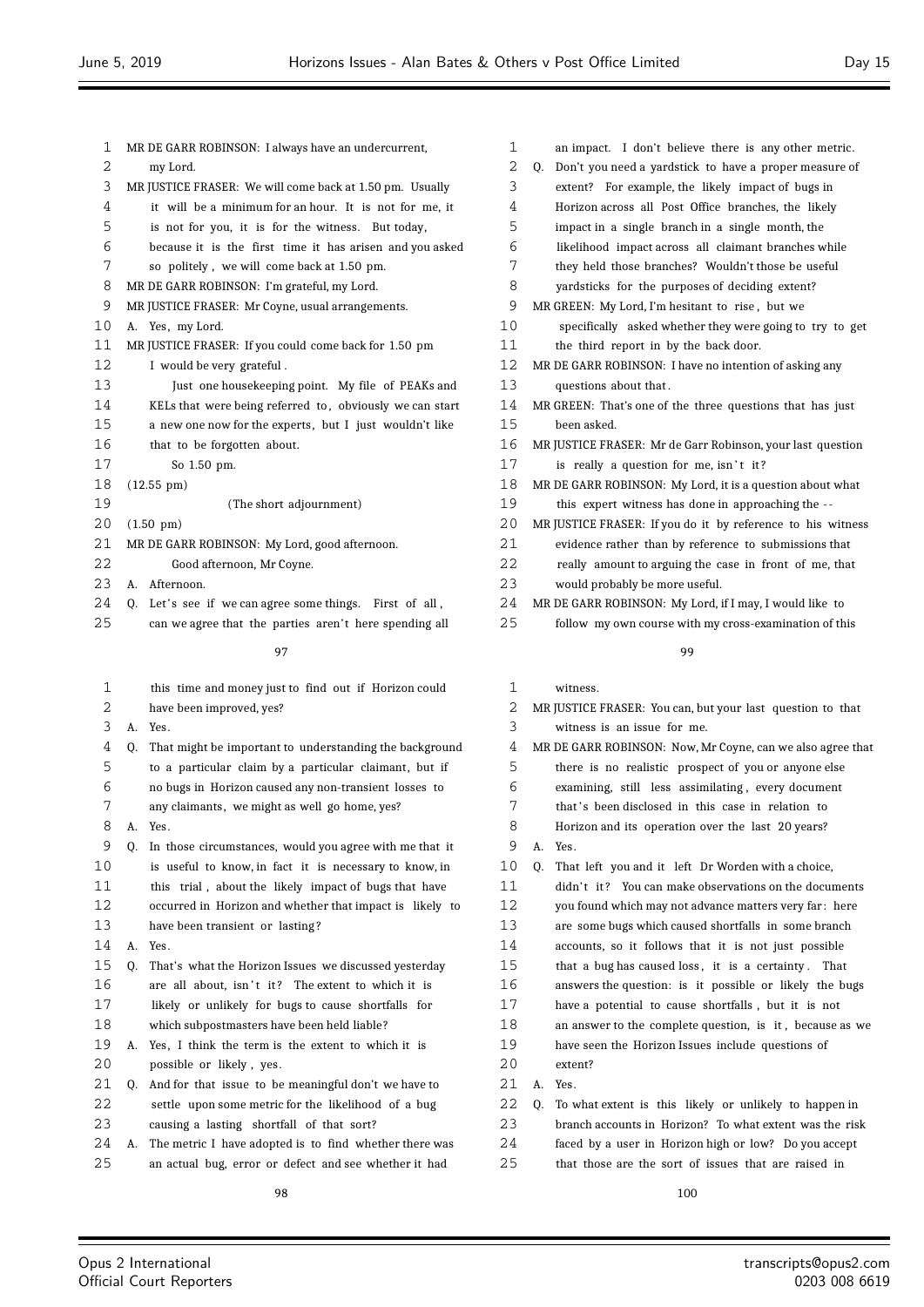| 1  |    | this trial?                                              | 1  |
|----|----|----------------------------------------------------------|----|
| 2  | А. | Yes.                                                     | 2  |
| 3  | Q. | And to address extent, you can look at a limited portion | 3  |
| 4  |    | of the evidence that you can sensibly review. You can    | 4  |
| 5  |    | assess its nature and scale and on the basis of those    | 5  |
| 6  |    | assessments you can arrive at overall conclusions that   | 6  |
| 7  |    | are generally useful, can't you?                         | 7  |
| 8  | А. | Yes.                                                     | 8  |
| 9  | Q. | An analogy with which we are familiar is an exit poll    | 9  |
| 10 |    | that is taken on the day of an election. Only a very     | 10 |
| 11 |    | small number of people are actually asked how they       | 11 |
| 12 |    | voted, but based on that sample useful estimates can be  | 12 |
| 13 |    | made about how all the voters voted, do you agree?       | 13 |
| 14 | А. | Yes.                                                     | 14 |
| 15 | 0. | So you can move by a process of sampling from a position | 15 |
| 16 |    | of relatively uninformative certainty, you know, knowing | 16 |
| 17 |    | with certainty how 5% of people have voted, to           | 17 |
| 18 |    | a position of much greater certainty or much greater     | 18 |
| 19 |    | interest, namely what the actual outcome of the election | 19 |
| 20 |    | is going to be, yes?                                     | 20 |
| 21 | А. | I believe it would be an indicator, yes.<br>Yes.         | 21 |
| 22 | 0. | In order to be useful, do you agree that the sample you  | 22 |
| 23 |    | must choose needs to be an unbiased sample?              | 23 |
| 24 | А. | Yes, in that scenario it would need to be an unbiased    | 24 |
| 25 |    | sample, yes.                                             | 25 |
|    |    | 101                                                      |    |
|    |    |                                                          |    |
| 1  | Q. | So if you are trying to work out, for example, how       | 1  |
| 2  |    | voters have voted in an election it is no use just       | 2  |
| 3  |    | asking people coming out of voting booths wearing blue   | 3  |
| 4  |    | rosettes, is it?                                         | 4  |
| 5  | А. | No, that is true. If you are going down the route of     | 5  |
| 6  |    | using sampling then you would have to make sure that     | 6  |
| 7  |    | that sample is unbiased.                                 | 7  |
| 8  | 0. | Once you have an unbiased sample it then becomes         | 8  |
|    |    |                                                          |    |

 possible , doesn't it , to scale up. So you can scale up the results that you have got from your unbiased sample 11 and invite people, invite the court, to make judgments about what the overall likelihood of something happening or not happening is, do you agree? A. Certainly in your election scenario that would scale up with a reasonable tolerance , yes. Q. And that's what Dr Worden has done in his first report , 17 isn't it? A. Yes. Q. And it is the sort of question that arises in a case of

- this sort where there are so many thousands of KELs and over 200,000 PEAKs and tens of thousands of OCPs, OCRs 22 and MSCs, yes?
- A. Yes, there is an inherent danger with that in that with

such a large sample size , and in the likelihood that it

is a small fraction of the entirety of the transactions

| 1   |    | or branches that have suffered failure, that you might     |
|-----|----|------------------------------------------------------------|
| 2   |    | sample and not find any.                                   |
| 3   | 0. | Yes, and there are well known statistical techniques for   |
| 4   |    | dealing with that problem, aren't there? So if you         |
| 5   |    | take -- how is it -- ten samples. The number of the        |
| 6   |    | samples you take will then determine how representative    |
| 7   |    | the results are that you are likely to get from            |
| 8   |    | attempting to scale up. Are you aware of how this          |
| 9   |    | works?                                                     |
| 10  | А. | Not really with what you have put to me there. Would       |
| 11  |    | you explain that a little bit further?                     |
| 12  | O. | Let me see if I can put -- you will have to give me        |
| 13  |    | a moment, I'm afraid. Would you give me one moment?        |
| 14  | А. | Certainly.                                                 |
| 15  |    | MR GREEN: My Lord, I know my learned friend is worried     |
| 16  |    | about time. Mr Coyne has disavowed statistical             |
| 17  |    | expertise in his report.                                   |
| 18  |    | MR JUSTICE FRASER: If Mr de Garr Robinson wants to use his |
| 19  |    | time exploring basic elements of statistical analysis      |
| 2.0 |    | I'm not going to stop him.                                 |
| 21  |    | MR DE GARR ROBINSON: My learned friend actually is quite   |
| 22  |    | right. Mr Coyne has disclaimed any ability or expertise    |
| 23  |    | in this, so let me move on.                                |
| 24  | A. | Certainly I have very little expertise. I have a broad     |
| 25  |    | ability to understand the concept.                         |
|     |    | 103                                                        |
| 1   | 0. | So you have no expertise in what to do with samples and    |
| 2   |    | how to assess whether the sample can be                    |
|     |    |                                                            |

- effectively scaled up or not, is that right?
- A. Yes, I can see how that could be effective in certain scenarios, but I don't believe the scenario that the application here will work.
- Q. Well, isn't it actually what you are trying to do in
- your evidence as well, Mr Coyne? Aren't you saying: 9 I found a number of bugs, and aren't you suggesting that
- an inference should be drawn that there could be a great
- number of other bugs that you haven't found yet?
- A. Yes, but it is from the basis of actually finding bugs and trying to identify how many branches may be impacted by those bugs, errors and defects .
- Q. What I'm suggesting to you is that when you find certain
- hits in your sample, because any sample is necessarily
- 17 limited, your ability to be able to say that the court
- should scale up and should infer that there are likely
- to be a certain number of other hits , or an uncertain -
- 20 a certain scale of other hits, that is dependent upon
- the quality of the sample that you have chosen in
- 22 a particular -- whether it is an unbiased sample, yes?
- A. Yes, but in my report I haven't suggested any scaling up from particular bugs, errors and defects . I have talked about specific bugs, errors and defects and how many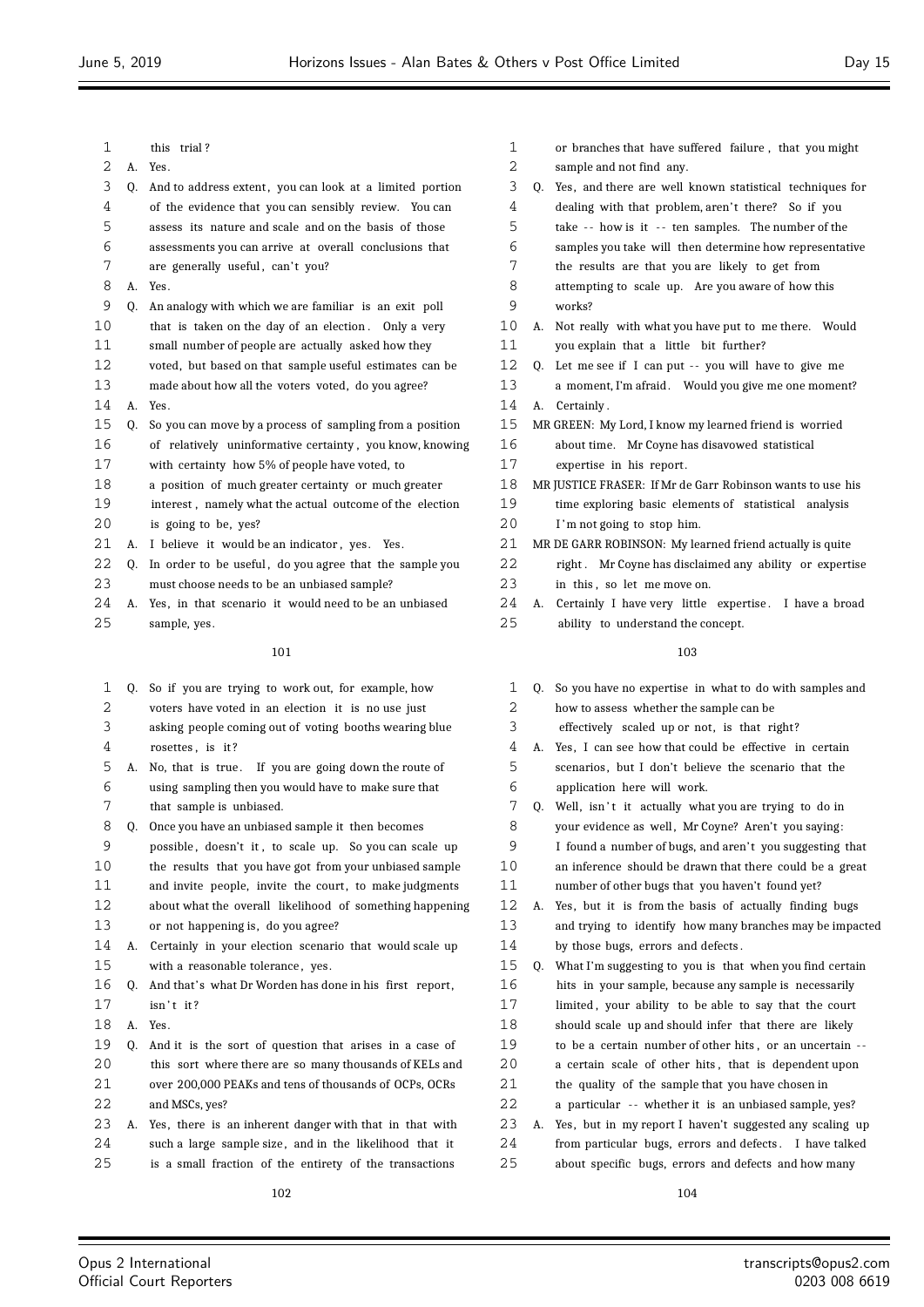| 1  |    | branches they are recorded to have impacted. There's no    |                |
|----|----|------------------------------------------------------------|----------------|
| 2  |    | scaling applied to that.                                   |                |
| 3  |    | Q. Have you done that? Have you -- you say that you found, |                |
| 4  |    | or I should say you say that there have been found 29      |                |
| 5  |    | bugs, yes?                                                 |                |
| 6  | А. | Mm.                                                        |                |
| 7  | 0. | Have you given any assessment of how many branches were    |                |
| 8  |    | affected by those bugs?                                    |                |
| 9  | А. | Yes, Dr Worden and I in I think it is the second joint     |                |
| 10 |    | statement, the longest joint statement, that has the       | 1              |
| 11 |    | bugs in, we have a column in there that attempts to        | 1              |
| 12 |    | identify the number of branches that were impacted. And    | $\mathbf{1}$   |
| 13 |    | certainly some of the source documentation will indicate   | $\mathbf{1}$   |
| 14 |    | a number, it might not be the right number, but it does    | 1              |
| 15 |    | indicate whether it is 28 or 30 or 32.                     | $\mathbf{1}$   |
| 16 |    | Q. What I would like to ask you to do, please, is to look  | $\mathbf{1}$   |
| 17 |    | at your original second report, not your revised           | $\mathbf{1}$   |
| 18 |    | version.<br>This is $[D2/4/43]$ .                          | 1              |
| 19 | А. | I don't have a paper copy of that.                         | 1              |
| 20 |    | MR JUSTICE FRASER: You haven't?                            | $\overline{2}$ |
| 21 | А. | Not a paper copy. I will have the second.                  | 2              |
| 22 |    | MR DE GARR ROBINSON: I'm only going to take you to one     | $\overline{2}$ |
| 23 |    | paragraph. It is 3.105. This is the original version.      | 2              |
| 24 |    | You have changed it in the revised version.                | 2              |
| 25 | А. | Mm.                                                        | 2              |
|    |    | 105                                                        |                |
| 1  |    | Q. You say:                                                |                |
| 2  |    | "The PEAKs analysed below are a small portion of the       |                |
| 3  |    | PEAKs I have identified as causing financial discrepancy   |                |
| 4  |    | in branch accounts outside of those bugs acknowledged by   |                |
| 5  |    | Post Office. It should be noted there are potentially      |                |
| 6  |    | thousands more PEAKs that illustrate financial             |                |
| 7  |    | discrepancy arising in branch accounts, this is only a     |                |
| 8  |    | small selected sample from keyword searched PEAKs."        |                |
| 9  | А. | Yes.                                                       |                |
| 10 | Q. | Now let's take this in stages. You have changed the        | 1              |
| 11 |    | wording of the first sentence and I will go to that        | 1              |
| 12 |    | change but I want to ask you about what the original       | $\mathbf{1}$   |
| 13 |    | version means first. What you are claiming there is        | $\mathbf{1}$   |
| 14 |    | that you have identified a large number of PEAKs           | 1              |
| 15 |    | recording bugs which cause branch shortfalls but you       | 1              |
| 16 |    | have only mentioned a small portion of them in your        | $\mathbf{1}$   |
|    |    |                                                            |                |

- 17 report. A. Yes.
- 
- 19 Q. That wasn't true, was it? A. No. By the conclusion of this report there was
- a substantial amount that was looked at .
- Q. In fact what you had done is you had identified every
- single bug that you could and included it in this
- 24 report, hadn't you?
- A. Within the time available . I mean it is probably quite
	-

| 1  |    | possible that there could well be more but we have       |
|----|----|----------------------------------------------------------|
| 2  |    | certainly had a good search.                             |
| 3  | Q. | So what you say in the first sentence wasn't true, was   |
| 4  |    | it?                                                      |
| 5  | А. | No, my concern with the way that it read is that --      |
| 6  |    | I was saying that I had only analysed a small portion of |
| 7  |    | the ones that had caused financial discrepancy.          |
| 8  | Q. | What you are saying there -- what the words literally    |
| 9  |    | mean, Mr Coyne, is that you've analysed below a small    |
| 10 |    | portion of a larger group of PEAKs that you have         |
| 11 |    | identified as causing financial discrepancy?             |
| 12 | А. | Yes.                                                     |
| 13 | 0. | And in fact that wasn't the case. What you did in your   |
| 14 |    | report was you included every PEAK you could, every PEAK |
| 15 |    | that you were aware of as causing financial discrepancy, |
| 16 |    | didn't you?                                              |
| 17 | A. | Yes.                                                     |
| 18 | Q. | So this is an important paragraph. You will see that it  |
| 19 |    | is immediately under the heading "Horizon Issue 1        |
| 20 |    | PEAKs", so it is an introductory paragraph, it is        |
| 21 |    | introducing the reader to what comes next. It is not as  |
| 22 |    | if you wouldn't have paid attention to what was in this  |
| 23 |    | paragraph. I would just like to know what possessed you  |
| 24 |    | to make that extraordinary claim that wasn't true?       |
| 25 | А. | Well, all the PEAKs hadn't been analysed, but of the     |
|    |    | 107                                                      |
| 1  |    | portion that had been analysed there was a number that   |

| $\mathbf{1}$ |    | portion that had been analysed there was a number that    |
|--------------|----|-----------------------------------------------------------|
| 2            |    | identified financial discrepancy.                         |
| 3            |    | Q. Weren't you seeking to give an impression in that      |
| 4            |    | sentence that wasn't accurate?                            |
| 5            | А. | No, not at all, but I did see that it wasn't as clearly   |
| 6            |    | worded as it should have been.                            |
| 7            | 0. | And do you accept that this was corrected only after my   |
| 8            |    | instructing solicitors wrote to Freeths on 1st February   |
| 9            |    | asking for these other PEAKs to be identified?            |
| 10           | А. | Yes, clarification was requested. Yes.                    |
| 11           | 0. | And shall we look at Freeths' response. It is at          |
| 12           |    | $(C5/36/1)$ . This is Freeths' response to my instructing |
| 13           |    | solicitor 's letter. If we could go to page $(C5/36/2)$ , |
| 14           |    | please. Picking it up at the bottom, paragraph 3, it      |
| 15           |    | sets out the sentence that we are talking about.          |
| 16           |    | Post Office's request is:                                 |
| 17           |    | "Please identify the full set of PEAKs that Mr Coyne      |
| 18           |    | has identified as causing financial discrepancy in        |
| 19           |    | branch accounts outside of those bugs acknowledged by     |
| 20           |    | Post Office."                                             |
| 21           |    | The response comes:                                       |
| 22           |    | "See response 2.2 above, see the 'yes' entries in         |
| 23           |    | the column "                                              |
| 24           |    | Then if we can go over the page $(C5/36/3)$ :             |
| 25           |    | "Mr Coyne has considered this paragraph in his            |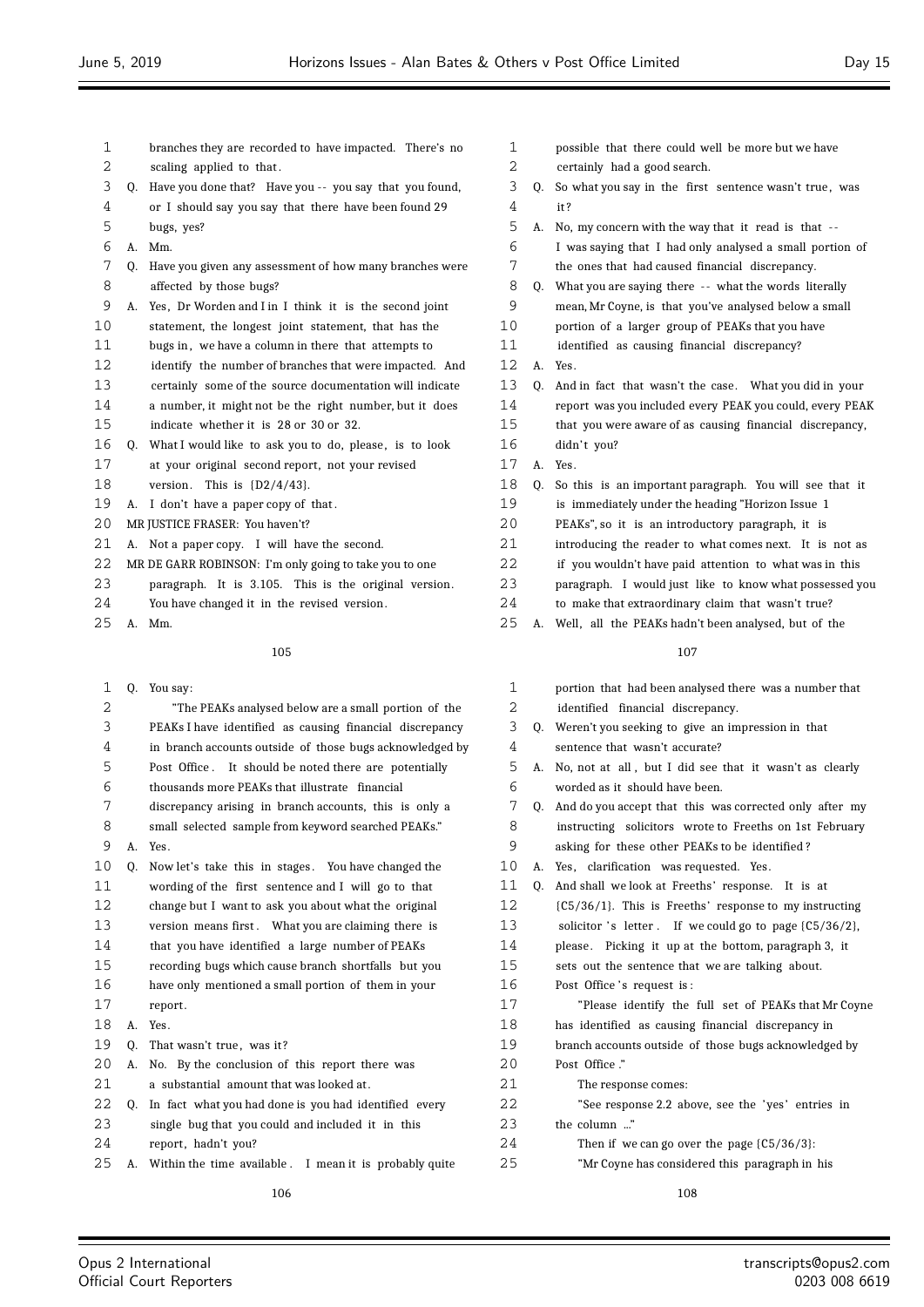| 1  |    | Supplemental Report and notes that his opinion has not         |
|----|----|----------------------------------------------------------------|
| 2  |    | been articulated correctly in the sentence extracted in        |
| 3  |    | your client's Request "                                        |
| 4  |    | I'm sorry, my Lord?                                            |
| 5  |    | MR JUSTICE FRASER: My screen has crashed yet again but I'm     |
| 6  |    | going to deal with it. I still have the common screen          |
| 7  |    | and I still have LiveNote, that's good enough.                 |
| 8  |    | MR DE GARR ROBINSON: "As is clear from the sentence which      |
| 9  |    | follows it, Mr Coyne intended to refer to the fact that        |
| 10 |    | he has only reviewed a small proportion of the total           |
| 11 |    | PEAK documents disclosed. As such, Mr Coyne now                |
| 12 |    | clarifies the meaning of this sentence as being: 'I have       |
| 13 |    | analysed a small proportion of the PEAKS, from that            |
| 14 |    | analysis, I have identified the following as causing           |
| 15 |    | financial discrepancies in branch accounts outside of          |
| 16 |    | those bugs acknowledged by Post Office "                       |
| 17 | А. | Yes.                                                           |
| 18 | 0. | So was that your intention? Was that what you had              |
| 19 |    | intended to say at paragraph 3.105 and by clumsy               |
| 20 |    | drafting you had said something very different?                |
| 21 | А. | Yes, what I meant to say was in the second draft.              |
| 22 | 0. | Well, let's go to the second draft. That's at                  |
| 23 |    | $[D2/4.1/45]$ .                                                |
| 24 |    | I do believe I have the wrong page, I do apologise.            |
| 25 |    | MR JUSTICE FRASER: No, you haven't. It is $\{D2/4.1/45\}$ , it |
|    |    |                                                                |

| 1  |    | is indeed page 45 but it is in the next version.        |
|----|----|---------------------------------------------------------|
| 2  |    | MR DE GARR ROBINSON: {D2/4.1/45}, please. Here you say: |
| 3  |    | "I have analysed a small proportion of the PEAKs,       |
| 4  |    | from that analysis I have identified the following as   |
| 5  |    | causing financial discrepancies in branch accounts      |
| 6  |    | It should be noted there are potentially thousands more |
| 7  |    | PEAKs that illustrate financial discrepancy arising in  |
| 8  |    | branch accounts, this is only a small selected sample   |
| 9  |    | from [the keyword searches] "                           |
| 10 |    | So knowing that it was being said that you have not     |
| 11 |    | found anything like the PEAKs that you would need to    |
| 12 |    | find even to begin to justify the claimants' claim,     |
| 13 |    | because that had been said by Dr Worden in his first    |
| 14 |    | report, hadn't it, you are now arguing in               |
| 15 |    | paragraph 3.105 that this is only a small sample from   |
| 16 |    | a large cohort and the small sample of bugs, the small  |
| 17 |    | number of bugs that you found should be scaled up to    |
| 18 |    | reflect the large size of the cohort, yes?              |
| 19 | А. | I'm saying that there is the potential.                 |
| 20 | Q. | Could I suggest to you, Mr Coyne, that there's no basis |
| 21 |    | for taking the fact that you found a small number of    |
| 22 |    | bugs in the PEAKs that you reviewed and inferring there |
| 23 |    | could be any number of bugs in the PEAKs that you       |
| 24 |    | haven't reviewed because scaling up only works if you   |
| 25 |    | have taken an unbiased sample, I think you have already |

| 1          |    | agreed that, yes?                                        |
|------------|----|----------------------------------------------------------|
| 2          | А. | Yes, and that's why I'm not giving a view on what the    |
| 3          |    | scaling might be. I'm saying that the potential exists.  |
| 4          | 0. | So you accept that you can scale up from, say, 200 PEAKs |
| 5          |    | or KELs to a cohort of 220,000 but only if the sample    |
| 6          |    | that you have looked at is chosen at random. Would you   |
| 7          |    | agree with that?                                         |
| 8          | А. | No, I don't agree with that, because this scaling is     |
| 9          |    | starting from the basis that there was actual bugs,      |
| 10         |    | errors and defects that did cause financial              |
| 11         |    | discrepancies. So you are scaling up from a positive     |
| 12         |    | position that there are records in there that do show    |
| 13         |    | that and there's the potential for other ones to show    |
| 14         |    | that.                                                    |
| 15         | 0. | So what you are suggesting is that having found 29 bugs, |
| 16         |    | it is possible to scale up, it is possible to infer that |
| $17 \,$    |    | there are likely to be thousands more bugs in existence, |
| 18         |    | is that what you are saying?                             |
| 19         | А. | There's certainly the potential to be.                   |
| 20         | 0. | There is the potential. Because what interests me is     |
| 21         |    | this concept of scaling up. The bugs that you found you  |
| 22         |    | didn't find by reviewing a randomly selected sample, did |
| 23         |    | you?                                                     |
| 24         | A. | No.                                                      |
| $\sim$ $-$ |    |                                                          |

Q. You did the equivalent of asking everyone coming out of

### 

| $\mathbf{1}$ |    | the polling station who was wearing a blue rosette,      |
|--------------|----|----------------------------------------------------------|
| 2            |    | didn't you? Because what did you was you were looking    |
| 3            |    | for bugs that had that effect. You were positively       |
| 4            |    | searching for and excluding all others. You were         |
| 5            |    | searching for bugs that had particular characteristics?  |
| 6            | А. | It doesn't work when you try and relate it back to the   |
| 7            |    | election scenario where the purpose of that is to try    |
| 8            |    | and establish what the percentage of people voting would |
| 9            |    | be. In this scenario here we are, as I understand it,    |
| 10           |    | trying to identify real bugs, errors and defects, so     |
| 11           |    | that is what is -- what was done during this exercise.   |
| 12           |    | And what I'm saying here is because I have only analysed |
| 13           |    | a small number of the totality of the PEAKs, then there  |
| 14           |    | is the potential for many more to be in here.            |
| 15           | Q. | Could I suggest that the process that you have           |
| 16           |    | undertaken -- first of all, perhaps we can agree this.   |
| 17           |    | Do you agree that the sample, the small sample that you  |
| 18           |    | describe, the small selected sample that you describe in |
| 19           |    | 3.105, that isn't an unbiased sample, it isn't           |
| 20           |    | an unbiased sample from which it is possible to scale up |
| 21           |    | anything?                                                |
| 22           | А. | It is certainly not an unbiased sample, that is correct. |
| 23           | 0. | From which it is possible to scale up anything?          |
| 24           | А. | You wouldn't want to scale up from that and make any     |

numerical assumptions based on the - - however many,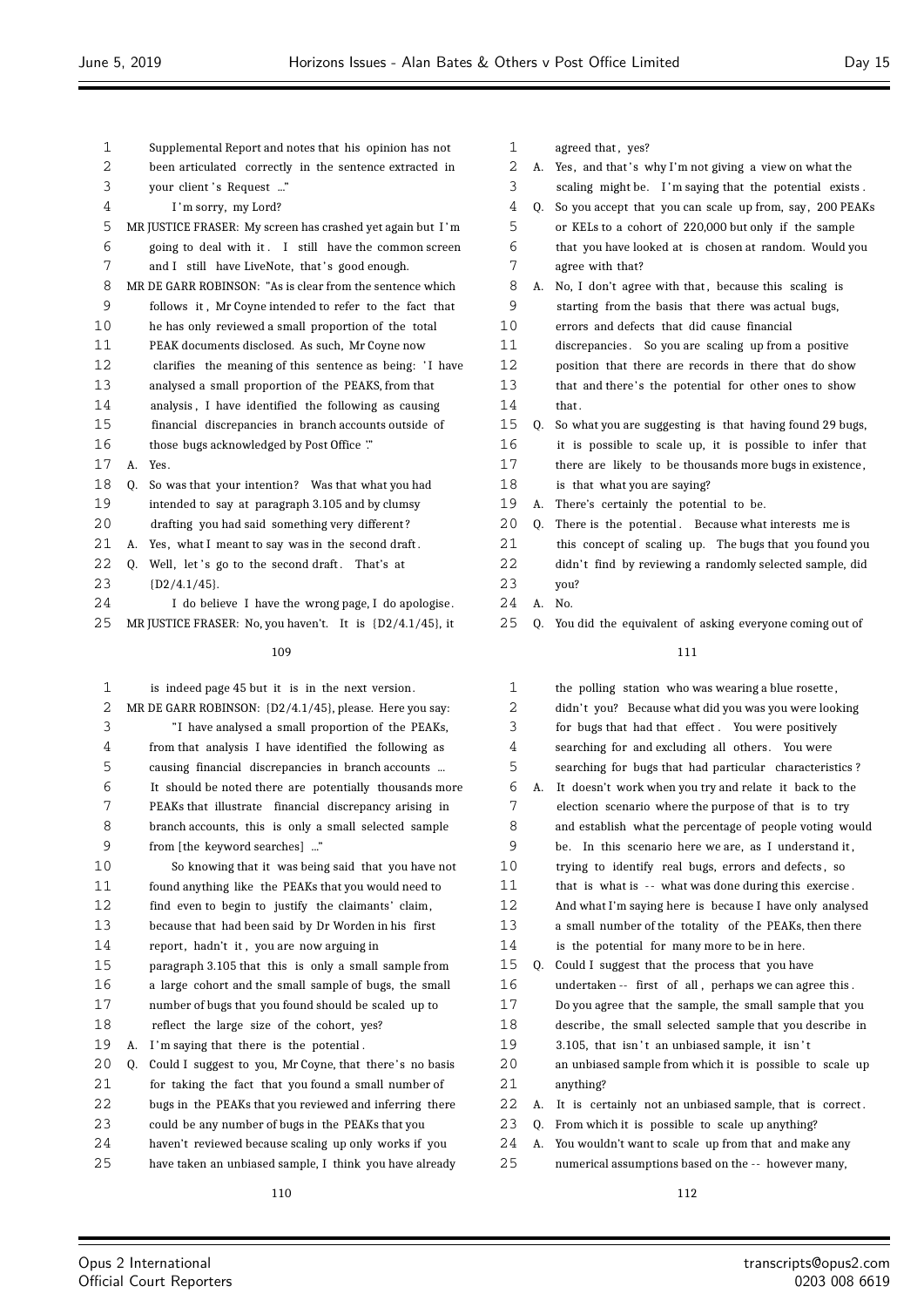| 1  |    | I think it was less than 10,000, but however many there  |
|----|----|----------------------------------------------------------|
| 2  |    | is, that that should be the number multiplied by that    |
| 3  |    | percentage of the total number of PEAKs, you wouldn't    |
| 4  |    | want to make that assumption.                            |
| 5  | Q. | What I would like to understand, though, is why you      |
| 6  |    | chose to say there are potentially thousands more PEAKs. |
| 7  |    | Why didn't you say dozens more or hundreds more? Why     |
| 8  |    | did you choose to say thousands more PEAKs? It seems to  |
| 9  |    | me, Mr Coyne, as if you are inviting the court to infer  |
| 10 |    | that because you found 29 bugs from a small sample, it   |
| 11 |    | is appropriate to think there could well be thousands    |
| 12 |    | more out there that you haven't found, and I would like  |
| 13 |    | to ask you why you think it is appropriate for the court |
| 14 |    | to think that?                                           |
| 15 | А. | I don't believe there is any more appropriate number to  |
| 16 |    | put in there. Nothing would provide any precision in     |
| 17 |    | there as to what the number could or should be.          |
| 18 | Q. | Are you suggesting that it is likely that there are      |
| 19 |    | thousands more bugs of this sort?                        |
| 20 | А. | No.                                                      |
| 21 | 0. | In fact are you suggesting that -- well, are you         |
| 22 |    | suggesting that it is more likely that there are         |
| 23 |    | thousands than there are hundreds or dozens, for         |
| 24 |    | example?                                                 |
| 25 | А. | Yes, I don't -- I would think there would be more than   |
|    |    | 113                                                      |
|    |    |                                                          |
| 1  |    | dozens certainly.                                        |
| 2  | Q. | I'm interested that you should say that. So you are      |
| 3  |    | suggesting -- you are now making a claim that having     |
| 4  |    | found 29 you think there will be dozens more. Is that    |
| 5  |    | right?                                                   |
| 6  | А. | I certainly believe there would be dozens more, yes.     |
| 7  | Q. | And are you prepared -- but you are not claiming that    |
| 8  |    | there could be more than -- that there are likely to be  |
| 9  |    | more than dozens, that is not a claim you are making?    |
| 10 | А. | I don't know what the number would be but there          |
| 11 |    | certainly is the potential for there to be thousands     |
| 12 |    | more.                                                    |
| 13 | Q. | By "potential", you are saying it is not impossible, are |
| 14 |    | vou?                                                     |
| 15 | А. | Sorry, say again?                                        |
| 16 | 0. | By "potential" you are saying -- sometimes when people   |
| 17 |    | say "potential" they mean it is a really viable          |
| 18 |    | possibility and close to a likelihood that something is  |
| 19 |    | going to happen, other times they simply mean it is      |
| 20 |    | simply not impossible.  Potentially I could become Prime |
| 21 |    | Minister.<br>It is possible although it isn't going to   |
| 22 |    | happen. Other times I could say potentially I could      |
| 23 |    | retire when I'm 65, and that would be -- it's not        |
| 24 |    | certain but it is a real -- now, when you say            |

" potential " you mean not impossible, don't you?

- A. It is certainly not impossible and it is on the basis
- that there are 200,000 PEAKs, whatever the exact number
- might be, that haven't been reviewed. They weren't
- responsive to the search terms that were selected at the time.
- Q. But here's what I don't understand, Mr Coyne. As you explained very helpfully yesterday morning, you and your team have spent a great deal of time using the
- intelligent search functions that you have at your
- 10 disposal, which I rather envy, I have to say, in order
- to find precisely these kinds of PEAKs and KELs?
- A. Yes.
- 13 Q. And you are quite good at that. You are certainly
- better than I would be. It is the entire raison d'etre
- 15 of your e-disclosure business, isn't it, that you can
- use what is in the trade called intelligent search
- 17 functions? In those circumstances isn't the fact that
- you have only been able to find 20 bugs significant ?
- A. No, I don't believe so. Typically we would be and I would be assisted by somebody within the organisation who created the documents, that would be helpful with
- things like particular error codes that might indicate
- financial discrepancy, certain terminology in code and
- 24 things like that. None of those were provided. So
- I was starting from the basis of just trying to come up

### 

| $\mathbf{1}$   |    | with words and phrases that may be used, that may        |
|----------------|----|----------------------------------------------------------|
| $\overline{2}$ |    | indicate a discrepancy, that may indicate a defect,      |
| 3              |    | an imbalance, but it is entirely possible that there are |
| 4              |    | words and phrases used that I'm not aware of.            |
| 5              | Q. | But I presume that by the phrase " intelligent search    |
| 6              |    | functions" you include concepts such as once you have    |
| 7              |    | started finding some and you see how they draft          |
| 8              |    | themselves, you realise there are word patterns or       |
| 9              |    | symbol patterns or report patterns, TPSC256, TPSC268A,   |
| 10             |    | all those automatic report numbers which indicate        |
| 11             |    | receipts and payments mismatches, or CRC failures, or    |
| 12             |    | all the other issues that could be indicative of a bug.  |
| 13             |    | That as you go along and as your knowledge of the PEAKs  |
| 14             |    | and the KELs increases, you become better and better at  |
| 15             |    | finding terms and symbols which will enable you to zero  |
| 16             |    | in on the PEAKs and KELs that you are actually looking   |
| 17             |    | for. Isn't that how it works?                            |
| 18             | А. | That is how it works. One of the documents that          |
| 19             |    | I requested very early on was a document that would      |
| 20             |    | indicate where a financial impact has been discovered.   |
| 21             |    | That was one of the very first documents. And that       |
| 22             |    | simply wasn't provided, that request was --              |
| 23             | 0. | I'm sorry, why are you making that point?                |
| 24             | А. | Because that would have assisted with the searching that |
| 25             |    | I was doing at the time.                                 |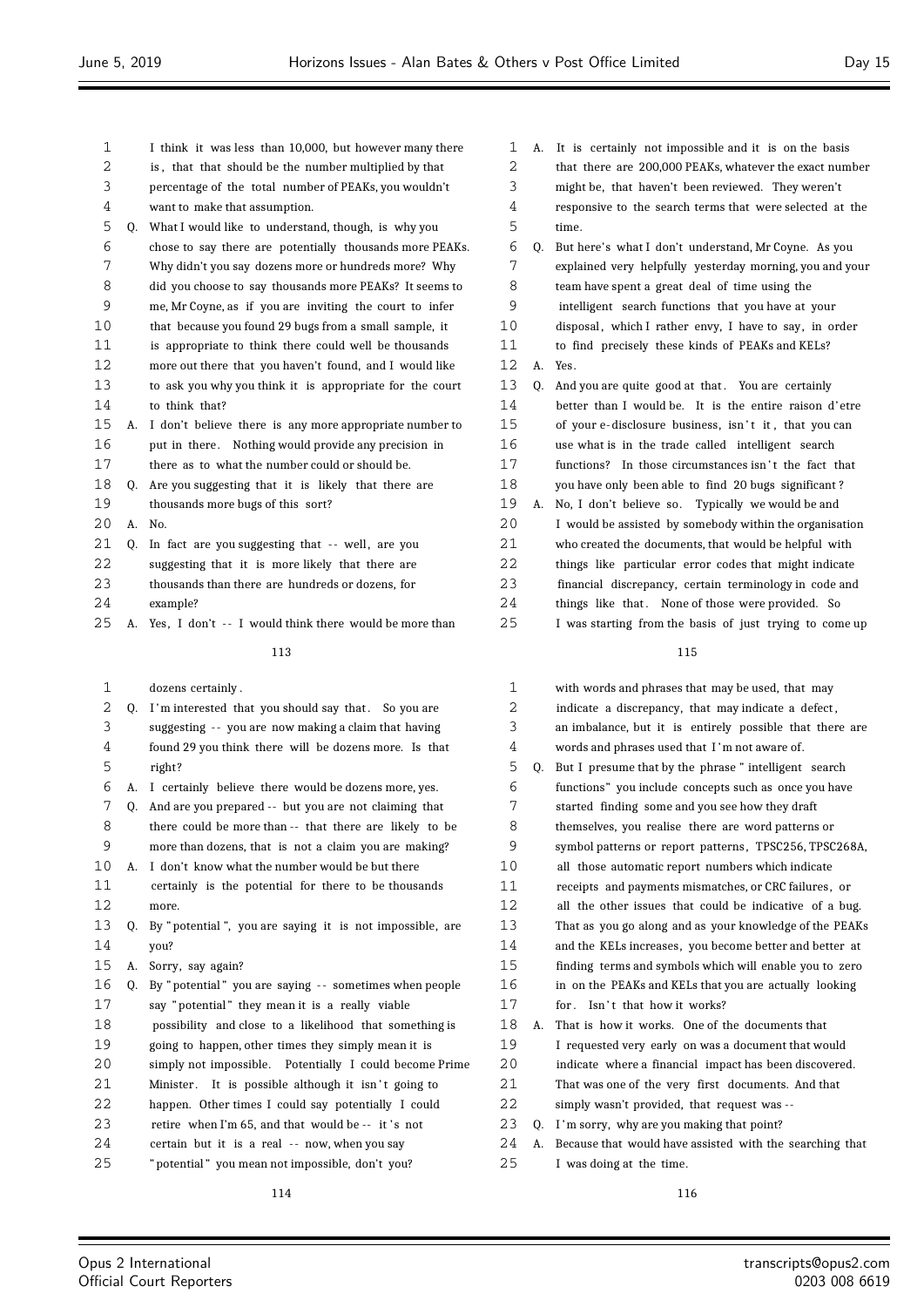| 1  |    | Q. Mr Coyne, what document are you talking -- what document |
|----|----|-------------------------------------------------------------|
| 2  |    | did you request?                                            |
| 3  | А. | There was an RFI request that I put in, I think it was      |
| 4  |    | in June or July --                                          |
| 5  | Q. | Right, and this RFI request was a request which was         |
| 6  |    | designed to assist your search functions, was it?           |
| 7  | А. | Yes.                                                        |
| 8  | 0. | And what did the request seek?                              |
| 9  | А. | We have probably got the document, but it asked for         |
| 10 |    | documents that were returned that would indicate that       |
| 11 |    | a financial impact has been discovered.                     |
| 12 | Q. | I have to say, it may be my fault, but I'm scratching my    |
| 13 |    | head metaphorically, I don't recall that particular         |
| 14 |    | request, but let's not waste any time on it.                |
| 15 |    | Let me ask you a different question. My suggestion          |
| 16 |    | to you is the fact that you have only been able to find     |
| 17 |    | 29 bugs, it is significant, because with or without the     |
| 18 |    | document you just referred to you have found bugs which     |
| 19 |    | you think do disclose a lasting shortfall for which         |
| 20 |    | subpostmasters were made liable, is that right?             |
| 21 | А. | Yes.                                                        |
| 22 | 0. | So you have seen how PEAKs and KELs relating to those       |
| 23 |    | bugs are worded, yes?                                       |
| 24 | А. | Yes.                                                        |
| 25 | Q. | So it is not as if you have been prevented from making      |
|    |    | 117                                                         |
|    |    |                                                             |
| 1  |    | choices about the form of words and symbols and so on,      |
| 2  |    | not been prevented from alighting upon the kind of          |
| 3  |    | searches you need to do in order to find the bugs you       |
| 4  |    | are looking for, yes?                                       |
| 5  | А. | The process would have been far easier if the documents     |
| 6  |    | that I had asked for would have been provided at the        |
| 7  |    | time.                                                       |
| 8  | Q. | Okay. Let's not talk about the process, let's talk          |
| 9  |    | about what you have actually done.                          |
| 10 | A. | Yes.                                                        |
| 11 | Q. | Imagine for the sake of argument that your team's           |
| 12 |    | intelligent service system were absolutely brilliant and    |
| 13 |    | that it were perfectly qualified, having become really      |
| 14 |    | familiar with the system and with all the reports that      |
| 15 |    | are generated in the system and all the phrases that        |
| 16 |    | tend to be used and so on, they were absolutely             |
| 17 |    | brilliant at capturing evidence of bugs of the sort you     |
| 18 |    | were looking for. Now if that were the scenario, the 29     |

 bugs that have been found could be very close to the absolute total number of bugs that are to be found in

22 A. It is possible that that's the case. I think it is 23 highly unlikely but it is possible that that's the case. 24 Q. Then let's assume that you weren't quite that good. It might be that you only got half of them or perhaps

21 the cohort of documents, couldn't they?

- a third of them.
- A. Yes.

| 3  | Q. But doesn't, with all the intelligent search functions |
|----|-----------------------------------------------------------|
| 4  | that you have at your disposal and the people you have    |
| 5. | to help you, doesn't the fact that only 29 have been      |
| 6  | found strongly suggest that there aren't thousands more   |
| 7  | bugs lurking in the PEAKs that you have been unable to    |
| 8  | uncover?                                                  |
|    |                                                           |

- A. It is certainly possible that the number is a lot less 10 than that, yes.
- Q. I would suggest to you, Mr Coyne, that it is obvious that if you have only been able to find 29 PEAKs there's no way in the world that there are 100 times that number of PEAKs out there that you have been unable to find?
- A. There are hundreds of thousands of PEAKs and the impact
- is not always described in the PEAK.
- Q. Could you just answer my question before we can move on. You have segued into the question of impact and I am 19 going to come to that.
- A. Sorry, forgive me.
- 21 Q. But just focus on my question for a moment. Isn't it
- obvious that however difficult the process has been,
- that your team has not been so clumsy and incompetent
- that it has only managed with all its intelligent
- searches to find 1 in 100 of the bugs that are actually

### 

- disclosed in the PEAKs and KELs that you have reviewed?
- 2 A. No, I do not think that's inconceivable.
- Q. Can you say that again?
- A. I don't think it is inconceivable that that might be the case.
- Q. You don't think it is likely , though, do you?
- A. It would be a complete guess.
- Q. Yes. Here's what interests me, Mr Coyne. Before we
- broke for lunch I asked you some questions about the KEL
- system and the PEAK system, and I'm afraid I don't have
- the transcript in front of me, but I think you helpfully
- agreed that if a bug was detected which had branch
- impact it would -- the chances were, I think I may be
- putting it slightly too low, that it would be likely to
- be addressed in a KEL somewhere, yes?
- A. A PEAK somewhere.
- Q. A KEL. We were talking about KELs at that time.
- A. Sorry, could you put your question again then.
- I thought you -
- Q. Perhaps I should look at the transcript . Could we go back to just before we broke. Would you give me
- a moment, please.
- A. Certainly .
- Q. If we could go to page {Day15/94:21} of today's
- 25 transcript, please.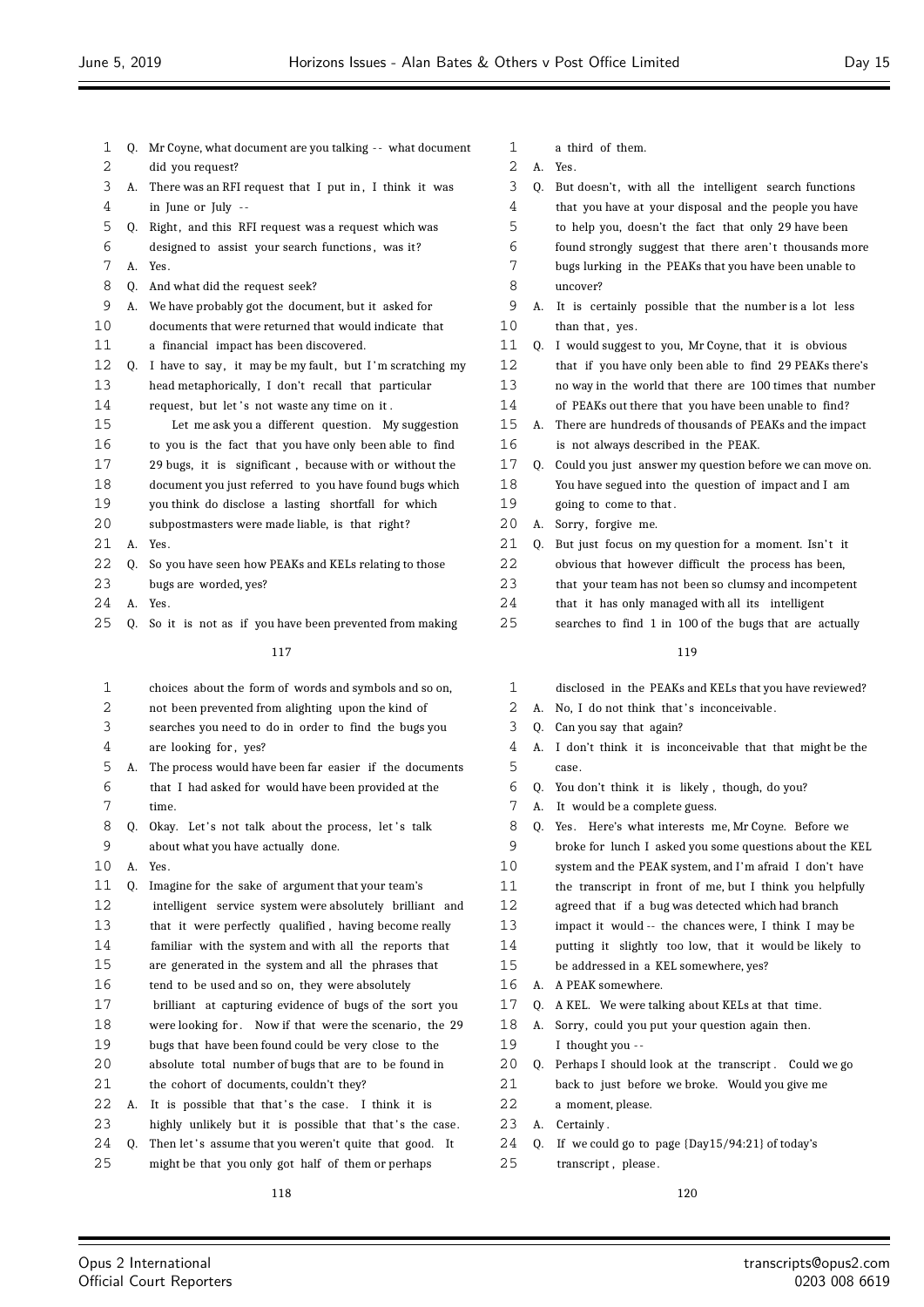| 1  |                                 | MR JUSTICE FRASER: Of which page, sorry?                 |  |  |
|----|---------------------------------|----------------------------------------------------------|--|--|
| 2  |                                 | MR DE GARR ROBINSON: 94, my Lord.                        |  |  |
| 3  | MR JUSTICE FRASER: 94, line 21. |                                                          |  |  |
| 4  |                                 | MR DE GARR ROBINSON: I ask a question. I say:            |  |  |
| 5  |                                 | So what you are saying is that if you get<br>"I see.     |  |  |
| 6  |                                 | a bug, you generally speaking -- and of course there are |  |  |
| 7  |                                 | always -- I'm not suggesting to you that anything is     |  |  |
| 8  |                                 | comprehensive -- but you are saying that generally       |  |  |
| 9  |                                 | speaking if you get a bug of that sort there will be --  |  |  |
| 10 |                                 | once it is detected, there will be a KEL which addresses |  |  |
| 11 |                                 | it, yes?                                                 |  |  |
| 12 | А.                              | Yes.                                                     |  |  |
| 13 | Q.                              | And you said "Yes".                                      |  |  |
| 14 | А.                              | Yes.                                                     |  |  |
| 15 | Q.                              | You are not withdrawing that evidence, are you?          |  |  |
| 16 | А.                              | No, no.                                                  |  |  |
| 17 | Q.                              | So we have this situation. We have if there is a bug     |  |  |
| 18 |                                 | that has been detected, the chances are it is going to   |  |  |
| 19 |                                 | be described in a KEL somewhere, yes?                    |  |  |
| 20 | А.                              | Yes, if it has been detected, yes.                       |  |  |
| 21 | Q.                              | And there aren't 220 KELs, are there, there are          |  |  |
| 22 |                                 | something like 9 and a bit thousand, is that right?      |  |  |
| 23 | А.                              | Yes.                                                     |  |  |
| 24 | Q.                              | And we know that even by the time of your first          |  |  |
| 25 |                                 | report --                                                |  |  |
|    |                                 | 121                                                      |  |  |
| 1  |                                 | MR JUSTICE FRASER: Just give me literally 30 seconds.    |  |  |
| 2  |                                 | MR DE GARR ROBINSON: Of course, my Lord.                 |  |  |
| 3  |                                 | (Pause)                                                  |  |  |
| 4  |                                 | MR JUSTICE FRASER: It is all right. Go ahead,            |  |  |
| 5  |                                 | Mr de Garr Robinson.                                     |  |  |
| 6  |                                 | MR DE GARR ROBINSON: At the time of your first report we |  |  |
| 7  |                                 | know you had already reviewed yourself 5,114 KELs, yes?  |  |  |
| 8  | А.                              | Mm.                                                      |  |  |
| 9  | Q.                              | And members of your team had, would I be right in        |  |  |
| 10 |                                 | thinking, I may have specifically asked you this, and if |  |  |
| 11 |                                 | so I'm sorry to be doing over it but members of your     |  |  |

- orry to be going over it, but members of your team would have reviewed other KELs in addition to that?
- A. Yes.
- Q. And since your first report you would have looked at further KELs on top of the - -
- A. Yes.
- Q. And I think I asked you how many you had reviewed and you said you were unable to tell me. That's my recollection but forgive me if I 'm wrong.
- 20 A. No. I think that is right.
- 21 Q. Right. So you have looked at more than 5,114 KELs.
- Would I be right to infer you probably looked at more
- than 6,000?
- A. No, it probably is between 5 and 6,000.

25 Q. And your team had looked at others as well. Are you in

- a position to give any kind of assessment of how many other KELs they are likely to have looked at? A. It will likely be probably 1,000 more or something like that . Q. Okay. So you and your team collectively have looked at something like between 6 and 7,000 KELs out of a total 7 of, what, 9,500, that kind of figure? Yes? A. Mm. Q. And yet all that has been found is 29 bugs, correct? A. Yes. 11 Q. Isn't that a significant indication, Mr Coyne? Doesn't it suggest quite strongly that the chances are that the total number of bugs that are out there are not going to be in the thousands. In fact there are unlikely to be more than perhaps twice as many in the entire cohort of KELs, would you agree? A. That have an impact on branch accounts, yes. Q. Yes. And if one then were to assume that some error 19 factor, let's assume there are some PEAKs that don't 20 make it through to KELs, that's not going to account for very many, is it , because most of the time you would expect the PEAK to have resulted in a KEL as soon as the problem was discovered? A. Yes. Q. So actually , just ignoring the PEAKs for a moment, in that you have reviewed, you and your team, over 6,000 KELs, so more than two-thirds of the available KELs -- A. Yes. Q. - - and you found, between you and Dr Worden, 29 bugs -- A. Yes. Q. - - wouldn't it be fair to infer that the total number of bugs to be found in those KELs is likely to be less than 40? A. Yes, that sounds reasonable. I 'm just concerned that the confusion here is between KELs, which document a single instance of a bug, and a PEAK which is what we are referring to here, which shows how many times that bug has had an impact on the Horizon system. 14 O. So let 's take this in stages. Two questions raised.
- The first one is how many bugs? The second one is how
- many impacts and what's the nature of their impacts?
- A. Yes.
- Q. Both questions are important building blocks in order to 19 arrive at an assessment of extent, yes?
- A. Yes.
- Q. Thank you. I think you have agreed that the chances
- 22 are, as a result simply of your examination of KELs,
- that there are likely to be no more than 40 bugs which
- have been found to have branch impact, yes?
- A. Bugs, errors and defects , yes.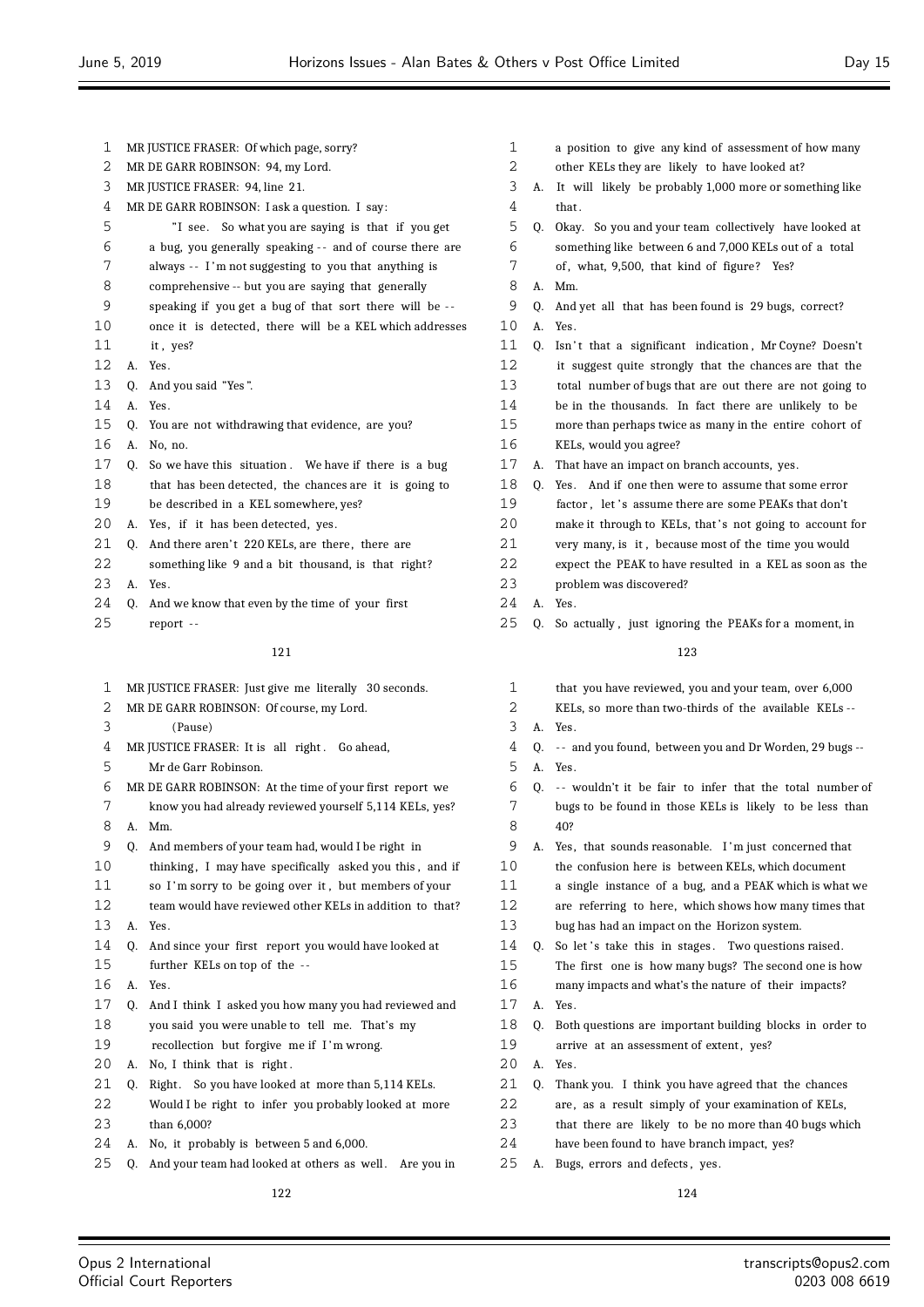Q. So we move on to the next question which is what was the 2 impact of these 40 bugs? What you say is -- and I fully 3 understand it -- that you can't get that from KELs, you get that from PEAKs. A. Yes. Q. But here's the interesting thing: because you have got the KEL, actually the KEL operates as a really useful way of looking for PEAKs to which the KEL is relevant , doesn't it ? A. Yes, you will often see the link between the two. 11 Q. Quite often, as you fairly say, there is actually a specific link made between the PEAK and the KEL, and you can search for PEAKs and the PEAKs will - - this 14 would be right, wouldn't it: PEAKs invariably refer to the KELs to which the problems they address are 16 relevant, yes? A. Yes. There is a better quality of link from PEAKs to KELs. There's not always that link KEL back to PEAK. Q. But this is where the beauty of intelligent searching 20 comes in, isn't it? Because you can intelligently search through the body of PEAKs, having identified all the relevant KELs, and there may be a number of them, 23 there may be one KEL and perhaps two or three others 24 that are also relevant, you search for all the PEAKs which refer to those KELs, don't you?

### 

A. Yes.

| 2  | 0. | And by that means you are going to get actually quite    |
|----|----|----------------------------------------------------------|
| 3  |    | a good sense of -- you are going to get a good hit rate. |
| 4  |    | You are going to find most, probably more than most, of  |
| 5  |    | the PEAKs considering problems which those KELs address, |
| 6  |    | yes?                                                     |
| 7  | А. | It is entirely possible to do that, yes.                 |
| 8  | 0. | I'm not asking you whether it is possible, I'm           |
| 9  |    | suggesting that it is likely that if you undertake that  |
| 10 |    | search you will actually find all the PEAKs that are     |
| 11 |    | relevant -- that exist that are relevant to the problem  |
| 12 |    | addressed in the KEL?                                    |
| 13 | A. | Yes.                                                     |
| 14 | 0. | So you have identified 29 bugs, you do your searches for |
| 15 |    | all the PEAKs, and by that means you can identify all    |
| 16 |    | the PEAKs which record manifestations of the bug. It's   |
| 17 |    | likely, I'm going to use the word "likely". I'm not      |
| 18 |    | suggesting it can be entirely comprehensive, Mr Coyne.   |
| 19 |    | So can we take it as read that obviously there are going |
| 20 |    | to be gaps at the margin, aren't there?                  |
| 21 | А. | Yes. A PEAK is typically created when the bug, error or  |
| 22 |    | defect gets to SSC within Fujitsu. So there may be       |
| 23 |    | others that don't get there, but once they get to third  |
| 24 |    | line support the PEAK is created, so yes.                |
| 25 | 0. | So by this means you were in a good position both to     |
|    |    |                                                          |

- 1 identify bugs that have been detected in the system --A. Yes.
- Q. - quite reliably , so with a fair degree of confidence
- that there won't be that many more bugs in the system? A. As long as they hit the search terms that I have used,
- yes.
- Q. Remember we are talking about the KELs now. The
- starting point for the process that I have described is the KELs.
- A. Yes.
- Q. And you've physically reviewed those KELs, haven't you?
- A. Yes.
- Q. So it is not as if you need intelligent search terms to find the right ones, you have actually looked at them,
- haven't you?
- A. Yes.
- Q. So by physically looking at them you found however many bugs you found, I think it was -- it must be somewhere
- below 20 because of course of the 29 there were also
- bugs that were accepted by Post Office and there were
- the bugs that were found by Dr Worden as well. So you
- found - if I suggest to you that you found around in
- the late teens, would that figure sound about right to you?
- A. I believe that the figure in the second report was 28,

- was it ?
- Q. 28. Well, that would include the bugs that have been found by - - that have been admitted --
- A. Yes, it did -
- Q. - by Post Office , yes?
- A. - the three -
- Q. And it would include bugs that have been identified by
- Dr Worden in his report?
- A. Yes.
- 10 Q. Let's not quibble about numbers. The point is by that
- process I think you have accepted that it is
- a relatively reliable process by which you will have
- successfully identified the large majority of the bugs
- that have been identified by the SSC during the
- operation of the PEAK and KEL system?
- A. Yes.
- Q. What's more, because having done that you can then look through the PEAK system, you have the ability to
- identify all the PEAKs which represent manifestations of
- 2.0 those bugs?
- A. Yes.
- 22 Q. And those PEAKs identify -- where there are branch
- effects those PEAKS generally will identify the branches 24 affected, yes?
- A. Generally but not always.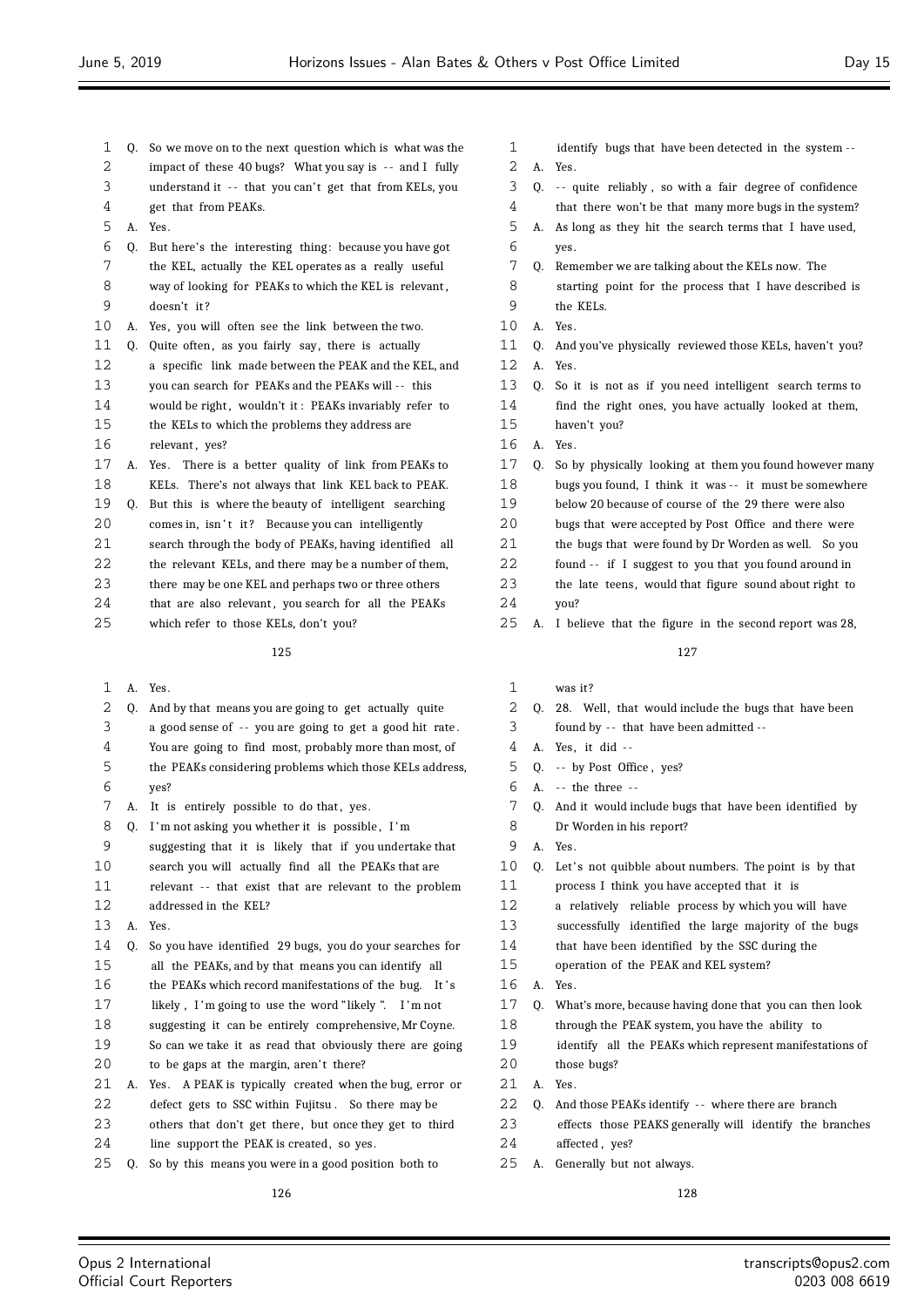| 1  |    | Q. Generally speaking, if a branch has a problem then the  | 1  |    | relatively low, aren't they? I mean even 60 branches.    |
|----|----|------------------------------------------------------------|----|----|----------------------------------------------------------|
| 2  |    | PEAK will identify the FAD code of the branch, correct?    | 2  |    | So if we take the receipts and payments mismatch, 60     |
| 3  |    | A. No, that's not always the case. They will typically say | 3  |    | branches affected. 60 branches out of 30 million         |
| 4  |    | this might have an impact on branch accounts. They will    | 4  |    | monthly accounts, that represents a 1 in 5 million       |
| 5  |    | sometimes list a FAD code. They will sometimes refer to    | 5  |    | chance of a bug impact on a given set of accounts,       |
| 6  |    | a branch by name or location.                              | 6  |    | doesn't it?                                              |
| 7  |    | Q. I see. Let me park that issue until another day. But    | 7  | А. | You have used two different variables there. You have    |
| 8  |    | in any event by this means, by moving from the PEAKs to    | 8  |    | used branch accounts --                                  |
| 9  |    | the KELs, you have quite a good method of identifying      | 9  | Q. | Yes.                                                     |
| 10 |    | the number of instances in which branches have been        | 10 | А. | -- and you have applied that to branches. If 60          |
| 11 |    | affected by the relevant bug, yes?                         | 11 |    | accounts are impacted should that not be compared        |
| 12 |    | A. Yes.                                                    | 12 |    | against the total number of branches?                    |
| 13 | Q. | Perhaps half an hour ago you gave me an answer which       | 13 | Q. | Are you suggesting that when 60 branch accounts are --   |
| 14 |    | surprised me. I wasn't expecting it. You indicated         | 14 |    | so what you have done here is you have indicated how     |
| 15 |    | that in the bug table in joint statement 2 there was       | 15 |    | many branches were impacted, but are you suggesting that |
| 16 |    | a column which indicated what the extent of each of your   | 16 |    | lots of these branches were impacted on lots of          |
| 17 |    | bugs were, in other words the number of branches that      | 17 |    | occasions, is that --                                    |
| 18 |    | were affected by each of your bugs. Did I misunderstand    | 18 | А. | No, I was responding to your -- you gave me an example   |
| 19 |    | your answer?                                               | 19 |    | of why it was low.                                       |
| 20 |    | A. It is either in the joint statement 2 or it is in the   | 20 |    | Q. Yes. My suggestion to you, Mr Coyne, is that in       |
| 21 |    | report 2.                                                  | 21 |    | circumstances where you have got a bug that affects 60   |
| 22 | Q. | You see, I'm struggling to understand what you are         | 22 |    | branches?                                                |
| 23 |    | talking about. It may be my fault. But I'm not aware       | 23 |    | A. Yes.                                                  |
| 24 |    | that anywhere -- that you have anywhere given any          | 24 | 0. | And let's say it affects 60 branches on one occasion     |
| 25 |    | evidence as to how many branches you think were affected   | 25 |    | each, sometimes it will be more, but let's assume it is  |
|    |    | 129                                                        |    |    | 131                                                      |
|    |    |                                                            |    |    |                                                          |
| 1  |    | by any particular bug. Have I misunderstood your           | 1  |    | on one occasion each. If you look at the entire corpus   |
| 2  |    | evidence?                                                  | 2  |    | of monthly branch accounts, which is 3 million over      |
| 3  | A. | It certainly is in here. There is an attempt to            | 3  |    | 20 years, then of the 3 million branches that will have  |
| 4  |    | identify how many branches may have been impacted by       | 4  |    | been affected -- or that could have been affected,       |
| 5  |    | that defect.                                               | 5  |    | I should say, 60 will have been affected.                |
| 6  | Q. | It would be helpful if you could tell me because it        | 6  |    | A. Yes.                                                  |
| 7  |    | might save some time tomorrow or the day after. Should     | 7  |    | Q. Which means it has a 1 in 5 million chance of hitting |
| 8  |    | I be looking at the joint statement?                       |    |    |                                                          |
| 9  |    |                                                            | 8  |    | any given branch that you are looking at at any -        |
|    |    | A. Yes, if you look at joint statement 2. So the page      | 9  |    | A. On any given month. That may well be right, yes.      |
| 10 |    | where the actual table starts, index 1 on the left-hand    | 10 |    | Q. Okay. Thank you.                                      |
| 11 |    | side. Then it says receipts and payments mismatch, the     | 11 |    | MR JUSTICE FRASER: But that's where his evidence was to  |
| 12 |    | year, and then it says:                                    | 12 |    | where he had identified the numbers.                     |
| 13 |    | "Coyne's opinion as to branch account impact               | 13 |    | MR DE GARR ROBINSON: My Lord, I see that.                |
| 14 |    | identified approximately 60 branch accounts "              | 14 |    | So moving back to my line of questioning, I was          |
| 15 | Q. | That's because Post Office had identified 60 branches.     | 15 |    | asking you whether finding only 29 bugs strongly         |
| 16 |    | But if we go --                                            | 16 |    | suggests that there aren't thousands more bugs in the    |
| 17 | А. | If you go down for example to number 5, 14 examples of     | 17 |    | system in the way that you seem to suggest at paragraph  |
| 18 |    | branch impacted.                                           | 18 |    | 3.105?                                                   |
| 19 | Q. | Oh, I see, and we have got 57 branches impacted. For       | 19 | A. | No, but that's referring to "potentially thousands more  |
| 20 |    | 6.2 it's one branch impacted.                              | 20 |    | PEAKs". PEAKs are occurrences of bugs.                   |
| 21 |    | That's very helpful, Mr Coyne, and by saying it is         | 21 |    | Q. I see. But I thought -- I may have misunderstood your |
| 22 |    | very helpful I'm of course conveying that I obviously      | 22 |    | evidence then, Mr Coyne, because I thought you just told |
| 23 |    | haven't read this table properly.                          | 23 |    | me that once you had a KEL identifying a particular bug  |
| 24 |    | What's interesting about it, though, is that the           | 24 |    | it is relatively easy to find all the PEAKs to which     |
| 25 |    | numbers of branch impacts you are talking about are        | 25 |    | that KEL is relevant, yes?                               |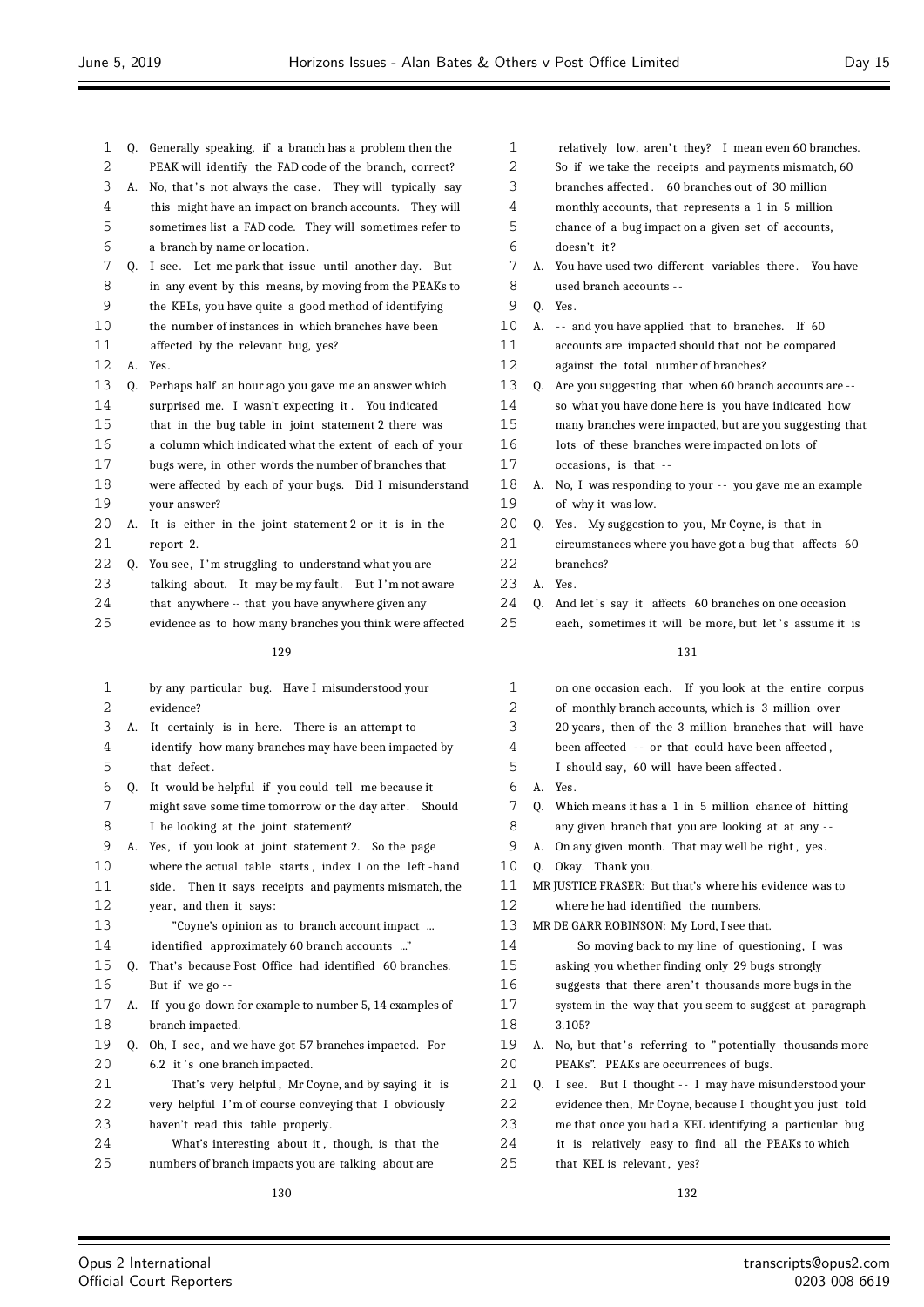| 1      |    | A. Yes.                                                                            |
|--------|----|------------------------------------------------------------------------------------|
| 2      | 0. | And I think you established with me that you had done                              |
| 3      |    | that and that the result of that process is the column                             |
| 4      |    | in joint statement 2 that we have just been looking at?                            |
| 5      | А. | Yes.                                                                               |
| 6      | 0. | Could I ask you, Mr Coyne, if you were to add up all the                           |
| 7      |    | PEAKs that are referred to in that second column in                                |
| 8      |    | joint statement 2, will it demonstrate that there are                              |
| 9      |    | thousands more PEAKs that are relevant?                                            |
| 10     | А. | I would have to go through and add them up. It is not                              |
| 11     |    | something that I have done at this stage.                                          |
| 12     | Q. | You are making a claim here, Mr Coyne, that there could                            |
| 13     |    | be -- you don't just say -- yes, "potentially thousands                            |
| 14     |    | more PEAKs". But even when you wrote that sentence you                             |
| 15     |    | had it in your power to actually work out how many more                            |
| 16     |    | PEAKs we are talking about, didn't you?                                            |
| 17     | А. | No, I have worked out the number of PEAKs that relate to                           |
| 18     |    | the KELs and the numbers will be in here. But there                                |
| 19     |    | could well be many more PEAKs that don't have the                                  |
| 20     |    | references to the KELs.                                                            |
| 21     |    | Q. Well, aren't you contradicting some evidence you gave to                        |
| 22     |    | me a few minutes ago, Mr Coyne, in order to preserve                               |
| 23     |    | your position on that second sentence? Because before                              |
| 24     |    | I think you told me that once you identify a KEL it is                             |
| 25     |    | actually quite easy to then find all the PEAKs to which                            |
|        |    | 133                                                                                |
|        |    |                                                                                    |
| 1      |    | the KEL is relevant.                                                               |
| 2      | А. | Yes, that is right.                                                                |
| 3      | 0. | Right. So the simple fact is that in order to                                      |
| 4      |    | demonstrate the truth of the statement:                                            |
| 5      |    | " there are potentially thousands more PEAKs that                                  |
| 6<br>7 |    | financial discrepancy  in branch accounts<br>illustrate                            |
|        |    | "                                                                                  |
| 8<br>9 |    | All I have to do is go to column 2 of joint                                        |
| 10     |    | statement 2 and add up all the numbers. Do you think                               |
| 11     |    | there is a remote possibility of all those numbers<br>coming to thousands, plural? |
| 12     |    | A. No, I don't believe -- I'm just looking through now to                          |
| 13     |    |                                                                                    |
|        |    | see if there's any that has an impact on  It is                                    |
| 14     |    | possible that there is a PEAK that has an impact on, for                           |
| 15     |    | example, 100 branches but I don't know whether that's                              |
| 16     |    | the case or not, we would have to look through.                                    |
| 17     |    | MR JUSTICE FRASER: One says 88, I think.                                           |
| 18     |    | Mr de Garr Robinson, do you want the witness to do                                 |
| 19     |    | a more detailed arithmetical analysis of that column, is                           |

| 1  |    | Mr Coyne's clarification, it doesn't get anywhere near   |
|----|----|----------------------------------------------------------|
| 2  |    | thousands more PEAKs.                                    |
| 3  |    | MR JUSTICE FRASER: So, Mr Coyne, that was a question to  |
| 4  |    | you.                                                     |
| 5  | А. | I'm content with the answer that I have given that there |
| 6  |    | is the potential for there to be up to 1,000 PEAKs       |
| 7  |    | because you don't -- you only need to find a few more    |
| 8  |    | KELs that have impacts such as the bug, error or defect  |
| 9  |    | that impacted 88 branches to get to 1,000.               |
| 10 | Q. | Here's what's interesting, Mr Coyne. What we have is     |
| 11 |    | what might be called an example of evasion.<br>The claim |
| 12 |    | you make in 3.105 is that there are potentially          |
| 13 |    | thousands, plural, more PEAKs, and do you see what you   |
| 14 |    | did with your answer? You went down to up to 1,000 in    |
| 15 |    | order to maintain your position.                         |
| 16 |    | What I'm suggesting to you is on the very process        |
| 17 |    | that you have described to this court, on oath, and your |
| 18 |    | explanation of the documents and how they work and the   |
| 19 |    | kind of things that they show and the things that they   |
| 20 |    | are likely to contain, it stands to reason as night      |
| 21 |    | follows day that there are not thousands more PEAKs in   |
| 22 |    | the PEAK corpus that illustrate financial discrepancy    |
| 23 |    | arising in branch accounts, would you accept that?       |
| 24 | А. | I don't accept that. I don't accept that that position   |
| 25 |    | that there are potentially thousands more is incorrect.  |
|    |    |                                                          |
|    |    | 135                                                      |
| 1  |    | Q. Well, I'm not sure I can go any further with this at  |
| 2  |    | this point, Mr Coyne.                                    |
| 3  |    | Let's analyse other examples where you use words         |
| 4  |    | suggesting that things happened on a large scale where   |
| 5  |    | in fact that might not be the case. Can we go to your    |
| 6  |    | first statement {D2/1/38}, please. At paragraph 3.18 --  |
| 7  | А. | Sorry?                                                   |
| 8  | 0. | Of your first report.                                    |
| 9  |    | MR JUSTICE FRASER: 28. I think you said 38.              |
|    |    |                                                          |

- MR DE GARR ROBINSON: I'm so sorry.
- MR JUSTICE FRASER: Let's go to 28.
- MR DE GARR ROBINSON: {D2/1/28}. At 3.18:

| 13 |    | "Many  (KELs) identify that not all errors were          |
|----|----|----------------------------------------------------------|
| 14 |    | understood even by Fujitsu. In the circumstances, it is  |
| 15 |    | highly unlikely that a Subpostmaster could interpret or  |
| 16 |    | identify the causes of any bugs/errors or defects when   |
| 17 |    | Fujitsu themselves often did not understand the cause of |
| 18 |    | such or their full effects."                             |
| 19 |    | So you have got another use of the word "often", do      |
| 20 |    | you see that?                                            |
| 21 |    | A. Yes.                                                  |
| 22 | 0. | And no indication is given of the scale of the word      |
| 23 |    | "many" or the scale of the word "often", what kind of    |
| 24 |    | numbers you are discussing. Would you agree with me,     |
| 25 |    | Mr Coyne, that 10, for example, is hardly material given |

 MR DE GARR ROBINSON: My Lord, I'm asking the witness to accept that in actual fact , having done all the work that he has done, and having produced the results which are now recorded in the second column which I freely admit I haven't fully understood and I'm grateful for

that what you are asking him to do?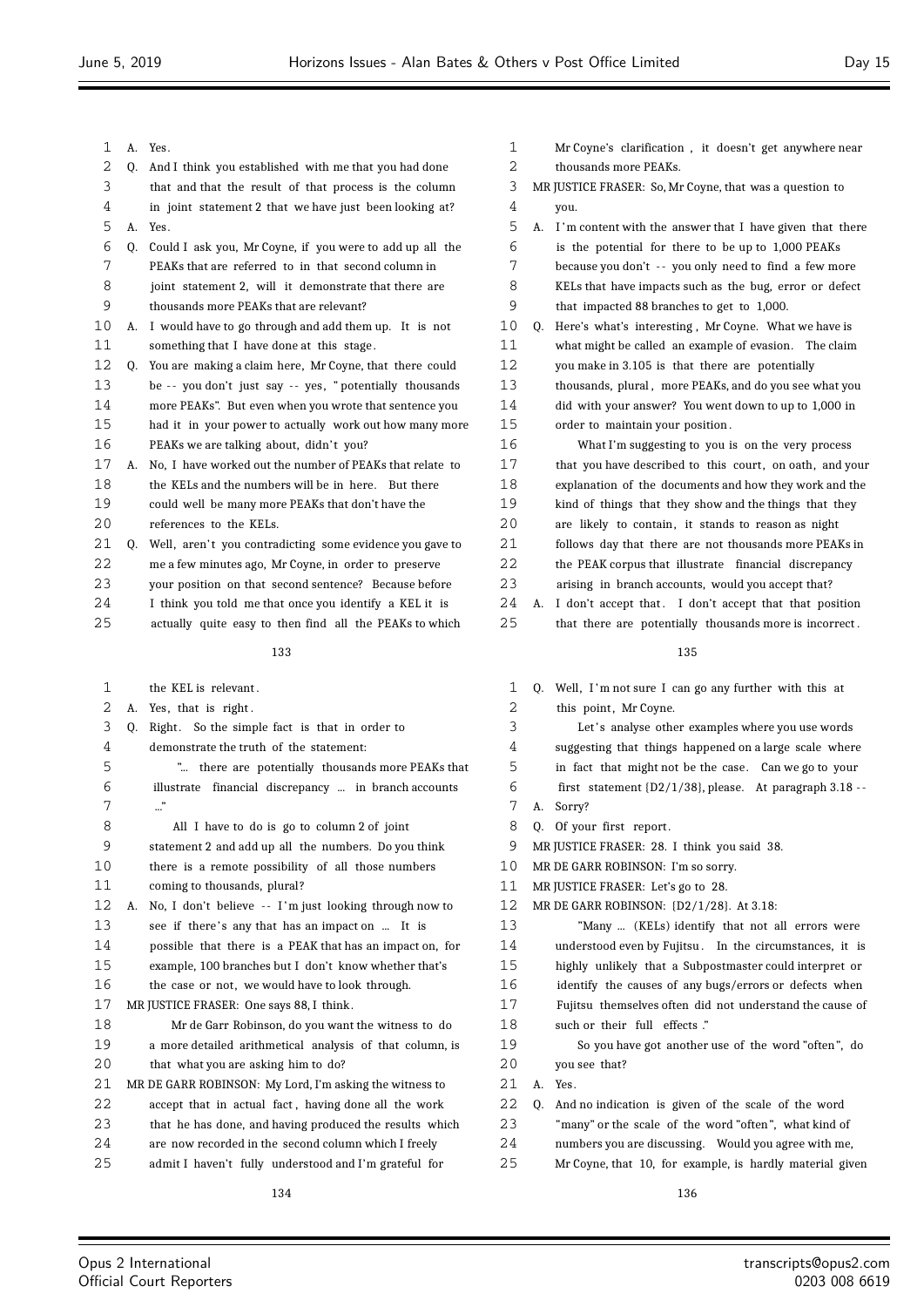| 1  |    | the scale of Horizon and the long period over which it      |
|----|----|-------------------------------------------------------------|
| 2  |    | has been in operation, yes?                                 |
| 3  | А. | 10 KELs?                                                    |
| 4  | 0. | Yes.                                                        |
| 5  | А. | When you say it is material? I don't $-$                    |
| 6  | 0. | Let me change the question. Use of words like "many"        |
| 7  |    | and "often" are capable of being really dangerous,          |
| 8  |    | aren't they, because they are capable of giving             |
| 9  |    | an impression unless you are clear about the scale of       |
| 10 |    | the occasions which you believe to be shown by the          |
| 11 |    | evidence, yes?                                              |
| 12 | А. | Yes.                                                        |
| 13 | 0. | And what scale -- when you say "many" and when you say      |
| 14 |    | "often", what scale of numbers are you referring to in      |
| 15 |    | that paragraph, can you recall?                             |
| 16 | А. | No, I can't recall. There is a number.                      |
| 17 | Q. | In paragraph 5.64 at page $(D2/1/71)$ of the same           |
| 18 |    | document, the last sentence in that paragraph:              |
| 19 |    | "I have noted that hardware replacement often seemed        |
| 20 |    | to be a 'fix' of last resort where no other explanation     |
| 21 |    | could be given, and therefore there is certainly a          |
| 22 |    | possibility that hardware was at fault."                    |
| 23 |    | Now you see there is a footnote there. Do you see           |
| 24 |    | that, footnote 88?                                          |
| 25 | А. | Yes.                                                        |
|    |    |                                                             |
|    |    | 137                                                         |
| 1  | Q. | Perhaps we could have a look at that, it is $\{F/178/1\}$ . |
| 2  |    | This is a KEL, it is dated -- it was raised on              |
| 3  |    | 18th November 1999, so it is very early in the life of      |
| 4  |    | Horizon.                                                    |
| 5  | А. | Yes.                                                        |
| 6  | Q. | It was last updated in January 2004.                        |
| 7  | A. | Yes.                                                        |
| 8  | Q. | Under "Solution" -- and I see again that Atos is            |
| 9  |    | referred to, which is very curious because Atos wasn't      |
| 10 |    | on the scene for years until after 2004 and I do rather     |
| 11 |    | think that there must have been some word-processing        |

|    | Now you see there is a footnote there. Do you see       | 23                                                                 |    |
|----|---------------------------------------------------------|--------------------------------------------------------------------|----|
|    | that, footnote 88?                                      | 24                                                                 |    |
| А. | Yes.                                                    | 25                                                                 |    |
|    | 137                                                     |                                                                    |    |
|    |                                                         | 1                                                                  |    |
|    | This is a KEL, it is dated -- it was raised on          | 2                                                                  |    |
|    | 18th November 1999, so it is very early in the life of  | 3                                                                  |    |
|    | Horizon.                                                | 4                                                                  |    |
| А. | Yes.                                                    | 5                                                                  |    |
| 0. | It was last updated in January 2004.                    | 6                                                                  |    |
|    | Yes.                                                    | 7                                                                  |    |
| 0. | Under "Solution" -- and I see again that Atos is        | 8                                                                  |    |
|    | referred to, which is very curious because Atos wasn't  | 9                                                                  |    |
|    | on the scene for years until after 2004 and I do rather | 10                                                                 |    |
|    | think that there must have been some word-processing    | 11                                                                 | A. |
|    | change made at some point, I don't know how.            | 12                                                                 |    |
|    | It says:                                                | 13                                                                 |    |
|    | "This appears to be either the PM is typing ahead of    | 14                                                                 |    |
|    | themselves and the system suddenly catches up, or       | 15                                                                 |    |
|    | keyboard or screen fault generating spurious key        | 16                                                                 |    |
|    | presses. Recommend that the PM tries not to type ahead  | 17                                                                 | Q. |
|    | of the system (or to press the same key a number of     | 18                                                                 |    |
|    | times if there appears to be no response from the       | 19                                                                 | A. |
|    | system) or to replace the keyboard and/or screen. PM    | 20                                                                 |    |
|    | should select existing. This functionality has been     | 21                                                                 | Q. |
|    | removed from CI4 "                                      | 22                                                                 |    |
|    | Which I think would be a release. So there came         | 23                                                                 |    |
|    | a point at which it was no longer a problem, yes?       | 24                                                                 | А. |
|    |                                                         | Q. Perhaps we could have a look at that, it is $(F/178/1)$ .<br>A. |    |

A. Yes.

 $\equiv$ 

|  | 1 Q. Now, that's one example of a possible hardware fault, |
|--|------------------------------------------------------------|
|  | 2 ves?                                                     |
|  |                                                            |

| ▵                 |                | yco:                                                      |
|-------------------|----------------|-----------------------------------------------------------|
| 3                 | А.             | Yes.                                                      |
| 4                 | 0.             | How can that justify the claim that you make here that    |
| 5                 |                | hardware replacements are often a fix of last resort?     |
| 6                 |                | A. Well, there's a number of other examples. There is the |
| 7                 |                | phantom transactions example where hardware was changed   |
| 8                 |                | because it was -- they were trying to work out whether    |
| 9                 |                | it was environmental issues or not that were causing      |
| 10                |                | erroneous transactions. There are a number of examples.   |
| 11                |                | There is only one cited here but there are a number of    |
| $12 \overline{ }$ |                | examples throughout the report.                           |
| 13 <sup>°</sup>   | 0.             | Are we talking about five examples or are we talking      |
| 14                |                | about 100 examples?                                       |
| 15                | A <sub>1</sub> | There will certainly be five examples that --             |
| 16                | 0.             | I see. So there "often" means something in the region     |
| 17                |                | of five, does it?                                         |
| 18                | A.             | Yes.                                                      |
| 19                | Q.             | Then if we move on to page 97, paragraph 5.161            |
| $20 \,$           |                | [D2/1/97]:                                                |
| 21                |                | "Whilst both Horizon and Horizon Online contain a         |
| 22                |                | number of measures and controls designed to check system  |
| 23                |                | integrity, these mechanisms have been shown to have       |
| 24                |                | failed. This is a point agreed upon in the Joint          |
| 25                |                | Statement. It has been identified that known              |
|                   |                | 100                                                       |

| $\mathbf{1}$ |    | issues/bugs were often deferred and dealt with on a      |
|--------------|----|----------------------------------------------------------|
| 2            |    | cost/benefit basis."                                     |
| 3            |    | That is a paragraph that we have discussed before        |
| 4            |    | and I have already suggested to you that the evidence    |
| 5            |    | gives no basis for claiming that it happened "often".    |
| 6            |    | But more importantly, I would like to ask you what       |
| 7            |    | you mean by "often" in that sentence. Again you give no  |
| 8            |    | scale, no sense of how many times we are talking about.  |
| 9            |    | Are we talking about five times, ten times, a hundred    |
| 10           |    | times?                                                   |
| 11           | А. | Quite a few times. There is a document that looks at     |
| 12           |    | defect deferment, so a number of defects have been       |
| 13           |    | identified but they are deferred to be dealt with later, |
| 14           |    | although they acknowledge that they could have an impact |
| 15           |    | on branch. This was the point that we discussed          |
| 16           |    | yesterday.                                               |
| 17           | Q. | This is the handful of PEAKs that you provided to me     |
| 18           |    | this morning, is it?                                     |
| 19           | А. | Yesterday we were taken to an incorrect reference in the |
| 20           |    | document and --                                          |
| 21           | Q. | Do you mean a document you had incorrectly referred to   |
| 22           |    | in your statement or did I take you to a wrong document? |
| 23           |    | Because if it is the latter, I'm terribly sorry.         |
| 24           | А. | Sorry, I think it was as a result of -- Mr Green         |
| 25           |    | interjected and directed to a document, but the document |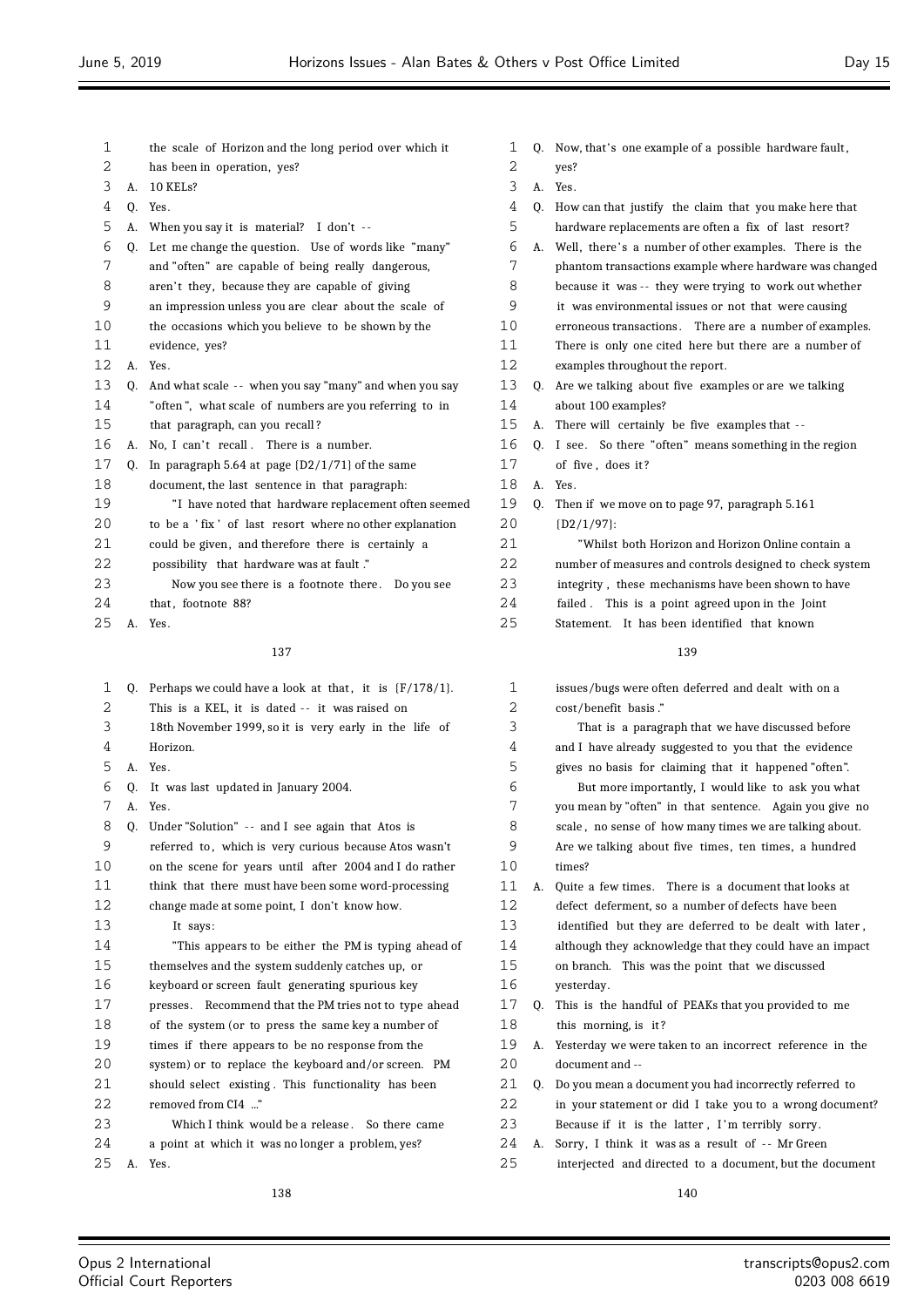| 1          | wasn't provided at the side of Magnum, so we should have                                                         | 1          |      | ľ            |
|------------|------------------------------------------------------------------------------------------------------------------|------------|------|--------------|
| 2          | gone to the footnote. I would like to go there if                                                                | 2          |      | $\mathbf{r}$ |
| 3          | that's possible.                                                                                                 | 3          | А.   | $\mathbf I$  |
| 4          | I'm afraid I don't actually know what you are talking<br>Q.                                                      | 4          |      | I            |
| 5          | about. Does Mr Green?                                                                                            | 5          | Q.   | $\mathsf{C}$ |
| 6          | MR GREEN: My Lord, I didn't want to press my intervention                                                        | 6          |      | 2            |
| 7          | yesterday. I will explain it in re-examination. But                                                              | 7          | А.   | $\mathbf{F}$ |
| 8          | 5.166 is the paragraph which gives context to what                                                               | 8          | Q.   | $\mathsf{C}$ |
| 9          | I mentioned yesterday.                                                                                           | 9          | A. F |              |
| 10         | MR DE GARR ROBINSON: The document we looked at just before                                                       | 10         | Q. S |              |
| 11         | we broke?                                                                                                        | 11         |      | $\mathbf{r}$ |
| 12         | MR GREEN: No, it is the release note.                                                                            | 12         |      | ŀ.           |
| 13         | MR DE GARR ROBINSON: Oh, I see.                                                                                  | 13         | A. Y |              |
| 14         | MR GREEN: In the context of which there is an example.                                                           | 14         | Q. I |              |
| 15         | MR DE GARR ROBINSON: Very good.                                                                                  | 15         |      | t            |
| 16         | So in answer to my question what's the scale of                                                                  | 16         |      | $\mathbf{r}$ |
| 17         | "often" in that sentence, what would your answer be?                                                             | 17         |      | t            |
| 18         | What sort of number of cases are we talking about?                                                               | 18         | А.   | Y            |
| 19         | A number, it will be the number that's actually<br>A.                                                            | 19         | Q.   | I            |
| 20         | contained within that document at footnote 156.                                                                  | 20         |      | $\epsilon$   |
| 21         | Okay. So the answer is to be found in that footnote, is<br>Q.                                                    | 21         |      | t            |
| 22         | it? Thank you, I will look at that later.                                                                        | 22         | A. Y |              |
| 23         | Let's move on to your second report at $[D2/4.1/14]$ .                                                           | 23         | Q.   | $\mathbf{I}$ |
| 24         | If we could go to page 14. At paragraph 3.13 you say:                                                            | 24         |      | ŀ            |
| 25         | "For example, it appears that PEAKs are often closed                                                             | 25         |      |              |
|            | 141                                                                                                              |            |      |              |
| 1          | or suggested to be closed if analysis has paused or has                                                          | 1          |      | I            |
| 2          | not uncovered a full diagnosis despite the Subpostmaster                                                         | 2          |      | $\epsilon$   |
| 3          | and/or Post Office not having a conclusion. It is also                                                           | 3          |      | $\epsilon$   |
| $\sqrt{ }$ | $\mathbf{C}$ . The set of the contract of $\mathbf{C}$ . The set of the contract of the contract of $\mathbf{C}$ | $\sqrt{ }$ |      |              |

 not always clear whether a Subpostmaster was informed ..." Then at the end you say: " I have seen PEAK records that are closed despite support not being able to diagnose a root cause whilst acknowledging that there clearly is some form of error ..." A. Yes. Q. You will I think recall that my instructing solicitors wrote to Freeths to ask which PEAKs were being referred to . A. Right . Q. If we could look at {C5/36/1}, please. Go to page {C5/36/2}, paragraph 1. Here is Freeths' answer to that question. The question is : "Please identify the ... PEAKs [referred to in that paragraph]." And the answer comes, there are nine PEAKs referred 22 to. Do you see that? A. Yes. Q. I don't have time to take you to them, there are subtleties in those documents which might otherwise be

out. But are you aware that of those nine PEAKs there have been only two examples since 2002? don't understand the question. So within those PEAKs --Of the nine, seven of them occurred between 1999 and 2001. Right. One is from 2012 and one is from 2017. Right. o the truth is that over the past 17 years this has 12 appened, or there are PEAKs showing this as having 12 happened twice, yes? les, okay. Bearing in mind you are making a claim about these hings often happening, could I suggest to you it might 14 have been helpful and balanced for you to have indicated that that was the position?  $7es.$ That most of these occasions occurred during the very early years of the original Horizon. Do you accept hat? les, it would have been helpful to include that. If I can take you to another example just before we

break. At  $5.108$  at page  $\{D2/4.1/156\}$  it is said: "At paragraphs 251 to 257 of his report, Dr Worden

### 

| 1  |    | refers to the concept of 'User Error Correction'         |
|----|----|----------------------------------------------------------|
| 2  |    | enabling the facility of correcting many software        |
| 3  |    | errors. It should be noted that this would not apply to  |
| 4  |    | any bugs/errors and defects unbeknownst to Fujitsu or    |
| 5  |    | the Subposmaster. It is evident from the PEAK analysis   |
| 6  |    | that often bugs lay undetected for weeks, months or      |
| 7  |    | vears."                                                  |
| 8  |    | My instructing solicitors wrote in the letter that       |
| 9  |    | we have just discussed, wrote a letter asking which      |
| 10 |    | PEAKs show that happening, and the response came at      |
| 11 |    | paragraph 9.2 of the letter, that's $(C5/36/5)$ .        |
| 12 |    | The answer was:                                          |
| 13 |    | "Please refer to Mr Coyne's Supplemental Report          |
| 14 |    | (particularly paragraph 3.26 to 3.54) which sets out     |
| 15 |    | commentary in respect of various bugs "                  |
| 16 |    | Now paragraphs 3.26 to 3.54 are the section which        |
| 17 |    | I think is headed "Acknowledged Bugs" but it is actually |
| 18 |    | the four bugs, the four main bugs, that you focus on in  |
| 19 |    | your report, namely the three bugs identified by         |
| 20 |    | Post Office plus Dalmellington. Do you remember that?    |
| 21 | A. | Yes.                                                     |
| 22 | 0. | No particular reference is made to any other bug in this |
| 23 |    | context. How many other bugs do you say lay undetected   |
| 24 |    | for weeks, months or years?                              |
| 25 | А. | Well, there was certainly Dalmellington.                 |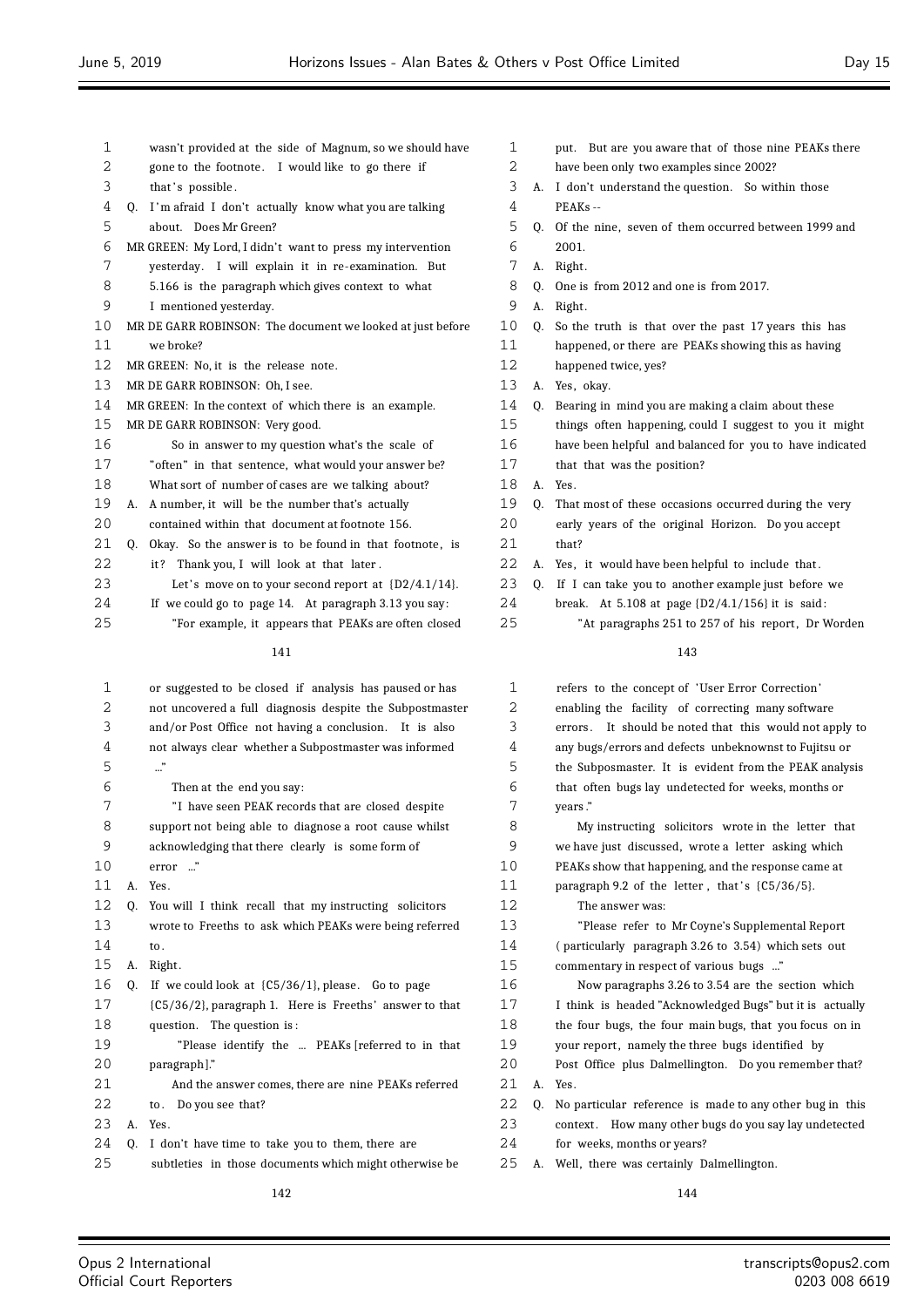- 1 Q. Yes, that's one of the bugs referred to in those
- 2 paragraphs. Let's not worry about weeks because one can
- understand why it may take time for a bug to be
- detected, but months or years. In your list of 29 how many other bugs lay undetected for months or years, can you tell me?
- 7 A. I can't. I would have to go through and --
- Q. Could you give me a scale? Between one and four? Ten? 9 Any idea at all? It is just that by using the word
- "often" it suggests to me that you have a clear idea in your head, Mr Coyne.
- A. Well, I will have had a clear idea in my head, I just
- 13 don't know what the actual number is now that you are --
- Q. An approximate number, a scale. Can you give me any indication ?
- A. No, I would prefer to work it out properly and give you a proper answer to that .
- Q. That is entirely fair .
- Let me ask one last question before the break. In
- relation to bugs that are detected after a period of
- 21 time there's evidence showing, I am sure you all agree,
- that investigations are undertaken by Fujitsu to ensure
- that all the branches that are affected in the meantime
- are identified , are you aware of that evidence?
- A. Yes.

 Q. It is said that this is a standard process undertaken by Fujitsu when they identify a bug that could affect branches, yes? A. Yes. Q. Do you have reason for thinking that that has not happened in any number of cases? A. I am aware of one where the data was no longer available to investigate it . Q. Which bug was that? 10 A. I would have to find the example. It is in the report. Q. I see. A. I would have to find the example. I know that on Dalmellington there was I think at least two occurrences where Fujitsu weren't able to identify what the impact actually was. They were able to identify the number of branches -- Q. We will come to Dalmellington. So it is Dalmellington and one other, those are two examples you are aware of, is that right? 20 A. I've certainly got an example of another, yes. Q. Are you aware of any other examples of this not happening? A. No. MR DE GARR ROBINSON: My Lord, I don't know whether this would be a convenient moment?

- MR JUSTICE FRASER: We will come back at 3.15 pm. 10
- minutes.
- (3.05 pm)
- (A short break)

(3.15 pm)

- MR DE GARR ROBINSON: Mr Coyne, I would like to suggest to
- you that ultimately the main number in this case is the
- impact, the financial extent of bugs in Horizon, do you
- agree?
- A. Yes.
- Q. But it is interesting that you don't address that in
- 12 your reports, do you?
- A. The actual amount of the impact?
- $14 \quad 0 \quad$  Yes.
- A. No.
- Q. You have not been prepared to venture any figure which
- estimates the total impact in financial terms of bugs in Horizon, yes?
- 19 A. That is right, yes.
- Q. Might I suggest that with your experience of IT risk
- analysis , you are perfectly capable of setting out at
- least in broad terms a view of the extent of the losses
- caused by the bugs that you have identified ?
- A. The best that I could do would be to go through the PEAKs and write down the numbers that were said to be

| 1  | wrong but I do not think that would be a very                |
|----|--------------------------------------------------------------|
| 2  | satisfactory way of doing it.                                |
| 3  | Q. What I suggest to you is that if you were to do that      |
| 4  | process or perform any judgment at all as to financial       |
| 5  | impact, you wouldn't find a number which remotely            |
| 6  | supports the claimants' case, would you accept that?         |
| 7  | I haven't looked at the detail of the claimants' case.<br>A. |
| 8  | MR JUSTICE FRASER: Just hold on one second.                  |
| 9  | Mr de Garr Robinson, are you pursuing those                  |
| 10 | questions as part of what ought to have been done on         |
| 11 | particular Horizon Issues or just as a general umbrella      |
| 12 | question?                                                    |
| 13 | MR DE GARR ROBINSON: Both.                                   |
| 14 | MR JUSTICE FRASER: As a general umbrella question it is not  |
| 15 | a question for the witness. But if you want to pursue        |
| 16 | it in terms of: to answer this Horizon Issue properly        |
| 17 | you ought to have done that, then you should do it by        |
| 18 | reference to the Horizon Issues.                             |
| 19 | MR DE GARR ROBINSON: Well, my Lord, I'm putting my case to   |
| 20 | the witness and that case is based upon what's in            |
| 21 | Dr Worden's expert report.                                   |
| 22 | MR JUSTICE FRASER: No, I --                                  |
| 23 | MR DE GARR ROBINSON: To which I will be coming in due        |
| 24 | course.                                                      |
| 25 | MR JUSTICE FRASER: Mr de Garr Robinson, this witness is      |
|    | 148                                                          |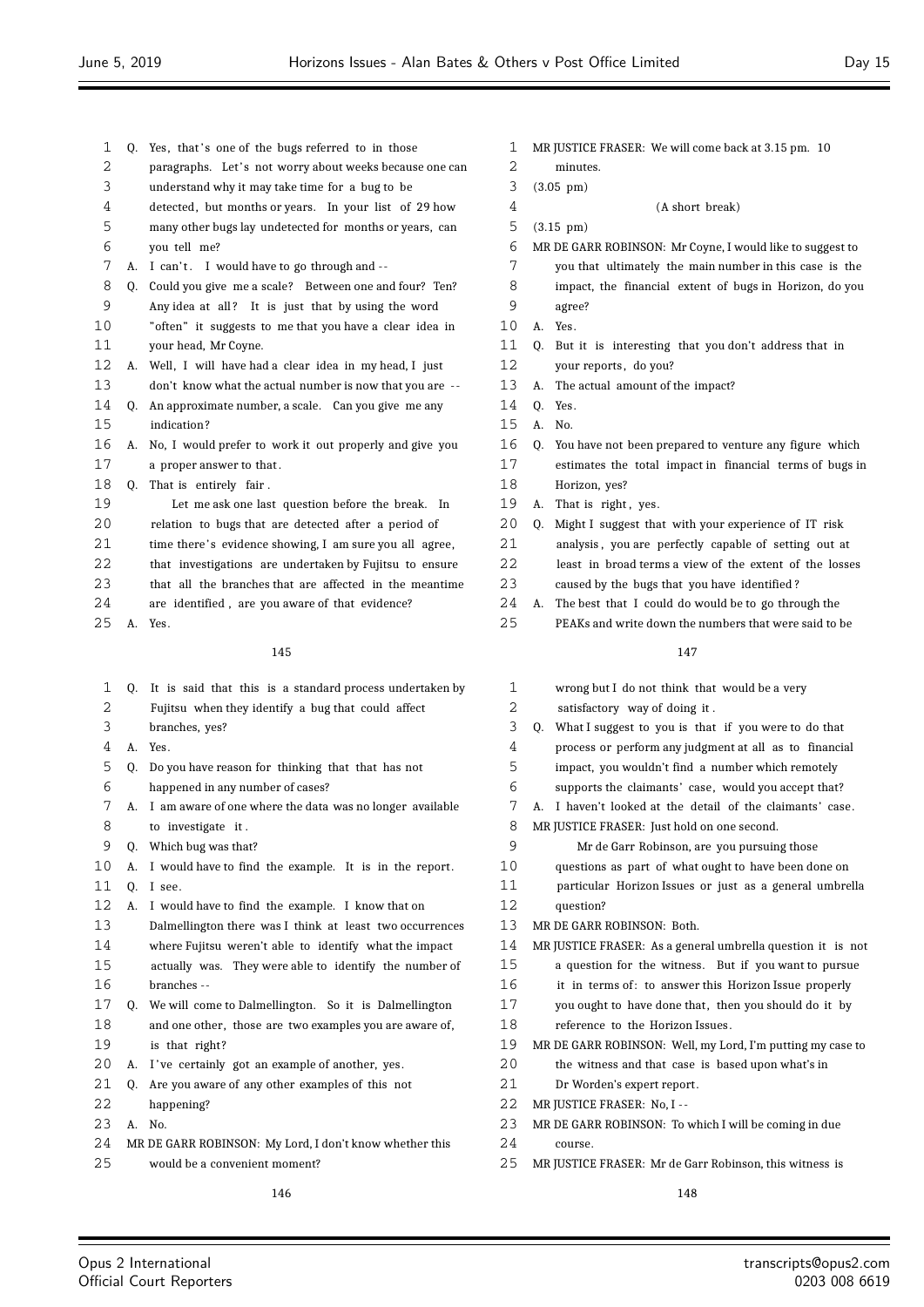| $\mathbf{1}$ | giving evidence on the Horizon Issues.                      |
|--------------|-------------------------------------------------------------|
| 2            | MR DE GARR ROBINSON: Yes.                                   |
| 3            | MR JUSTICE FRASER: I'm not saying don't put it, I'm saying  |
| 4            | if you are doing it in terms of: in order to address the    |
| 5            | Horizon Issue correctly, you need to identify it by         |
| 6            | reference to a Horizon Issue.                               |
| 7            | MR DE GARR ROBINSON: My Lord, I have a case to put which is |
| 8            | based upon my expert's report. The questions I am           |
| 9            | putting are establishing the building blocks for putting    |
| 10           | that case and I would be obliged if your Lordship would     |
| 11           | let me do that.                                             |
| 12           | MR JUSTICE FRASER: But Mr de Garr Robinson, the two experts |
| 13           | have approached each of their separate -- the same          |
| 14           | exercise, they have approached it in different ways.        |
| 15           | MR DE GARR ROBINSON: Yes.                                   |
| 16           | MR JUSTICE FRASER: That's the point.                        |
| 17           | MR DE GARR ROBINSON: And I have to put my case to this      |
| 18           | witness, my Lord.                                           |
| 19           | MR JUSTICE FRASER: Yes, but he is called to give evidence   |
| 20           | on the Horizon Issues. I'm not saying you can't put the     |
| 21           | question, what I'm saying is you need to put it by          |
| 22           | reference to the Horizon Issues that he is giving on        |
| 23           | rather than just arguing your case.                         |
| 24           | MR DE GARR ROBINSON: My Lord, I don't want to argue my case |
| 25           | with this witness which is why I would like to ask him      |
|              |                                                             |

| 1  | questions rather than engage in argument about              |
|----|-------------------------------------------------------------|
| 2  | particular Horizon Issues. If your Lordship is saying       |
| 3  | that I have to argue with him about particular Horizon      |
| 4  | Issues then I will do that, but I would respectfully be     |
| 5  | obliged if your Lordship would let me put my case.          |
| 6  | MR JUSTICE FRASER: Mr de Garr Robinson, you are slightly    |
| 7  | misunderstanding two things. You are misunderstanding       |
| 8  | that cross-examination is just arguing with him, which      |
| 9  | it isn't.                                                   |
| 10 | MR DE GARR ROBINSON: Well, exactly.                         |
| 11 | MR JUSTICE FRASER: What I'm saying is by reference to       |
| 12 | Horizon Issues upon which he gives evidence, if you are     |
| 13 | going to put to him: in order to have fulfilled that        |
| 14 | properly you should have done X, Y and Z, and you           |
| 15 | haven't, then you can put the question, but you need to     |
| 16 | peg it back to the Horizon Issues.                          |
| 17 | MR DE GARR ROBINSON: My Lord --                             |
| 18 | MR JUSTICE FRASER: I think I have now said that three       |
| 19 | times.                                                      |
| 20 | MR DE GARR ROBINSON: You have.                              |
| 21 | MR JUSTICE FRASER: And I do not think it is a controversial |
| 22 | point. If you want to make it a controversial point in      |
| 23 | due course in submissions you can.                          |
| 24 | MR DE GARR ROBINSON: My Lord, let me explain to             |
| 25 | your Lordship where I'm going. I'm loath to do that in      |

- front of the witness, but let me explain. MR JUSTICE FRASER: Hold on a minute. A couple of minutes. Just for the transcript , I 'm asking the witness to step outside . (In the absence of the witness) MR DE GARR ROBINSON: I am going to take the witness to section 8.5 of Dr Worden's report. MR JUSTICE FRASER: Yes. MR DE GARR ROBINSON: In which he says that in order to have sufficient bugs to even begin to justify the claims being made by the claimants there would need to be in the region of 40,000, and I 'm going to put it to him 13 that that's right. MR JUSTICE FRASER: Yes. MR DE GARR ROBINSON: Now, is your Lordship going to permit me to do that? MR JUSTICE FRASER: Yes, of course. But the question you asked him was: " If you were to do that process or perform any judgment at all as to financial impact, you wouldn't
- find a number which remotely supports the claimants'
- case ..."
- MR DE GARR ROBINSON: Yes.
- MR JUSTICE FRASER: Now, by "number", I take that to mean
- financial number as in pounds, not shillings anymore,

| $\mathbf 1$    | and pence. Is that right?                                |
|----------------|----------------------------------------------------------|
| 2              | MR DE GARR ROBINSON: Yes, that's --                      |
| 3              | MR JUSTICE FRASER: But that is not part of one of the    |
| 4              | Horizon Issues.                                          |
| 5              | MR DE GARR ROBINSON: That's the point that's put in      |
| 6              | section 8.5 of Dr Worden's report, my Lord.              |
| 7              | MR JUSTICE FRASER: Well, if you are going to suggest to  |
| 8              | him -- I'm going to deal with it on this basis. As       |
| 9              | I made clear, I think, I'm going to let you put the      |
| 1 <sub>0</sub> | question and pursue that line by reference to            |
| 11             | Dr Worden's evidence, but if you are going to maintain   |
| 12             | to this witness that in order properly to have addressed |
| 13             | each of the Horizon Issues he should have come back --   |
| 14             | or, sorry, he should have arrived at an financial impact |
| 15             | figure, which is a point I'm saying I'm allowing you to  |
| 16             | put, you need to do it by reference to which Horizon     |
| 17             | Issue you say he could only address properly if he did   |
| 18             | that exercise. Is that clear?                            |
| 19             | MR DE GARR ROBINSON: My Lord, yes.                       |
| 20             | MR JUSTICE FRASER: All right.                            |
| 21             | MR GREEN: My Lord, just before he comes back in, the     |
| 22             | question that was put at ${Day15/147:18}$ was:           |
| 23             | "Might I suggest that with your experience of IT         |
| 24             | risk analysis, you are perfectly capable of setting out  |
| 25             | at least in broad terms a view of the extent of the      |
|                |                                                          |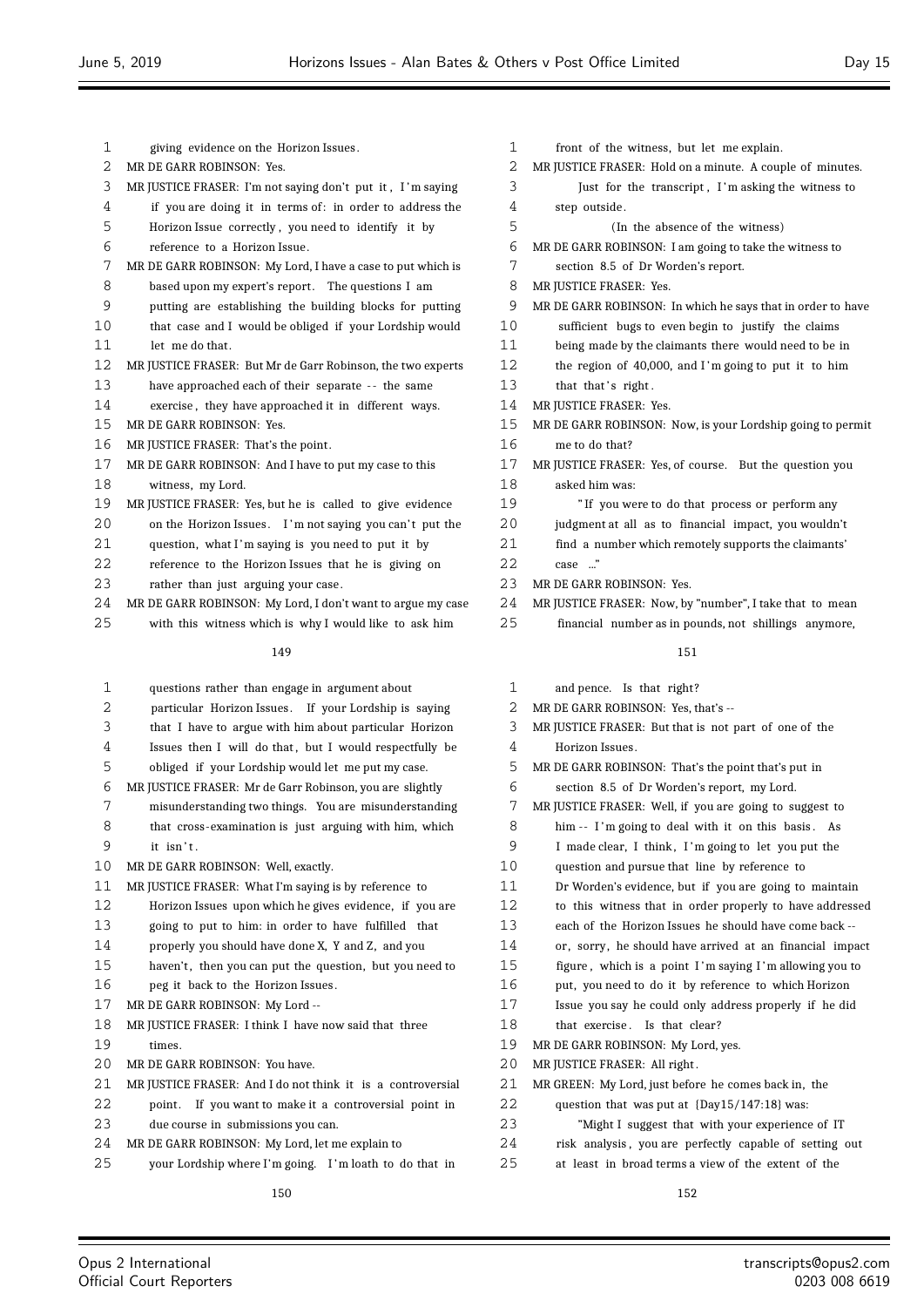| 1  |    | losses caused by the bugs that you have identified?"        | 1  |    |
|----|----|-------------------------------------------------------------|----|----|
| 2  |    | And the suggestion in cross-examination we hadn't           | 2  | Q. |
| 3  |    | done that anywhere, there are various examples. At          | 3  |    |
| 4  |    | $[D2/4/29]$ there is a table, and so forth.                 | 4  | Α. |
| 5  |    | MR JUSTICE FRASER: Mr Green, you can --                     | 5  | Q. |
| 6  |    | MR GREEN: I know it is a separate point.                    | 6  |    |
| 7  |    | MR JUSTICE FRASER: Mr Green, it is a separate point and,    | 7  |    |
| 8  |    | with respect, you can wrap those points up in your          | 8  | Α. |
| 9  |    | re-examination. If Mr de Garr Robinson is putting           | 9  | Q. |
| 10 |    | a point which is clarified by a reference, the time at      | 10 |    |
| 11 |    | which to do that is in re-examination.                      | 11 |    |
| 12 |    | Just before we have the witness back in, I think            | 12 |    |
| 13 |    | I've made it quite clear I have a fairly light touch in     | 13 | Α. |
| 14 |    | terms of your cross-examination. I'm neither steering       | 14 | Q. |
| 15 |    | you one direction or another, I'm giving you virtually      | 15 |    |
| 16 |    | free rein, but there is a limit to the free rein because    | 16 | Α. |
| 17 |    | it has to be done by reference to the Horizon Issues        | 17 |    |
| 18 |    | which is what the trial is about. The Horizon trial is      | 18 | Q. |
| 19 |    | completely different to the individual claimants' cases     | 19 |    |
| 20 |    | or their financial losses, for example.                     | 20 |    |
| 21 |    | MR DE GARR ROBINSON: Absolutely, my Lord.                   | 21 | А. |
| 22 |    | MR JUSTICE FRASER: Right. Can we have the witness back in   | 22 | Q. |
| 23 |    | please.                                                     | 23 | Α. |
| 24 |    | (In the presence of the witness)                            | 24 | Q. |
| 25 |    | MR DE GARR ROBINSON: Now Mr Coyne, could we first of all go | 25 |    |
|    |    | 153                                                         |    |    |
| 1  |    | to bundle $(C1/1/1)$ , please, which is the Horizon Issues. | 1  |    |
| 2  |    | I can take any of them, but I would like you to look at     | 2  |    |
| 3  |    | Horizon Issue 1 when it comes up on the screen. I am        | 3  |    |
| 4  |    | sure you have read it many times.                           | 4  | Α. |
| 5  | А. | Yes.                                                        | 5  | Q. |
| 6  | Q. | It begins with the words:                                   | 6  |    |
| 7  |    | "To what extent was it possible or likely "                 | 7  | Α. |
| 8  |    | That's a question which is asking the experts to            | 8  | Q. |
| 9  |    | explore the likelihood of bugs in Horizon causing           | 9  |    |
| 10 |    | shortfalls in postmaster branch accounts, correct?          | 10 |    |
| 11 | А. | Yes.                                                        | 11 |    |
| 12 | Q. | As I suggested to you I think this morning, but it may      | 12 |    |
| 13 |    | have been after the luncheon adjournment, there are many    | 13 |    |
| 14 |    | different ways or there are various different ways in       | 14 |    |
| 15 |    | which an assessment could be made of extent of              | 15 | А. |
| 16 |    | likelihood, yes?                                            | 16 |    |
| 17 | А. | Yes.                                                        | 17 | Q. |
| 18 | Q. | One of those ways that might be thought to be very          | 18 | A. |
| 19 |    | helpful in the context of this case is to consider          | 19 |    |
| 20 |    | whether the likely extent of bugs in Horizon has any        | 20 |    |
| 21 |    | chance of justifying any significant part of the claim      | 21 |    |
| 22 |    | that is made by the claimants, would you accept that?       | 22 |    |
| 23 |    | That would be a useful measure to adopt in a case of        | 23 |    |
| 24 |    | this sort?                                                  | 24 |    |
| 25 | А. | Sorry, could you put the question again? I do not think     | 25 |    |

- I understand the question.
- Horizon Issue 1 requires the experts to consider the
- extent of the -- and I'm using shorthand now --
- Yes, that's good.
- I hope it is not controversial. The extent of the likelihood of bugs in Horizon causing shortfalls in branch accounts.
- Yes.
- And I'm suggesting to you that one useful yardstick for
- measuring extent is whether the likelihood in this case
- is of any sort which could begin to justify the claims that these proceedings are designed to decide.
- Yes.
- And do you accept that that could be a useful yardstick for measuring extent in the context of this case?
- I can see how it might be one of the contenders for that, yes.
- Thank you. Now you know, because Dr Worden said so in his first joint statement, that Dr Worden was going to
- look at extent in that kind of way, yes?
- Yes.
- He was going to look at financial impact?
- Mm.
- And see whether the likely financial impact of bugs,
- which there were likely to exist, would have any chance

| 1       |    | of justifying the sort of claim, the sort of assertions   |
|---------|----|-----------------------------------------------------------|
| 2       |    | that are being made in the context of these overall       |
| 3       |    | proceedings?                                              |
| 4       | А. | Yes.                                                      |
| 5       | 0. | So you saw that he was going to do that and you have      |
| 6       |    | refrained from doing that, correct?                       |
| 7       | A. | Yes.                                                      |
| 8       |    | Q. What I suggested to you before you very kindly stepped |
| 9       |    | out was you could have done that. You could, using your   |
| 10      |    | skills as an IT risk analyst, you could have, by          |
| 11      |    | reference to the KELs and the PEAKs that you had          |
| 12      |    | identified, formed an assessment as to the likely         |
| 13      |    | financial impact in each of the instances that you had    |
| 14      |    | identified?                                               |
| 15      | A. | Yes, I could. If I could please answer that by way of     |
| 16      |    | illustration to the problem with that approach.           |
| 17      | 0. | Please do.                                                |
| 18      | А. | We will often see a bug, error or defect with a very      |
| 19      |    | wide range of impacts and the impact is typically         |
| $20 \,$ |    | whatever the counter was doing at that point in time.     |
| 21      |    | So if the counter was doing a foreign currency            |
| 22      |    | transaction for just £50 and something goes wrong, the    |
| 23      |    | discrepancy may be £50.                                   |
| 24      |    | By knowing that there is a bug, error or defect in        |
| 25      |    | the Horizon system that leads to problems with foreign    |
|         |    |                                                           |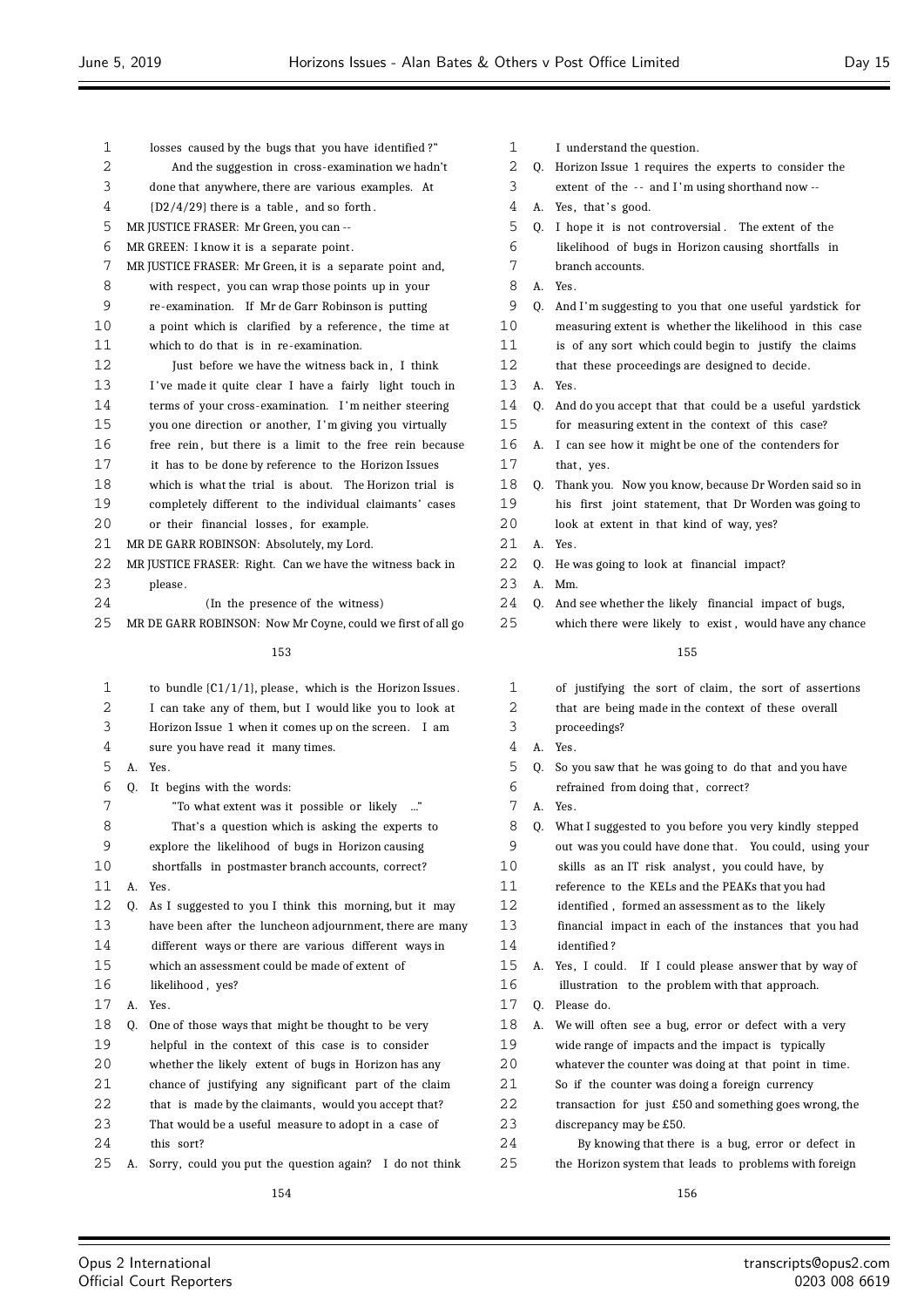| 1  |    | currencies, you can't then say it is only a £50 defect    |
|----|----|-----------------------------------------------------------|
| 2  |    | because that isn't incorrect.<br>If another person was to |
| 3  |    | be subject to that defect and they were doing a £10,000   |
| 4  |    | foreign currency transaction, they would likely have      |
| 5  |    | that same level of defect.                                |
| 6  |    | Now that's an illustration to say you can't value         |
| 7  |    | bugs and their potential impact by looking at what has    |
| 8  |    | happened historically. You can't value it in that way.    |
| 9  | Q. | But what you can do is form an estimate having regard to  |
| 10 |    | the totality of the PEAKs that you have seen, can't you?  |
| 11 | А. | But it is a fundamentally flawed approach. If you have    |
| 12 |    | seen three branches that have had an impact because they  |
| 13 |    | were doing three foreign currency transactions, a £20,    |
| 14 |    | a £50 and a £100, but then there is a fourth person that  |
| 15 |    | believes that they have been subjected to that but that   |
| 16 |    | isn't recorded, you can't simply look at the three where  |
| 17 |    | it has been recorded and say the fourth couldn't          |
| 18 |    | possibly have occurred because we know there is a defect  |
| 19 |    | there.                                                    |
| 20 | Q. | I'm not suggesting that you could arrive at a certain     |
| 21 |    | conclusion of an absolute cast iron number, but I repeat  |
| 22 |    | my question. Can't you form an estimate having regard     |
| 23 |    | to the totality of the PEAKs that you have seen?          |
| 24 | А. | Yes, but your estimate would have to be based on the      |
| 25 |    | three people where it has been recorded to have           |
|    |    | 157                                                       |
|    |    |                                                           |
| 1  |    | occurred, so you would say £20, £30 and £50, and the      |
| 2  |    | best you could possibly do is come up with an average of  |
| 3  |    | that, and you would say that the value of that defect is  |
| 4  |    | whatever that is.                                         |
| 5  | Q. | There is another way that you could do it, isn't there,   |
| 6  |    | which is that you could look at the three bugs, the       |
| 7  |    | receipts and payments mismatch, the suspense account bug  |
| 8  |    | and Callendar Square, the ones that have been thoroughly  |
| 9  |    | investigated, and you could form inferences from the      |
| 10 |    | scale of those bugs, yes? Would that be reasonable?       |
| 11 | А. | For those types of bugs, potentially yes.                 |
| 12 | Q. | Those are quite large bugs, aren't they? They are not     |
| 13 |    | small bugs in the scheme of things. That's why they       |
| 14 |    | were identified in the letter, because these were major   |
| 15 |    | bugs of which even Post Office was aware?                 |
| 16 | А. | Yes. And carrying on from the one we were not told        |
| 17 |    | about until later, the Dalmellington one, there were      |
| 18 |    | some which were only pounds, just a few pounds, and       |
| 19 |    | I think there was at least one that was £25,000.          |
| 20 | Q. | But just fixing our attention for the moment on those     |
| 21 |    | three bugs, would you accept that the evidence indicates  |
| 22 |    | that altogether the total financial impact of those       |
| 23 |    | three bugs is no greater than £100,000. Do you agree      |
| 24 |    | with that?                                                |
| 25 | А. | No, I haven't done that so I would not know whether that  |

|     | 2  | 0. | You are aware of the calculations that were made by      |
|-----|----|----|----------------------------------------------------------|
|     | 3  |    | Fujitsu and the documents setting out the financial      |
|     | 4  |    | impact of those three bugs, and you are aware, aren't    |
|     | 5  |    | you, that that calculation has resulted in a figure that |
|     | 6  |    | is less than £100,000? Would you not accept that for     |
|     | 7  |    | the purposes of forming an estimate and scaling up from  |
|     | 8  |    | some examples, it would be useful to take that kind of   |
|     | 9  |    | figure as an example of sizeable bugs and start doing    |
| 10  |    |    | calculations on the basis of that sort of figure?        |
| 11  |    | А. | No, I don't accept that that's --                        |
|     | 12 | 0. | Do you have any evidence to suggest that the financial   |
|     | 13 |    | impact of those bugs was more than £100,000?             |
| 14  |    | А. | I don't know. Looking at Dalmellington there was         |
|     | 15 |    | a £25,000 in there, but I don't know what the outcome of |
|     | 16 |    | that was, how that was fixed.                            |
| 17  |    | 0. | Do you not accept -- sorry, you don't know -- you just   |
| 18  |    |    | made a point about Dalmellington. You don't know how     |
|     | 19 |    | Dalmellington was fixed?                                 |
| 20  |    | A. | The document talks about -- I think there was only two   |
| 21  |    |    | that they didn't know how it was fixed. The majority of  |
|     | 22 |    | them had been fixed by some form of correction to --     |
| 23  |    | 0. | All but -- you will remember there are two Dalmellington |
| 2.4 |    |    | documents the first one covered -- identified 118        |

was right or close to right .

branches affected and dealt with 114 of them?

### 

- A. Yes. Q. And as it happens all of those branches had been actually made good already because of the countermeasures that existed in the Horizon system, yes? A. Yes. Q. So of the 114 branches that were affected by the Dalmellington bug, in fact there was no lasting impact on any of those 114 branches, was there? A. I think there was two that Fujitsu wasn't aware of. Q. I have asked you about the 114. You are trying to talk 11 about the other four, aren't you? A. Yes. They were corrected, yes. Q. So we can lay the 114 to one side , because the answer to the question: what was the lasting impact of the Dalmellington bug on those 114 branches? The answer is zero, correct? A. Yes. Q. So we then move to the other four branches which were dealt with with another document, which I can tell from your answers you are completely familiar with. There were four branches, weren't there? Two of them appeared to have large impacts?
	- A. Yes.
	- Q. And the other two had impacts of around £1, I think one of them was pennies?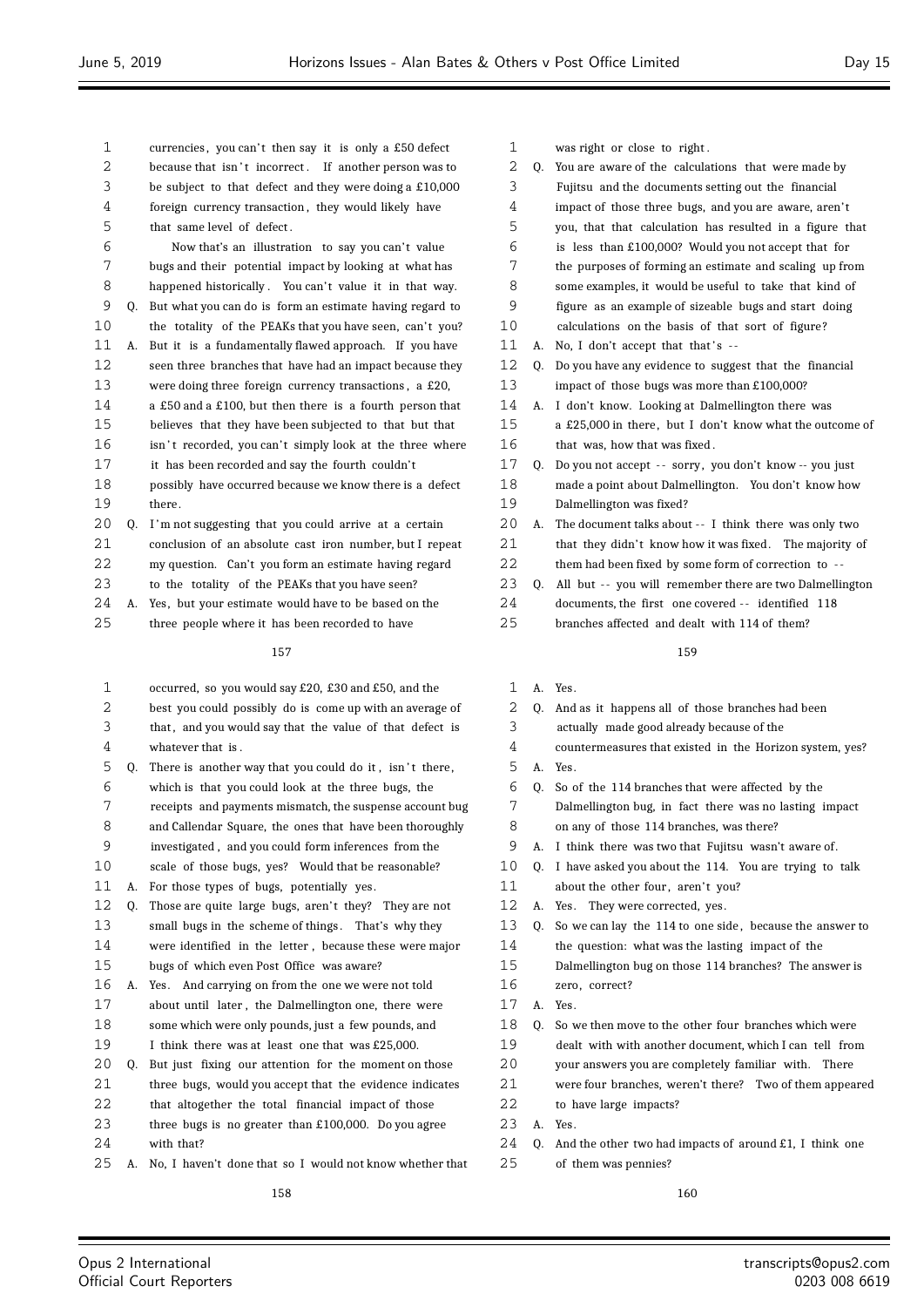| 1  | А. | There were some very small ones.                         |
|----|----|----------------------------------------------------------|
| 2  | 0. | So shall we lay the pound and the penny to one side for  |
| 3  |    | a moment?                                                |
| 4  | A. | No, because if that indicates a defect then it depends   |
| 5  |    | what transaction it was doing, so we can't lay any of    |
| 6  |    | them to one side.                                        |
| 7  | 0. | Let's talk about the other two which I think were the    |
| 8  |    | two you wanted to talk about, yes?                       |
| 9  | A. | Yes.                                                     |
| 10 | 0. | Those two, it turned out, weren't examples of            |
| 11 |    | the Dalmellington bug and they didn't suffer any loss,   |
| 12 |    | did they? There is another document which contains       |
| 13 |    | an analysis which demonstrates that, do you recall?      |
| 14 | А. | I don't recall, no.                                      |
| 15 | 0. | Very good. Well, let's lay those two aside. So we have   |
| 16 |    | got two bugs, one of which is for about £1 and one of    |
| 17 |    | which is for pennies, and we have 114 branches that were |
| 18 |    | affected, all of which were made good by the             |
| 19 |    | countermeasures that existed in the system, yes? And     |
| 20 |    | are you suggesting that the two branches that hadn't     |
| 21 |    | been hunted down, that had a £1 deficiency and a         |
| 22 |    | deficiency of two pennies, are you suggesting that it is |
| 23 |    | to be inferred that those two branches uniquely weren't  |
| 24 |    | corrected by those countermeasures?                      |
| 25 | А. | No, it should be the case that it all was corrected.     |
|    |    | 161                                                      |
|    |    |                                                          |

| 1  | Q. | Very good. So would you accept that in relation to the   |
|----|----|----------------------------------------------------------|
| 2  |    | Dalmellington bug, the overwhelming likelihood is that   |
| 3  |    | that bug caused no lasting deficiencies in branch        |
| 4  |    | accounts?                                                |
| 5  | А. | By "lasting" -- well, can you help me by saying what you |
| 6  |    | mean by "lasting"?                                       |
| 7  | 0. | A deficiency that wasn't made good either by the SPM     |
| 8  |    | actually reversing the remming error, because of course  |
| 9  |    | Dalmellington was a bug which caused people to rem in    |
| 10 |    | amounts more than once when they -- which is why it      |
| 11 |    | looked like human error, and why it was picked up by the |
| 12 |    | system and fixed as time went on.                        |
| 13 | A. | Yes.                                                     |
| 14 | 0. | That's why it took so long. It is one of your examples   |
| 15 |    | of a bug that took a long time to identify.              |
| 16 | А. | Absolutely.                                              |
| 17 | 0. | But the reason why it took a long time to identify was   |
| 18 |    | because it looked exactly like a human error, didn't it? |
| 19 | А. | Right.                                                   |
| 20 | 0. | All of those instances were picked up by the<br>Right.   |
| 21 |    | system and either the SPM himself reversed the rem in    |
| 22 |    | some way and made himself good, or it was picked up by   |
| 23 |    | Post Office and TCs were sent, correct?                  |
| 24 | А. | Yes.                                                     |
| 25 | Q. | So that's what I mean by saying in relation to the       |
|    |    | 162                                                      |

| 1 | Dalmellington bug there were no lasting deficiencies, no     |
|---|--------------------------------------------------------------|
| 2 | lasting shortfalls for which SPMs were ultimately made       |
| 3 | liable?                                                      |
|   | 4 A. Yes, I think that is right. I think once everything was |
| 5 | detected everything was made good.                           |
| 6 | Q. In fact, Dalmellington is quite a good example of how     |

- countermeasures need to be brought into account and how
- it is important to look at financial impact to make
- 9 an assessment of the extent question that's raised in
- 10 Horizon Issue 1, isn't it? Because it is no good saying
- 118 branches were affected and some of them were
- affected by large amounts, when in fact we all know that
- even before the bug was detected the branches involved
- were in fact made whole anyway, yes?
- 15 A. It does suggest that, but it also suggests that there
- were deficiencies with the countermeasures because
- I believe it was five years after the first occurrence
- of the bug that the defect was finally discovered.
- Q. Because, as you have already agreed, to an outside observer it looks exactly like a human error because it was a human error. The bug wasn't causing losses , it
- was causing errors to be made and those errors were
- picked up, would you agree with that?

 A. No, it wasn't a human error, it was a defect of the system. It made it look like a human error.

### 

Q. That's for another day.

| $\overline{2}$ |    | Going back to these three bugs. Do you have any          |
|----------------|----|----------------------------------------------------------|
| 3              |    | reason for thinking, any evidence to suggest, that the   |
| 4              |    | receipts and payments mismatch bug, the suspense account |
| 5              |    | bug and the Callendar Square bug had a total net impact  |
| 6              |    | of more than $£100,000?$                                 |
| 7              | А. | As I said previously, I have not gone through and noted  |
| 8              |    | all the impacts of those so I could not give you         |
| 9              |    | a number.                                                |
| 10             | O. | Would you accept that the best evidence is that the loss |
| 11             |    | was under £100,000?                                      |
| 12             | А. | That still requires me to work out what the number is.   |
| 13             |    | All I can tell you is that it would appear that the      |
| 14             |    | receipts and payments mismatch, it was about 60 branch   |
| 15             |    | accounts that were impacted, but without going through   |
| 16             |    | and looking at the numbers I don't know.                 |

- 
- Q. Well -
- A. It was 30 per Callendar Square.
- 19 Q. Dr Worden has done that in his expert report, you
- 20 recall, yes?
- A. Mm.

bugs?

- Q. Are you aware of any evidence to suggest that
- Dr Worden's analysis is wrong? Is there any evidence to
- challenge his calculations in relation to those three
	-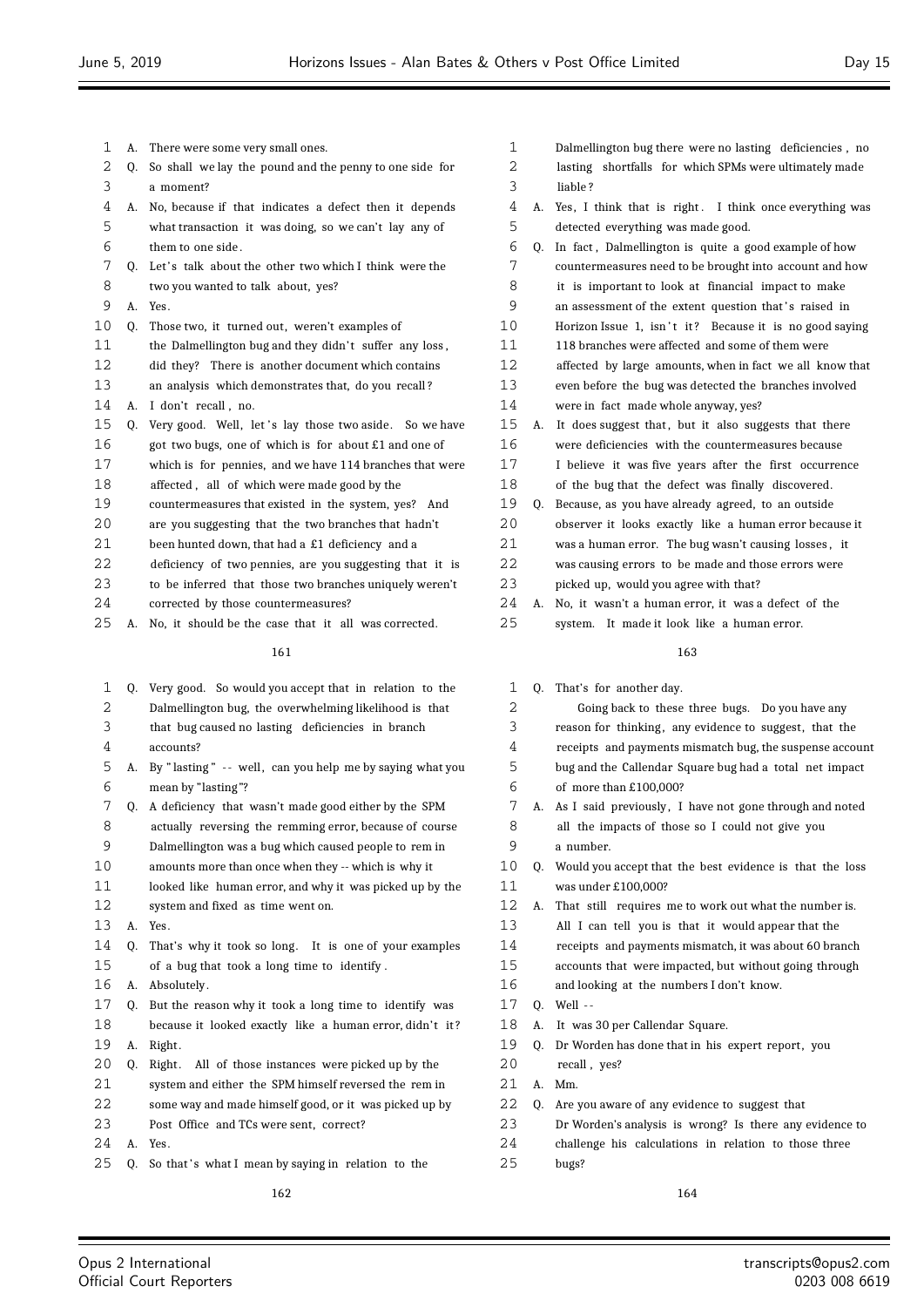- A. No. I understand the process that Dr Worden has gone
- 2 through, he has looked at the numerical values that are
- recorded in the PEAKs for the branches that are
- available that are recorded in there and he has added those up, so I do not think his maths is going to be
- wrong.
- Q. So if we were to take those these bugs as some kind of indication of fairly sizeable bugs that might appear in 9 the system, it is fair to say, isn't it, that £100,000
- 10 is quite small compared to the £19 million that's
- claimed by the claimants in this case. It is less than 1%, correct?
- A. Just on the pure numbers, yes.
- Q. So these three bugs, which are the ones we know most about, do not by themselves even begin to support the claimants' case, do they?
- A. But the numbers that are given are only the numbers that
- are in the PEAKs, and the PEAKs only reflect where
- Fujitsu have become involved and have started to
- investigate the impact of those bugs from the branches 2.1 that they are aware of
- Q. So assuming that £100,000 represents a fair assessment
- of the impact of those bugs, what would you say? You
- 24 would say, well, they are the tip of the iceberg. There
- are many more bugs that are capable of producing the

- kind of financial loss that would justify the claimants' claim, would you say that?
- 3 A. Well, it is my position that there's many more than the three and I have set out these here.
- Q. In paragraph 3.105 of your report you said potentially
- thousands, but I think you have moved from that now. Now you are saying perhaps up to 40, yes?
- A. On the logic that we went through before, yes.
- 9 Q. Well, you accepted that logic, didn't you?
- A. My position as stated in the report is that there is the potential for more.
- Q. Well, I won't go back over the answers you have already given in cross-examination, Mr Coyne.
- Do you accept that 40 bugs are plainly nowhere near enough to have caused the claimants the shortfalls that they are seeking to recover?
- 17 A. I don't accept that position. Because the bug impacts the transaction that would be in effect at the time, if it was a large transaction at the time then the impact of that bug would be a lot larger . In the alternative , 21 they may have experienced the bug a number of times but 22 on smaller transactions.
- 23 Q. Well, let's see if we can agree some steps here about
- what can properly be done to scale up in this case.
- Could I ask you to go to bundle {D3/1/148} at page 148.
- 1 A. Yes, I have that. Q. This is Dr Worden's first report and he says at paragraph 6.19:
- "Over the period 2000-2018 the Post Office network has consisted of more than 11,000 branches. The mean number of branches in all years over the period has been about 13560." And he explains how the figure is derived. " If this evidence is accepted, the number of 'branch months' (a single branch, trading for a single month) has been ... 3,091,680. This is the number of monthly branch accounts that have been produced." I believe you have agreed that figure with Dr Worden in one of the joint statements, yes? A. Yes. Q. That leaves Dr Worden to formulate what he describes as a scaling factor between on the one hand the number of bugs on all branches over the lifetime of Horizon and 19 that's what he calls scope A, and on the other hand the number of bugs on one claimants' branch in any one 21 month, and that scaling factor is 3 million. Do you
- accept the basic logic as a starting point?
- A. I don't believe I do, no.
- 24 Q. You do refer in your report, Mr Coyne, to technical flaws in Dr Worden's analysis?

- A. Yes.
- Q. If you look at paragraph 620 is there a technical flaw in what Dr Worden says there {D3/1/148}?
- A. No, I don't believe so.
- Q. There is no technical flaw?
- A. No, if the 3 million has come from the 3 million branch months.
- Q. Then what Dr Worden has done is he has considered where there is evidence showing the need to adjust that factor
- to account for the possibility that the claimants'
- branches may not be typical when compared with the
- general body of sub-post office branches?
- A. Yes.
- Q. They might be more or less likely to be hit by bugs than your average Post Office branch?
- A. Yes.
- Q. And he sees no such evidence other than in relation to 18 their size, do you accept that logic?
- A. I don't accept that logic , no. We see from the bugs
- that are reported that bugs appear to impact branches
- differently and one bug may hit a branch a number of
- times and only hit a handful of branches, and there
- 23 doesn't appear to be any -- well, there will be
- an underlying technical reason for that but it is often
- down to the way that that branch is configured or the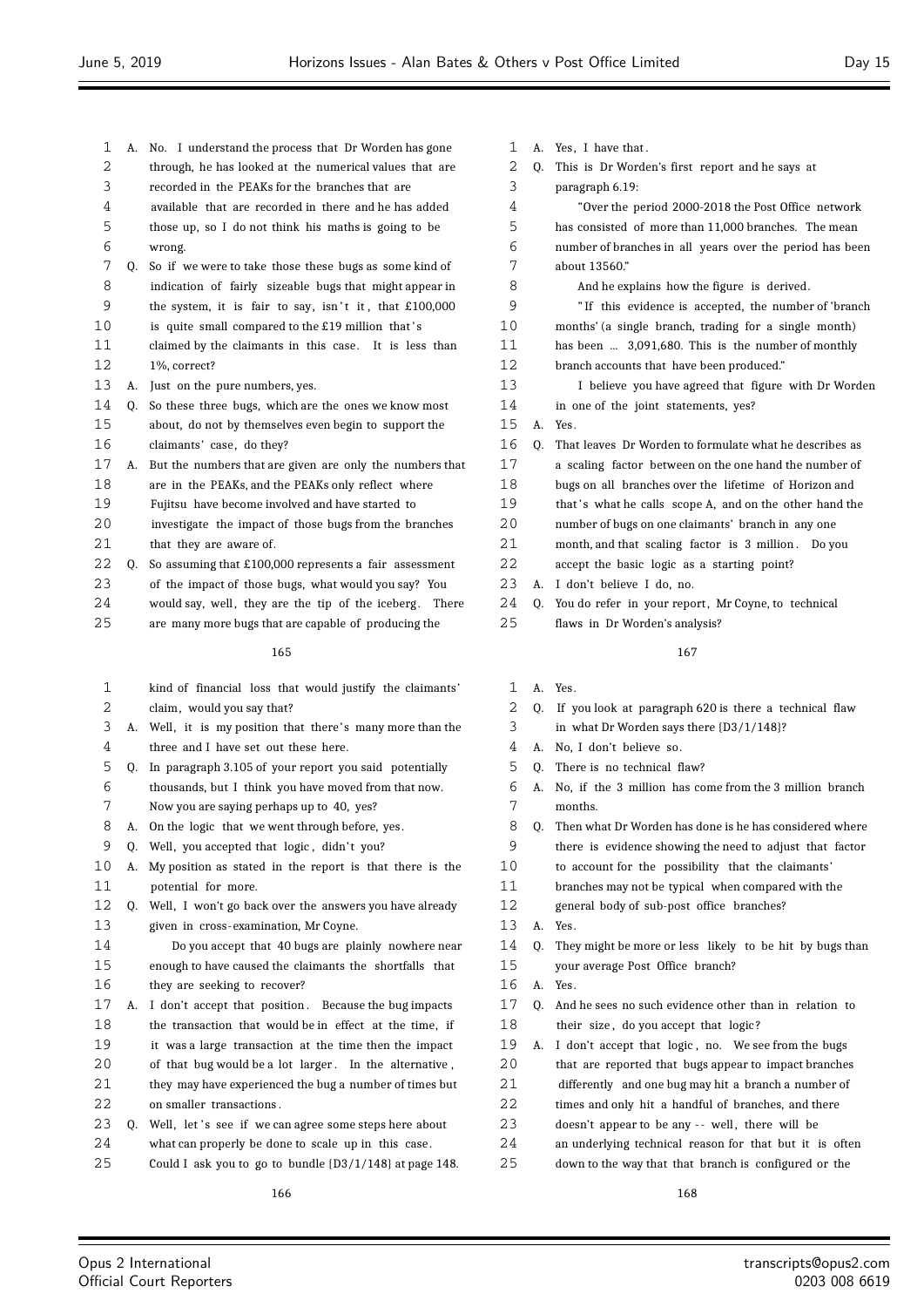| 1  |    | processes that they follow.                              |
|----|----|----------------------------------------------------------|
| 2  | Q. | Do you accept -- no, let me ask you this. Are you aware  |
| 3  |    | of some special factor applying to the claimant branches |
| 4  |    | which marks them out as very different from the rest of  |
| 5  |    | the branch network making their susceptibility to bugs   |
| 6  |    | very different from the wide range of branches in the    |
| 7  |    | rest of the network?                                     |
| 8  | А. | I'm not aware of it, no, but it would require -- in      |
| 9  |    | order to look at that it would require a detailed        |
| 10 |    | understanding of the particular processes of the         |
| 11 |    | branches. And I think that's illustrated by what we      |
| 12 |    | know of Dalmellington, that impacted -- I think one      |
| 13 |    | branch was impacted five times, where there was only     |
| 14 |    | a handful of branches -- I think, was it 88 that was     |
| 15 |    | impacted in total?                                       |
| 16 | Q. | Mr Coyne, it is quite important not to get confused      |
| 17 |    | between particular instances of things happening and the |
| 18 |    | law of averages. What I'm asking you about is what's     |
| 19 |    | likely to happen over a large number of cases, do you    |
| 20 |    | understand the difference? So of course if people are    |
| 21 |    | all walking down the streets, some of them are going to  |
| 22 |    | get hit by lightning. Everybody won't get hit by         |
| 23 |    | lightning in the same way. It will be a very small       |
| 24 |    | number of people who will be hit by lightning and        |
| 25 |    | they'll usually be in particular situations when it      |
|    |    | 169                                                      |
|    |    |                                                          |
| 1  |    | happens. But one can make a generalisation about the     |
| 2  |    | likelihood of people being hit by lightning, do you      |
| 3  |    | understand, because of the law of averages?              |
| 4  | А. | I do understand, but in that illustration it would be    |
| 5  |    | very unusual for one person to be hit by lightning five  |
| 6  |    | times.                                                   |
| 7  | O. | But it has happened. I remember, goodness gracious me,   |
| 8  |    | watching a programme, I think it may have been           |
| 9  |    | Blue Peter when I was a child, where precisely such a    |
| 10 |    | thing had happened.                                      |
| 11 |    | That's the point, that one has to step back from the     |
| 12 |    | particular. When undertaking statistical analyses one    |
| 13 |    | has to step back from the particular and look at the     |
| 14 |    | broad range of consequences applying the law of large    |
| 15 |    | numbers and what's conventionally known as the law of    |
| 16 |    | averages. You do understand that?                        |
| 17 | А. | I do understand that, yes.                               |
| 18 | Q. | And are you suggesting that you are aware of any factor  |
| 19 |    | relevant to the claimants' branches that means that      |
| 20 |    | there's some material, significant -- that they have     |
| 21 |    | some significant feature that takes them away from --    |
| 22 |    | that makes them completely different from the broad      |
| 23 |    | range of branches that exist in the Post Office network, |
| 24 |    | large and small?                                         |
| 25 | А. | No, I'm not aware of it, but my suggestion is that in    |
|    |    | 170                                                      |

| 1  |              | order to conduct that you should ensure that they are      |
|----|--------------|------------------------------------------------------------|
| 2  |              | representative before using the law of averages.           |
| 3  | 0.           | Well, one thing that Dr Worden has done is he has          |
| 4  |              | considered the size of the branches. Unlike you, and       |
| 5  |              | I'm not making this by way of criticism, but he has        |
| 6  |              | thought about this very question to see whether there      |
| 7  |              | are any real differences between the broad range of        |
| 8  |              | branches in the network and the claimant branches and he   |
| 9  |              | has spotted that claimant branches tend to be smaller,     |
| 10 |              | okay, in the sense that they do fewer transactions per     |
| 11 |              | day on average than the average Post Office branch.        |
| 12 |              | Yes?                                                       |
| 13 | $\mathbf{A}$ | Yes.                                                       |
| 14 | 0.           | He does that at paragraph 623 on page $(D3/1/149)$ of this |
| 15 |              | document, and he reaches the conclusion that he sets out   |
| 16 |              | in paragraphs 624 and 625. Could I ask you to read         |
| 17 |              | those three paragraphs, please.                            |
| 18 |              | (Pause)                                                    |
| 19 | А.           | Yes, okay.                                                 |
| 20 | 0.           | Do you accept that these calculations that he does there   |
| 21 |              | in principle? There is no technical flaw?                  |
| 22 | А.           | I am sure the maths is correct, but again I'm not sure     |
| 23 |              | that transactions is wholly the correct unit to use.       |
| 24 |              | Has it been considered what the value of those             |
|    |              |                                                            |

transactions are; whilst they do half the amount, do

- they do high value transactions , does that have an impact? 3 Q. Isn't that brought into account by  $-$  isn't in forming
- a calculation the first question you have to ask
- yourself is : how likely it is that this branch is going
- to be impacted? And then you have to form an assessment
- of what the size of impact is likely to be, yes?
- A. Yes.
- Q. At this point in the equation what Dr Worden is trying
- to do is to work out how likely it is branches are going
- 11 to be affected?
- A. Yes.
- Q. He reasons that branches with more transactions, doing more transactions, are statistically over a large number of occasions more likely to be hit by a bug than
- a branch doing fewer transactions and would you agree
- the principle underlying that observation?
- 18 A. I think that's probably a reasonable principle. If we look at the defects we found though, there is probably other factors that could be brought into that .
- Q. But you are not aware of any, you are not in a position
- to suggest a single factor which you have any evidence
- to think actually applies in relation to the claimants
- as compared with the rest of the branch network?
- A. I don't know the make up of the claimant, but one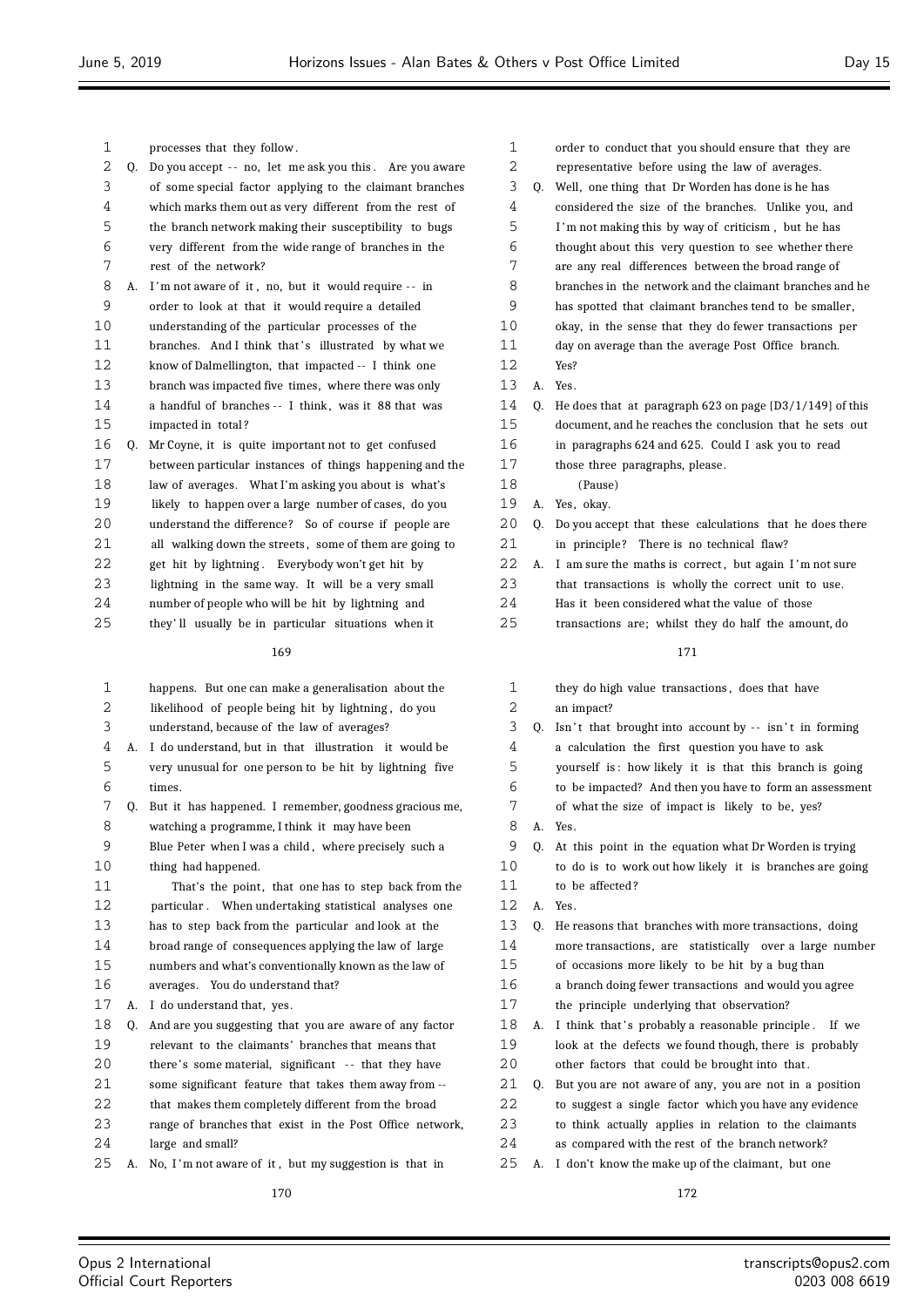- example might be, do they have an outreach branch? 2 0. You are aware, aren't you, how small the number of outreach branches there is , how insignificant that is in 4 the context of the Post Office network, aren't you? A. Well, it wouldn't be insignificant to the people that are impacted by the defect and I don't know whether any of the - - because I haven't studied the claimants, I don't know whether any of the claimants have that or not. Q. What you are doing is you are speculating that some of the claimants might have outreach branches? 12 A. I'm not. I'm illustrating the potential problems with the approach that you are taking just simply using the unit of number of transactions. 15 Q. Mr Coyne, what I'm suggesting to you is that, in order to suggest that there is a marked difference in susceptibility to bugs as between the claimants and the general - - other Post Office branches, one needs a reason for doing it . It is not enough to sit in an armchair and think of possible factors where you have no basis for knowing whether the factors apply or don't apply. A. Yes. Q. What you must do is simply work with the evidence that 25 vou have and there is no evidence to suggest that there is any particular preponderance of outreach branches amongst the claimants as compared with the general Post Office network, is there? A. No, I 'm not aware of the make up of the claimants. No. 5 0. So when it comes to the calculation that's set out -- where is it ? MR JUSTICE FRASER: Are you looking for the smaller than average? MR DE GARR ROBINSON: Yes. MR JUSTICE FRASER: Because it is at 6 - - MR DE GARR ROBINSON: It is at 629 on page {D3/1/150}. Thank you my Lord. On the basis of the evidence that we actually have in relation to the claimant branches, the process that Dr Worden goes to in order to arrive at a scaling factor
- 16 of 0.37, there are no technical flaws in that, are
- there?
- A. No.
- Q. Then in his second report, and perhaps we could go to
- 20 that, it is at  $(D3/6/30)$ , it is paragraph 113, Dr Worden
- alighted upon a methodology that was more accurate,
- an improvement. Could I ask you to read paragraphs 113 and 114.
- A. Mm. (Pause). Yes.
- Q. So here he refines his approach by aggregating the size
- of all claimant branches across three years for which
- data is available and then comparing that to the
- aggregate size of all branches across all three years
- and his view is that that is a more reliable approach,
- would you agree?
- A. It would appear to be a more reliable approach than the approach that was being taken for before yes.
- Q. That results in an increased factor of 0.45, yes? A. Yes.
- 10 Q. You accept that that's a better approach in principle?
- A. It is a better approach than the approach that was being
- taken before, yes.
- Q. And do you accept that on the information of which you are aware, a scaling factor of 0.45 is in the right
- ballpark? One can speculate that there might be other
- information out there producing a different result but
- taking account of the information of which you are
- aware, that scaling factor is in the right ballpark ,
- yes?
- A. Scaling based on number of transactions, yes.
- Q. Thank you. What that means is that because they have fewer transactions a claimant branch is less likely to be hit by a bug than an average branch, you accept the logic , yes?
- 25 A. No. I don't accept that logic, no.

- Q. So do you suggest there should be a different scaling factor ?
- A. No, I don't accept that because they do less
- transactions they are less likely to be hit .
- 5 Q. Isn't it rather like going outside -- if we go back to the lightning analogy. If people spend most of their
- 7 time inside a building, they are much less likely to get
- hit by lightning than people who spend most of their time out in the countryside, yes?
- A. Yes.
- Q. Doing a transaction is a bit like going out into the
- 12 countryside, isn't it? It makes you vulnerable to the elements, yes?
- A. Yes, but it is the types of transactions .
- Q. You say types of transactions , Mr Coyne. All of these branches did a wide range of transactions?
- A. They do but some will do more of a particular type of 18 transaction than others.
- Q. That's also true of the general body of the Post Office network?
- A. Yes.
- Q. If there were some really curious difference between the
- kind of business done by the claimant branches and the
- kind of business done by the vast - I mean you do
- accept, don't you, that the non-claimant branches in the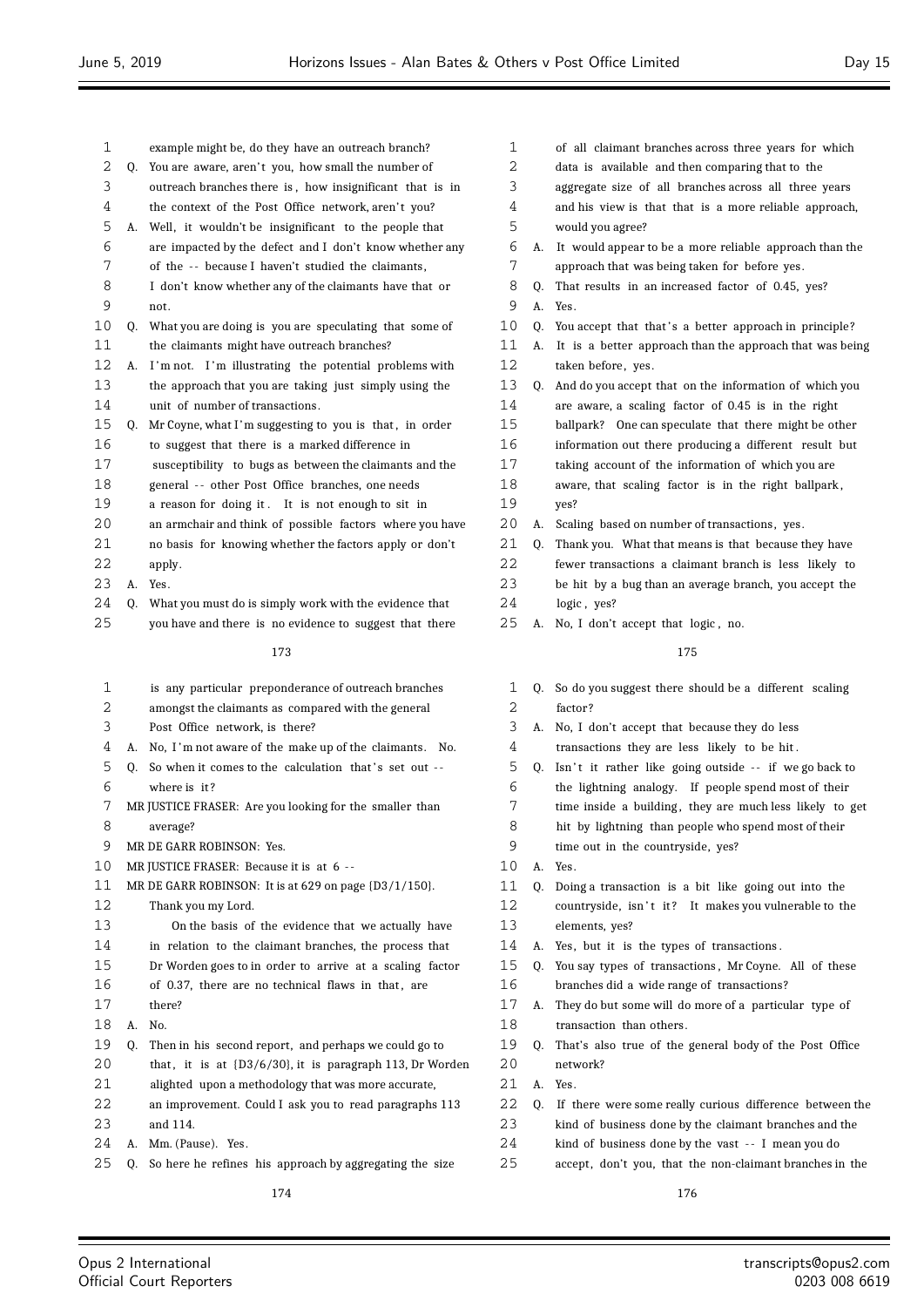- Post Office network go from the very small to the very
- large and can do a vast range of different kinds of
- business?
- A. Yes.
- Q. If there were some feature that marked out the claimant
- branches as different from the general Post Office
- network branches, do you not think we would have
- identified that by now?
- 9 A. It isn't a piece of work that I have done so I wouldn't have identified it but I don't know whether anyone else has looked at that or not.
- Q. My suggestion to you, Mr Coyne, is that you are raising an armchair objection on the basis not that you believe this would actually produce a different result in this particular case, but merely as an attempt to object to performing an estimate which it is in fact open to you and to Dr Worden to perform?
- A. My perception is that it is a flawed process because the
- 19 units, the inputs to the process I don't believe are correct . I 'm not arguing with the maths, it is the
- principles behind it that I 'm not happy with.
- 22 Q. Let's move on. If you are genuinely saying it is
- impossible to arrive at any judgment on these matters,
- if you had to make a business decision about risk and
- this was the only information available to you, you

- wouldn't just sit there and say you couldn't make
- 2 a decision, would you? You would perform a judgment on
- the best information you have, yes?
- 4 A. Yes, I agree with that, if a decision had to be made and there was no other information available , then I would use the best information that was available to me.
- 7 Q. And you would build in a margin of error, wouldn't you,
- to account for the possibility that there may be
- unknowns out there that could throw your figures out?
- A. Yes.
- Q. In the way that Dr Worden has done, correct?
- A. Yes.
- Q. Let me ask you this , you are suggesting that
- susceptibility of bugs may change depending on the kind 15 of business that's done. Is it your view, having regard
- to your close study of the 29 bugs that are in the JS2
- bug list , is it your view that those bugs are such that
- there is some feature in them which makes it likely that the claimants are going to be more or less susceptible 20 to them than anybody else?
- A. Not with regard to claimants because as I said I have
- not looked at those but there are bugs in there which do
- seem to be susceptible to particular branches.
- Q. Now let's go back to Dr Worden's first report .
- {D3/1/150} please and paragraph 630.
- A. Yes.
- Q. On Dr Worden's approach:
- " ... Claimants' branches, being generally smaller
- than Post Office average, have fewer transactions per
- month and so are less likely to be hit by a Horizon bug in a given month."
- Here he refers to his 0.37 scaling factor .
	-
- "The factor 0.37 increases the scaling factor above, between scopes (a) (see paragraph 617.1) and (c) (617.3)
- from about 3 million to about 8 million ."
- Yes?
- 12 A. Right, yes.
- 13 Q. You accept that logic, don't you?
- A. I accept Dr Worden's mathematics based on his logic ,
- yes.
- Q. So if you take a bug which has occurred 16 times over
- the lifetime of Horizon?
- A. Yes.
- 19 Q. With a mean financial impact of  $£1,000$  and that's quite
- a significant bug compared with most of the bugs you
- found, would you agree?
- A. It is certainly significant in its impact, yes.
- Q. It is in the top five , yes?
- A. Quite possibly .
- 25 O. And then you select a claimant branch a month at random,

### 

 the chance of that bug occurring in that branch in that 2 month is 16 in 8 million, correct? 3 A. If bugs affect branches equally, yes. Q. And that's around 2 in 1 million and you have just accepted the logic , thank you. And the probabilities are obviously additive . So if there is a second similar bug, the chances become 4 in 1 million and so on. So if there are 100 bugs it is 1 in 5,000, yes? A. But all this is predicated on accepting that bugs affect 11 branches equally. 12 Q. Well let 's do this Mr Coyne, let 's assume that bugs don't affect branches equally . I presume you are not saying it is impossible to say - - I assume you are not saying that the claimant branches are likely to be 100 times more likely to be susceptible of bugs? A. As I say I don't know the make up of claimant branches so I don't know about that. All I do know is that for the bugs that I looked at they don't appear to impact 20 branches equally. Dr Worden referred to a rainfall 21 across a field, that isn't a concept that I accept. Q. Which is why he changed it in his second report to - - 23 A. Lightning. Q. Do you remember? Or maybe it was the joint statement, 25 I can't remember.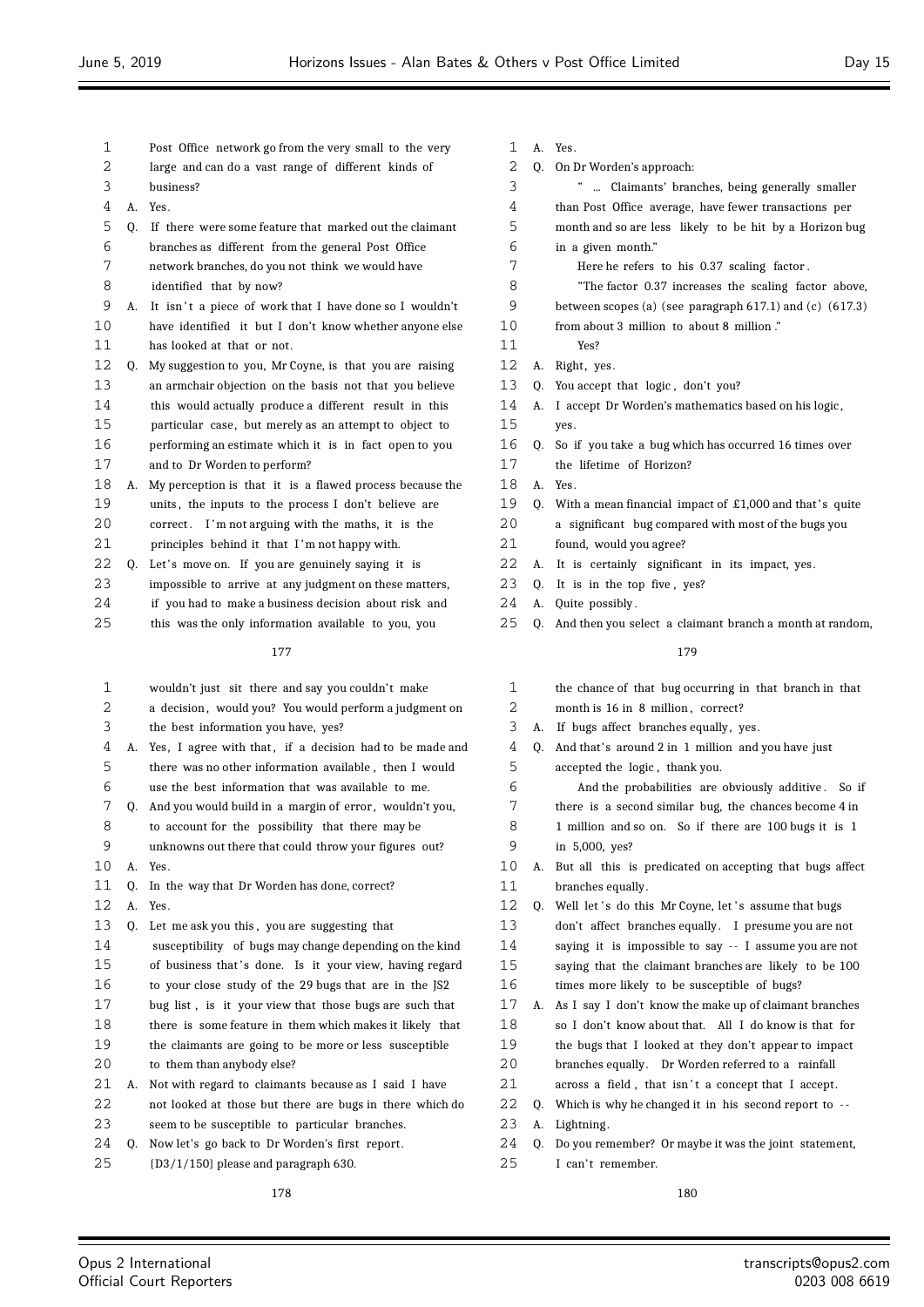| 1  |    | A. Yes.                                                  |
|----|----|----------------------------------------------------------|
| 2  | Q. | What I'm suggesting to you, Mr Coyne, is that you don't  |
| 3  |    | just throw up your hands and say it is theoretically     |
| 4  |    | possible that a particular claimant branch or particular |
| 5  |    | set of claimant branches may do a particular kind of     |
| 6  |    | business making them more or less susceptible to bugs    |
| 7  |    | than other branches. You need to have -- it is           |
| 8  |    | possible, isn't it, to have a sense of what the maximum  |
| 9  |    | likely impact of that phenomenon is, yes? You are not    |
| 10 |    | suggesting that the claimant branch is 100 times more    |
| 11 |    | likely than any other branch bearing in mind that the    |
| 12 |    | rest of the Post Office network contain branches from    |
| 13 |    | large to small the entire spectrum of branches that      |
| 14 |    | exist in the network?                                    |
| 15 | А. | The way I would approach this would be possibly the way  |
| 16 |    | that Fujitsu did when they were investigating            |
| 17 |    |                                                          |
|    |    | Dalmellington by way of example, in that they know it    |
| 18 |    | impacted 88 different branches but a number of those     |
| 19 |    | were impacted multiple times.                            |
| 20 |    | I would have a look at the make up of those -- the       |
| 21 |    | business process that was followed in the branches that  |
| 22 |    | were impacted multiple times to find out why one branch  |
| 23 |    | was impacted three times and nobody else has been        |
| 24 |    | impacted at all.                                         |
| 25 |    | Once you understand what it is within that business      |
|    |    | 181                                                      |
| 1  |    | process, you can then see from the knowledge you have    |
| 2  |    | got within the Post Office and Fujitsu who else across   |
| 3  |    | the estate operates in that same way.                    |
| 4  | Q. | Mr Coyne, if we were just talking about one bug that     |
| 5  |    | affected a particular event or transaction, then I would |
| 6  |    | understand what you are saying. But we are not, are we?  |
| 7  |    | We are talking about a whole range of bugs operating and |
| 8  |    | being triggered in a whole range of different            |
| 9  |    | circumstances?                                           |
| 10 | А. | Yes.                                                     |
| 11 | 0. | So we have bugs which themselves have a scatter gun      |
| 12 |    | effect and we have a scatter gun of branches all over    |
| 13 |    | the country, some of which peppered all over the country |
| 14 |    | are claimant branches?                                   |
| 15 | А. | Yes.                                                     |
| 16 | Q. | What I'm suggesting to you is that when forming          |
| 17 |    | a judgment, trying the best you can do to make           |
| 18 |    | an assessment on the information available, what you are |
| 19 |    | going to do in the absence of a strong indication that   |
| 20 |    | there is some factor that justifies the inference that   |
| 21 |    | all of the claimant branches are very different from all |
| 22 |    | of the branches in the rest of the network, is you adopt |
| 23 |    | the sort of approach that Dr Worden has adopted.         |
| 24 | А. | It isn't an approach that I would take. I wouldn't feel  |
|    |    |                                                          |

| 25 |  | confident in undertaking that type of approach. |  |  |
|----|--|-------------------------------------------------|--|--|

- Q. If you were making a business decision I think you
- accepted that you would form a judgment that would be
- the best judgment you could on the information you had, correct?
- 5 A. Yes. I think that is in a different scenario, isn't it? You are making a business decision .
- Q. What it shows is that it is possible to make estimates that have some materiality and could be of use when
- forming judgment about human conduct, yes?
- A. Yes.

| 11 | 0. | That's what Dr Worden has done and the calculation he    |
|----|----|----------------------------------------------------------|
| 12 |    | arrives at is that, as we have said and I think you have |
| 13 |    | accepted the logic of the position, that the chance of   |
| 14 |    | the bug we have discussed occurring in a claimant branch |
| 15 |    | in a particular month are 2 in a million, and if there   |
| 16 |    | are 100 such bugs the chance would be 1 in 5,000. And    |
| 17 |    | that's what Dr Worden says at paragraph 634 on page 151. |
| 18 |    | Again do you accept the logic?                           |
| 19 | А. | I accept the maths, yes.                                 |
| 20 | O. | So for a bug to have even a 1 in 10 chance of hitting    |
| 21 |    | one claimant branch in one month there would need to be  |
| 22 |    | tens of thousands of such bugs, wouldn't there, yes?     |
| 23 | А. | Based on those mathematics, yes.                         |
|    |    |                                                          |

- Q. Dr Worden says 50,000 in his first report but this
- becomes 40,000 in his supplemental report because he has

- chosen a different scaling factor , correct?
- A. Yes.
- Q. If it were to be a 5 in 10 chance there would need to be 200,000 bugs, correct?
- A. That's what he says.

| 6  | 0. | If one were to assume that the scaling factor were very  |
|----|----|----------------------------------------------------------|
| 7  |    | different, you would still need an enormous number. You  |
| 8  |    | would still need thousands of bugs, wouldn't you, to     |
| 9  |    | even begin to have a chance of justifying the sort of    |
| 10 |    | claim that is being made in this case. It is a matter    |
| 11 |    | of commonsense, isn't it?                                |
| 12 | А. | All I'm doing here is effectively just confirming        |
| 13 |    | Dr Worden's maths, but I don't accept the process.       |
| 14 | 0. | You don't accept the process because you are seeking to  |
| 15 |    | suggest there might be some factor you can't identify    |
| 16 |    | which means that the claimant branches have a different  |
| 17 |    | susceptibility to bugs when doing a transaction than the |
| 18 |    | branches in the rest of the Post Office network, yes?    |
| 19 | А. | Yes, quite possibly.                                     |
| 20 | 0. | What I'm suggesting to you, Mr Worden --                 |
| 21 | А. | Coyne.                                                   |
| 22 | 0. | -- is that even if you factored in some enormous number, |
| 23 |    | a substantial number, assuming the claimants were much   |
| 24 |    | more likely than your average Post Office branch to be   |
| 25 |    | susceptible to bugs, it would still be in the thousands. |
|    |    |                                                          |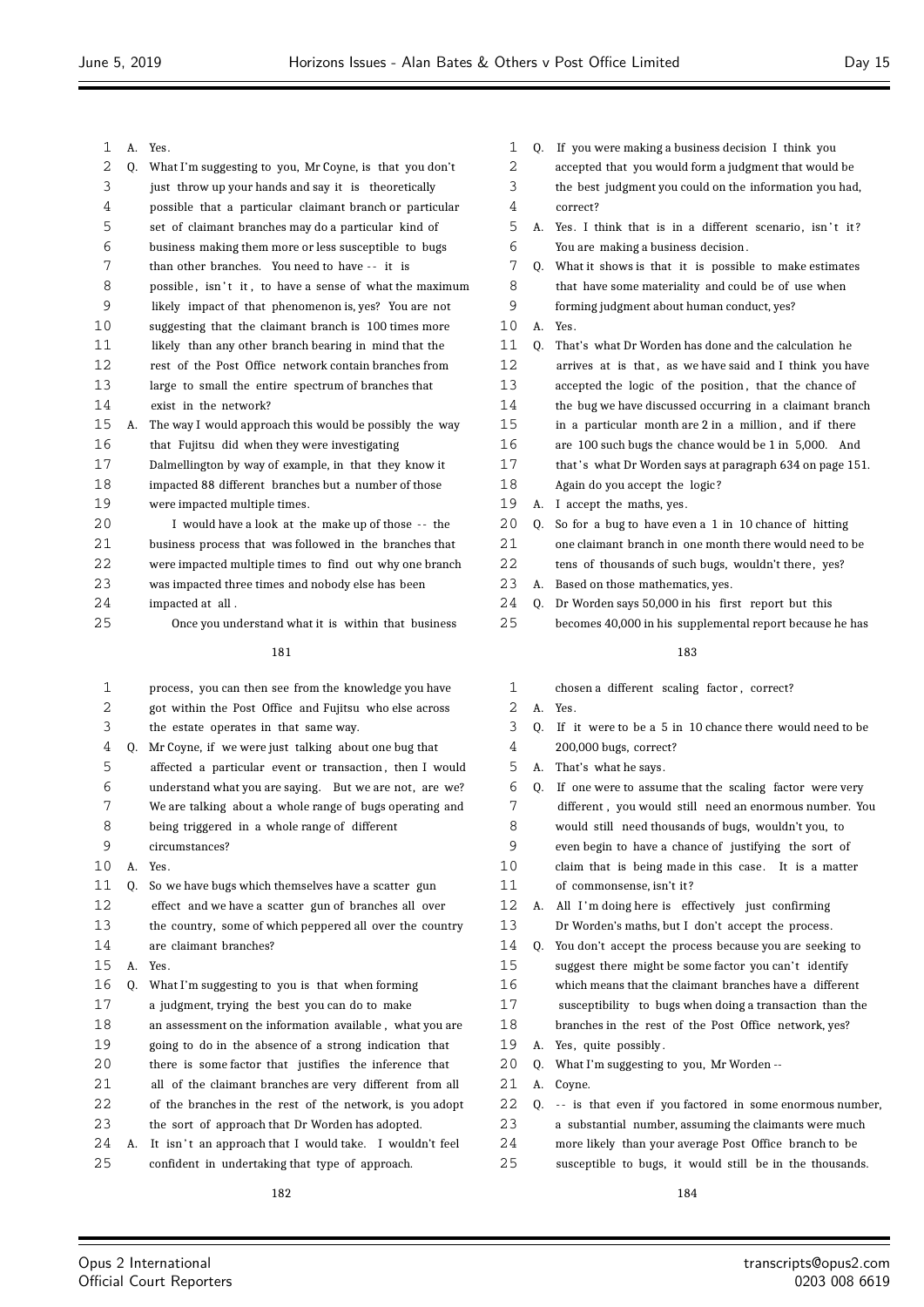- There would still need to be thousands of those bugs
- wouldn't there in order to justify anything like the
- claim made by the claimants.
- A. I don't have the detail of the claims by the claimants. So I don't know the make up of them.
- Q. Do you have any evidence that causes you think that
- there are in fact that scale of bugs in Horizon,
- thousands of bugs in Horizon? I 'm thinking as a result of the evidence you gave after lunch you don't , do you?
- 10 A. I don't -- there is the potential for that many in
- Horizon but I think it will be likely somewhere lower than that .
- Q. Mr Coyne, the overwhelming likelihood is that there
- 14 aren't more than 40 bugs of the sort that you have identified in Horizon, correct?
- A. Yes, but what you have got to remember is each of those bugs can have an impact on multiple branch accounts. It is not just one bug, one impact.
- Q. So are you suggesting that some of those bugs have
- massive impact? Remember, we are not talking about bugs
- 21 that affect only the claimant branches. We are talking
- about bugs that are in operation over the entire
- Post Office network.
- A. Yes.
- 25 Q. So on any view those bug impacts -- the total bug

 impacts is going to be very, very much greater than the specific impact that might affect the claimants, yes? A. Yes. Q. So the total impact of the kind of bug you are suggesting, to justify the £19 million claim just made by the claimants alone, the total impact of the kind of bug you are hypothesising would have to be vast , wouldn't it , in the tens and tens of millions? A. If we are using the law of averages to show that it has impacted everybody equally rather than just impacting the claimants' branches, yes. Q. I see. You are now suggesting that there might be bugs which have only affected the claimants and haven't affected the wider Post Office network, is that what you are claiming? 16 A. I'm saying it is entirely possible because we know from the bugs that have actually happened that they have only impacted a small number of branches. Q. Is it really entirely possible though, Mr Coyne? You are hypothesising a bug which has had many, many, many effects in order to justify the suggestion that it has generated a large number of losses. That's what we are talking about? A. Yes. Q. Those bugs occur at branches because of factors that you

- are not prepared yet to identify , yes?
- A. I haven't been given the information to enable me to identify .
- Q. You don't have a specific bug in mind which has a particular feature which means that it only affects certain kinds of branches. You are not telling me that. You are saying that it is possible there might be such a bug? A. Yes. Q. With this theoretical bug you are suggesting it is quite possible that it could affect just the claimants' branches and not affect the branches in the wider Post Office network. Is that really your view? Do you really think that is a likely outcome? A. It may well have affected other branches in the branch network. Q. That's my point, Mr Coyne. It is all very well to say 18 "I don't know, it is a really difficult judgment to make", but there are certain features which are just matters of commonsense. What I'm suggesting to you is 21 that, bearing in mind the claimants represent such a small fraction of the total Post Office network over a period of 20 years, it stands to reason as night follows
- day that if there are bugs which justify their claims those bugs would also have incurred losses in the wider

- Post Office network. Would you accept that?
- A. Yes.
- Q. Would you accept, therefore , that the wider losses that
- would have been caused in the Post Office network would be substantially greater than the £19 million - -
- A. That's likely , yes.
- Q. Yet nowhere do we see any sign of any bugs of the sort
- of scale that would be necessary to justify 100 billion ,
- 200 billion of losses caused by these bugs. Do you not
- find that surprising? Do you not draw any inferences
- 11 from that fact, Mr Coyne?
- A. But there are bugs that we have found that have impacted many branches. So what if there is another - - I keep using the example of Dalmellington - - but what if there is another Dalmellington that has impacted 88?
- Q. We have talked about Dalmellington and we have agreed I think that there is no net lasting impact from that bug.
- A. But that was only cleared up in its entirety after five years.
- Q. So you are talking about a bug which affects 88
- branches?
- A. A number of which were impacted on multiple occasions.
- Q. So was it 114 impacts on 88 branches, is that right?
- A. I think that is right .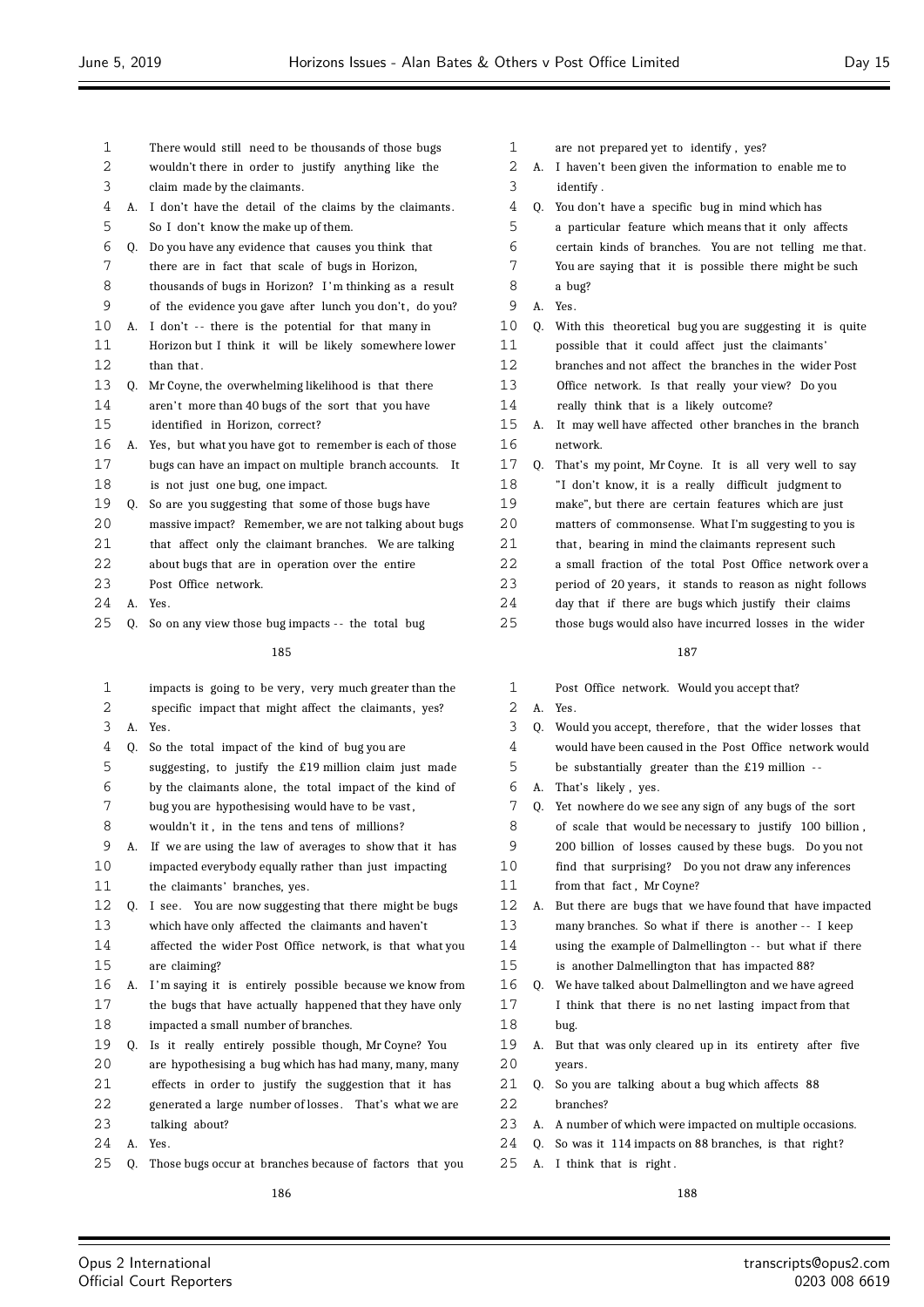| 1  |    | Q. You are suggesting that that phenomenon would justify  | 1  | MR I            |
|----|----|-----------------------------------------------------------|----|-----------------|
| 2  |    | the conclusion that there doesn't need to be thousands    | 2  |                 |
| 3  |    | of bugs in order to justify the claimants' claim, is      | 3  | MR J            |
| 4  |    | that right?                                               | 4  |                 |
| 5  | А. | What I'm saying is using the profile of that type of bug  | 5  |                 |
| 6  |    | illustrates how there can be a large number of branches   | 6  | MR 1            |
| 7  |    | impacted for a relatively long amount of time before it   | 7  | MR J            |
| 8  |    | is dealt with and with a large range of branch impacts.   | 8  |                 |
| 9  | Q. | Mr Coyne, so far you have found 29 bugs and you have      | 9  |                 |
| 10 |    | very helpfully accepted that there are unlikely to be     | 10 | MR I            |
| 11 |    | more than 40 bugs if one were to read each and every      | 11 |                 |
| 12 |    | document, for which I'm obliged.                          | 12 | $MR$ ]          |
| 13 |    | The supposition is that 40 bugs are capable of            | 13 | MR I            |
| 14 |    | causing £19 million worth of loss in the claimant         | 14 |                 |
| 15 |    | branches without causing any greater loss in the Post     | 15 |                 |
| 16 |    | Office network. Is that what you are suggesting? Are      | 16 |                 |
| 17 |    | you suggesting that's a viable scenario which might       | 17 | MR J            |
| 18 |    | explain what's happened?                                  | 18 |                 |
| 19 | А. | You are asking me questions about the actual claim and    | 19 | MR I            |
| 20 |    | I haven't studied the claim. I'm aware of that headline   | 20 |                 |
| 21 |    | number that you are talking about but I have not looked   | 21 | MR <sub>1</sub> |
| 22 |    | at the detail of the claim.                               | 22 |                 |
| 23 | Q. | I see.                                                    | 23 |                 |
| 24 | A. | So there is two possible scenarios. There is probably     | 24 |                 |
| 25 |    | many more. But that it has impacted the wider branch      | 25 |                 |
|    |    | 189                                                       |    |                 |
| 1  |    | network as well or that it has only impacted the          | 1  |                 |
| 2  |    | branches which are claimants'.                            | 2  |                 |
| 3  |    | Q. Sorry could you say that last point again? I didn't    | 3  |                 |
| 4  |    | hear.                                                     | 4  |                 |
| 5  | А. | What I'm saying is that there is a range of scenarios     | 5  |                 |
| 6  |    | that go from additional bugs or the bugs that we found    | 6  | MR I            |
| 7  |    | impacting just the claimant branches, is the start of     | 7  |                 |
| 8  |    | the spectrum, up to bugs, errors and defects not only     | 8  | MR              |
| 9  |    | affecting the claimant branches but the wider Horizon     | 9  |                 |
| 10 |    | estate.                                                   | 10 |                 |
| 11 | Q. | I suggest to you, and my Lord bearing in mind the speed   | 11 |                 |
| 12 |    | with which this cross-examination has come, with          | 12 | MR I            |
| 13 |    | your Lordship's indulgence I'm not proposing to put       | 13 |                 |
| 14 |    | Dr Worden's section 8.7 analysis to him unless you        | 14 | $MR$ ]          |
| 15 |    | indicate to me--                                          | 15 | MR (            |
| 16 |    | MR JUSTICE FRASER: To Mr Coyne?                           | 16 |                 |
| 17 |    | MR DE GARR ROBINSON: Yes, unless your Lordship indicates  | 17 |                 |
| 18 |    | that I really need to.                                    | 18 | MR J            |
| 19 |    | MR JUSTICE FRASER: No, it is entirely up to you. It can't | 19 | MR (            |
| 20 |    | be said against you, I don't think, if you don't put it,  | 20 | MR J            |
| 21 |    | and as I made clear at the pre-trial review and in a      | 21 |                 |
| 22 |    | time limited trial generally a point like that would be   | 22 |                 |
| 23 |    | ambitious -- are you concerned that if you don't go       | 23 |                 |
| 24 |    | through it chapter and verse it will be said it hasn't    | 24 | А.              |
| 25 |    | been properly put?                                        | 25 | MR J            |

| 1  | MR DE GARR ROBINSON: Yes. My Lord, important points should  |
|----|-------------------------------------------------------------|
| 2  | be put in my respectful submission.                         |
| 3  | MR JUSTICE FRASER: Yes, but this is really a methodological |
| 4  | difference, isn't it? So I'm not going to require you       |
| 5  | to put every single --                                      |
| 6  | MR DE GARR ROBINSON: I'm obliged my Lord.                   |
| 7  | MR JUSTICE FRASER: Is your intention literally not to put   |
| 8  | any of it or just to put two or three headline points or    |
| 9  | do you want to think about it?                              |
| 10 | MR DE GARR ROBINSON: Would your Lordship give me one        |
| 11 | moment?                                                     |
| 12 | MR JUSTICE FRASER: Of course.                               |
| 13 | MR DE GARR ROBINSON: My Lord, I suspect that I will not be  |
| 14 | putting any questions but I'm going to take instructions    |
| 15 | overnight to see whether there might be some very short     |
| 16 | number of points.                                           |
| 17 | MR JUSTICE FRASER: Mr de Garr Robinson that is entirely     |
| 18 | understood and entirely sensible.                           |
| 19 | MR DE GARR ROBINSON: My Lord, unless you have any further   |
| 20 | points this may be a convenient moment.                     |
| 21 | MR JUSTICE FRASER: All right. That's fine. I mean just to   |
| 22 | be clear Mr de Garr Robinson to make it -- well, to try     |
| 23 | and help you when you take instructions on the way you      |
| 24 | might want to or not to deal with 8.7, one way which is     |
| 25 | often adopted is simply to boil it down to two or three     |
|    | 191                                                         |
| 1  | propositions and deal with it like that. But I'm not        |
| 2  | saying you have to do that because I think both the         |
| 3  | experts have been quite clear about the different way in    |
| 4  | which they have and haven't approached the exercise.        |
| 5  | I don't know if that's helpful.                             |
| 6  | MR DE GARR ROBINSON: It is very helpful my Lord and I'm     |
| 7  | obliged to your Lordship.                                   |
| 8  | MR JUSTICE FRASER: I have one very minor housekeeping point |
| 9  | which may sound like a joke but isn't. Yesterday was        |
| 10 | Day 14 and today is Day 15, what happened to Day 13,        |
| 11 | does anyone know?                                           |
| 12 | MR DE GARR ROBINSON: No idea. I was wondering that.         |
| 13 | I think it is Day 11 actually.                              |
| 14 | MR JUSTICE FRASER: It is definitely not Day 11.             |

- GREEN: My Lord, wasn't the handing down of the recusal
- judgment which technically was counted as a Horizon day --
- **IUSTICE FRASER:** Is that what --
- GREEN: I think it may have, I will check --

JUSTICE FRASER: I'm not suggesting we re-number at all ,

- as long as we are all working on the same numbering I do
- not think it matters. All right. Thank you very much.
- So Mr Coyne you are going to come back tomorrow.
	- Yes.
- JUSTICE FRASER: Can I just raise one point about timing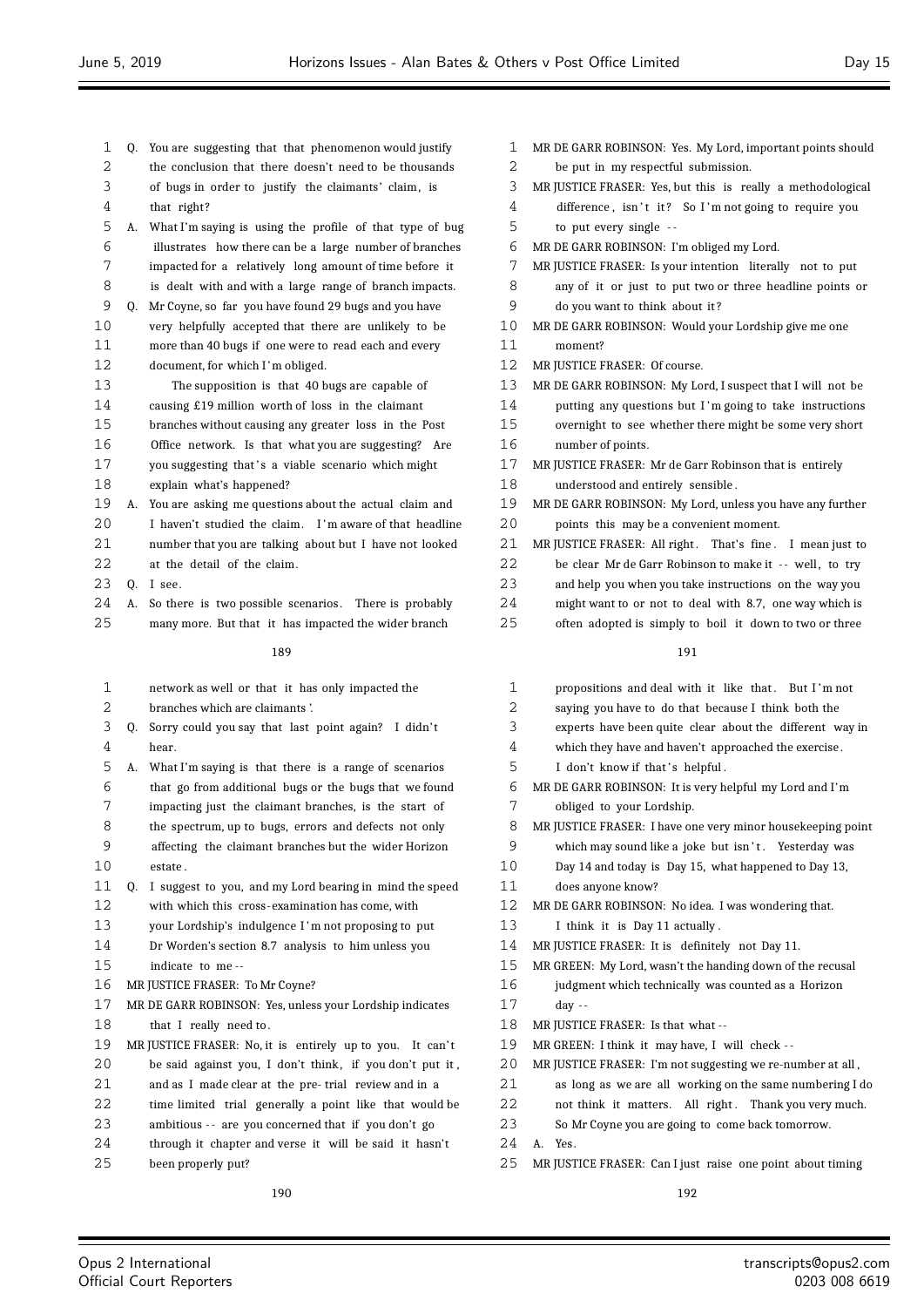$\equiv$ 

| 1  | for both of you to think about. Ordinarily in any time    | 1              | <b>INDEX</b>                               |
|----|-----------------------------------------------------------|----------------|--------------------------------------------|
| 2  | limited trial, which almost all the trials in this        | 2              | MR JASON PETER COYNE (continued)<br>1      |
| 3  | building, certainly in the QB part of this building are   | $\mathfrak{Z}$ | Cross-examination by MR DE GARR ROBINSON 1 |
| 4  | time limited, re-examination is kept to a very, very      |                | (continued)                                |
| 5  | minimum and I think I did tell you Mr de Garr Robinson    | 4              |                                            |
| 6  | at the pre-trial review that although at that stage we    | 5              |                                            |
| 7  | were looking at two days cross-examination of this        | 6              |                                            |
| 8  | witness, which was then changed to four, that you would   | 7              |                                            |
| 9  | have the vast bulk of that time.                          | 8              |                                            |
| 10 | MR DE GARR ROBINSON: Yes.                                 | 9              |                                            |
| 11 | MR JUSTICE FRASER: Just in terms of the court staff, not  | 10             |                                            |
| 12 | for my convenience, can you just liaise between           | 11             |                                            |
| 13 | yourselves about approximately the time you will finish   | 12             |                                            |
| 14 | on Friday afternoon. I'm not making any indications one   | 13             |                                            |
| 15 | way or the other, but it would just be sensible for you   | 14             |                                            |
| 16 | to have a dialogue because Mr Green today I think has     | 15             |                                            |
| 17 | threatened re-examination on at least two and maybe more  | 16             |                                            |
| 18 | occasions.                                                | 17             |                                            |
| 19 | MR DE GARR ROBINSON: My Lord, yes.                        | 18             |                                            |
| 20 | MR JUSTICE FRASER: So tomorrow 10.30 Mr de Garr Robinson? | 19             |                                            |
| 21 | MR DE GARR ROBINSON: My Lord, yes.                        | 20             |                                            |
| 22 | MR JUSTICE FRASER: 10.30 tomorrow morning. Thank you very | 21             |                                            |
| 23 | much.                                                     | 22             |                                            |
| 24 | $(4.25 \text{ pm})$                                       | 23             |                                            |
| 25 | (The court adjourned until 10.30 am on Thursday,          | 24             |                                            |
|    |                                                           | 25             |                                            |
|    | 193                                                       |                |                                            |
| 1  | 6 June 2019)                                              |                | 195                                        |
| 2  |                                                           |                |                                            |
| 3  |                                                           |                | 196                                        |
| 4  |                                                           |                |                                            |
| 5  |                                                           |                |                                            |
|    |                                                           |                |                                            |

 $\equiv$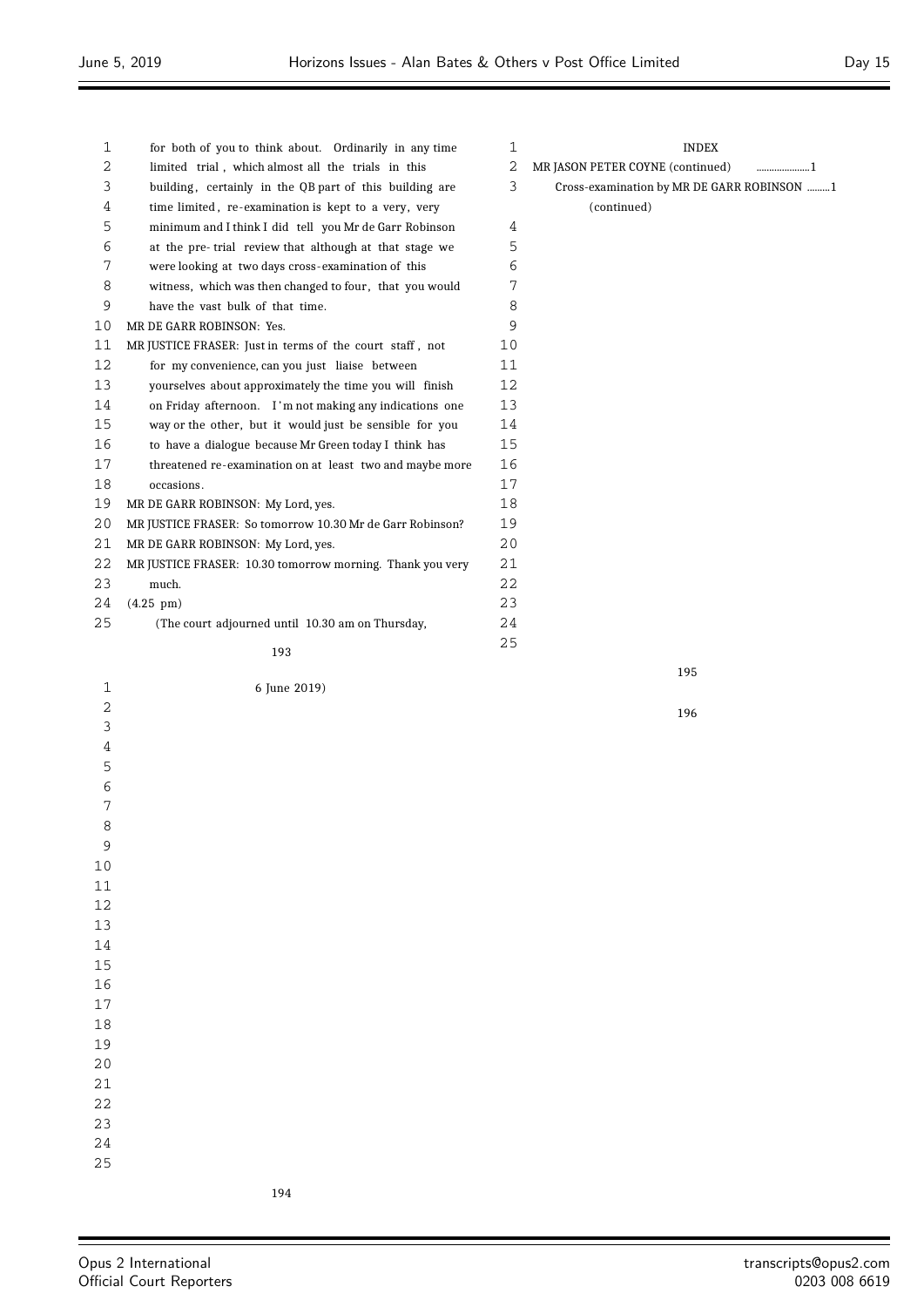**A aa (4)** 16:13,13,24 17:1 **abeyance (1)** 26:10 **ability (6)** 82:12 87:17 103:22,25 104:17 128:18 **able (20)** 2:15 11:15 15:21 18:9,23 19:8 28:21 45:5 49:16 63:24 82:9 91:23 92:3 104:17 115:18 117:16 119:12 142:8 146:14,15 **above (8)** 3:16 4:16 16:4 17:9 31:1 93:12 108:22 179:8 **absence (3)** 84:20 151:5 182:19 **absolute (2)** 118:20 157:21 **absolutely (8)** 65:5 73:21 87:15 90:14 118:12,16 153:21 162:16 **accept (60)** 8:1 12:4 23:17 29:6 39:10,25 46:9,15 53:13 54:12,17,20 65:10 69:22 72:15 82:10,15 88:3,9 91:3 92:20 100:24 108:7 111:4 134:22 135:23,24,24 143:20 148:6 154:22 155:14 158:21 159:6,11,17 162:1 164:10 166:14,17 167:22 168:18,19 169:2 171:20 175:10,13,23,25 176:3,25 179:13,14 180:21 183:18,19 184:13,14 188:1,3 **acceptable (2)** 2:25 96:23 **accepted (19)** 7:15,16,19 24:8 27:17,18 48:1 54:15 68:2 72:11 91:5 127:20 128:11 166:9 167:9 180:5 183:2,13 189:10 **accepting (2)** 24:12 180:10 **access (14)** 12:2,3,7,15,16 72:2 74:14 75:14 86:11,22 87:8,17,23 88:7 **accessible (1)** 82:8 **accord (1)** 25:20 **accordance (1)** 51:3 **account (22)** 5:25 6:7 9:16,17,22,24 10:1 11:7 12:1,12 16:22 24:15 76:14 123:20 130:13 158:7 163:7 164:4 168:10 172:3 175:17 178:8 **accountant (3)** 32:16,18,22 **accounted (1)** 17:3 **accounting (1)** 70:9 **accounts (43)** 3:21 6:16 7:13 9:13,18,19,20

10:12,18 11:3 12:10 24:1,22 25:20 26:17 60:13 69:25 94:3 100:14,23 106:4,7 108:19 109:15 110:5,8 123:17 129:4 130:14 131:4,5,8,11,13 132:2 134:6 135:23 154:10 155:7 162:4 164:15 167:12 185:17 **accuracy (1)** 70:24 **accurate (4)** 4:20,24 108:4 174:21 **acknowledge (1)** 140:14 **acknowledged (4)** 106:4 108:19 109:16 144:17 **acknowledging (1)** 142:9 **acronyms (1)** 63:21 **across (6)** 99:4,6 175:1,3 180:21 182:2 **action (3)** 12:24 13:22 15:8 **actions (3)** 8:16 13:17 81:8 **actively (1)** 3:15 **activity (1)** 4:16 **actual (11)** 29:20 30:8 53:7 98:25 101:19 111:9 130:10 134:22 145:13 147:13 189:19 **actually (66)** 18:9 20:12 21:11 25:19 26:3 29:21 30:6,12 33:19 35:23,25 37:9 38:18 43:6,16 46:5 47:20 52:2,11 53:8 54:11 56:21 58:1 62:25 67:16 70:15 73:7 75:9 78:15,22 79:13,19 80:23 81:18 82:4 83:3 84:12 87:25 89:15 92:21 101:11 103:21 104:7,12 116:16 118:9 119:25 123:25 125:7,11 126:2,10 127:14 133:15,25 141:4,19 144:17 146:15 160:3 162:8 172:23 174:13 177:14 186:17 192:13 **add (5)** 95:7 96:6 133:6,10 134:9 **added (3)** 6:6,7 165:4 **addition (1)** 122:12 **additional (2)** 95:6 190:6 **additive (1)** 180:6 **address (10)** 88:21,23 94:24 95:3 101:3 125:15 126:5 147:11 149:4 152:17 **addressed (3)** 120:15 126:12 152:12 **addresses (3)** 94:4,21 121:10 **addressing (1)** 92:3 **adjourned (1)** 193:25 **adjournment (2)** 97:19 154:13 **adjust (2)** 16:11 168:9 **adjusted (1)** 16:21 **adjustments (1)** 17:5

**adjusts (1)** 16:13 **admit (1)** 134:25 **admitted (1)** 128:3 **adopt (2)** 154:23 182:22 **adopted (3)** 98:24 182:23 191:25 **adrift (1)** 51:8 **advance (1)** 100:12 **advanced (1)** 17:20 **adversely (3)** 3:20 6:15 7:13 **advice (1)** 15:9 **adviced (1)** 18:2 **advised (1)** 77:1 **affect (9)** 10:1 146:2 180:3,10,13 185:21 186:2 187:11,12 **affected (22)** 12:9,14 105:8 128:24 129:11,18,25 131:3 132:4,4,5 145:23 159:25 160:6 161:18 163:11,12 172:11 182:5 186:13,14 187:15 **affecting (2)** 9:24 190:9 **affects (5)** 12:3 131:21,24 187:5 188:21 **affirmatively (2)** 42:4 49:6 **afraid (6)** 48:22 55:16 68:25 103:13 120:10 141:4 **after (12)** 16:18 32:15 43:7 72:25 108:7 130:7 138:10 145:20 154:13 163:17 185:9 188:19 **afternoon (5)** 3:3 97:21,22,23 193:14 **again (21)** 7:2,6,7,8 14:12 25:14 29:19 37:9 79:3 93:22 94:10 109:5 114:15 120:3,18 138:8 140:7 154:25 171:22 183:18 190:3 **against (3)** 71:4 131:12 190:20 **aggregate (1)** 175:3 **aggregating (1)** 174:25 **ago (3)** 22:8 129:13 133:22 **agree (32)** 19:17 20:21 40:21 45:24 50:17,25 91:12 92:6 93:9 96:9 97:24,25 98:9 100:4 101:13,22 102:13 111:7,8 112:16,17 123:16 136:24 145:21 147:9 158:23 163:23 166:23 172:16 175:5 178:4 179:21 **agreed (13)** 9:5,12 10:22 22:8 29:11 45:18 111:1 120:12 124:21 139:24 163:19 167:13 188:16 **agreement (1)** 72:25 **ah (1)** 94:15 **ahead (3)** 122:4 138:14,17 **air (1)** 81:17

**alighted (1)** 174:21 **alighting (1)** 118:2 **allow (3)** 6:1 30:16 60:14 **allowance (1)** 73:2 **allowed (3)** 7:11 48:2 72:5 **allowing (1)** 152:15 **alluded (1)** 92:15 **almost (2)** 56:15 193:2 **alone (2)** 67:18 186:6 **along (2)** 5:16 116:13 **alongside (1)** 47:13 **already (16)** 5:9 7:15,19 14:11 47:14 67:22 68:1 72:11 91:5 96:6 110:25 122:7 140:4 160:3 163:19 166:12 **also (15)** 3:18 23:13 33:16 42:24 43:1 44:14 73:11 80:22 100:4 125:24 127:19 142:3 163:15 176:19 187:25 **altered (1)** 74:2 **alternative (1)** 166:20 **alternatively (1)** 93:24 **although (6)** 29:20 44:15 81:24 114:21 140:14 193:6 **altogether (1)** 158:22 **always (17)** 8:13 12:22 16:14 25:18 30:20 51:3 70:12 77:12 94:18 95:25 97:1 119:16 121:7 125:18 128:25 129:3 142:4 **ambitious (1)** 190:23 **amendment (1)** 96:2 **amongst (2)** 85:2 174:2 **amount (10)** 5:24 28:16 47:13 72:14 83:20 99:22 106:21 147:13 171:25 189:7 **amounts (2)** 162:10 163:12 **analogy (2)** 101:9 176:6 **analyse (1)** 136:3 **analysed (8)** 106:2 107:6,9,25 108:1 109:13 110:3 112:12 **analyses (1)** 170:12 **analysing (1)** 46:4 **analysis (12)** 103:19 109:14 110:4 134:19 142:1 144:5 147:21 152:24 161:13 164:23 167:25 190:14 **analyst (2)** 20:19 156:10 **andor (2)** 138:20 142:3 **angela (1)** 31:6 **anne (4)** 15:8,12 17:12 18:8 **another (21)** 16:17 35:16 46:1 54:23 63:10 64:15 69:15 79:4 81:23 129:7 136:19 143:23 146:20 153:15 157:2 158:5 160:19 161:12 164:1 188:13,15 **answer (24)** 11:12 40:4

48:23 51:16 61:19 65:14 89:7 100:18 119:17 129:13,19 135:5,14 141:16,17,21 142:17,21 144:12 145:17 148:16 156:15 160:13,15 **answered (1)** 89:25 **answers (6)** 41:1,2 66:1 100:16 160:20 166:12 **anxiety (1)** 45:4 **anybody (2)** 51:7 178:20 **anymore (1)** 151:25 **anyone (4)** 16:4 100:5 177:10 192:11 **anything (8)** 1:25 28:6 94:18 110:11 112:21,23 121:7 185:2 **anyway (1)** 163:14 **anywhere (4)** 129:24,24 135:1 153:3 **apologise (1)** 109:24 **apparent (5)** 8:14,24 12:22 70:8,8 **appear (14)** 9:7 10:20 13:6 18:4 66:17 77:3,3 78:8 164:13 165:8 168:20,23 175:6 180:19 **appeared (2)** 32:4 160:21 **appears (13)** 8:5,9 16:2 26:15 33:10 35:6,18 79:4,6 93:21 138:14,19 141:25 **application (2)** 86:24 104:6 **applied (5)** 76:17 77:25 90:23 105:2 131:10 **applies (1)** 172:23 **apply (4)** 1:9 144:3 173:21,22 **applying (3)** 89:9 169:3 170:14 **apprehension (1)** 83:17 **approach (19)** 79:9 88:12 89:15 90:23 156:16 157:11 173:13 174:25 175:4,6,7,10,11,11 179:2 181:15 182:23,24,25 **approached (3)** 149:13,14 192:4 **approaching (2)** 91:4 99:19 **appropriate (6)** 48:20 79:10 93:21 113:11,13,15 **appropriately (1)** 33:16 **approximate (1)** 145:14 **approximately (2)** 130:14 193:13 **aps (2)** 59:25 60:6 **area (1)** 83:12 **arent (23)** 8:8 10:17 18:17 22:10 63:17 81:21 97:25 103:4 104:8,9 119:6 121:21 126:20 131:1 132:16 133:21 137:8 158:12 159:4 160:11 173:2,4

185:14 **argos (1)** 16:19 **argue (2)** 149:24 150:3 **arguing (5)** 99:22 110:14 149:23 150:8 177:20 **argument (3)** 67:14 118:11 150:1 **arise (2)** 60:22 65:6 **arisen (1)** 97:6 **arises (3)** 93:19 95:7 102:19 **arising (3)** 106:7 110:7 135:23 **arithmetical (1)** 134:19 **armchair (2)** 173:20 177:13 **armstrong (6)** 21:2 46:17,18 47:4 49:17 51:11 **arose (3)** 32:6 94:25 95:2 **around (4)** 72:21 127:22 160:24 180:4 **arq (23)** 20:11 36:24 45:12 46:7 51:2,12,12,15 52:2,4 67:16,19 70:12 77:20 78:3,15,19,25 79:2,22,25 80:23 89:16 **arrangements (1)** 97:9 **arrive (7)** 38:10 57:2 101:6 124:19 157:20 174:15 177:23 **arrived (1)** 152:14 **arrives (1)** 183:12 **articulated (1)** 109:2 **ascertain (1)** 88:17 **aside (1)** 161:15 **ask (27)** 3:8 4:1,11 6:12 17:17 28:5 29:19 33:1 65:18 92:25 93:13 105:16 106:12 113:13 117:15 121:4 133:6 140:6 142:13 145:19 149:25 166:25 169:2 171:16 172:4 174:22 178:13 **asked (13)** 2:11 61:15 97:6 99:10,15 101:11 117:9 118:6 120:9 122:10,17 151:18 160:10 **asking (18)** 11:14 40:1,5 42:6 84:5 99:12 102:3 108:9 111:25 126:8 132:15 134:20,21 144:9 151:3 154:8 169:18 189:19 **aspect (2)** 82:11,20 **assertions (1)** 156:1 **assess (2)** 101:5 104:2 **assessment (9)** 105:7 123:1 124:19 154:15 156:12 163:9 165:22 172:6 182:18 **assessments (1)** 101:6 **assimilating (1)** 100:6 **assist (5)** 7:23 8:20 13:2 60:24 117:6 **assistance (1)** 35:4 **assisted (2)** 115:20

116:24 **associated (4)** 20:23 60:25 81:13 88:1 **assume (10)** 28:3 44:12,14 118:24 123:18,19 131:25 180:12,14 184:6 **assumed (1)** 84:2 **assuming (6)** 11:3 51:19 52:1 81:24 165:22 184:23 **assumption (6)** 25:22 29:17 51:14 52:9 77:11 113:4 **assumptions (1)** 112:25 **atos (2)** 138:8,9 **attached (2)** 34:20 39:7 **attempt (4)** 60:17,19 130:3 177:15 **attempting (2)** 65:25 103:8 **attempts (1)** 105:11 **attention (2)** 107:22 158:20 **attitude (1)** 65:22 **audit (66)** 26:8,8 32:8,16 35:24 52:9 53:10,12 70:13 71:2,8 74:17,19,25 75:5,6,8,10 76:1 77:12 78:3,15,22 79:14 80:3,4,11,13,16,19 81:1,3,4,10,12,20,24 82:3,5,8,12,19,25 83:4,14,23 84:6,11,24 85:3,12,25 86:6,13,20,23 87:3,10,17,20,23,25 88:2,4,7,11 **august (1)** 3:14 **author (2)** 40:12 68:9 **authorisation (1)** 72:8 **automated (1)** 60:7 **automatic (1)** 116:10 **automatically (3)** 21:16 63:6 64:24 **available (14)** 62:23 63:23 81:25 84:13 86:14 106:25 124:2 146:7 165:4 175:2 177:25 178:5,6 182:18 **average (8)** 158:2 168:15 171:11,11 174:8 175:23 179:4 184:24 **averages (5)** 169:18 170:3,16 171:2 186:9 **avoidance (2)** 57:19 66:9 **aware (32)** 32:18,23,25 64:25 73:3 81:11 83:20 103:8 107:15 116:4 129:23 143:1 145:24 146:7,18,21 158:15 159:2,4 160:9 164:22 165:21 169:2,8 170:18,25 172:21 173:2 174:4 175:14,18 189:20 **away (2)** 71:3 170:21 **B b (1)** 32:15

Opus 2 International Official Court Reporters

transcripts@opus2.com 0203 008 6619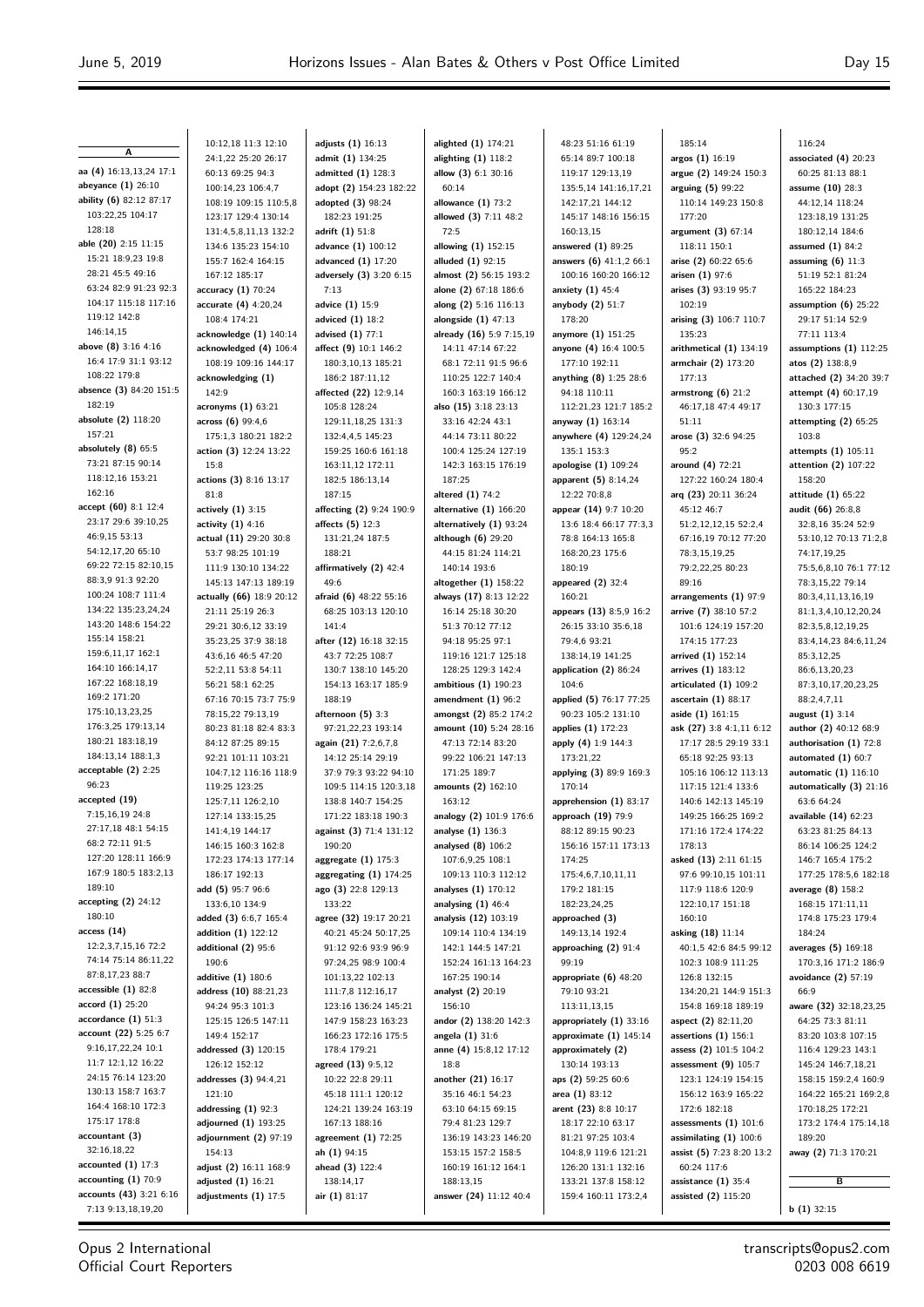$\equiv$ 

| back (65) 6:13,19 12:18                     | 69:2 73:17                                  | 78:22,23 89:8 91:4                         | 85:19,20,21                             | 180:3,8,10,12,16,19                      | capturing $(1)$ 118:17                      | 62:19,22 68:24 139:22                      |
|---------------------------------------------|---------------------------------------------|--------------------------------------------|-----------------------------------------|------------------------------------------|---------------------------------------------|--------------------------------------------|
| 13:13 16:11 17:6,17                         | begins $(1)$ 154:6                          | 124:18 126:25 139:21                       | break $(8)$ 2:21 53:19                  | 181:6 182:7,11                           | card (1) 22:22                              | 192:19                                     |
| 21:15,15 23:11 25:25                        | behalf $(1)$ 50:18                          | 148:13 192:2 193:1                         | 54:3,6 96:22 143:24                     | 183:16,22                                | cards (1) 22:22                             | checked (2) 15:19 28:2                     |
| 29:3 31:17 33:2 34:15                       | behind (2) 53:14 177:21                     | bottom (8) 14:21 15:3                      | 145:19 147:4                            | 184:4,8,17,25                            | care (2) 71:25 72:1                         | checking (3) 58:12 71:4                    |
| 36:25 44:1 48:8 49:2,4                      | being (32) 8:24 17:8                        | 47:10 58:10,21,24,25                       | breaks $(1)$ 24:13                      | 185:1,7,8,14,17,19,20,22                 | careful (5) 9:9 10:8                        | 80:4                                       |
| 53:22 54:3 56:19                            | 18:14, 15, 16, 21 22: 25                    | 108:14                                     | brilliant $(3)$ 25:14                   | 186:12,17,25                             | 11:13 71:14.16                              | checks (1) 73:25                           |
| 59:17 61:5,11,13                            | 23:9,13 26:1 32:5                           | box (4) 5:19 17:19                         | 118:12,17                               | 187:24,25 188:7,9,12                     | carefully $(6)$ 15:19                       | cheque (1) 17:2                            |
| 62:7,8 66:7 67:8 70:22                      | 34:17 49:4 61:25 68:5                       | 39:4,5                                     | british (4) 49:24 50:2                  | 189:3,9,11,13                            | 17:13 20:23 44:25                           | child (1) 170:9                            |
| 75:9 76:2,16 77:23                          | 72:14 76:5 84:20                            | branch (125) 3:21                          | 51:5 52:4                               | 190:6,6,8                                | 71:19 72:2                                  | choice (1) 100:10                          |
| 78:3 79:18 82:21                            | 97:14 109:12 110:10                         | 4:10,14,18,20 6:16                         | broad (6) 103:24 147:22                 | bugserrors (2) 136:16                    | carried (1) 56:10                           | choices (1) 118:1                          |
| 84:12,13 89:18                              | 137:7 142:8,13 151:11                       | 7:13                                       | 152:25 170:14,22                        | 144:4                                    | carrying (1) 158:16                         | choose (2) 101:23 113:8                    |
| 94:10,13 97:3,7,11                          | 156:2 170:2 175:7,11                        | 9:13,16,16,20,22,24                        | 171:7                                   | bugserrorsdefects (1)                    | cases (8) 10:14,14                          | chose (2) 30:3 113:6                       |
| 99:11 112:6 120:21                          | 179:3 182:8 184:10                          | 10:1,12,18 11:3,7                          | broke (3) 120:9,21                      | 3:20                                     | 96:9,12 141:18 146:6                        | chosen (3) 104:21                          |
| 125:18 132:14 147:1                         | belief (3) 74:25 83:18                      | 12:4,4,8,8,12,14,17                        | 141:11                                  | build (2) 65:17 178:7                    | 153:19 169:19                               | 111:6 184:1                                |
| 150:16 152:13,21                            | 84:4                                        | 14:19 15:23                                | brought (3) 163:7                       | <b>building (5)</b> 124:18               | cash (28) 3:13,18                           | ci4 (1) 138:22                             |
| 153:12,22 164:2                             | believe (34) 19:22 29:13                    | 16:1,16,19 17:5,14                         | 172:3,20                                | 149:9 176:7 193:3,3                      | 4:10,14,18,20,23                            | circa (1) 4:11                             |
| 166:12 170:11,13                            | 30:10 31:5 41:25                            | 18:14 19:13 21:1,4,22                      | bt (4) $22:2,3\ 54:13,14$               | built $(1)$ 20:1                         | 5:4,8,21,23 6:5 18:17                       | circulated $(1)$ 2:23                      |
| 176:5 178:24 192:23                         | 54:19 59:5 62:24 65:2                       | 24:1,15,22 26:17 28:7                      | bug (77) 11:25                          | bulk (1) 193:9                           | 21:11,11,25 27:25,25                        | circumstances $(6)$ 11:17                  |
| background (1) 98:4                         | 72:23 73:10 80:16                           | 29:20 31:15 37:24                          | 94:2,8,13,16,20                         | bundle (4) 59:7 93:4                     | 28:9,11,12,17 34:5                          | 98:9 115:17 131:21                         |
| backward (1) 53:11                          | 81:5,10,14 85:8 89:5                        | 38:9,13 54:15 56:16                        | 95:14,19,23 98:22,25                    | 154:1 166:25                             | 38:6 50:3 54:13,15,16                       | 136:14 182:9                               |
| bad (5) 45:5,5,9 52:17                      | 91:1 99:1 101:21                            | 60:11,13 62:15,24<br>64:24 69:24 76:1,14   | 100:15 106:23 116:12                    | bundles (2) 59:13,14                     | cast (1) 157:21                             | cited (1) 139:11                           |
| 65:18                                       | 104:5 109:24 113:15                         |                                            | 120:12 121:6,9,17                       | business (20) 4:9 60:20                  | catches (1) 138:15                          | citing $(1)$ 8:7                           |
| balance (2) 28:7 79:14                      | 114:6 115:19 127:25<br>134:12 137:10 163:17 | 83:13 84:7 86:10 94:3                      | 124:11,13 126:16,21<br>129:11,15 130:1  | 61:3,6,17 69:1 79:6                      | category (3) 15:9 29:8,8                    | claimant (27) 73:16                        |
| <b>balanced (2) 79:9</b><br>143:16          | 167:13,23 168:4                             | 99:5 100:13,23<br>106:4,7,15 108:19        | 131:5,21 132:23 135:8                   | 84:21,22 115:15<br>176:23,24 177:3,24    | cause (10) 8:20 13:2<br>51:6 76:22 98:17    | 98:5 99:6 169:3<br>171:8,9 172:25 174:14   |
| ballpark (2) 175:15,18                      | 177:13,19                                   | 109:15 110:5,8 120:12                      | 144:22 145:3 146:2,9                    | 178:15 181:6,21,25                       | 100:17 106:15 111:10                        | 175:1,22 176:23 177:5                      |
| bank (5) 22:23 23:10                        | believed $(8)$ 77:18                        | 123:17 124:24 128:22                       | 156:18,24 158:7                         | 183:1,6                                  | 136:17 142:8                                | 179:25 180:15,17                           |
| 24:9,12,19                                  | 78:14,18,21 82:24                           | 129:1,2,4,6                                | 160:7,15 161:11                         |                                          | caused (16) 16:23 17:8                      | 181:4,5,10 182:14,21                       |
| banking $(1)$ 22:21                         | 83:9 86:8,10                                | 130:13,14,18,20,25                         | 162:2,3,9,15                            | $\overline{\mathsf{c}}$                  | 18:11 40:10 74:23                           | 183:14,21 184:16                           |
| banks (1) 55:25                             | believes (2) 44:5 157:15                    | 131:8,13 132:2,8                           | 163:1,13,18,21                          | c (2) 74:15 179:9                        | 98:6 100:13,15 107:7                        | 185:21 189:14 190:7,9                      |
| based $(16)$ 36:23,23                       | belong $(1)$ 56:21                          | 134:6 135:23 140:15                        | 164:4,5,5                               | c111 (2) 90:1 154:1                      | 147:23 153:1 162:3,9                        | claimants $(36)$ 98:7                      |
| 40:15 51:13,15 69:3                         | below $(4)$ 42:1 106:2                      | 154:10 155:7 162:3                         | 166:17,20,21 168:21                     | c5361 (2) 108:12                         | 166:15 188:4,9                              | 110:12 148:6,7                             |
| 85:9,14 101:12 112:25                       | 107:9 127:19                                | 164:14 167:9,10,12,20                      | 172:15 175:23 178:17                    | 142:16                                   | causes (3) 9:3 136:16                       | 151:11,21 153:19                           |
| 148:20 149:8 157:24                         | benefit (2) 2:8 88:14                       | 168:6, 15, 21, 25                          | 179:5,16,20 180:1,7                     | c5362 (2) 108:13                         | 185:6                                       | 154:22 165:11,16                           |
| 175:20 179:14 183:23                        | benefits (2) 5:13,15                        | 169:5,13 171:11                            | 182:4 183:14,20                         | 142:17                                   | causing (14) 98:23                          | 166:1,15 167:20                            |
| bases (1) 55:10                             | best (7) 147:24 158:2                       | 172:5,16,24 173:1                          | 185:18,25,25                            | c5363 (1) 108:24                         | 106:3 107:11,15                             | 168:10 170:19 172:23                       |
| basic (3) 20:21 103:19                      | 164:10 178:3,6 182:17                       | 175:22,23 179:25                           | 186:4,7,20 187:4,8,10                   | c5365 (1) 144:11                         | 108:18 109:14 110:5                         | 173:7,8,11,17 174:2,4                      |
| 167:22                                      | 183:3                                       | 180:1 181:4,10,11,22                       | 188:18,21 189:5                         | calculated $(1)$ 62:17                   | 139:9 154:9 155:6                           | 178:19,21 179:3                            |
| basis (32) 2:8 20:16                        | better (7) 5:10 115:14                      | 183:14,21 184:24                           | bugs (169) 2:7 6:15                     | calculation (4) 159:5                    | 163:21,22 189:14,15                         | 184:23 185:3,4                             |
| 37:4,13 41:18 42:10                         | 116:14,14 125:17                            | 185:17 187:15                              | 7:12 8:15,25 9:6                        | 172:4 174:5 183:11                       | certain (12) 72:23 81:7                     | 186:2,6,11,13                              |
| 45:19 50:20,22,23                           | 175:10,11                                   | 189:8.25                                   | 10:19.19 12:23                          | calculations (4)                         | 82:9 104:4,15,19,20                         | 187:11,21 189:3 190:2                      |
| 64:18 83:4,5                                | between (38) 9:17                           | branches (118) 12:9                        | 13:16,21 93:8,12                        | 159:2,10 164:24                          | 114:24 115:23 157:20                        | claimed (2) 77:9 165:11                    |
| 86:4,14,19 88:2,4,14                        | 22:17 24:17 30:1                            | 16:20 56:10 64:17                          | 98:6,11,17 99:3                         | 171:20                                   | 187:6,19                                    | claiming $(4)$ 106:13                      |
| 101:5 104:12 110:20                         | 35:18 36:3 45:11                            | 70:20 75:9 99:4,6,7                        | 100:13.16                               | call (9) 12:20 14:18                     | certainty (4) 100:15                        | 114:7 140:5 186:15                         |
| 111:9 115:1,25                              | 46:7,17 52:4 55:3                           | 103:1 104:13                               | 104:9,11,12,14,24,25                    | 17:6,20 18:1 22:23                       | 101:16,17,18                                | claims (10) 3:5 8:8                        |
| 140:2,5 152:8 159:10                        | 57:20 61:10 62:20                           | 105:1,7,12 128:23                          | 105:5,8,11 106:4,15                     | 32:20 44:24 66:12                        | challenge (2) 58:14                         | 36:10 42:13 45:17,19                       |
| 173:21 174:13 177:13                        | 63:5,19 66:10                               | 129:10,17,25                               | 108:19 109:16                           | called (12) 5:13                         | 164:24                                      | 151:10 155:11 185:4                        |
| basket $(6)$ 23:23,25                       | 69:20,23,25 81:5                            | 130:4,15,19                                | 110:16,17,22,23                         | 20:17,17 22:14 27:24                     | chambers (4) 15:9,12                        | 187:24                                     |
| 24:6,23 26:2 47:21                          | 87:20 91:11 122:24                          | 131:1,3,3,10,12,15,16,22,24 111:9,15,17,21 |                                         | 55:19 58:10 63:13                        | 17:12 18:8                                  | clarification (3) 25:11                    |
| bearing $(5)$ 75:17                         | 123:6 124:4,10                              | 132:3 134:15 135:9                         | 112:3,5,10 113:10,19                    | 70:9 115:16 135:11                       | chance (13) 9:23 10:17                      | 108:10 135:1                               |
| 143:14 181:11 187:21                        | 125:10,12 143:5 145:8                       | 145:23 146:3,16                            | 115:18 117:17,18,23                     | 149:19                                   | 12:13 131:5 132:7                           | clarified (1) 153:10                       |
| 190:11                                      | 167:17 169:17 171:7                         | 157:12 159:25                              | 118:3,17,19,20                          | callendar (3) 158:8                      | 154:21 155:25 180:1                         | clarifies (1) 109:12                       |
| bears (2) 82:3 85:17                        | 173:17 176:22 179:9                         | 160:2,6,8,15,18,21                         | 119:7,25 123:9,13                       | 164:5,18                                 | 183:13,16,20 184:3,9                        | clarify (1) 94:5                           |
| beauty (1) 125:19                           | 193:12                                      | 161:17,20,23                               | 124:4,7,15,23,25                        | calls (1) 167:19<br>came (3) 1:14 138:23 | chances (5) 120:13                          | clear (31) 8:13 9:11                       |
| <b>became</b> $(1)$ 68:23                   | beyond $(6)$ 8:16                           | 163:11,13 165:3,20                         | 125:2 126:14                            | 144:10                                   | 121:18 123:12 124:21                        | 16:3 17:15 27:9                            |
| become $(6)$ 20:17                          | 13:9,17,22 60:10,13                         | 167:5,6,18                                 | 127:1,4,18,20,21                        | cancellable (12)                         | 180:7                                       | 36:4,22 41:10 43:24                        |
| 114:20 116:14 118:13                        | bill (10) 21:4 22:2,4                       | 168:11,12,20,22                            | 128:2,7,13,20                           | 21:7,16,20                               | change (9) 5:23 59:8                        | 50:6 51:17,22 52:7,23                      |
| 165:19 180:7                                | 47:13,18,23 49:24                           | 169:3,6,11,14                              | 129:17,18                               | 22:9,12,15,18                            | 61:13 74:23 91:10                           | 53:2 56:14 61:5,17                         |
| becomes $(5)$ 51:9,16<br>67:14 102:8 183:25 | 50:2 54:13,14                               | 170:19,23 171:4,8,8,9                      | 132:15,16,20<br>144:6,15,17,18,18,19,23 | 29:4,8,12,15 30:14                       | 106:12 137:6 138:12                         | 79:15 87:15 109:8<br>137:9 142:4 145:10,12 |
| before (32) 1:6,14 10:5                     | billion (2) 188:8,9<br>bit (5) 16:1 53:25   | 172:10,13 173:3,11,18<br>174:1,14 175:1,3  |                                         | cancelled $(2)$ 29:21                    | 178:14                                      |                                            |
| 13:13 14:6 20:21                            | 103:11 121:22 176:11                        | 176:16,23,25 177:6,7                       | 145:1,5,20<br>147:8,17,23 151:10        | 48:19                                    | changed $(5)$ 105:24<br>106:10 139:7 180:22 | 152:9,18 153:13<br>190:21 191:22 192:3     |
| 24:23 26:2 27:6 28:25                       | blocks (2) 124:18 149:9                     | 178:23 179:3                               | 153:1 154:9,20                          | cannot (1) 74:2                          | 193:8                                       | cleared (2) 77:2 188:19                    |
| 50:8 54:11 74:17 79:1                       | blue (7) 41:3,8,24 48:8                     | 180:3,11,13,15,17,20                       | 155:6,24 157:7                          | cant (26) 10:5,7 19:3                    | changing $(1)$ 5:3                          | clearly (12) 18:20 34:2                    |
| 93:22 119:17 120:8,21                       | 102:3 112:1 170:9                           | 181:5,7,12,13,18,21                        | 158:6,10,11,12,13,15,21,23              | 29:10 34:18 50:7                         | chaos (1) 17:15                             | 38:3,15,21 39:1,15                         |
| 133:23 140:3 141:10                         | body (3) 125:21 168:12                      | 182:12,14,21,22                            | 159:4,9,13 161:16                       | 55:16 59:2 60:4 71:22                    | chaotic (1) 19:9                            | 40:13 49:17,20 108:5                       |
| 143:23 145:19 152:21                        | 176:19                                      | 184:16,18 185:21                           | 164:2,25                                | 78:22 101:7 125:3                        | chapter (1) 190:24                          | 142:9                                      |
| 153:12 156:8 163:13                         | bogerd $(1)$ 31:7                           | 186:11,18,25                               | 165:7,8,14,20,23,25                     | 137:16 145:7 149:20                      | characterise (1) 83:10                      | clerk (2) 41:16 42:3                       |
| 166:8 171:2 175:7,12                        | boil (1) 191:25                             | 187:6, 12, 12, 15                          | 166:14 167:18,20                        | 157:1,6,8,10,16,22                       | characteristics (1)                         | client (5) 55:24 57:8                      |
| 189:7                                       | booths $(1)$ 102:3                          | 188:13,22,24 189:6,15                      | 168:14,19,20 169:5                      | 161:5 180:25 184:15                      | 112:5                                       | 69:20 70:1 74:19                           |
| begin (5) 110:12 151:10                     | boots $(1)$ 27:7                            | 190:2,7,9                                  | 173:17                                  | 190:19                                   | charge (2) 72:25 73:2                       | clients (3) 69:24 70:1                     |
| 155:11 165:15 184:9                         | both $(16)$ 1:18 2:1,23                     | brdb (9) 23:12 26:5,5                      | 178:14,16,17,22                         | capable (6) 137:7,8                      | check (10) 19:22 22:23                      | 109:3                                      |
| beginning $(3)$ 42:18                       | 20:2 23:12 34:18                            | 60:14 63:15 75:11                          | 179:20                                  | 147:21 152:24 165:25                     | 28:8 29:9 58:8                              | clock $(2)$ 52:10 53:10                    |
|                                             |                                             |                                            |                                         | 189:13                                   |                                             |                                            |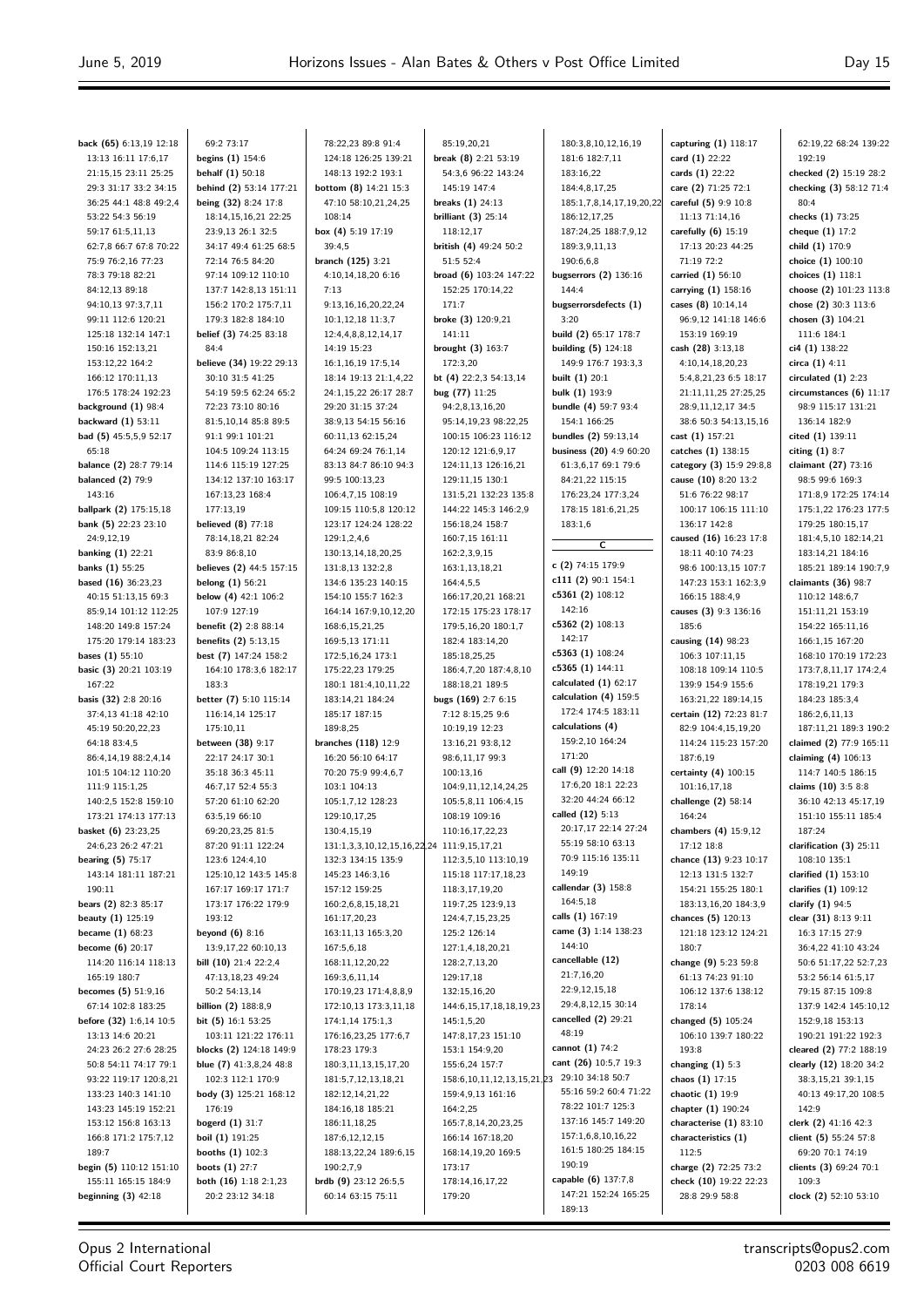**close (6)** 14:23 18:1 114:18 118:19 159:1 178:16 **closed (5)** 24:23 47:20 141:25 142:1,7 **closely (1)** 6:8 **closer (1)** 82:15 **closes (1)** 23:19 **clumsy (2)** 109:19 119:23 **code (3)** 115:23 129:2,5 **codes (1)** 115:22 **cohort (5)** 110:16,18 111:5 118:21 123:15 **collapsed (3)** 24:22 25:1,1 **collectively (1)** 123:5 **coloured (1)** 59:7 **colours (1)** 59:3 **column (8)** 105:11 108:23 129:16 133:3,7 134:8,19,24 **columns (1)** 5:16 **come (19)** 14:6 27:25 49:10 54:3 84:1 85:20,21 97:3,7,11 115:25 119:19 146:17 147:1 152:13 158:2 168:6 190:12 192:23 **comes (14)** 19:2 42:17 66:2,4 70:19 85:19,19 107:21 108:21 125:20 142:21 152:21 154:3 174:5 **coming (5)** 49:3 102:3 111:25 134:11 148:23 **commentary (1)** 144:15 **commit (1)** 25:11 **commits (1)** 23:23 **committed (7)** 24:6,7,24 26:2,7,11  $27.2$ **common (1)** 109:6 **commonly (1)** 32:11 **commonsense (2)** 184:11 187:20 **comms (1)** 25:4 **communication (1)** 87:20 **communications (2)** 5:7 38:10 **company (1)** 85:5 **compared (10)** 35:23 55:24 69:20 92:19 131:11 165:10 168:11 172:24 174:2 179:20 **comparing (1)** 175:2 **comparison (3)** 57:7,8 61:10 **complete (4)** 32:13 67:3 100:18 120:7 **completed (8)** 21:9,13 25:22 34:3 38:4,16,21 39:15 **completely (9)** 43:12,13,15 69:9,13 87:2 153:19 160:20 170:22 **completeness (1)** 40:23 **complex (2)** 70:18 73:23 **comprehensive (5)** 92:12,13 94:19 121:8

126:18 **computer (4)** 19:6 52:8 71:23 86:24 **computers (1)** 50:16 **concede (1)** 65:21 **concept (5)** 87:7 103:25 111:21 144:1 180:21 **concepts (1)** 116:6 **concern (3)** 70:23 96:25 107:5 **concerned (7)** 61:14,22,23 67:25 68:4 124:9 190:23 **conclusion (8)** 40:20 70:3,7 106:20 142:3 157:21 171:15 189:2 **conclusions (1)** 101:6 **conduct (3)** 34:14 171:1 183:9 **conducted (2)** 31:6 33:25 **conducting (1)** 33:8 **conducts (1)** 79:5 **confidence (1)** 127:3 **confident (2)** 16:14 182:25 **configured (1)** 168:25 **confirmed (1)** 44:18 **confirming (1)** 184:12 **confirms (1)** 46:19 **conformance (1)** 5:8 **confused (1)** 169:16 **confusing (1)** 51:18 **confusion (1)** 124:10 **conjunction (1)** 4:16 **connection (1)** 85:6 **consequences (1)** 170:14 **consider (7)** 74:10 88:25 89:1,2,18 154:19 155:2 **consideration (1)** 76:14 **considered (9)** 11:6 20:14 30:9 48:23 76:18 108:25 168:8 171:4,24 **considering (2)** 3:15 126:5 **consisted (1)** 167:5 **consistent (2)** 31:21 40:17 **constituted (1)** 89:10 **constructed (1)** 38:20 **construe (1)** 68:7 **construes (1)** 39:8 **consult (1)** 74:17 **consulted (3)** 75:1 76:1 80:16 **contain (5)** 16:6 26:12 135:20 139:21 181:12 **contained (2)** 3:13 141:20 **contains (1)** 161:12 **contemporaneous (1)** 31:20 **contemporaneously (1)** 31:8 **contenders (1)** 155:16 **content (3)** 59:21 61:1 135:5 **contention (2)** 34:11 50:15 **context (8)** 8:5

141:8,14 144:23 154:19 155:15 156:2 173:4 **continual (2)** 83:5 86:19 **continued (5)** 1:3,4 37:6 195:2,3 **continues (1)** 22:24 **continuing (1)** 15:20 **contractual (1)** 80:1 **contradicting (1)** 133:21 **contrary (1)** 84:21 **control (6)** 8:16 13:9,18,22 62:13,15 **controlled (1)** 72:3 **controls (3)** 73:25 75:18 139:22 **controversial (3)** 150:21,22 155:5 **convenience (1)** 193:12 **convenient (4)** 53:17 96:21 146:25 191:20 **conventional (1)** 73:24 **conventionally (1)** 170:15 **convey (1)** 69:11 **conveying (1)** 130:22 **copied (1)** 75:10 **copies (2)** 85:20,21 **copy (7)** 2:22 59:12 63:15 70:19,23 105:19,21 **core (4)** 77:12 78:3 82:25 87:3 **corpus (2)** 132:1 135:22 **correct (54)** 8:22 16:15 18:23,25 19:9 21:5,7,17,20 22:13 24:1,3,16 26:19,22 29:22 34:18 36:12,20 38:19 41:20 44:2,12 45:2,9,13 50:5 54:17 63:4,22 70:25 71:5,19,21 77:20 79:25 87:21 112:22 123:9 129:2 154:10 156:6 160:16 162:23 165:12 171:22,23 177:20 178:11 180:2 183:4 184:1,4 185:15 **corrected (7)** 16:11 17:24 77:1 108:7 160:12 161:24,25 **correcting (1)** 144:2 **correction (20)** 20:8 28:25 33:6,14 36:19,21 37:3,7,10,24 61:10 67:10,24 68:6 70:11 80:18,24 83:8 144:1 159:22 **corrections (18)** 55:12 61:7,19 66:21 67:6 68:16 69:3,22 75:22 76:17 77:6,19,24 78:10 80:5,10 88:5,8 **correctionsinvestigations (1)** 6:2 **correctly (6)** 12:16 16:23 52:11 54:21 109:2 149:5 **corresponding (1)** 16:13 **corrupted (1)** 74:2

**cost (4)** 2:8 80:22 81:20

88:14 **costbenefit (1)** 140:2 **costs (2)** 81:13 88:1 **couldnt (4)** 88:8 118:21 157:17 178:1 **counsel (1)** 48:8 **counted (1)** 192:16 **counter (13)** 15:25 22:5 23:1,7,16 27:4,21 41:14 57:17 67:20 86:10 156:20,21 **countermeasures (7)** 63:17,18 160:4 161:19,24 163:7,16 **counters (3)** 62:18,20 84:7 **country (2)** 182:13,13 **countryside (2)** 176:9,12 **couple (2)** 42:17 151:2 **course (23)** 6:20 9:17,21 22:3 23:10 26:1 56:24 73:16 79:11 80:23 88:16 94:17 99:25 121:6 122:2 127:19 130:22 148:24 150:23 151:17 162:8 169:20 191:12 **covered (1)** 159:24 **coyne (90)** 1:3 2:3 3:24 4:1 7:15 11:12 17:11,25 19:11 36:9 39:17 43:24 44:17 45:14 46:23 47:19 48:7 49:15 51:19 52:12 54:8 58:15 61:14 64:1 65:14 66:4,24 67:22 68:14 69:17 75:10 83:16 84:5,15 85:1,16 87:1 90:22 93:2 96:20 97:9,22 100:4 103:16,22 104:8 107:9 108:17,25 109:9,11 110:20 113:9 115:6 117:1 119:11 120:8 123:11 126:18 130:21 131:20 132:22 133:6,12,22 135:3,10 136:2,25 145:11 147:6 153:25 166:13 167:24 169:16 173:15 176:15 177:12 180:12 181:2 182:4 184:21 185:13 186:19 187:17 188:11 189:9 190:16 192:23 195:2 **coynes (3)** 130:13 135:1 144:13 **cracked (1)** 87:4 **cracking (1)** 87:8 **crashed (2)** 41:15 109:5 **crashes (1)** 28:20 **crc (1)** 116:11 **create (1)** 96:7 **created (3)** 115:21 126:21,24 **creating (1)** 93:25 **creation (1)** 31:3 **credence (58)** 20:3 30:7 31:18 32:4,7,11 33:20 34:2,9,12,14,17,25 35:14,17,23

36:14,18,23 37:6 38:3,15,17 39:4,5,21 40:6,11,13,19 45:12 46:7 49:6,13 50:12,15,21,23 54:9,24,25 55:4,5,11 58:2,14 66:12,20 67:11,15,18 68:19,21,23 74:20 76:24 82:2 85:21 **credibility (10)** 8:21 9:4 10:24 11:5 13:3,6 14:2,15 17:19 19:16 **credit (1)** 22:22 **critical (2)** 46:3,4 **criticising (1)** 66:5 **criticism (12)** 49:10 52:14 54:23 65:23 77:4,9 78:16,20 79:5,6,10 171:5 **criticisms (2)** 54:9 89:15 **crossed (1)** 59:9 **crossexamination (9)** 1:4 99:25 150:8 153:2,14 166:13 190:12 193:7 195:3 **curious (3)** 40:25 138:9 176:22 **currencies (2)** 4:19 157:1 **currency (3)** 156:21 157:4,13 **current (2)** 15:8 54:2 **cursory (2)** 34:15,24 **customer (9)** 21:10,10,14,25 47:14,24 48:2,2 54:13 **customers (2)** 47:13,18 **cut (1)** 85:11 **cutdown (1)** 85:9 **D d21101 (3)** 33:19,23 54:24 **d21102 (3)** 34:6 49:5 51:20 **d21107 (4)** 3:10 6:18 8:12 13:10 **d21108 (2)** 8:18 13:7 **d21119 (2)** 76:3 79:8 **d21120 (1)** 76:19 **d2128 (1)** 136:12 **d2138 (1)** 136:6 **d2167 (2)** 33:3 37:11 **d2171 (1)** 137:17 **d2197 (1)** 139:20 **d2411 (1)** 30:23 **d241113 (1)** 31:17 **d241114 (1)** 79:21 **d241117 (1)** 30:24 **d24114 (1)** 141:23 **d241156 (1)** 143:24 **d241176 (1)** 93:1 **d241228 (1)** 79:19 **d24145 (3)** 109:23,25 110:2 **d2417 (1)** 74:6 **d2429 (1)** 153:4 **d2443 (1)** 105:18 **d31148 (2)** 166:25 168:3

**d31149 (1)** 171:14

**d31150 (2)** 174:11 178:25 **d3630 (1)** 174:20 **daily (5)** 62:14,17 63:14 64:15,18 **dalmellington (22)** 144:20,25 146:13,17,17 158:17 159:14,18,19,23 160:7,15 161:11 162:2,9 163:1,6 169:12 181:17 188:14,15,16 **danger (1)** 102:23 **dangerous (1)** 137:7 **data (122)** 19:9 20:12 26:12 28:22 32:4,7,8,11,16 34:2,9 35:6,14,17,20,24 36:3,14 37:7 38:2,3,15,17 39:3 45:12,12,13 46:8 49:13 51:2,12,13,15 52:2,4 55:23,24,24,25 56:15 57:8 60:11 62:5 63:19,20 67:1,2,12,12,15,17,18,19 68:5 69:19,23 70:12,19,24 71:2,8,15 72:14,16 73:5,6,7,9,22 74:2,17,19,20,25 75:5 76:1,15,23 77:1,6,12,20 78:3,15,19,22,25 79:2,14 80:3,4,11,13,16,19,23 81:1,3,4,12,24 82:16,17,19 83:3,14 85:10,11,13,15,15,19,20,21 86:19,22,25 88:2 89:16 146:7 175:2 **database (8)** 26:9,11,25 56:16 80:14 82:12 84:24 87:23 **date (6)** 14:19 15:7,8 55:16 58:20 81:7 **dated (2)** 3:14 138:2 **dates (1)** 76:24 **david (1)** 18:1 **dawe (1)** 18:1 **day (21)** 50:2 63:10 64:2,24 67:3 81:9 83:13 87:4 101:10 129:7 130:7 135:21 164:1 171:11 187:24 192:10,10,10,13,14,17 **day1514718 (1)** 152:22 **day159421 (1)** 120:24 **days (7)** 15:22 16:17 17:1 18:20 72:19 76:25 193:7 **de (99)** 1:4,5,20,23 2:2 15:2,6 25:2 41:6 47:3 48:13,18,22 49:2,3 53:16,20,24 54:8 58:18 59:4,5,10,12,17 76:7 90:14 97:1,8,21 99:12,16,18,24 100:4 103:18,21 105:22 109:8 110:2 121:2,4 122:2,5,6 132:13 134:18,21 136:10,12 141:10,13,15 146:24

147:6 148:9,13,19,23,25 149:2,7,12,15,17,24 150:6,10,17,20,24 151:6,9,15,23  $152.25,19$ 153:9,21,25 174:9,11 190:17 191:1,6,10,13,17,19,22 192:6,12 193:5,10,19,20,21 195:3 **deal (11)** 27:6 51:9 91:8 93:11,15,23 109:6 115:8 152:8 191:24 192:1 **dealing (2)** 5:19 103:4 **deals (1)** 95:15 **dealt (11)** 2:8 31:1 33:17 49:5,8 52:11 140:1,13 159:25 160:19 189:8 **debit (1)** 22:22 **debitscredits (1)** 64:19 **dec (1)** 16:6 **decide (5)** 68:15 70:10 85:11 96:5 155:12 **decided (1)** 68:3 **decides (1)** 78:10 **deciding (4)** 20:7 28:25 67:16 99:8 **decision (10)** 36:22 61:9 67:9 70:10 85:14 177:24 178:2,4 183:1,6 **decisions (24)** 1:10 20:11 55:11 61:7,18,25 66:20 67:5,24 68:6 69:2,21 75:21 77:5,19 78:15 81:15,16,19 83:8 84:23 85:9 88:4,9 **declaration (5)** 5:4,8,21,23 6:5 **declarations (5)** 4:14,20,23 16:14 18:19 **declared (4)** 16:2,6,15,19 **declaring (2)** 18:17,18 **defect (21)** 10:21 11:8 94:9,13 98:25 116:2 126:22 130:5 135:8 140:12 156:18,24 157:1,3,5,18 158:3 161:4 163:18,24 173:6 **defects (14)** 9:6 10:19,20 104:14,24,25 111:10 112:10 124:25 136:16 140:12 144:4 172:19 190:8 **deferment (1)** 140:12 **deferred (3)** 2:7 140:1,13 **deficiencies (3)** 162:3 163:1,16 **deficiency (3)** 161:21,22 162:7 **define (2)** 60:17,19 **defined (2)** 82:7 91:1 **defines (1)** 59:21 **definitely (1)** 192:14 **definitive (2)** 41:21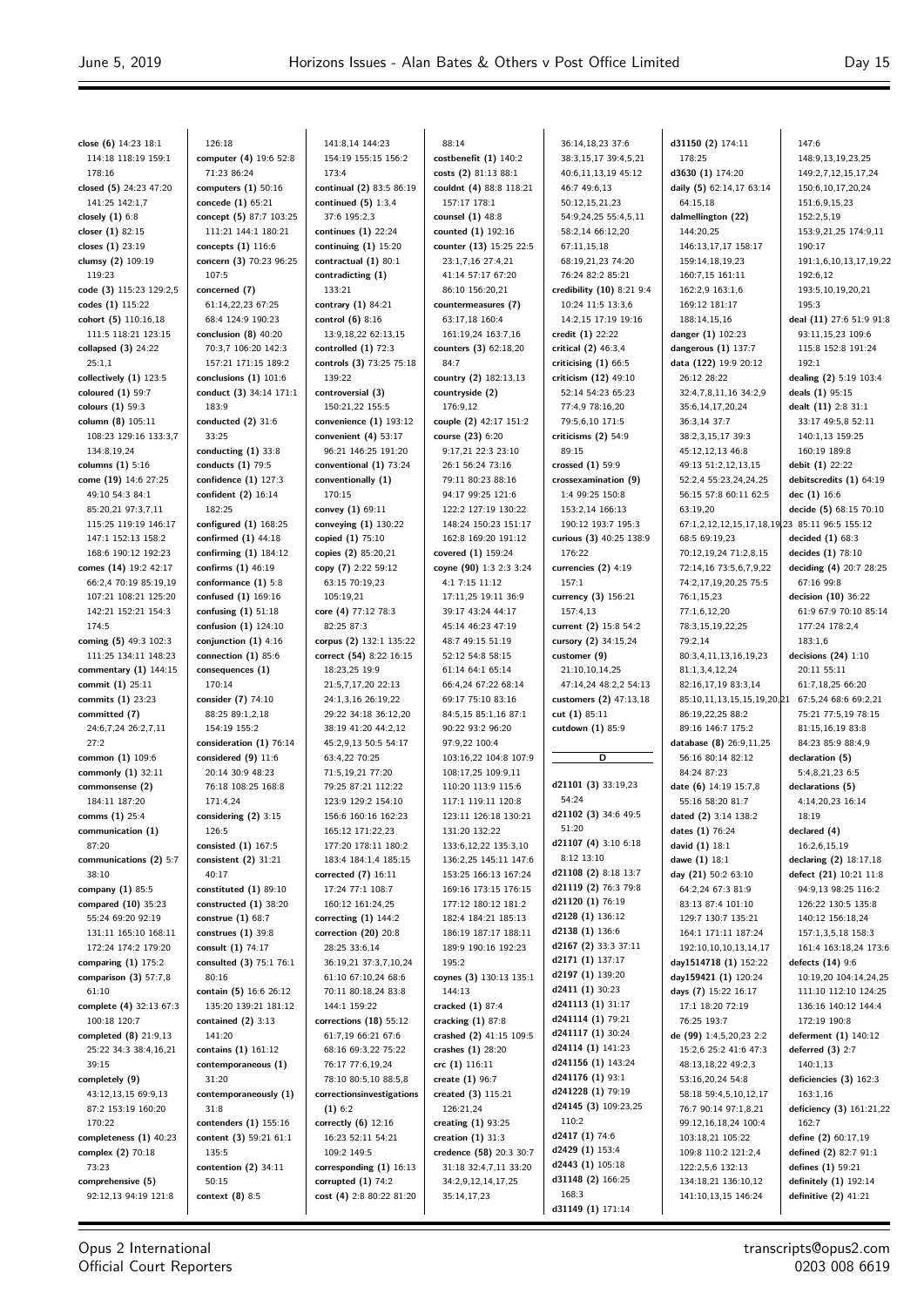70:14 **degree (1)** 127:3 **delays (1)** 88:1 **deliver (2)** 4:8 5:22 **delivered (1)** 4:17 **demonstrate (2)** 133:8 134:4 **demonstrates (2)** 32:10 161:13 **den (1)** 31:6 **denial (1)** 38:1 **denying (1)** 33:8 **depend (1)** 96:17 **dependent (1)** 104:20 **depending (2)** 65:23 178:14 **depends (7)** 10:2 22:5,20 34:23 36:22 96:16 161:4 **depth (1)** 34:23 **derived (1)** 167:8 **describe (3)** 84:17 112:18,18 **described (6)** 73:25 92:16 119:16 121:19 127:8 135:17 **describes (4)** 71:11,25 95:17 167:16 **describing (1)** 62:8 **description (1)** 52:10 **design (2)** 5:7 87:18 **designed (9)** 26:21 27:10,11 56:9 57:12 87:5 117:6 139:22 155:12 **designing (1)** 82:5 **desire (1)** 11:21 **despite (5)** 3:21 6:16 33:7 142:2,7 **detail (4)** 62:14 148:7 185:4 189:22 **detailed (3)** 1:9 134:19 169:9 **details (3)** 38:12 94:12 96:13 **detect (1)** 96:24 **detected (13)** 62:13 63:15 94:21 95:14 120:12 121:10,18,20 127:1 145:4,20 163:5,13 **determination (1)** 31:21 **determine (4)** 18:11 76:16 77:24 103:6 **determines (1)** 22:6 **determining (1)** 89:9 **detre (1)** 115:14 **developed (1)** 91:13 **diagnose (1)** 142:8 **diagnosed (1)** 31:7 **diagnosis (2)** 31:4 142:2 **dialogue (1)** 193:16 **didnt (23)** 1:16 11:18 21:12,22 29:24 31:14 45:7 58:8 75:12,17 92:10 100:11 107:16 111:22 112:2 113:7 133:16 141:6 159:21 161:11 162:18 166:9 190:3 **difference (12)** 22:17 23:4 32:6 35:18 36:3 45:11 46:7 52:10

169:20 173:16 176:22 191:4 **differences (1)** 171:7 **different (46)** 5:16 18:20 19:20 24:7 26:5 34:17 43:12,13,15 48:10,16 53:9 60:2,15 65:22 70:2 82:6 83:21 89:20 91:7 92:16 95:23 96:7 109:20 117:15 131:7 149:14 153:19 154:14,14 169:4,6 170:22 175:16 176:1 177:2,6,14 181:18 182:8,21 183:5 184:1,7,16 192:3 **differently (1)** 168:21 **differs (1)** 67:12 **difficult (7)** 53:12 58:9 73:8,19 82:10 119:22 187:18 **difficulties (1)** 51:7 **directed (1)** 140:25 **direction (1)** 153:15 **disagree (1)** 15:16 **disavowed (1)** 103:16 **disclaimed (1)** 103:22 **disclaiming (1)** 46:14 **disclose (1)** 117:19 **disclosed (5)** 31:5 46:25 100:7 109:11 120:1 **disclosure (1)** 49:11 **disclosures (1)** 35:9 **disconnected (7)** 31:4,15 36:11 42:8 43:9 44:20 47:8 **discovered (6)** 17:21 79:2 116:20 117:11 123:23 163:18 **discovery (1)** 74:22 **discrepancies (12)** 8:14,25 12:23 13:15 15:20,22 17:3,8 63:19 109:15 110:5 111:11 **discrepancy (23)** 5:20,24 18:10 24:17 52:4 62:20 70:8 74:18 75:4 81:1 106:3,7 107:7,11,15 108:2,18 110:7 115:23 116:2 134:6 135:22 156:23 **discrepancys (1)** 18:2 **discussed (10)** 2:7 55:21 62:12 75:18 88:12 98:15 140:3,15 144:9 183:14 **discussing (2)** 54:11 136:24 **discussion (2)** 43:15 54:10 **displayed (1)** 28:15 **disposal (2)** 115:10 119:4 **disproportionate (1)** 88:3 **dispute (6)** 30:1 33:25 35:5 80:17 84:7 86:9 **disputed (1)** 34:10 **divide (1)** 62:1 **document (63)** 3:24 5:12 6:11,14,19,22 7:9,11,14,21,21 8:6 20:1,16,19 30:10 33:5

41:22 44:8 46:1,4,6,21 55:1,14,20 57:25 58:2,4,7,8,13 59:8,18,18,21 60:19 61:16,21,22 86:16 87:21 100:6 116:19 117:1,1,9,18 124:10 137:18 140:11,20,21,22,25,25 141:10,20 159:20 160:19 161:12 171:15 189:12 **documentation (2)** 84:4 105:13 **documentheavy (1)** 7:18 **documents (34)** 3:4,6 7:17,18,24 8:7,23 9:1,5 14:9 32:20 37:5,14 48:23 50:24 60:25 83:21,23 85:2 86:12,18 87:16 100:11 109:11 115:21 116:18,21 117:10 118:5,21 135:18 142:25 159:3,24 **does (36)** 8:20 10:4 11:5 12:3 15:23 17:19 22:6 25:21 28:11 32:12 46:6 57:8 58:13,20 59:8,10,11,12 60:17,19,22 61:7,9,21 64:19 76:4 89:14 96:17 105:14 139:17 141:5 163:15 171:14,20 172:1 192:11 **doesnt (26)** 1:9 10:10 11:4 19:5,17 28:10,11,12 39:21 48:12,14 61:2 64:21 75:15 81:12 92:14 102:9 112:6 119:3,5 123:11 125:9 131:6 135:1 168:23 189:2 **doing (24)** 6:5 23:7 30:17 36:9 52:13 69:9,13 116:25 148:2 149:4 156:6,20,21 157:3,13 159:9 161:5 172:13,16 173:10,19 176:11 184:12,17 **done (41)** 12:16 26:16,18 28:6 29:18 50:8,13,21 62:20 67:5 71:18 83:10 99:19 102:16 105:3 106:22 112:11 118:9 128:17 131:14 133:2,11 134:22,23 148:10,17 150:14 153:3,17 156:9 158:25 164:19 166:24 168:8 171:3 176:23,24 177:9 178:11,15 183:11 **dont (113)** 1:25 7:25 8:2,4,7 11:23 12:8 15:17 18:5,18 19:18 23:9 43:22 48:25 50:11 51:9 58:11,17 62:24 64:1,2,8,9 65:12 68:8,25 69:12 71:16

77:13 81:3,10,14,16 82:6 85:8 90:2 91:1 93:24 96:19 98:21 99:1,2 104:5 105:19 111:8 113:15,25 114:10,25 115:6,19 117:13 120:4,6,10 123:19 125:25 126:23 133:13,19 134:12,15 135:7,24,24 137:5 138:12 141:4 142:24 143:3 145:13 146:24 147:11 149:3,24 159:11,14,15,17,18 161:14 164:16 166:17 167:23 168:4,19 172:25 173:6,8,21 175:25 176:3,25 177:10,19 179:13 180:13,17,18,19 181:2 184:13,14 185:4,5,9,10 187:4,18 190:20,20,23 192:5 **door (1)** 99:11 **doubt (3)** 57:19 66:9 68:10 **down (24)** 4:6 5:19 8:11 15:21 21:5,14 24:13 25:4 27:2 41:11 45:5 46:4 47:23 74:15 92:17 102:5 130:17 135:14 147:25 161:21 168:25 169:21 191:25 192:15 **dozen (1)** 11:1 **dozens (6)** 113:7,23 114:1,4,6,9 **dr (46)** 9:6,12 10:21 63:18,22 80:8 93:7 100:10 102:16 105:9 110:13 124:4 127:21 128:8 143:25 148:21 151:7 152:6,11 155:18,19 164:19,23 165:1 167:2,13,16,25 168:3,8 171:3 172:9 174:15,20 177:17 178:11,24 179:2,14 180:20 182:23 183:11,17,24 184:13 190:14 **draft (3)** 109:21,22 116:7 **drafted (1)** 75:2 **drafting (1)** 109:20 **draw (3)** 70:4,7 188:10 **drawer (3)** 27:25,25 28:17 **drawn (2)** 94:1 104:10 **drift (1)** 50:16 **drs (3)** 59:25 60:3 62:5 **due (4)** 15:20 42:2 148:23 150:23 **dug (1)** 25:6 **duly (2)** 33:7 37:25 **dunks (4)** 71:7,25 73:25 75:19 **during (9)** 9:20 23:10 57:18 73:16 80:15 92:16 112:11 128:14 143:19 **E**

**earlier (2)** 29:11 58:23

**early (4)** 86:17 116:19 138:3 143:20 **easier (2)** 53:15 118:5 **easily (4)** 36:4,5 51:22 82:8 **easy (7)** 51:9 52:23 53:2 58:12 83:6 132:24 133:25 **edisclosure (1)** 115:15 **effect (5)** 9:23 94:3 112:3 166:18 182:12 **effective (1)** 104:4 **effectively (7)** 23:3 25:23 33:15 71:3 88:7 104:3 184:12 **effects (3)** 128:23 136:18 186:21 **eg (1)** 16:15 **either (11)** 13:21 32:12 36:23 50:10 78:17,17 93:20 129:20 138:14 162:7,21 **elaborate (1)** 73:6 **election (5)** 101:10,19 102:2,14 112:7 **electronic (1)** 56:11 **elements (4)** 25:23 26:3 103:19 176:13 **else (8)** 34:22 43:9 51:4 100:5 177:10 178:20 181:23 182:2 **elsewhere (1)** 30:19 **email (8)** 17:9 41:2,9 42:16 43:14 46:17 47:4 49:18 **emails (1)** 41:9 **embargo (1)** 1:9 **enable (5)** 56:9 57:13 96:3 116:15 187:2 **enabling (1)** 144:2 **end (24)** 7:9 16:10,15,19 22:24 23:19 27:1,23 55:1,1,19,19 57:4,5 61:11,11,13,24 70:5,5 76:16 77:23 78:4 142:6 **ending (2)** 43:17,18 **engage (1)** 150:1 **enormous (2)** 184:7,22 **enough (6)** 15:5 43:24 44:25 109:7 166:15 173:19 **enquiry (2)** 27:12 28:23 **ensure (6)** 5:8 55:6 57:23 66:15 145:22 171:1 **ensuring (1)** 67:2 **enter (1)** 47:12 **entered (6)** 16:25 18:21 24:14 26:16,17 38:8 **enterprise (1)** 19:6 **enters (2)** 23:22,25 **entire (6)** 90:23 115:14 123:15 132:1 181:13 185:22 **entirely (13)** 78:5 85:4,5,23 116:3 126:7,18 145:18 186:16,19 190:19 191:17,18 **entirety (3)** 57:6 102:25 188:19

**entries (1)** 108:22 **entry (1)** 17:25 **environmental (1)** 139:9 **envy (1)** 115:10 **eposs (1)** 56:11 **equally (5)** 180:3,11,13,20 186:10 **equation (1)** 172:9 **equivalent (3)** 16:12 81:18 111:25 **erroneous (5)** 18:21 36:19,21 58:5 139:10 **erroneously (4)** 36:7 51:24 53:4 54:20 **error (37)** 9:1,21,22,24,25 10:3,6,20 11:14,18,21 33:15,16 37:8,11 50:6 53:7 88:18 94:9,13 98:25 115:22 123:18 126:21 135:8 142:10 144:1 156:18,24 162:8,11,18 163:20,21,24,25 178:7 **errors (18)** 1:11 9:6 10:19,19 18:23 57:17 62:13 104:14,24,25 111:10 112:10 124:25 136:13 144:3 163:22,22 190:8 **essentially (1)** 6:11 **establish (1)** 112:8 **established (1)** 133:2 **establishing (1)** 149:9 **estate (2)** 182:3 190:10 **estimate (5)** 157:9,22,24 159:7 177:16 **estimates (3)** 101:12 147:17 183:7 **euros (2)** 16:2,7 **evasion (1)** 135:11 **even (20)** 11:17 30:15 34:21 65:20 72:20 73:7 78:21 84:3 110:12 121:24 131:1 133:14 136:14 151:10 158:15 163:13 165:15 183:20 184:9,22 **event (3)** 42:25 129:8 182:5 **events (3)** 41:14 42:24 43:2 **ever (3)** 28:14 86:5 87:21 **every (14)** 16:25 64:2 75:3,5 80:17,25 88:5 96:18 100:6 106:22 107:14,14 189:11  $101.5$ **everybody (3)** 51:4 169:22 186:10 **everyday (1)** 4:24 **everyone (1)** 111:25 **everything (4)** 24:3 85:12 163:4,5 **evidence (45)** 17:7 31:3,20 36:23 40:15  $46.126497179$ 73:17 88:12,16 99:21 101:4 104:8 118:17 121:15 129:25 130:2

132:11,22 133:21 137:11 140:4 145:21,24 149:1,19 150:12 152:11 158:21 159:12 164:3,10,22,23 167:9 168:9,17 172:22 173:24,25 174:13 185:6,9 **evident (2)** 35:3 144:5 **exact (1)** 115:2 **exacting (1)** 89:4 **exactly (8)** 27:3,8 41:16 65:12 68:8 150:10 162:18 163:20 **examination (1)** 124:22 **examining (1)** 100:6 **example (34)** 3:6 8:9 12:7,18 27:15 28:19 35:16 46:1 63:20 64:20 65:15 77:25 99:3 102:1 113:24 130:17 131:18 134:15 135:11 136:25 139:1,7 141:14,25 143:23 146:10,12,20 153:20 159:9 163:6 173:1 181:17 188:14 **examples (22)** 8:24 11:2,4 13:24 14:1,1,7 130:17 136:3 139:6,10,12,13,14,15 143:2 146:18,21 153:3 159:8 161:10 162:14 **exceeded (1)** 80:2 **excel (1)** 73:12 **except (1)** 80:2 **exception (2)** 70:9 81:1 **exceptions (11)** 56:2 57:16 60:22 61:4 62:9 63:13,15 64:4 65:6,20 95:25 **excerpt (1)** 31:1 **excess (1)** 76:25 **excessive (1)** 16:1 **exchange (2)** 1:19 88:19 **excluding (1)** 112:4 **executive (2)** 37:20 74:6 **exercise (5)** 52:17 112:11 149:14 152:18  $102.4$ **exist (5)** 8:1 126:11 155:25 170:23 181:14 **existed (5)** 3:19 6:15 7:12 160:4 161:19 **existence (2)** 11:3 111:17 **existing (4)** 34:5 38:6,7 138:21 **exists (2)** 18:19 111:3 **exit (1)** 101:9 **expect (3)** 74:1 84:20 123:22 **expected (1)** 16:3 **expecting (1)** 129:14 **expensive (3)** 71:21 72:22 88:6 **experience (5)** 73:18 82:5 91:22 147:20 152:23 **experienced (2)** 73:21 166:21 **expert (4)** 7:16 99:19

transcripts@opus2.com 0203 008 6619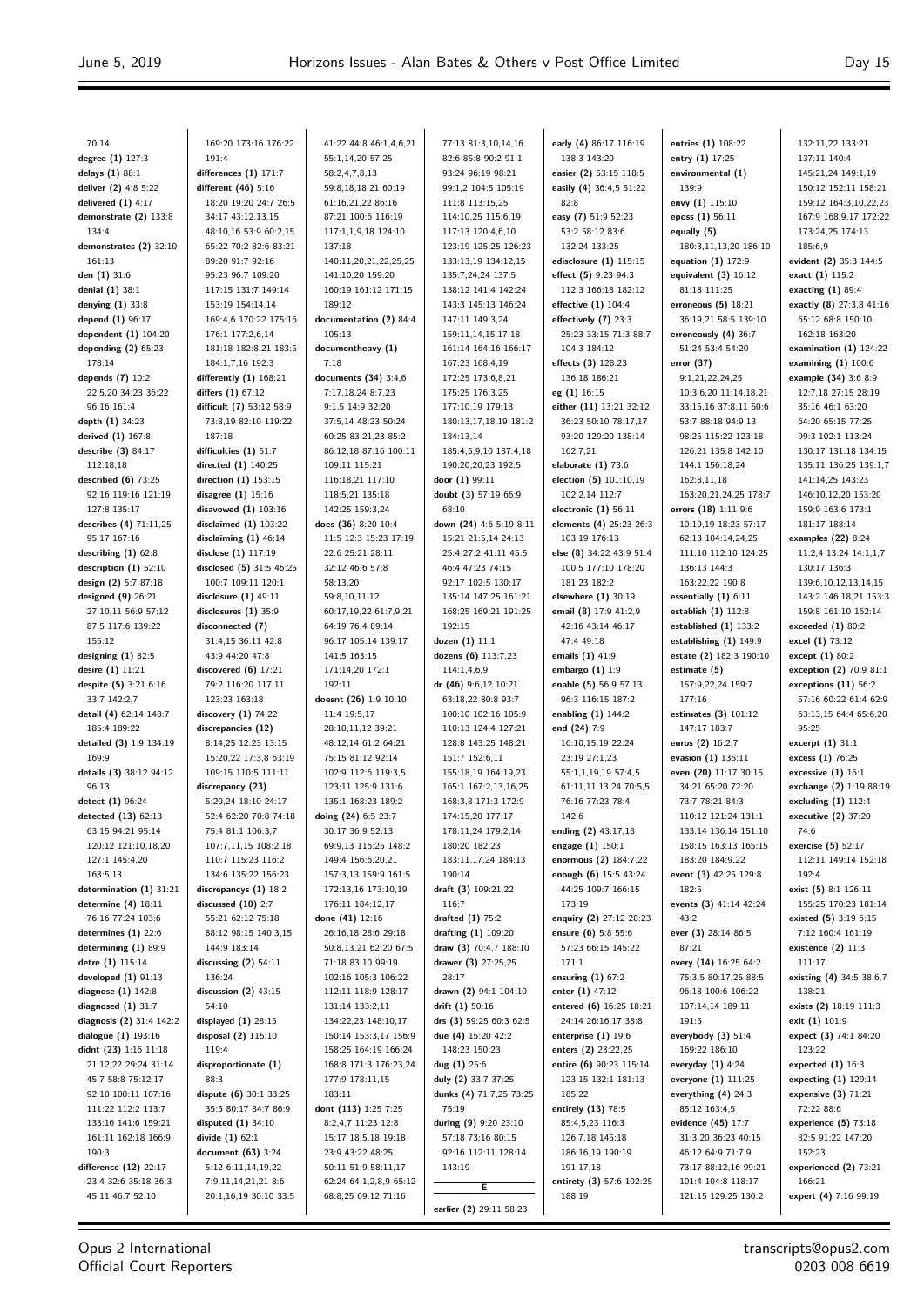148:21 164:19 **expertise (4)** 103:17,22,24 104:1 **experts (6)** 97:15 149:8,12 154:8 155:2 192:3 **explain (11)** 22:17 77:8 84:1 93:15 96:2,3 103:11 141:7 150:24 151:1 189:18 **explained (3)** 5:2 31:24 115:7 **explaining (3)** 83:2,21 85:2 **explains (4)** 52:22 53:13 59:20 167:8 **explanation (4)** 7:21 52:16 135:18 137:20 **explicit (2)** 42:3 43:23 **explicitly (1)** 43:3 **explore (2)** 85:17 154:9 **exploring (1)** 103:19 **express (1)** 7:11 **expressed (1)** 74:11 **extent (23)** 88:13 98:16,19 99:3,8 100:20,22,23 101:3 124:19 129:16 147:8,22 152:25 154:7,15,20 155:3,5,10,15,20 163:9 **external (2)** 32:16,18 **extract (2)** 48:9 52:17 **extracted (8)** 71:4 72:15,17 73:5 80:14,20 83:3 109:2 **extracting (3)** 71:14 72:19 88:2 **extraction (1)** 82:18 **extraordinary (1)** 107:24 **extremely (2)** 90:18  $91.2$ **F f10822 (3)** 37:19 41:6 49:21 **f10823 (3)** 40:23 42:18 49:2 **f109511 (1)** 46:17 **f109514 (1)** 46:21 **f16316 (1)** 7:7 **f16731 (2)** 3:25 6:21 **f167310 (3)** 5:19 6:20 7:3 **f167311 (1)** 7:3 **f167312 (1)** 7:4 **f167313 (1)** 7:5 **f167314 (1)** 7:6 **f167315 (1)** 7:6 **f167317 (1)** 7:7 **f167318 (1)** 7:8 **f16732 (2)** 4:5 6:22 **f16733 (2)** 5:6 6:23 **f16734 (1)** 6:24 **f16735 (1)** 6:25

**f3331 (1)** 14:17 **f3332 (1)** 17:24 **f8961 (2)** 55:15 59:7 **f89665 (3)** 56:4 62:7 66:7 **f89666 (1)** 63:11 **f89667 (1)** 64:14 **f8968 (1)** 59:17 **faced (3)** 70:7 75:3 100:24 **facilities (2)** 91:23 92:2 **facility (3)** 85:4 87:19 144:2 **facing (2)** 41:5 92:4 **factor (19)** 123:19 167:17,21 168:9 169:3 170:18 172:22 174:15 175:8,14,18 176:2 179:7,8,8 182:20 184:1,6,15 **factored (1)** 184:22 **factors (4)** 172:20 173:20,21 186:25 **factual (1)** 90:19 **fad (2)** 129:2,5 **fail (1)** 21:12 **failed (7)** 21:4 22:3,5 23:2 30:24 76:24 139:24 **failing (1)** 63:16 **failure (3)** 22:25 33:15 103:1 **failures (1)** 116:11 **fair (12)** 11:22,23 25:10 38:17 45:4 46:23 47:24 124:6 127:3 145:18 165:9,22 **fairly (6)** 7:15 50:5 92:1 125:11 153:13 165:8 **fairminded (1)** 52:16 **fairness (1)** 76:4 **false (2)** 36:19 37:2 **familiar (7)** 20:23 91:17,19 92:20 101:9 118:14 160:20 **far (15)** 3:19 14:20 22:7 24:3 25:24 45:16 88:18,25 89:2,3,11,22 100:12 118:5 189:9 **faster (1)** 6:1 **fault (8)** 6:12 13:11 94:9 117:12 129:23 137:22 138:16 139:1 **favour (1)** 65:17 **feature (4)** 170:21 177:5 178:18 187:5 **features (1)** 187:19 **february (8)** 14:20,23 55:2,18 58:20,22 69:7 108:8 **feel (1)** 182:24 **few (6)** 3:7 16:16 133:22 135:7 140:11 158:18 **fewer (5)** 16:3 171:10 172:16 175:22 179:4 **field (1)** 180:21 **figure (13)** 73:4 80:8 81:17 123:7 127:23,25 147:16 152:15 159:5,9,10 167:8,13 **figures (6)** 16:10 17:13 18:21 57:7 70:9 178:9

**file (3)** 35:14 49:13 97:13 **files (2)** 42:19,23 **final (3)** 15:9 17:25 87:24 **finally (1)** 163:18 **financial (44)** 23:14,15,17 29:6 55:6 57:22 66:14,25 67:1 68:12,13 69:18 106:3,6 107:7,11,15 108:2,18 109:15 110:5,7 111:10 115:23 116:20 117:11 134:6 135:22 147:8,17 148:4 151:20,25 152:14 153:20 155:22,24 156:13 158:22 159:3,12 163:8 166:1 179:19 **financially (1)** 33:7 **find (38)** 2:15 7:14 12:7 19:3 27:16 28:8 52:18 84:10 92:3 93:20,24 04:3,9 98:1,24 103:2 104:15 110:12 111:22 115:11,18 117:16 118:3 119:12,14,25 126:4,10 127:14 132:24 133:25 135:7 146:10,12 148:5 151:21 181:22 188:10 **finding (5)** 12:14 104:12 116:7,15 132:15 **finds (1)** 67:8 **fine (3)** 33:1 59:16 191:21 **finish (2)** 11:8 193:13 **finishing (1)** 54:11 **fire (1)** 27:25 **firing (1)** 27:24 **first (59)** 3:8,9 4:2,10 6:21 31:24 33:3,23 34:21,22 36:10,25 37:20 41:9,10 45:7 49:4 54:24 62:25 74:11 75:2 76:2,11 77:14,14,18 78:8,18,23 82:24,24 85:24 90:10 91:11,12 94:24 97:6,24 102:16 106:11,13 107:3 110:13 112:16 116:21 121:24 122:6,14 124:15 136:6,8 153:25 155:19 159:24 163:17 167:2 172:4 178:24 183:24 **firstly (1)** 44:12 **fit (1)** 68:10 **fits (1)** 94:11 **fitted (1)** 83:22 **five (14)** 39:23 45:15 50:8 53:20 54:2 139:13,15,17 140:9 163:17 169:13 170:5 179:23 188:19 **fivepage (1)** 20:18 **fix (2)** 137:20 139:5 **fixed (5)** 159:16,19,21,22 162:12 **fixing (1)** 158:20

**flag (4)** 26:14,24,25  $27.2$ **flags (1)** 27:5 **flashed (1)** 28:19 **flaw (3)** 168:2,5 171:21 **flawed (2)** 157:11 177:18 **flaws (2)** 167:25 174:16 **flicked (2)** 11:15 13:13 **flowing (1)** 86:19 **flows (1)** 76:15 **focus (2)** 119:21 144:18 **follow (2)** 99:25 169:1 **followed (2)** 28:18 181:21 **following (8)** 4:8 5:2 13:11 36:10 76:18,21 109:14 110:4 **follows (5)** 74:12 100:14 109:9 135:21 187:23 **footnote (9)** 8:24 14:10,14 58:20 137:23,24 141:2,20,21 **footnotes (3)** 8:18 12:20,21 **foreign (5)** 4:19 156:21,25 157:4,13 **forensic (3)** 32:16,18,21 **foresight (1)** 47:12 **forget (1)** 25:13 **forgive (4)** 58:24 79:4 119:20 122:19 **forgotten (1)** 97:16 **form (13)** 25:2 63:10 73:6 79:7 82:22 118:1 142:9 157:9,22 158:9 159:22 172:6 183:2 **formal (3)** 55:3 57:19 66:9 **format (2)** 59:21 61:1 **formed (4)** 37:4 40:19 91:16 156:12 **forming (4)** 159:7 172:3 182:16 183:9 **forms (3)** 17:15 60:2,15 **formulate (1)** 167:16 **forth (2)** 23:12 153:4 **forward (4)** 25:25 53:11 56:4 84:1 **found (38)** 16:4 30:5 47:7 58:13 60:24 100:12 104:9,11 105:3,4 110:11,17,21 111:15,21 113:10,12 114:4 117:18 118:19,20 119:6 123:9 124:4,7,24 127:17,18,21,22,22 128:3 141:21 172:19 179:21 188:12 189:9 190:6 **four (8)** 39:23 144:18,18 145:8 160:11,18,21 193:8 **fourth (2)** 157:14,17 **fraction (3)** 80:11 102:25 187:22 **frankly (1)** 25:21 **fraser (87)** 1:5,22,25 14:25 15:4 41:4,24 46:25 47:2 48:5,15,21,25 53:18,22,25

58:16,19,22 59:2,6,11,16 90:7,9,12 96:24 97:3,9,11 99:16,20 100:2 103:18 105:20 109:5,25  $121:1,3$  122:1,4 132:11 134:17 135:3 136:9,11 147:1 148:8,14,22,25 149:3,12,16,19 150:6,11,18,21 151:2,8,14,17,24 152:3,7,20 153:5,7,22 174:7,10 190:16,19 191:3,7,12,17,21 192:8,14,18,20,25 193:11,20,22 **fraud (1)** 20:19 **free (2)** 153:16,16 **freely (1)** 134:24 **freeths (5)** 108:8,11,12 142:13,17 **friday (1)** 193:14 **front (4)** 61:11 99:22 120:11 151:1 **fujitsu (31)** 32:7 35:5,7 36:4 38:9,11 60:20 63:1,4,6 64:25 65:5 70:11 76:21 78:6 83:1 87:23 88:14 91:13 126:22 136:14,17 144:4 145:22 146:2,14 159:3 160:9 165:19 181:16 182:2 **fujitsus (2)** 35:20 72:24 **fulfilled (1)** 150:13 **full (16)** 32:13 34:16,16 67:19 74:17 75:5 77:20 78:15,22 79:13 80:13 81:1,4 108:17 136:18 142:2 **fully (2)** 125:2 134:25 **functionality (1)** 138:21 **functions (5)** 115:9,17 116:6 117:6 119:3 **fundamentally (1)** 157:11 **further (12)** 6:6 17:7 31:4 33:17 35:5,6,22 49:10 103:11 122:15 136:1 191:19 **G gain (3)** 16:12 38:12 87:17 **gained (1)** 95:6 **gaps (1)** 126:20 **gareth (7)** 31:2 32:7 38:11 41:22 45:2 46:13 48:8 **garr (99)** 1:4,5,20,23 2:2 15:2,6 25:2 41:6 47:3 48:13,18,22 49:2,3 53:16,20,24 54:8 58:18 59:4,5,10,12,17 76:7 90:14 97:1,8,21 99:12,16,18,24 100:4 103:18,21 105:22 109:8 110:2 121:2,4 122:2,5,6 132:13 134:18,21 136:10,12 141:10,13,15 146:24

147:6 148:9,13,19,23,25 149:2,7,12,15,17,24 150:6,10,17,20,24 151:6,9,15,23  $152.25,19$ 153:9,21,25 174:9,11 190:17 191:1,6,10,13,17,19,22 192:6,12 193:5,10,19,20,21 195:3 **gave (11)** 2:5 16:11,13 54:13 71:7,9 83:6 129:13 131:18 133:21 185:9 **general (7)** 148:11,14 168:12 173:18 174:2 176:19 177:6 **generalisation (1)** 170:1 **generally (20)** 3:19 28:24 56:19 75:15,20 92:6,7 94:17,19,24 95:24 96:1 101:7 121:6,8 128:23,25 129:1 179:3 190:22 **generated (7)** 9:14 12:11 32:1 43:3 63:10 118:15 186:22 **generating (1)** 138:16 **generator (1)** 82:21 **genuine (2)** 16:2 68:25 **genuinely (1)** 177:22 **get (35)** 2:23 4:22,25 5:9 6:11 7:22 17:24 18:13 34:16 45:11 64:7 70:14 73:5 75:25 82:15 86:22 87:8 94:16,20 99:10 103:7 121:5,9 125:3,4 126:2,3,23,23 135:1,9 169:16,22,22 176:7 **getgo (1)** 68:14 **gets (3)** 6:5 19:12 126:22 **getting (5)** 5:9 18:1 61:14 80:19,20 **give (28)** 1:15 2:22 5:25 14:7 15:17 18:13 50:4 58:16 61:20 67:19 77:25 81:8 90:3 94:4 96:9 103:12,13 108:3 120:21 122:1 123:1 140:7 145:8,14,16 149:19 164:8 191:10 **given (29)** 1:15 11:2,21 12:21 15:10 21:25 27:9,10 34:17 40:4 58:4 62:24,25 63:1 67:2 73:22 105:7 129:24 131:5 132:8,9 135:5 136:22,25 137:21 165:17 166:13 179:6 187:2 **gives (5)** 10:9,10 140:5 141:8 150:12 **giving (9)** 35:16,17 46:10 82:23 111:2 137:8 149:1,22 153:15 **goes (9)** 25:4 26:10 46:16 55:23 63:9 64:13 85:25 156:22 174:15

**going (62)** 3:3,7,7 6:13 12:18 14:25 18:22 25:15,18 34:24 51:6 52:3 58:14 61:12 62:8,21 85:11,14 99:10 101:20 102:5 103:20 105:22 109:6 114:19,21 119:19 121:18 122:11 123:13,20 126:2,3,4,17,19 150:13,25 151:6,12,15 152:7,8,9,11 155:19,22 156:5 164:2,15 165:5 169:21 172:5,10 176:5,11 178:19 182:19 186:1 191:4,14 192:23 **gold (1)** 74:1 **gone (6)** 40:12 41:4 47:22 141:2 164:7 165:1 **good (32)** 2:3 15:18 19:5 28:24 46:16 53:24 62:19 63:20 64:13 70:17 92:24 97:21,22 107:2 109:7 115:13 118:24 126:3,3,25 129:9 141:15 155:4 160:3 161:15,18 162:1,7,22 163:5,6,10 **goodness (1)** 170:7 **gracious (1)** 170:7 **grateful (5)** 2:18 76:7 97:8,12 134:25 **great (4)** 7:20 51:6 104:10 115:8 **greater (7)** 17:4 101:18,18 158:23 186:1 188:5 189:15 **green (17)** 47:1 76:4 99:9,14 103:15 140:24 141:5,6,12,14 152:21 153:5,6,7 192:15,19 193:16 **greenwich (3)** 51:3,13,15 **ground (2)** 18:24 27:12 **group (1)** 107:10 **guess (1)** 120:7 **guidance (1)** 15:9 **gun (2)** 182:11,12 **H hadnt (9)** 29:4 44:8 47:20,20 106:24 107:25 110:14 153:2 161:20 **half (4)** 77:10 118:25 129:13 171:25

**halfway (1)** 41:11 **hand (2)** 167:17,19 **handed (3)** 27:22 28:9 63:5 **handful (6)** 2:15 10:13 65:16 140:17 168:22 169:14 **handing (1)** 192:15 **handle (1)** 82:19 **handled (1)** 29:19 **hands (3)** 28:3,11 181:3

**f16736 (1)** 6:25 **f16737 (1)** 7:1 **f16738 (1)** 7:2 **f16739 (2)** 5:12 7:2 **f16861 (1)** 58:18 **f1781 (1)** 138:1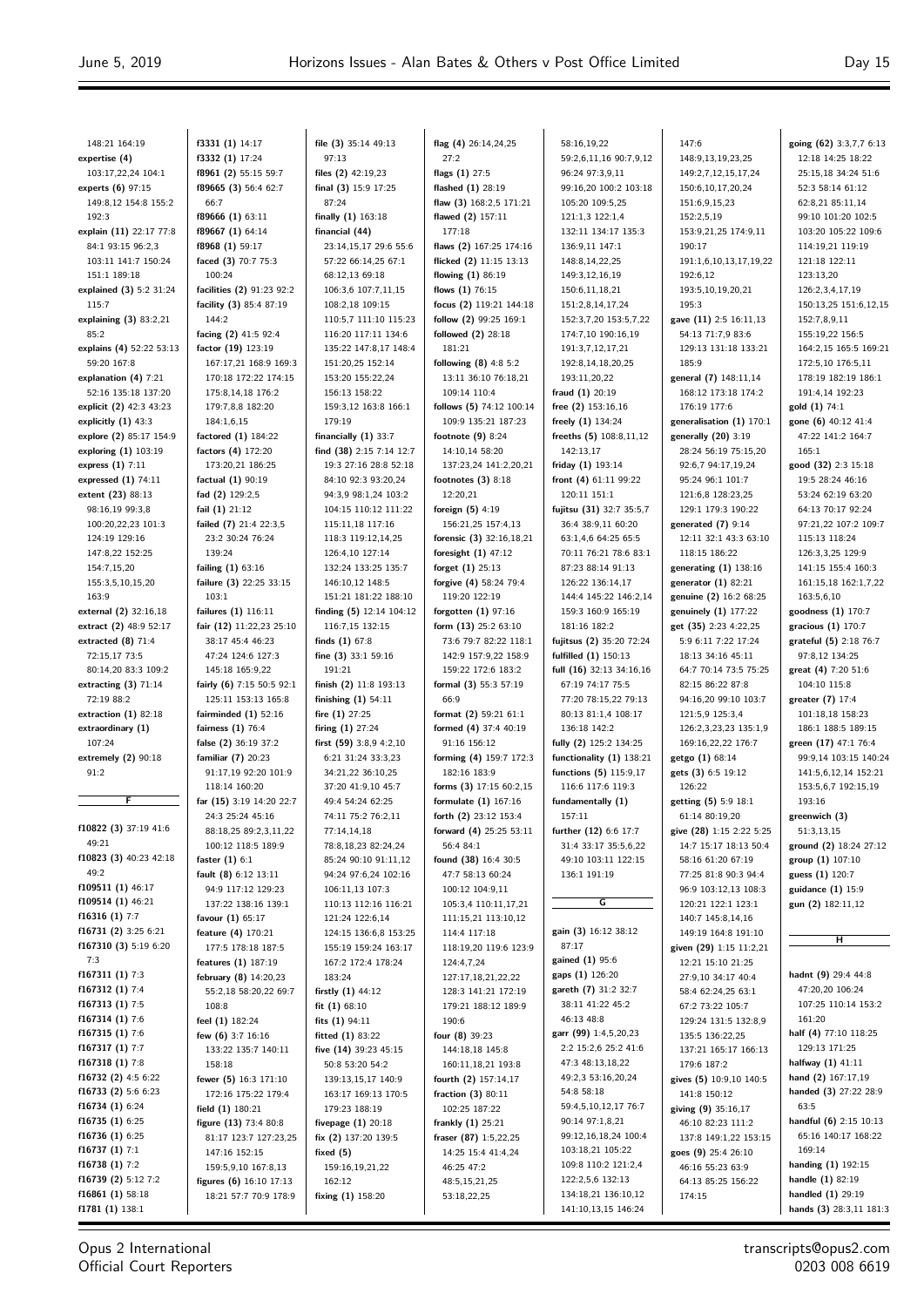Opus 2 International Official Court Reporters **intention (4)** 66:6 99:12

| happen (6) 40:10 65:16       | 115:21 130:6,21,22       | 51:8 52:4,8               | 71:10 76:7 79:19 84:4 |
|------------------------------|--------------------------|---------------------------|-----------------------|
|                              |                          |                           |                       |
| 100:22 114:19,22             | 143:16,22 154:19         | 53:11,11,14 72:21         | 85:17 86:4 90:22      |
| 169:19                       | 192:5,6                  | 83:12 97:4 129:13         | 94:18 97:8 99:9       |
| happened (43) 10:9           | helpfully (3) 115:7      | housekeeping (2) 97:13    | 103:13,20 104:15      |
| 16:5 18:9 19:8,8 24:17       | 120:11 189:10            | 192:8                     | 105:22 109:4,5 110:19 |
| 25:19 27:12 28:22            | here (50) 8:10 13:5,6,8  | however (7) 8:19 37:25    | 111:2,3 112:12        |
| 30:17 37:13 40:8,17          | 14:4,7,12 33:18 36:9     | 93:11 112:25 113:1        | 114:2,23 116:4,23     |
| 49:20 52:16                  | 39:11,13 40:17 42:7      | 119:22 127:17             | 117:12 120:10 121:7   |
| 54:12,18,19 70:16            | 43:16,25 44:3,10         | huge (1) 72:16            | 122:11,19 124:9       |
|                              |                          |                           |                       |
| 75:9,25 81:5,8 83:13         | 46:12 50:6 58:1 61:12    | human (10) 9:1 30:3       | 126:8,8,17,17         |
| 84:2,3,8,9,12 86:9           | 67:7 68:20 69:6 71:9     | 96:1 162:11,18            | 129:22,23 130:22      |
| 93:22,22 136:4 140:5         | 77:3.22 78:8 82:8        | 163:20,21,24,25 183:9     | 134:12,21,25 135:5,16 |
| 143:11,12 146:6 157:8        | 97:25 100:12 104:6       | humans $(1)$ 27:14        | 136:1,10 140:23 141:4 |
| 170:7,10 186:17              | 110:2 112:9,12,14        | hundred (1) 140:9         | 148:19 149:3,3,20,21  |
| 189:18 192:10                | 124:10,12 130:3          | hundreds (6) 23:11 65:5   | 150:11,25,25 151:3,12 |
| happening $(15)$ 2:13        | 131:14 133:12,18         | 87:4 113:7,23 119:15      | 152:8,9,15,15         |
| 10:13 11:2 13:20             | 139:4,11 142:17          | hunted (1) 161:21         | 153:14,15 155:3,9     |
| 19:13 65:16 74:23            | 166:4,23 174:25 179:7    | hypothesising (2)         | 157:20 169:8,18       |
|                              |                          |                           |                       |
| 83:9 92:14 102:12,13         | 184:12                   | 186:7,20                  | 170:25 171:5,22       |
| 143:15 144:10 146:22         | heres (5) 65:14 115:6    | hypothetical (2) 11:25    | 173:12,12,15 174:4    |
| 169:17                       | 120:8 125:6 135:10       | 18:14                     | 177:20,21 181:2       |
| happens (6) 24:11 29:7       | herewith $(1)$ 57:16     |                           | 182:16 184:12,20      |
| 65:21 84:6 160:2             | hesitant (1) 99:9        | т                         | 185:8 186:16 187:20   |
| 170:1                        | high (2) 100:24 172:1    |                           | 189:5,12,20 190:5,13  |
| happy (6) 17:23              | highly (2) 118:23        | iceberg (1) 165:24        | 191:4,6,14 192:1,6,20 |
| 19:20.23 65:15 84:1          | 136:15                   | id (2) 47:9 48:6          | 193:14                |
|                              |                          | idea (7) 9:2 74:1 81:17   |                       |
| 177:21                       | highway (1) 56:15        |                           | imagine (7)           |
| hard (1) 59:12               | himself (4) 40:8 49:18   | 145:9,10,12 192:12        | 71:17,22,23,24 83:25  |
| hardly (1) 136:25            | 162:21,22                | identified (35) 56:2      | 91:12 118:11          |
| hardware (5) 137:19,22       | hint $(1)$ 84:18         | 57:16 62:9 76:23 92:2     | imagining $(1)$ 51:11 |
| 139:1,5,7                    | historic (2) 93:11,15    | 106:3,14,22 107:11        | imbalance (1) 116:3   |
| hare (2) 48:5 49:1           | historically (1) 157:8   | 108:2,9,18 109:14         | immediate (2) 5:25    |
| harvester (1) 63:13          | hit (16) 57:7 126:3      | 110:4 125:21 126:14       | 29:5                  |
| harvesting $(1)$ 57:18       | 127:5 168:14,21,22       | 128:7,13,14 130:14,15     | immediately (4) 6:6   |
| hasnt (3) 26:16,17           | 169:22,22,24 170:2,5     | 132:12 139:25 140:13      | 11:15 46:3 107:19     |
|                              |                          | 144:19 145:24 147:23      |                       |
| 190:24                       | 172:15 175:23 176:4,8    |                           | impact (65) 11:4,7,14 |
| havent (23) 15:12 40:11      | 179:5                    | 153:1 156:12,14           | 12:5,8,17 69:24       |
| 44:25 48:22 104:11,23        | hits (3) 104:16,19,20    | 158:14 159:24             | 98:11,12 99:1,3,5,6   |
| 105:20 109:25 110:24         | hitting (2) 132:7 183:20 | 177:8,10 185:15           | 116:20 117:11         |
| 113:12 115:3                 | hngx (1) 59:22           | identifies $(1)$ 64:17    | 119:15,18 120:13      |
| 127:11,15 130:23             | hold (2) 148:8 151:2     | identify (29) 8:20 9:3    | 123:17 124:13,24      |
| 134:25 148:7 150:15          | holding (2) 16:16 17:2   | 11:22 13:2 33:11          | 125:2 129:4 130:13    |
| 158:25 173:7 186:13          | holdings $(1)$ 4:11      | 104:13 105:12 108:17      | 131:5 134:13,14       |
|                              |                          | 112:10 126:15 127:1       |                       |
| 187:2 189:20 192:4           | home (1) 98:7            | 128:19,22,23 129:2        | 140:14 146:14         |
| having (20) 47:6 52:1        | homework $(1)$ 2:5       |                           | 147:8,13,17 148:5     |
| 53:23 77:9 82:12             | hone $(1)$ 83:12         | 130:4 133:24              | 151:20 152:14         |
| 84:6,10,17 111:15            | honestly (1) 69:10       | 136:13.16 142:19          | 155:22,24 156:13,19   |
| 114:3 118:13 125:21          | hope (2) 59:18 155:5     | 146:2,14,15 149:5         |                       |
|                              |                          |                           | 157:7,12 158:22       |
|                              |                          | 162:15,17 184:15          |                       |
| 128:17 134:22,23             | horice (1) 74:20         |                           | 159:4,13 160:7,14     |
| 142:3 143:11 157:9,22        | horizon (88) 8:21 9:4,12 | 187:1,3                   | 163:8 164:5 165:20,23 |
| 178:15                       | 10:21,24 11:5 13:3,7     | identifying (2) 129:9     | 166:19 168:20 172:2,7 |
| hay (1) 64:4                 | 14:2,15 17:19 19:16      | 132:23                    | 179:19,22 180:19      |
| head (3) 117:13              | 23:1 25:14,21 26:4,21    | ignoring (1) 123:25       | 181:9 185:17,18,20    |
| 145:11,12                    | 30:4,6 31:14,21 45:6     | ii $(1)$ 5:2              | 186:2,4,6 188:17      |
| headed (1) 144:17            | 46:3 56:16 59:23         | ill $(1)$ 53:1            | impacted (31) 11:11   |
| heading (4) 30:24 76:10      | 65:18,24,24 66:2         | illustrate (5) 46:6 106:6 | 104:13 105:1,12       |
| 79:22 107:19                 | 70:18 74:10 89:5         | 110:7 134:6 135:22        | 130:4,18,19,20        |
|                              |                          | illustrated $(1)$ 169:11  |                       |
| headline (2) 189:20<br>191:8 | 90:1,4 91:17             | illustrates $(3)$ 35:9    | 131:11,15,16 135:9    |
|                              | 98:1,6,12,15 99:4        | 49:11 189:6               | 164:15 169:12,13,15   |
| hear (2) 1:16 190:4          | 100:8,19,23,24 107:19    |                           | 172:6 173:6           |
| heart (1) 74:24              | 124:13 137:1 138:4       | illustrating $(1)$ 173:12 | 181:18,19,22,23,24    |
| held (9) 16:8 26:6,9,9       | 139:21,21 143:20         | illustration $(3)$ 156:16 | 186:10,18             |
| 70:12 75:6 78:4 98:18        | 147:8,18 148:11,16,18    | 157:6 170:4               | 188:12,15,23 189:7,25 |
| 99:7                         | 149:1,5,6,20,22          | im $(133)$ 1:16 2:5,18    | 190:1                 |
| helen $(15)$ 20:17,19        | 150:2,3,12,16            | 3:6,7 8:22 9:16,17        | impacting (6) 3:15,20 |
| 27:8 31:2,13,19 33:5         | 152:4,13,16 153:17,18    | 11:1,12 12:18             | 6:16 7:13 186:10      |
|                              |                          | 13:11,11 17:23            | 190:7                 |
| 34:1 35:11 37:4 39:24        | 154:1,3,9,20 155:2,6     |                           |                       |
| 45:19 50:19 52:15            | 156:25 160:4 163:10      | 19:19,23 20:18            | impacts (17) 5:15     |
| 70:5                         | 167:18 179:5,17          | 25:9,10 41:6,7 42:6       | 11:16,19 12:1         |
| help (5) 52:3 65:17          | 185:7,8,11,15 190:9      | 44:23 45:20 48:22         | 124:16,16 130:25      |
| 119:5 162:5 191:23           | 192:16                   | 52:6 55:16                | 135:8 156:19          |
| helped (1) 79:16             | host $(2)$ 62:12,16      | 58:11,14,24 61:14         | 160:22,24 164:8       |
| helpful (11) 95:8,13         | hour (12) 35:23 36:3     | 63:6 64:11                | 166:17 185:25 186:1   |

188:24 189:8 **impels (1)** 6:7 **implication (1)** 94:1 **imply (1)** 94:6 **importance (1)** 7:20 **important (9)** 7:16,22 88:17 98:4 107:18 124:18 163:8 169:16 191:1 **importantly (1)** 140:6 **impossible (6)** 114:13,20,25 115:1 177:23 180:14 **impression (7)** 10:10,10 11:21 15:14,15 108:3 137:9 **improve (2)** 3:15,18 **improved (1)** 98:2 **improvement (1)** 174:22 **improving (2)** 4:14 5:6 **inaccurate (1)** 5:21 **inappropriate (1)** 68:5 **incident (2)** 21:1 33:6 **include (5)** 100:19 116:6 128:2,7 143:22 **included (3)** 79:16 106:23 107:14 **including (2)** 20:6 83:22 **incompetent (1)** 119:23 **incomplete (2)** 64:14 65:8 **inconceivable (2)** 120:2,4 **inconsistent (1)** 18:19 **incorrect (7)** 7:14 8:3,3 30:6 135:25 140:19 157:2 **incorrectly (1)** 140:21 **increase (2)** 14:25 15:3 **increased (1)** 175:8 **increases (2)** 116:14 179:8 **incurred (1)** 187:25 **index (2)** 130:10 195:1 **indicate (12)** 11:13 13:20 65:3 105:13,15 115:22 116:2,2,10,20 117:10 190:15 **indicated (5)** 40:14 129:14,16 131:14 143:16 **indicates (13)** 7:12,22 31:3,14 34:3 38:4,15,21 39:2,15 158:21 161:4 190:17 **indicating (5)** 39:9 50:13 86:12,18 88:16 **indication (8)** 15:20 41:13 66:19 123:11 136:22 145:15 165:8 182:19 **indications (1)** 193:14 **indicative (3)** 3:18 6:14 116:12 **indicator (5)** 30:4 34:4 38:6 39:7 101:21 **individual (2)** 15:22 153:19 **indulgence (1)** 190:13 **inevitable (1)** 19:4 **inevitably (1)** 24:5 **infer (7)** 13:24 47:19 104:18 111:16 113:9 188:10 161:23 110:22 93:10,14 49:12 55:25 139:23

122:22 124:6 **inference (5)** 13:5,25 47:24 104:10 182:20 **inferences (2)** 158:9 **inferred (2)** 39:19 **inferring (2)** 38:23 **infers (2)** 39:8 47:18 **inflicting (1)** 36:19 **inform (4)** 89:14,15 **information (54)** 6:4,6 16:4 17:9 20:4 32:13 39:19,20 40:19 55:7 60:13,24 62:21 67:7 68:15,22 69:4,5 75:21,24 77:23 78:24 79:7,12 82:1 83:5,7 84:18,19,22,25 85:3,10,13,22,25 86:6,7,13 87:5 88:10 92:23 96:10,19 175:13,16,17 177:25 178:3,5,6 182:18 183:3 187:2 **informed (1)** 142:4 **ingenico (2)** 76:22,25 **inherent (1)** 102:23 **inherently (1)** 82:10 **initial (3)** 35:10 44:12 **initially (5)** 33:11 34:9,12,19 36:14 **initiated (6)** 31:21 32:5 33:12 38:18,24 39:5 **initiatives (1)** 4:8 **inputs (1)** 177:19 **inquiry (2)** 28:25 96:14 **inside (1)** 176:7 **insignificant (2)** 173:3,5 **instance (5)** 12:2 35:4 63:1 94:24 124:11 **instances (8)** 8:13 12:22 95:2,11 129:10 156:13 162:20 169:17 **instants (1)** 16:24 **instead (2)** 74:18 84:2 **institution (4)** 23:14,15,17 29:6 **institutions (2)** 23:14 **instructed (1)** 16:20 **instructing (4)** 108:8,12 142:12 144:8 **instruction (4)** 24:8,12 28:18 29:5 **instructions (3)** 93:23 191:14,23 **integrity (11)** 55:6 57:22 66:14,25 67:1 68:12,13 69:18,19,23 **intelligent (8)** 115:9,16 116:5 118:12 119:3,24 125:19 127:13 **intelligently (1)** 125:20 **intend (1)** 1:25 **intended (2)** 109:9,19 **intending (1)** 69:11 **intensive (2)** 71:21,22 109:18 191:7 **interacting (1)** 27:14 **interaction (1)** 22:20 **interest (1)** 101:19 **interested (5)** 1:8 11:12 65:10,22 114:2 **interesting (4)** 125:6 130:24 135:10 147:11 **interests (5)** 1:13 65:14 81:23 111:20 120:8 **interjected (1)** 140:25 **interpret (2)** 82:17 136:15 **interpretation (3)** 39:3,12,14 **interpreted (2)** 32:4 76:15 **interpreting (1)** 73:22 **interprets (1)** 39:8 **intervention (1)** 141:6 **into (22)** 6:8 18:21 23:22 24:14 55:23 56:2,16 62:21 67:8 71:23 73:6 83:5 85:20,21,22 86:20 94:6 119:18 163:7 172:3,20 176:11 **introduced (1)** 13:8 **introducing (1)** 107:21 **introductory (1)** 107:20 **invariably (1)** 125:14 **investigate (13)** 1:24 17:17 34:9,12 35:5 36:5 51:23 52:24 53:3 65:1,6 146:8 165:20 **investigated (4)** 18:2 42:7 65:20 158:9 **investigating (1)** 181:16 **investigation (7)** 17:7 34:15,23,25 44:13 65:8 76:21 **investigations (3)** 32:12 61:25 145:22 **invite (3)** 31:10 102:11,11 **inviting (1)** 113:9 **involved (7)** 1:8 23:5 32:15,22 63:3 163:13 165:19 **involves (1)** 23:9 **iron (1)** 157:21 **isnt (65)** 18:8 19:4 20:5 23:5 25:16 26:11 27:8 37:3 38:17,25 39:4 44:8 46:1 48:7 50:5 52:16 54:10 59:4 62:22,24 63:2,3 64:15 65:1 66:22 67:25 70:13,20 71:14 72:22 73:9 78:3,6 92:15 98:16 99:17 102:17 104:7 112:19,19 114:21 115:15,17 116:17 119:21 123:11 125:20 150:9 157:2,16 158:5 163:10 165:9 172:3,3 176:5,12 177:9 180:21 181:8 182:24 183:5 184:11 191:4 192:9 **issued (9)** 33:6,14 37:8,11,24 44:13

> transcripts@opus2.com 0203 008 6619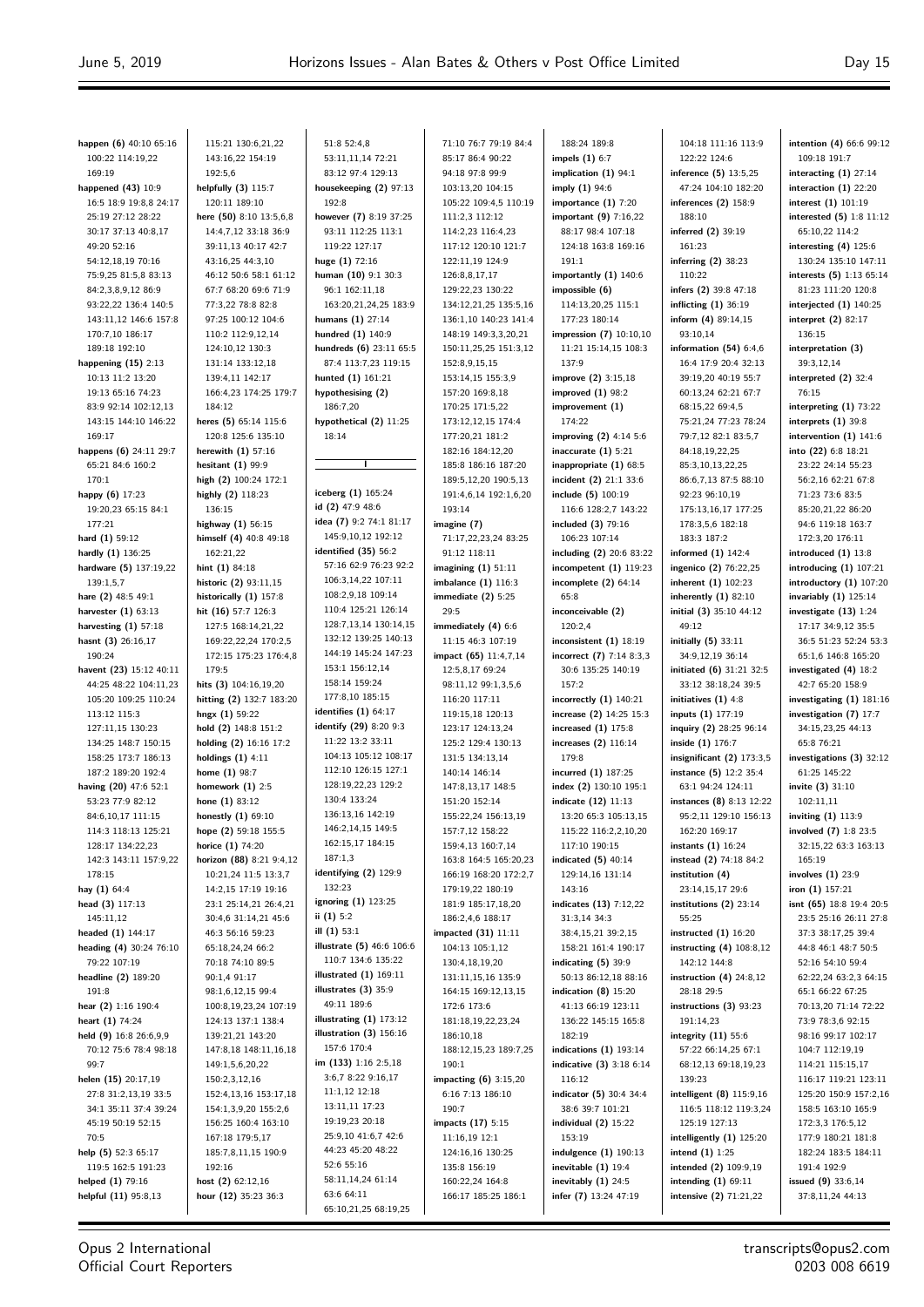**marry (1)** 23:14 **massive (1)** 185:20 **match (1)** 62:17 **material (5)** 33:10 35:5 136:25 137:5 170:20 **materiality (1)** 183:8 **mathematics (2)** 179:14

183:23 **mather (1)** 79:24 **maths (5)** 165:5 171:22 177:20 183:19 184:13 **matter (5)** 6:8 19:5 39:24 48:12 184:10 **matters (4)** 100:12 177:23 187:20 192:22 **maximise (1)** 11:21 **maximum (1)** 181:8 **maybe (2)** 180:24 193:17 **md5 (1)** 58:10 **mean (30)** 25:1,3 34:23 41:4 51:3,13,15 57:4 68:8 72:18 73:13,15 91:1 93:13,16 106:25 107:9 114:17,19,25 131:1 140:7,21 151:24 162:6,25 167:5 176:24 179:19 191:21 **meaning (1)** 109:12 **meaningful (1)** 98:21 **means (20)** 7:21 9:22,23 22:9 24:14 26:15 29:14 47:14 53:18 106:13 126:2,15,25 129:8 132:7 139:16 170:19 175:21 184:16 187:5 **meant (2)** 41:6 109:21 **meantime (2)** 74:3 145:23 **measure (2)** 99:2 154:23 **measures (1)** 139:22 **measuring (2)** 155:10,15 **mechanisms (1)** 139:23 **members (3)** 91:16 122:9,11 **mention (1)** 30:12 **mentioned (2)** 106:16 141:9

| 54:17,20,21                                   | 125:7,7,8,12,18,23                             | larger (2) 107:10 166:20                   | 179:17                                    | 180:5 183:13,18                              | 131:1,19                                                                                                                                            |
|-----------------------------------------------|------------------------------------------------|--------------------------------------------|-------------------------------------------|----------------------------------------------|-----------------------------------------------------------------------------------------------------------------------------------------------------|
| issues (27) 3:16 35:6                         | 126:12 128:15                                  | last (13) 1:10 13:25                       | light (2) 80:18 153:13                    | logica (1) 76:21                             | lower $(1)$ 185:11                                                                                                                                  |
| 36:5 51:23 53:3 89:6                          | 132:23,25 133:24                               | 27:23 69:13 99:16                          | lightning (8)                             | logs (13) 12:20 13:4,20                      | lowest $(1)$ 90:21                                                                                                                                  |
| 90:2,4,9 98:15                                | 134:1 138:2                                    | 100:2,8 137:18,20                          | 169:22,23,24 170:2,5                      | 19:12 32:8,20                                | Itd (3) 57:23 60:21                                                                                                                                 |
| 100:19,25 116:12                              | kels (47) 91:9,13                              | 138:6 139:5 145:19                         | 176:6,8 180:23                            | 34:16,18 38:9 42:8                           | 66:14                                                                                                                                               |
| 139:9 148:11,18                               | 92:3,24 93:10,14,20                            | 190:3                                      | like (56) 1:11,23 6:12                    | 43:22 44:4,16                                | lunch (2) 120:9 185:9                                                                                                                               |
| 149:1,20,22                                   | 96:9 97:14 102:20                              | lasting (11) 98:13,23                      | 9:13 17:11,17                             | long (10) 3:25 63:23                         | luncheon (1) 154:13                                                                                                                                 |
| 150:2,4,12,16                                 | 111:5 115:11                                   | 117:19 160:7,14                            | 19:11,25 22:2,22                          | 76:22 127:5 137:1                            | lurking (1) 119:7                                                                                                                                   |
| 152:4,13 153:17 154:1                         | 116:14,16 117:22                               | 162:3,5,6 163:1,2                          | 30:14 39:17 49:15                         | 162:14,15,17 189:7                           |                                                                                                                                                     |
| issuesbugs $(1)$ 140:1                        | 120:1,17 121:21                                | 188:17                                     | 50:4 52:12 69:17                          | 192:21                                       | м                                                                                                                                                   |
| issuing (2) 80:5,24                           | 122:7,12,15,21                                 | late (1) 127:23                            | 70:18 77:8 80:22                          | longer (3) 18:19 138:24                      | magnified $(1)$ 15:5                                                                                                                                |
| item (1) 38:8                                 | 123:2,6,16,20                                  | later (13) 16:17 17:20                     | 81:10,12 83:16 87:1                       | 146:7                                        | magnum (1) 141:1                                                                                                                                    |
| items (1) 40:18                               | 124:2,2,7,10,22                                | 41:22 42:17 58:1,6,13<br>68:23 70:23 77:10 | 90:3 91:8 92:25 93:13<br>94:4 97:15 99:24 | longest (1) 105:10<br>look (56) 3:9 6:8 12:9 | main (2) 144:18 147:7                                                                                                                               |
| its (25) 28:10 50:17<br>51:6 62:25 67:8 68:14 | 125:3,15,18,22,25<br>126:5 127:7,9,11          | 140:13 141:22 158:17                       | 105:16 107:23 110:11                      | 13:4 14:13,17 18:3                           | maintain (2) 135:15                                                                                                                                 |
| 69:3,5,24 70:1 75:20                          | 129:9 133:18,20 135:8                          | latter (1) 140:23                          | 113:5,12 115:22,24                        | 27:4 30:22 31:17                             | 152:11                                                                                                                                              |
| 78:5 79:6 84:18,22                            | 136:13 137:3 156:11                            | lay (7) 144:6,23 145:5                     | 121:22 123:3,6 137:6                      | 34:21,21,24 45:7                             | maintained $(6)$ 75:11                                                                                                                              |
| 87:18 92:13 100:8                             | kept (6) 26:6 81:25                            | 160:13 161:2,5,15                          | 140:6 141:2 147:6                         | 46:22 53:9 55:14                             | 78:6 82:4 85:4,6,23                                                                                                                                 |
| 101:5 114:23 119:24                           | 83:1,2 86:1 193:4                              | lead (2) 61:18 75:4                        | 149:25 154:2                              | 59:20 64:1,2,8,9 70:22                       | major (2) 20:1 158:14                                                                                                                               |
| 126:16 130:20 179:22                          | key (2) 138:16,18                              | leading (2) 61:7,25                        | 162:11,18 163:20,25                       | 76:9 79:3 80:23 81:4                         | majority (4) 11:9 87:22                                                                                                                             |
| 188:19                                        | keyboard (2) 138:16,20                         | leads (1) 156:25                           | 176:5,11 185:2 190:22                     | 84:9,13,17 86:9                              | 128:13 159:21                                                                                                                                       |
| itself (15) 8:21 9:1,4                        | keyed (2) 23:13 26:2                           | learned (4) 1:13 76:7                      | 192:1,9                                   | 96:4,12 101:3 105:16                         | makes $(6)$ 53:12,14                                                                                                                                |
| 10:24 11:5 13:7                               | keys (1) 50:25                                 | 103:15,21                                  | likelihood (12) 98:22                     | 108:11 120:20 128:17                         | 61:17 170:22 176:12                                                                                                                                 |
| 14:2,15 17:19                                 | keyword (2) 106:8 110:9                        | least (7) 15:5 80:14                       | 99:6 102:12,24 114:18                     | 130:9 132:1 134:16                           | 178:18                                                                                                                                              |
| 19:16,17 30:2 38:24                           | kind (19) 73:9 75:3 82:1                       | 146:13 147:22 152:25                       | 154:9,16 155:6,10                         | 138:1 141:22 142:16                          | making (35) 2:9 7:20                                                                                                                                |
| 55:14 95:23                                   | 96:20 118:2 123:1,7                            | 158:19 193:17                              | 162:2 170:2 185:13                        | 154:2 155:20,22                              | 20:11 24:13 33:14                                                                                                                                   |
| ive (2) 146:20 153:13                         | 135:19 136:23 155:20                           | leave $(1)$ 48:2                           | likely (56) 11:16 14:9                    | 157:16 158:6 163:8,25                        | 36:10 37:10,13 45:18                                                                                                                                |
|                                               | 159:8 165:7 166:1                              | leaves (1) 167:16                          | 21:24 52:22 71:20                         | 168:2 169:9 170:13                           | 46:7 50:22 52:6 66:20                                                                                                                               |
| J                                             | 176:23,24 178:14                               | led (1) 36:18                              | 95:14,15                                  | 172:19 181:20                                | 67:5 68:6 69:2,21                                                                                                                                   |
|                                               | 181:5 186:4,6                                  | left (4) 21:22 47:14                       | 98:11,12,17,20 99:3,4                     | looked (25) 20:22 26:18                      | 75:21 77:5 78:20                                                                                                                                    |
| january (1) 138:6                             | kindly (1) 156:8                               | 100:10,10                                  | 100:16,22 103:7                           | 39:18 40:11 56:2                             | 84:22 85:9 88:4                                                                                                                                     |
| jar001 (1) 38:4                               | kinds (5) 22:10 25:8                           | lefthand $(2)$ 5:14                        | 104:18 111:17                             | 77:12 81:2 106:21                            | 114:3,9 116:23 117:25                                                                                                                               |
| jason (2) 1:3 195:2                           | 115:11 177:2 187:6                             | 130:10                                     | 113:18,22 114:8                           | 111:6 122:14,21,22,25                        | 133:12 143:14 169:5                                                                                                                                 |
| jenkins (14) 31:2,8 32:7                      | knew (3) 48:1 75:10                            | lepton (4) 21:1 29:3                       | 120:6,14 123:2,3                          | 123:2,5 127:14 141:10                        | 171:5 181:6 183:1,6<br>193:14                                                                                                                       |
| 38:11 41:2,22,24 42:7                         | 84:15                                          | 49:23 54:13                                | 124:7,23 126:9,17,17                      | 148:7 162:11,18 165:2                        | manage (4) 5:3 25:15                                                                                                                                |
| 43:6,25 44:3 45:2                             | know (71) 1:7,18,21                            | less (17) 66:4 72:20                       | 135:20 154:7,20                           | 177:11 178:22 180:19<br>189:21               | 73:8,19                                                                                                                                             |
| 46:13 48:8<br>job (2) 17:13 72:6              | 10:5 12:8 17:10 18:24<br>20:3 23:9 27:18,19,21 | 74:10 100:6 113:1<br>119:9 124:7 159:6     | 155:24,25 156:12<br>157:4 168:14 169:19   | looking (28) 2:12 3:17                       | managed (2) 71:19                                                                                                                                   |
| joint (14) 91:11                              | 28:4, 10, 14, 15, 16, 17                       | 165:11 168:14 175:22                       | 172:5,7,10,15 175:22                      | 7:24 28:22 29:9 32:6,7                       | 119:24                                                                                                                                              |
| 105:9,10 129:15,20                            | 30:16 50:11 51:8,9                             | 176:3,4,7 178:19                           | 176:4,7 178:18 179:5                      | 34:2 38:3 58:24 81:20                        | management (30)                                                                                                                                     |
| 130:8,9 133:4,8 134:8                         | 52:8 53:6 59:15 65:12                          | 179:5 181:6                                | 180:15,16 181:9,11                        | 84:12 90:7 112:2                             | 3:13,18 5:20 20:3                                                                                                                                   |
| 139:24 155:19 167:14                          | 68:8,25 71:16 75:17                            | let (21) 11:8 15:6 17:10                   | 184:24 185:11 187:14                      | 116:16 118:4,18 125:8                        | 68:15,22 69:4,5 70:24                                                                                                                               |
| 180:24                                        | 82:11 98:10,10 101:16                          | 18:5,13,13 64:7 70:3                       | 188:6                                     | 127:17 130:8 132:8                           | 75:20,24 77:5,6,23                                                                                                                                  |
| joke (1) 192:9                                | 103:15 107:23 114:10                           | 103:12,23 117:15                           | limit (2) 80:1 153:16                     | 133:4 134:12 157:7                           | 78:11,19,21,24                                                                                                                                      |
| js2 (1) 178:16                                | 121:24 122:7 134:15                            | 129:7 137:6 145:19                         | limitations $(1)$ 92:1                    | 159:14 164:16 174:7                          | 84:18,19,22,24                                                                                                                                      |
| judgment $(11)$ 1:7                           | 138:12 141:4 145:13                            | 149:11 150:5,24 151:1                      | limited $(5)$ 101:3                       | 193:7                                        | 85:2,10,13,22 86:7,20                                                                                                                               |
| 148:4 151:20 177:23                           | 146:12,24 153:6                                | 152:9 169:2 178:13                         | 104:17 190:22 193:2,4                     | looks (5) 19:2 63:24                         | 87:5 88:10                                                                                                                                          |
| 178:2 182:17                                  | 155:18 157:18 158:25                           | lets (50) 8:11 9:11,19                     | line $(5)$ 25:6 121:3                     | 87:22 140:11 163:20                          | mandatory $(1)$ 4:19                                                                                                                                |
| 183:2,3,9 187:18                              | 159:14,15,17,18,21                             | 12:2 14:17 19:24                           | 126:24 132:14 152:10                      | loose $(1)$ 25:2                             | manifestation (1) 95:5                                                                                                                              |
| 192:16                                        | 163:12 164:16 165:14                           | 25:13 26:4 27:15 29:3                      | lines $(1) 87:19$                         | lordship (11) 1:23 25:3                      | manifestations (3)                                                                                                                                  |
| judgments (1) 102:11                          | 169:12 172:25 173:6,8                          | 30:11,22 33:18 37:18                       | link (4) 125:10,12,17,18                  | 96:23 149:10                                 | 95:19 126:16 128:19                                                                                                                                 |
| july (1) 117:4                                | 177:10 180:17,18,18                            | 38:2 46:22 54:23                           | list (7) 1:11 63:14 81:8                  | 150:2,5,25 151:15                            | manifests $(1)$ 95:23                                                                                                                               |
| june (8) 1:1 20:20 47:3                       | 181:17 185:5 186:16                            | 55:14 57:14 66:7                           | 90:9 129:5 145:4                          | 190:17 191:10 192:7                          | manner (1) 15:24                                                                                                                                    |
| 58:21,23 59:9 117:4                           | 187:18 192:5,11                                | 70:3,17 79:3                               | 178:17                                    | lordships $(2)$ 46:16                        | manual (1) 29:19                                                                                                                                    |
| 194:1                                         | knowing (4) 101:16                             | 81:15,16,19 91:7                           | literally (4) 41:5 107:8                  | 190:13                                       | manually (2) 47:17,22                                                                                                                               |
| justified $(1)$ 3:5                           | 110:10 156:24 173:21                           | 97:24 106:10 109:22                        | 122:1 191:7                               | losing $(1)$ 54:1                            | many (46) 3:16 7:18,18                                                                                                                              |
| justifies (1) 182:20                          | knowledge $(6)$ 82:16                          | 117:14 118:8,8,24                          | litigation $(1)$ 80:2                     | loss (10) 16:1,13,24                         | 65:13 87:12,14 93:12                                                                                                                                |
| justify (13) 13:5 110:12                      | 93:18 94:14 95:6                               | 123:19 124:14 128:10                       | little (3) 53:25                          | 36:20 100:15 161:11                          | 102:20 104:13,25                                                                                                                                    |
| 139:4 151:10 155:11                           | 116:13 182:1                                   | 131:24,25 136:3,11                         | 103:11,24                                 | 164:10 166:1                                 | 105:7 112:14,25 113:1                                                                                                                               |
| 166:1 185:2 186:5,21                          | known (4) 45:22 103:3                          | 141:23 145:2 161:7,15                      | livenote (1) 109:7                        | 189:14,15                                    | 122:17 123:1,15,21                                                                                                                                  |
|                                               |                                                |                                            | lloyds $(1)$ 21:11                        | losses (9) 98:6 147:22                       | 124:12,15,16 127:4,17                                                                                                                               |
| 187:24 188:8 189:1,3                          | 139:25 170:15                                  | 166:23 177:22 178:24                       |                                           |                                              |                                                                                                                                                     |
| justifying (3) 154:21                         |                                                | 180:12,12                                  | loath (1) 150:25                          | 153:1,20 163:21                              |                                                                                                                                                     |
| 156:1 184:9                                   | L                                              | letter (5) 108:13                          | local $(1)$ 5:24                          | 186:22 187:25 188:3,9                        |                                                                                                                                                     |
|                                               |                                                | 144:8,9,11 158:14                          | location $(1)$ 129:6                      | lost(1) 74:3                                 | 137:6,13 140:8                                                                                                                                      |
| $\overline{\mathsf{k}}$                       | labour (2) 71:21,22                            | letting $(1)$ 1:20                         | locked $(1)$ 71:3                         | lot (6) 15:11 65:21 81:4                     | 144:2,23 145:5                                                                                                                                      |
|                                               | lack $(1)$ 5:21                                | level (7) 52:15 72:24                      | $log(9)$ 14:18                            | 96:10 119:9 166:20                           |                                                                                                                                                     |
|                                               | large (22) 10:11 72:14                         | 90:18,19,21 91:2                           | 19:15,17,19,19 21:14                      | lots (7) 18:20 25:9                          |                                                                                                                                                     |
| keep (2) 92:9 188:13<br>kel (43) 91:19        | 88:2 102:24 106:14                             | 157:5                                      | 36:24 53:10,12                            | 65:10,19 82:20                               | 188:13 189:25                                                                                                                                       |
| 93:8,9,17,21,24                               | 110:16,18 128:13                               | liable (6) 33:14 37:2,11                   | logged (2) 21:15 40:9                     | 131:16,16                                    | map $(1)$ 5:13                                                                                                                                      |
| 94:4,8,10,13,14,21,24                         | 136:4 158:12 160:22                            | 98:18 117:20 163:3                         | logging $(1)$ 40:10                       | lottery (1) 16:24                            | march $(1)$ 47:1                                                                                                                                    |
| 95:3,7,9,15,20,24                             | 163:12 166:19 169:19                           | liaise (1) 193:12                          | logic (13) 85:16 166:8,9                  | loud $(1)$ 4:1                               |                                                                                                                                                     |
| 96:2,6,7,17,18<br>120:9,15,17 121:10,19       | 170:14,24 172:14<br>177:2 181:13 186:22        | life (1) 138:3<br>lifetime (3) 9:12 167:18 | 167:22 168:18,19<br>175:24,25 179:13,14   | low (8) 90:18,19 91:2,3<br>100:24 120:14     | 129:25 130:4 131:15<br>133:15,19 136:13,23<br>154:4,13 165:25 166:3<br>185:10 186:20,20,20<br>margin (2) 126:20 178:7<br>marked (2) 173:16<br>177:5 |

**mentions (2)** 32:22 48:9 **merely (1)** 177:15 **mess (3)** 18:4,14,20 **message (4)** 1:15,16 28:15,19 **messages (3)** 1:17 23:11 63:16 **metaphorically (1)** 117:13 **method (2)** 79:5 129:9 **methodological (1)** 191:3 **methodology (1)** 174:21 **metric (3)** 98:22,24 99:1 **mid (1)** 63:21 **middle (1)** 41:10 **might (51)** 6:12 8:2 28:19 34:25 36:4 40:4 48:11 49:16 53:6,10,11 68:20 75:4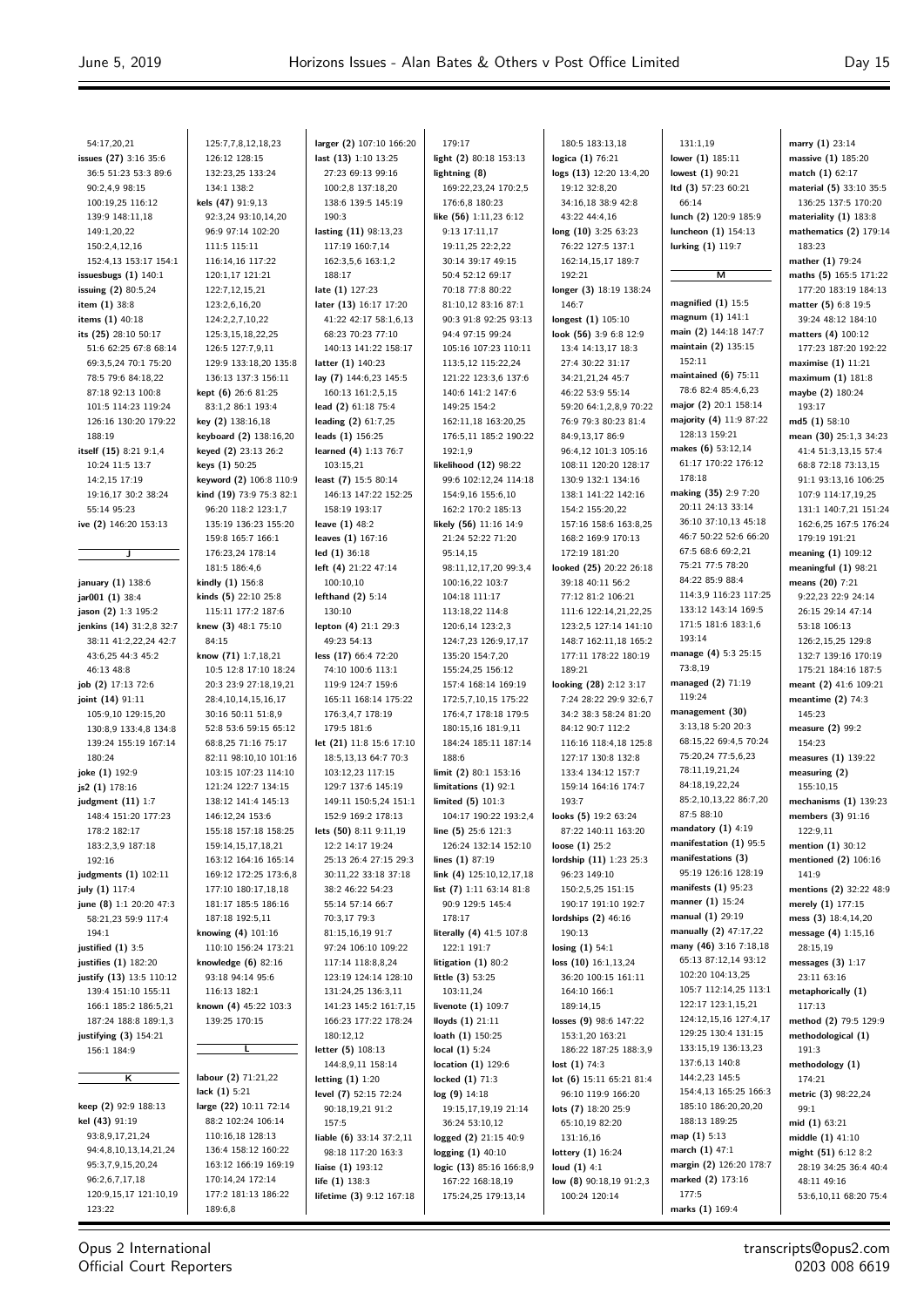$\equiv$ 

| 78:11 82:20 93:19,23                    | monies (1) 27:22                               | navigate (1) 91:23                        | 11:2 16:7 23:8 25:12                  | occurs (2) 57:7,8                    | operated $(1)$ 82:4                           | 13:17 28:10 56:17                            |
|-----------------------------------------|------------------------------------------------|-------------------------------------------|---------------------------------------|--------------------------------------|-----------------------------------------------|----------------------------------------------|
| 94:1 95:8,11 98:4,7                     | month (10) 99:5 132:9                          | nb (2) 57:19 66:9                         | 38:8 65:12,13 71:18                   | oclock (4) 1:12 81:6,6,7             | operates (2) 125:7                            | 75:20 83:19 87:18                            |
| 103:1 105:14 111:3                      | 167:10,21 179:5,6,25                           | nbsc (3) 17:6,17 18:3                     | 72:23 79:24 81:16,18                  | ocps (2) 86:17 102:21                | 182:3                                         | 99:25                                        |
| 115:3,22 118:25 120:4                   | 180:2 183:15,21                                | near (2) 135:1 166:14                     | 82:6 88:8 101:11                      | ocrs (1) 102:21                      | operating $(4)$ 15:23                         | owned (1) 85:5                               |
| 129:4 130:7 135:11                      | monthly (6) 9:16,19                            | necessarily $(5)$ 53:6                    | 103:5 104:9,11,19                     | oct (2) 42:24 43:2                   | 17:14 60:17 182:7                             |                                              |
| 136:5 142:25 143:15                     | 12:10 131:4 132:2                              | 85:14 95:3,4 104:16                       | 105:12,14,14 106:14                   | october (2) 42:19 47:7               | operation $(5)$ 83:22                         | P                                            |
| 147:20 152:23 154:18                    | 167:11                                         | necessary (4) 71:4 90:3                   | 108:1 110:17,21,23                    | odd (1) 95:24                        | 100:8 128:15 137:2                            |                                              |
| 155:16 165:8 168:14                     | months (8) 70:23 77:10                         | 98:10 188:8                               | 112:13 113:2,3,15,17                  | office (109) 3:13,17                 | 185:22                                        |                                              |
| 173:1,11 175:15                         | 144:6,24 145:4,5                               | need (32) 9:9 10:7                        | 114:10 115:2 118:20                   | 18:3 20:4,5,20 27:16                 | operational (1) 5:6                           | packaged (2) 73:11                           |
| 184:15 186:2,12 187:7                   | 167:10 168:7                                   | 14:25 27:18 28:4,4                        | 119:9,13 123:13 124:6                 | 28:21 32:6,12 33:11                  | operator (1) 15:15                            | 83:5                                         |
| 189:17 191:15,24                        | more (84) 3:7 4:16,24                          | 79:14 80:17 82:16                         | 125:22 129:10,17                      | 34:9 35:4 36:15 37:2,6               | opinion (8) 3:16 7:11                         | packaging (1) 73:7                           |
| million (25) 4:11                       | 6:8 11:16 33:1,19                              | 83:7 96:4 99:2 101:24                     | 130:17 131:12 133:17                  | 47:14 52:15 55:6                     | 14:5 44:18 75:7 82:24                         | paid (2) 47:13 107:22                        |
| 9:13,20,23 10:15                        | 38:11 41:21 53:12                              | 110:11 118:3 127:13                       | 137:16 138:18                         | 56:10,19,22 57:23                    | 109:1 130:13                                  | paper (4) 2:19,22                            |
| 12:13 81:20 131:3,4                     | 63:16 81:18 82:16                              | 135:7 149:5,21 150:15                     | 139:6,10,11,22 140:12                 | 60:21 61:6 62:15,23                  | opportunity (3) 50:4                          | 105:19,21                                    |
| 132:2,3,7 165:10                        | 89:3 90:2 99:23 106:6                          | 151:11 152:16 163:7                       | 141:18,19,19                          | 63:1,2,3,6 64:17                     | 90:3 94:5                                     | paragraph (65) 3:9 4:12<br>6:13 8:5,11 30:23 |
| 167:21 168:6,6                          | 107:1 110:6 111:17                             | 168:9 181:7 183:21                        | 145:13,14 146:6,15                    | 66:14,19 68:14,22                    | opposite (2) 22:11                            | 31:1,18,24 33:21                             |
| 179:10,10 180:2,4,8                     | 112:14                                         | 184:3,7,8 185:1 189:2                     | 147:7 148:5                           | 69:1,8,20,23 70:1,11                 | 77:11                                         | 35:25 36:25 37:9,20                          |
| 183:15 186:5 188:5                      | 113:6,7,7,8,12,15,19,22,25                     | 190:18                                    | 151:21,24,25 157:21                   | 74:17 75:3,20 76:16                  | orally (1) 45:18                              | 40:13 41:10,11                               |
| 189:14<br>millions (1) 186:8            | 114:4,6,8,9,12 119:6                           | needed (2) 28:6 83:11                     | 164:9,12 166:21<br>167:6,9,11,17,20   | 77:4,6,12                            | order (26) 28:5 40:11<br>44:11 55:11 67:8     | 42:1,18 52:21 54:25                          |
| mind (8) 68:8 75:18                     | 122:21,22 123:3,15<br>124:2,23 126:4 127:4     | needs (9) 11:6 26:18<br>28:25 64:11 73:7  | 168:21 169:19,24                      | 78:4,5,10,11,14<br>79:5,7,12,13 80:3 | 68:15 70:14 83:7                              | 61:16 66:8,17,18 68:7                        |
| 91:11 143:14 181:11                     | 128:17 131:25                                  | 75:13 96:12 101:23                        | 172:14 173:2,14                       | 83:11,25                             | 101:22 115:10 118:3                           | 69:6 74:9,15 76:9                            |
| 187:4,21 190:11                         | 132:16,19                                      | 173:18                                    | 175:20 181:18                         | 84:9,14,16,21 85:3,23                | 124:18 133:22 134:3                           | 77:14 79:3,4,22 93:7                         |
| mine (2) 59:10,12                       | 133:9,14,15,19                                 | negative (1) 16:12                        | 184:7,22,23 186:18,22                 | 86:7,8,14,22 87:17,20                | 135:15 149:4 150:13                           | 94:2 105:23                                  |
| minimum (2) 97:4                        | 134:5,19                                       | neither (1) 153:14                        | 188:23 189:6,21                       | 88:13 90:20 99:4                     | 151:9 152:12 169:9                            | 107:18,20,23                                 |
| 193:5                                   | 135:2,7,13,21,25                               | net (4) 64:18,19 164:5                    | 191:16                                | 106:5 108:20 109:16                  | 171:1 173:15 174:15                           | 108:14,25 109:19                             |
| minister (1) 114:21                     | 140:6 159:13 162:10                            | 188:17                                    | numberautomated (1)                   | 127:20 128:5 130:15                  | 185:2 186:21 189:3                            | 110:15 132:17 136:6                          |
| minor (1) 192:8                         | 164:6 165:25 166:3,11                          | network (27) 4:18                         | 38:7                                  | 142:3 144:20 158:15                  | ordinarily $(1)$ 193:1                        | 137:15,17,18 139:19                          |
| minute (1) 151:2                        | 167:5 168:14                                   | 12:10,11 167:4                            | numbering (1) 192:21                  | 162:23 167:4                         | organisation (1) 115:20                       | 140:3 141:8,24                               |
| minutes (9) 45:15,16                    | 172:13,14,15 174:21                            | 169:5,7 170:23 171:8                      | numbers (16) 10:11                    | 168:12,15 170:23                     | organisations $(1)$ 22:21                     | 142:17,20 144:11,14                          |
| 50:8 53:20,23 54:2                      | 175:4,6 176:17 178:19                          | 172:24 173:4 174:3                        | 116:10 128:10 130:25                  | 171:11 173:4,18 174:3                | organised $(3)$ 15:24                         | 166:5 167:3 168:2                            |
| 133:22 147:2 151:2                      | 180:16 181:6,10                                | 176:20 177:1,7                            | 132:12 133:18                         | 176:19 177:1,6 179:4                 | 73:6 92:21                                    | 171:14 174:20 178:25                         |
| mis (1) 84:19                           | 184:24 185:14                                  | 181:12,14 182:22                          | 134:9,10 136:24                       | 181:12 182:2                         | original (6) 74:25 75:7                       | 179:9 183:17                                 |
| misconceived (1) 78:16                  | 189:11,25 193:17                               | 184:18 185:23 186:14                      | 137:14 147:25 164:16                  | 184:18,24 185:23                     | 105:17,23 106:12                              | paragraphs $(8)$ 5:2 33:4                    |
| miskey (1) 50:18                        | morning (8) 1:8 2:3,4                          | 187:13,16,22 188:1,4                      | 165:13,17,17 170:15                   | 186:14 187:13,22                     | 143:20                                        | 143:25 144:16 145:2                          |
| misleading (5)                          | 63:6 115:7 140:18                              | 189:16 190:1                              | numerical (2) 112:25                  | 188:1,4 189:16                       | originally (1) 74:11                          | 171:16,17 174:22                             |
| 36:15,15,16 87:7,9                      | 154:12 193:22                                  | never (2) 59:14 80:1                      | 165:2                                 | offices (4) 56:17 62:21              | others (5) 112:4 122:25                       | park (1) 129:7                               |
| mismatch $(6)$ 64:23                    | most (9) 32:11 123:21                          | next (25)                                 |                                       | 86:20 108:16                         | 125:23 126:23 176:18                          | part (9) 32:1 67:13                          |
| 130:11 131:2 158:7                      | 126:4,4 143:19 165:14                          | 6:22,23,23,24,25,25                       | $\mathbf{o}$                          | often (37) 2:7 9:6,9,9               | otherwise $(1)$ 142:25                        | 75:24 84:24 96:25                            |
| 164:4,14                                | 176:6,8 179:20                                 | 7:1,2,3,4,4,5,6 35:25                     |                                       | 10:9,20 22:14,21                     | oti (1) 14:23                                 | 148:10 152:3 154:21                          |
| mismatches $(3)$ 64:21                  | move (17) 8:11 19:24                           | 42:23 43:5,19 49:3                        | oath (1) 135:17                       | 65:16 82:8,21 87:11                  | ought (4) 63:19 81:1                          | 193:3                                        |
| 77:2 116:11                             | 33:18 54:23 57:14                              | 50:1 52:21 77:10 95:7                     | object (1) 177:15                     | 92:3,14 94:3,11                      | 148:10,17                                     | particular (41) 2:12 8:9                     |
| misras (1) 14:19                        | 70:3,3 79:18 91:7                              | 107:21 110:1 125:1                        | objection $(1)$ 177:13                | 125:10,11                            | outcome (3) 101:19                            | 15:24 16:8 18:16                             |
| miss $(1)$ 42:22                        | 101:15 103:23 119:17                           | night (2) 135:20 187:23                   | objective (3) 88:21,23                | 136:17,19,23                         | 159:15 187:14                                 | 72:5,6,8,9,21 83:12                          |
| missed $(1)$ 17:23                      | 125:1 139:19 141:23                            | nine (3) 142:21 143:1,5                   | 89:8                                  | 137:7,14,19 139:5,16                 | output (1) 62:16                              | 94:12,13 98:5,5                              |
| missing (2) 44:4 76:23                  | 160:18 177:22                                  | nobody (3) 51:12,14                       | obliged (5) 149:10                    | 140:1,5,7 141:17,25                  | outreach (4) 173:1,3,11                       | 104:22,24 112:5                              |
| mistake (4) 8:9                         | moved (1) 166:6                                | 181:23                                    | 150:5 189:12 191:6                    | 143:15 144:6 145:10                  | 1/4:1                                         | 115:22 117:13 130:1                          |
| 39:11,13,22                             | moving (2) 129:8                               | nonclaimant (1) 176:25                    | 192:7                                 | 156:18 168:24 191:25                 | outs (1) 16:5                                 | 132:23 144:22 148:11                         |
| mistaken (2) 40:1,20                    | 132:14                                         | nonconformance (1) 5:3                    | observation $(1)$ 172:17              | oh (2) 130:19 141:13                 | outset (1) 88:23                              | 150:2,3 169:10,17,25                         |
| mistakes $(1)$ 9:7                      | ms (5) 37:18 40:18                             | none (2) 16:18 115:24                     | observations (3) 35:9<br>49:11 100:11 | okay (12) 29:11 34:25                | outside (9) 25:6 68:3                         | 170:12,13 174:1                              |
| misunderstand (1)                       | 43:14 49:20 79:24                              | nonetheless $(1)$ 81:25                   | observer $(1)$ 163:20                 | 47:2 55:14 90:15                     | 85:7 106:4 108:19                             | 176:17 177:15 178:23<br>181:4,4,5 182:5      |
| 129:18                                  | mscs (1) 102:22                                | nonrecoverable (1)                        | obtaining $(1)$ 71:8                  | 118:8 123:5 132:10                   | 109:15 151:4 163:19                           | 183:15 187:5                                 |
| misunderstanding (2)<br>150:7,7         | much (14) 52:14 55:19<br>58:19 64:4 81:18 89:3 | 22:14                                     | obvious (5) 75:17,22,23               | 141:21 143:13                        | 176:5                                         | particularly (5) 7:17                        |
|                                         | 94:6 101:18,18 176:7                           | nontransient (1) 98:6<br>nonuse (1) 89:16 | 119:11,22                             | 171:10,19<br>once (16) 26:24 27:2    | outstanding (1) 76:22<br>over (40) 4:5 5:6,12 | 15:24 31:8 72:14                             |
| misunderstood (3)<br>40:18 130:1 132:21 | 184:23 186:1 192:22                            | nonzero (1) 17:2                          | obviously $(4)$ 97:14                 | 57:2 87:11,12,13                     | 9:12 12:11 16:12 17:1                         | 144:14                                       |
| mm (20) 12:25 21:3                      | 193:23                                         | nor $(1)$ 60:22                           | 126:19 130:22 180:6                   | 94:21 102:8 116:6                    | 27:22 28:9 40:3,22                            | parties (2) 1:18 97:25                       |
| 29:23 35:12 44:22                       | multiple (5) 11:18                             | note (4) 46:16 58:16                      | occasion $(3)$ 12:3                   | 121:10 126:23 132:23                 | 42:16 63:5,9 64:13                            | party (3) 23:4,6 74:18                       |
| 56:18 59:24 74:13,21                    | 181:19,22 185:17                               | 68:10 141:12                              | 131:24 132:1                          | 133:24 162:10 163:4                  | 68:11 73:2,3 76:20                            | passage (1) 14:21                            |
| 76:12 80:6,12 95:18                     | 188:23                                         | noted (6) 15:25 106:5                     | occasions $(8)$ 80:15                 | 181:25                               | 77:25 84:7 100:8                              | passages (2) 41:8 70:4                       |
| 105:6,25 122:8 123:8                    | multiplied (1) 113:2                           | 110:6 137:19 144:3                        | 87:14 131:17 137:10                   | ones (8) 92:4 96:19                  | 102:21 108:24 122:11                          | passed (3) 17:6 28:3,11                      |
| 155:23 164:21 174:24                    | must (6) 38:24 58:6                            | 164:7                                     | 143:19 172:15 188:23                  | 107:7 111:13 127:14                  | 124:1 132:2 137:1                             | passing (2) 23:11 28:12                      |
| moment (19) 5:20 22:8                   | 101:23 127:18 138:11                           | notes (1) 109:1                           | 193:18                                | 158:8 161:1 165:14                   | 143:10 166:12                                 | past (2) 53:25 143:10                        |
| 23:25 24:5,8 26:6                       | 173:24                                         | nothing (6) 39:13 44:24                   | occur (2) 95:20 186:25                | online (3) 26:4 59:23                | 167:4,6,18 169:19                             | patterns (3) 116:8,9,9                       |
| 53:17 58:25 96:21                       | myself (1) 40:11                               | 61:6 67:24 82:9                           | occurred $(9)$ 38:12                  | 139:21                               | 172:14 179:16                                 | pause (9) 4:3,12 18:7                        |
| 103:13,13 119:21                        |                                                | 113:16                                    | 57:17 94:10 98:12                     | onto (5) 6:23,23,24,25               | 182:12,13 185:22                              | 31:11 90:6,16 122:3                          |
| 120:22 123:25 146:25                    | $\overline{\mathsf{N}}$                        | notwithstanding (1)                       | 143:5,19 157:18 158:1                 | 16:25                                | 187:22                                        | 171:18 174:24                                |
| 158:20 161:3                            |                                                | 92:1                                      | 179:16                                | open (4) 28:1 87:4,8                 | overall (3) 101:6 102:12                      | paused (1) 142:1                             |
| 191:11,20                               | name (3) 22:15 84:19                           | november (2) 76:6                         | occurrence (2) 96:18                  | 177:16                               | 156:2                                         | pay (2) 22:1 28:16                           |
| monday $(1)$ 14:23                      | 129:6                                          | 138:3                                     | 163:17                                | opened (3) 14:19 28:17               | overnight (1) 191:15                          | payment (18) 21:4                            |
| money (9) 21:9,13                       | namely (3) 77:11                               | nowhere (2) 166:14                        | occurrences (3) 9:10                  | 73:23                                | overwhelming (2) 162:2                        | 22:2,4 23:9,16                               |
| 22:23,25 27:18 28:3                     | 101:19 144:19                                  | 188:7                                     | 132:20 146:13                         | operate (3) 21:19 30:13              | 185:13                                        | 24:8,12,13,18,21 29:5                        |
| 29:22 48:1 98:1                         | nature (5) 10:2,5 23:12                        | number (93) 1:7 9:5,10                    | occurring $(2)$ 180:1                 | 81:12                                | own (9) 8:15 12:24                            | 38:8 49:24 50:3                              |
|                                         | 101:5 124:16                                   |                                           | 183:14                                |                                      |                                               | 54:14,14,15 60:7                             |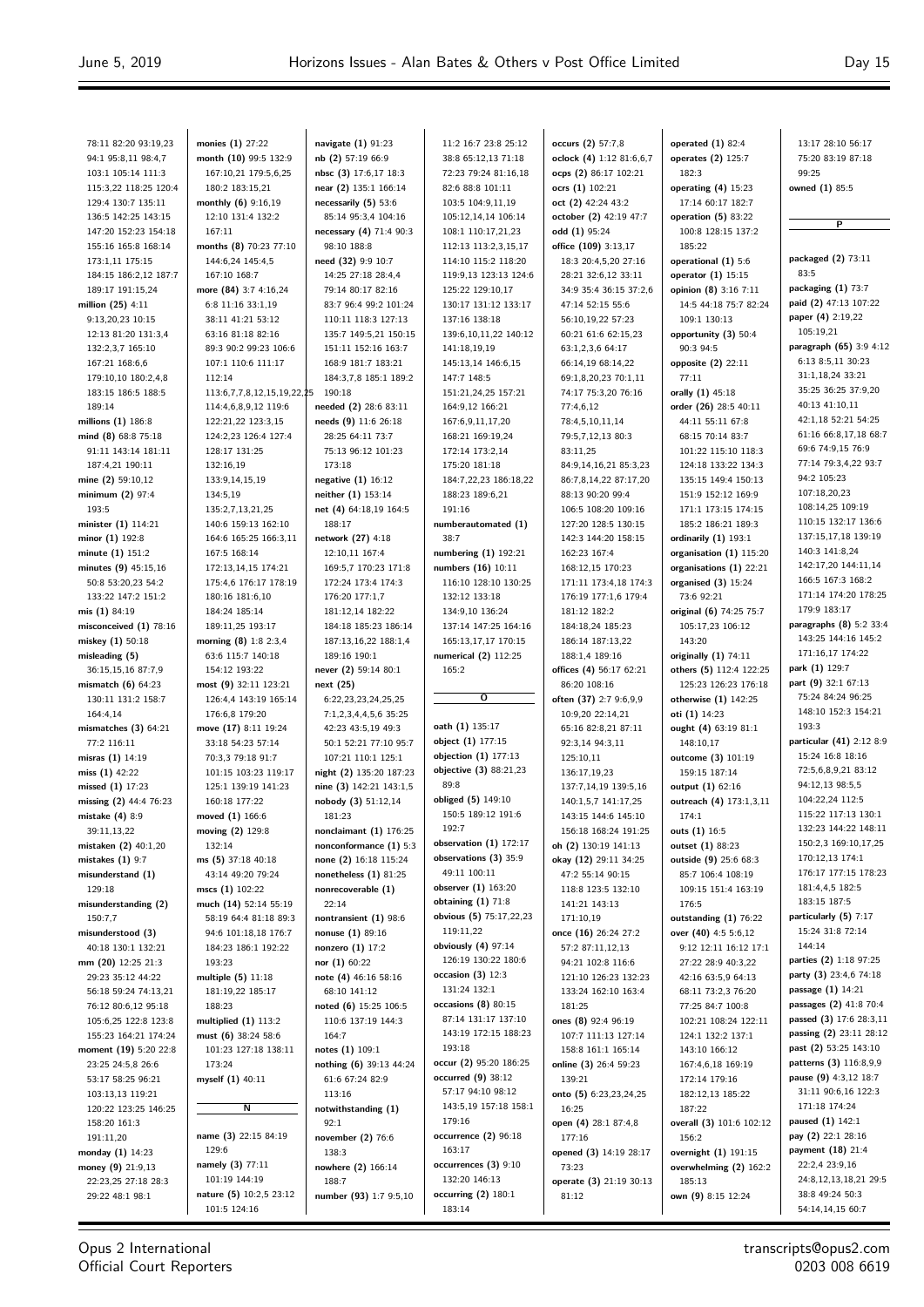$\equiv$ 

| payments (8) 64:20,23                         |                                                |                                                 |                                                 |                                               |                                         |                                             |
|-----------------------------------------------|------------------------------------------------|-------------------------------------------------|-------------------------------------------------|-----------------------------------------------|-----------------------------------------|---------------------------------------------|
|                                               | 83:14 137:1 145:20                             | 67:8,12 68:13                                   | postmasters (2) 4:22                            | 99:23 106:25 117:9                            | propositions (1) 192:1                  | 69:6,17 70:3,17,22                          |
| 116:11 130:11 131:2                           | 167:4,6 187:23                                 | 76:21,23 78:1 82:1                              | 5:7                                             | 122:22,24 123:3 126:4                         | prospect $(1)$ 100:5                    | 71:2,7,11,14,18,21,25                       |
| 158:7 164:4,14                                | permit (1) 151:15                              | 85:22                                           | potential (20) 18:12                            | 172:18,19 189:24                              | provide (3) 32:13 93:17                 | 72:5,8,11,14,22                             |
| pba (1) 77:1                                  | person (4) 95:8                                | portion (8) 10:11 85:12                         | 61:13 80:17 100:17                              | problem (29) 15:21                            | 113:16                                  | 73:2,5,13,15,25                             |
| peak (26) 2:11,12 86:16                       | 157:2,14 170:5                                 | 101:3 106:2,16                                  | 110:19 111:3,13,19,20                           | 17:9,16,21 18:12 19:3                         | provided (9) 15:7 35:7                  | 74:5,9,14,17,22                             |
| 91:19 92:15,17 93:8                           | personnel $(3)$ 87:23<br>93:10.14              | 107:6,10 108:1                                  | 112:14                                          | 24:5 25:5,5,7,8,15                            | 41:1 51:12 115:24                       | 75:2,10,17 76:2,13                          |
| 107:14,14 109:11<br>119:16 120:10,16          | perspective (1) 75:13                          | position (21) 18:24 32:6<br>46:15 50:18 70:14   | 114:11,13,16,17,25<br>135:6 157:7 166:11        | 29:18 35:22 51:5,14<br>70:8 75:15 76:23 78:9  | 116:22 118:6 140:17<br>141:1            | 77:14,17,22 78:3,8,14<br>79:3,18 80:7,13,22 |
| 123:22 124:11                                 | peter (3) 1:3 170:9                            | 78:20 85:16 101:15,18                           | 173:12 185:10                                   | 89:10 93:19 94:15                             | providing $(1)$ 69:14                   | 81:10,15,23 82:15,23                        |
| 125:12,18 126:21,24                           | 195:2                                          | 111:12 123:1 126:25                             | potentially (12) 106:5                          | 103:4 123:23 126:11                           | public $(1)$ 1:10                       | 83:16 84:15 85:1,16                         |
| 128:15,18 129:2                               | phantom (1) 139:7                              | 133:23 135:15,24                                | 110:6 113:6 114:20,22                           | 129:1 138:24 156:16                           | pulling (1) 83:15                       | 86:4,12,16 87:1,15,24                       |
| 134:14 135:22 142:7                           | phenomenon (3) 96:3                            | 143:17 166:3,10,17                              | 132:19 133:13 134:5                             | problematic $(1)$ 51:10                       | pure (2) 26:23 165:13                   | 88:12,16,21,25                              |
| 144:5                                         | 181:9 189:1                                    | 172:21 183:13                                   | 135:12,25 158:11                                | problems (10) 7:24,25                         | purely (1) 85:9                         | 89:7,14,18,24 90:1,19                       |
| peaks (96) 2:15                               | phone $(1)$ 25:6                               | positions (2) 32:10                             | 166:5                                           | 36:18 92:4 93:11,15                           | purpose (12) 20:11 55:8                 | 91:3,7,16,19,22                             |
| 65:5,7,11,19 91:9,13                          | phonecard $(1)$ 22:1                           | 76:14                                           | pouches (1) 16:6                                | 125:15 126:5 156:25                           | 57:24 66:16 75:8                        | 92:1,6,9,12,19,25                           |
| 92:3,6,10,24 93:11                            | phonecards (1) 16:16                           | positive (2) 66:2 111:11                        | pound (1) 161:2                                 | 173:12                                        | 84:6,10 87:6                            | 93:4,6 94:1,16,24                           |
| 95:12 96:12 97:13                             | photograph $(1)$ 28:12                         | positively $(1)$ 112:3                          | pounds (3) 151:25                               | proceedings (3) 90:24                         | 93:10,14,17 112:7                       | 95:2,10,13,17,19,23                         |
| 102:21 106:2,3,6,8,14                         | phrase (1) 116:5                               | possessed $(1)$ 107:23                          | 158:18,18                                       | 155:12 156:3                                  | purposes (12) 15:4 20:6                 | 96:9,12,16,20 97:24                         |
| 107:10,20,25 108:9,17<br>109:13               | phrases (3) 116:1,4<br>118:15                  | possibility $(6)$ 88:18<br>114:18 134:10 137:22 | power (2) 25:7 133:15<br>practicable $(1)$ 89:2 | process (62) 5:23 21:15<br>22:6,24 23:1,3,19  | 48:6 54:3 66:20<br>67:16,23 68:5 84:17  | 98:4,9,15,21 99:2<br>100:10,22              |
| 110:3,7,11,22,23                              | physically (3) 28:18                           | 168:10 178:8                                    | practice (2) 28:24 69:2                         | 29:14,15 30:13,18,21                          | 90:24 99:8 159:7                        | 101:3,9,15,22                               |
| 111:4 112:13                                  | 127:11,17                                      | possible (44) 39:25                             | praise (1) 65:24                                | 53:12,15 55:21,23                             | pursue (2) 148:15                       | 102:1,8,16,19                               |
| 113:3,6,8 115:2,11                            | pick (3) 30:11 37:19                           | 40:1,5,21 50:17 65:25                           | precise (4) 65:25 66:3,4                        | 56:24 57:2,18 60:24                           | 152:10                                  | 103:3,12 104:1,7,15                         |
| 116:13,16 117:22                              | 63:25                                          | 80:21 88:18                                     | 87:6                                            | 61:24,24 62:8                                 | pursuing $(1)$ 148:9                    | 105:3,7,16                                  |
| 119:7,12,14,15 120:1                          | picked (5) 12:12                               | 89:3,12,23 90:21,25                             | precisely (5) 29:10 53:9                        | 63:4,15,16 67:21                              | pushed (1) 60:14                        | 106:1,10,19,22                              |
| 123:19,25                                     | 162:11,20,22 163:23                            | 91:3 94:1 98:20                                 | 93:16 115:11 170:9                              | 69:21 71:8,14                                 | putting (8) 11:24 44:11                 | 107:3,8,13,18                               |
| 125:4,8,13,13,14,17,21,24 picking (4) 5:18    |                                                | 100:14,16 102:9 107:1                           | precision $(1)$ 113:16                          | 72:12,22 73:10 78:6,9                         | 120:14 148:19 149:9,9                   | 108:3,7,11 109:18,22                        |
| 126:5,10,15,16                                | 33:20,23 108:14                                | 111:16,16 112:20,23                             | predate $(1)$ 76:5                              | 80:19 82:25 84:1                              | 153:9 191:14                            | 110:20 111:4,15,20,25                       |
| 128:19,22,23 129:8                            | picks (1) 64:20                                | 114:21 116:3                                    | predecessor (2)                                 | 87:12 92:13 93:25                             |                                         | 112:15,23 113:5,18,21                       |
| 132:20,20,24                                  | picture (6) 19:21 32:14                        | 118:22,23 119:9                                 | 68:19,20                                        | 101:15 112:15 118:5,8                         | Q                                       | 114:2,7,13,16                               |
| 133:7,9,14,16,17,19,25<br>134:5 135:2,6,13,21 | 34:16,17 67:19 75:25<br>piece (4) 2:18,22 31:9 | 126:7,8 134:14 139:1<br>141:3 154:7 173:20      | predicated $(1)$ 180:10<br>prefer (1) 145:16    | 119:22 127:8<br>128:11,12 133:3               | q $(611)$                               | 115:6,13 116:5,23<br>117:1,5,8,12,22,25     |
| 140:17 141:25                                 | 177:9                                          | 181:4,8 183:7                                   | preference $(1)$ 87:4                           | 135:16 146:1 148:4                            | 2:5,7,11,15,18,21,25                    | 118:8,11,24                                 |
| 142:13,19,21                                  | pin (1) 15:21                                  | 186:16,19 187:7,11                              | premises $(1)$ 48:3                             | 151:19 165:1 174:14                           | 3:2,12,24 4:5,14,22                     | 119:3,11,17,21                              |
| 143:1,4,11 144:10                             | place (11) 1:19 3:21                           | 189:24                                          | prepared $(3)$ 114:7                            | 177:18,19 181:21                              | 5:2,6,12,18 6:4,11,20                   | 120:3,6,8,17,20,24                          |
| 147:25 156:11                                 | 6:17 38:11 40:14                               | possibly (6) 3:8 157:18                         | 147:16 187:1                                    | 182:1 184:13,14                               | 7:10,15 8:7,11                          | 121:13,15,17,21,24                          |
| 157:10,23 165:3,18,18                         | 43:22 49:23 53:7,9                             | 158:2 179:24 181:15                             | preponderance (1)                               | processdriven $(1)$ 92:13                     | 9:9,11,16 10:2,5,9,23                   | 122:9,14,17,21,25                           |
| peg (1) 150:16                                | 70:18 71:3                                     | 184:19                                          | 174:1                                           | processed $(1)$ 60:18                         | 11:1,12 12:2,7,18                       | 123:5,9,11,18,25                            |
| pence (1) 152:1                               | placed $(1)$ 22:23                             | post (109) 3:13,17                              | presence (1) 153:24                             | processes (11) 3:15,21                        | 13:1,11,14,20,24                        | 124:4,6,14,18,21                            |
| pennies (3) 160:25                            | plainly (1) 166:14                             | 20:4,5,20 27:16 28:21                           | present $(1)$ 15:4                              | 6:16 29:19 60:20                              | 14:7,13,17 15:14,18<br>17:22 18:13      | 125:1,6,11,19                               |
| 161:17,22<br>penny (1) 161:2                  | please (44)<br>6:19,22,23,24,24,25             | 32:6,11 33:11 34:8<br>35:3 36:15 37:2,6         | presentation $(1)$ 82:19<br>preserve (1) 133:22 | 61:3,6,18 72:1<br>169:1,10                    | 19:2, 11, 15, 18, 24                    | 126:2,8,14,25<br>127:3,7,11,13,17           |
| people (26) 50:24                             | 7:1,1,2,3,3,4,5,5,6,7,7,8                      | 52:15 55:6                                      | press (5) 50:25 71:24                           | processing $(3)$ 56:8                         | 20:10,14,16                             | 128:2,5,7,10,17,22                          |
| 64:1,2,8,9 72:5 82:11                         | 11:8 12:19 14:18 15:3                          | 56:10,17,22 57:22                               | 81:7 138:18 141:6                               | 61:12 92:16                                   | 21:1,4,7,9,19,22,25                     |                                             |
| 84:13 87:13 93:18,18                          |                                                |                                                 |                                                 |                                               |                                         | 129:1,7,13,22                               |
|                                               | 18:5 33:3 42:16 49:21                          | 60:21 61:6                                      | presses (1) 138:17                              | produce (3) 31:14 64:3                        | 22:8,15,17                              | 130:6,15,19                                 |
| 101:11,17 102:3,11                            | 90:1 96:17 105:16                              | 62:15,21,23 63:1,2,3,6                          | presumably $(1)$ 84:8                           | 177:14                                        | 23:4,7,19,22,25                         | 131:9,13,20,24                              |
| 112:8 114:16 119:4                            | 108:14,17 110:2                                | 64:17 66:14,19                                  | presume (5) 20:22                               | produced (12) 9:20                            | 24:3,5,11,17,21                         | 132:7,10,21                                 |
| 157:25 162:9                                  | 120:22,25 136:6                                | 68:14,22 69:1,8,20,23                           | 41:18 58:8 116:5                                | 20:19 55:3 57:20                              | 25:1,8,10,18 26:1,21                    | 133:2,6,12,21 134:3                         |
| 169:20,24 170:2 173:5                         | 142:16,19 144:13                               | 70:1,11 74:17 75:3,20                           | 180:13                                          | 62:11,14 63:14 66:10                          | 27:3,8,15 28:2,10,19                    | 135:10 136:1,8,22                           |
| 176:6,8                                       | 153:23 154:1                                   | 76:15 77:4,6,12                                 | presuming $(1)$ 68:20                           | 77:18 89:8 134:23                             | 29:3,11,14,24                           | 137:4,6,13,17                               |
| peppered (1) 182:13                           | 156:15,17 171:17                               | 78:4,5,10,11,14                                 | pretrial (2) 190:21                             | 167:12                                        | 30:7,11,22                              | 138:1,6,8                                   |
| per (5) 79:25 80:1                            | 178:25                                         | 79:5,7,12,13 80:3                               | 193:6                                           | produces $(1)$ 80:9                           | 31:13,17,24                             | 139:1,4,13,16,19                            |
| 164:18 171:10 179:4                           | pluck (1) 81:17                                | 83:11,25                                        | prevent (2) 3:22 6:17                           | producing (2) 165:25                          | 32:4,10,23 33:1,23                      | 140:17,21 141:4,21                          |
| perceived $(1)$ 75:23                         | plural (2) 134:11 135:13                       | 84:9,14,16,21 85:3,23                           | prevented (2) 117:25                            | 175:16                                        | 34:19 35:1,13,20<br>36:1,9,14,18,25     | 142:12,16,24                                |
| percentage (2) 112:8<br>113:3                 | plus (1) 144:20<br>pm (15) 18:1 96:23          | 86:7,8,14,20,22<br>87:17,20 88:13 90:20         | 118:2<br>previous $(1)$ 69:9                    | product (1) 16:21<br>professional $(1)$ 15:14 | 37:9,13,16,18,23                        | 143:5,8,10,14,19,23<br>144:22 145:1,8,14,18 |
| perception (4) 78:24                          | 97:3,7,11,17,18,20                             | 99:4 106:5 108:16,20                            | previously $(1)$ 164:7                          | profile (1) 189:5                             | 38:15,23 39:3,17,25                     | 146:1,5,9,11,17,21                          |
| 83:11 84:13 177:18                            | 138:14,17,20                                   | 109:16 127:20 128:5                             | primary (1) 74:11                               | programme $(1)$ 170:8                         | 40:3,6,16,22                            | 147:11,14,16,20 148:3                       |
| perfect (1) 3:19                              | 147:1,3,5 193:24                               | 130:15 142:3 144:20                             | prime (1) 114:20                                | proper (4) 96:4,13 99:2                       | 42:4,10,13,16,22                        | 154:6,12,18                                 |
| perfectly (5) 19:20                           | po (1) 16:16                                   | 158:15 162:23 167:4                             | principle (4) 171:21                            | 145:17                                        | 43:11,19,21                             | 155:2,5,9,14,18,22,24                       |
| 65:15 118:13 147:21                           | points (10) 33:19                              | 168:15 170:23 171:11                            | 172:17,18 175:10                                | properly (12) 7:16 44:8                       | 44:6,17,23 45:4,14                      | 156:5,8,17 157:9,20                         |
| 152:24                                        | 39:18,19 52:17 54:10                           | 173:4,18 174:3 176:19                           | principles $(1)$ 177:21                         | 45:23 46:5 130:23                             | 46:1,9,14,16 48:1                       | 158:5,12,20                                 |
| perform (4) 148:4                             | 153:8 191:1,8,16,20                            | 177:1,6 179:4 181:12                            | printed (24) 30:16,18                           | 145:16 148:16 150:14                          | 49:20 50:12,20                          | 159:2,12,17,23                              |
| 151:19 177:17 178:2                           | polfs (2) 62:16 64:14                          | 182:2 184:18,24                                 | 36:11 41:19 42:5,14                             | 152:12,17 166:24                              | 51:2,11,19 52:12,23<br>54:20,23         | 160:2,6,10,13,18,24                         |
| performing $(1)$ 177:16                       | politely (1) 97:7                              | 185:23 186:14                                   | 43:6,25 44:5,5,7,15,20                          | 190:25                                        | 55:10,14,19,23                          | 161:2,7,10,15                               |
| perhaps (21) 2:21<br>4:1,11 17:22 41:15       | poll (1) 101:9<br>polling (1) 112:1            | 187:12,22 188:1,4<br>189:15                     | 45:3,25 46:10,11,13<br>47:15,21 48:20 49:9      | proportion (3)<br>109:10,13 110:3             | 56:2,4,14,19,21,24                      | 162:1,7,14,17,20,25<br>163:6,19             |
| 43:19 72:20 74:5 83:4                         | polmis (8) 56:12                               | postmaster (18)                                 | 59:13 65:2                                      | proportionality (1)                           | 57:2,7,11 58:4,8,13                     | 164:1,10,17,19,22                           |
| 89:20 91:8 96:22                              | 57:20,21 58:1 62:16                            | 5:22,25 6:5 23:19                               | prior (1) 80:4                                  | 89:19                                         | 59:25 60:6,8,10,13,17                   | 165:7,14,22                                 |
| 112:16 118:25 120:20                          | 66:10,13 68:20                                 | 27:16 28:5 30:7,16                              | pristine (1) 70:22                              | proposals $(1)$ 3:13                          | 61:14,22 62:4,6,11,25                   | 166:5,9,12,23                               |
| 123:15 125:23 129:13                          | polsap (19)                                    | 38:1,5 39:6,21                                  | proactively $(1)$ 5:3                           | propose $(1)$ 4:6                             | 63:9,13                                 | 167:2,16,24                                 |
| 138:1 166:7 174:19<br>period (8) 9:21 16:10   | 55:4,7,23,24 56:12<br>57:2,7,20,23 66:10,15    | 40:7,9,9 42:5 49:7<br>154:10                    | probabilities (1) 180:6<br>probably (11) 15:5   | proposed $(1)$ 4:8<br>proposing $(1)$ 190:13  | 64:1,7,13,17,23<br>65:4,10,14 66:2,7,24 | 168:2,5,8,14,17<br>169:2,16 170:7,18        |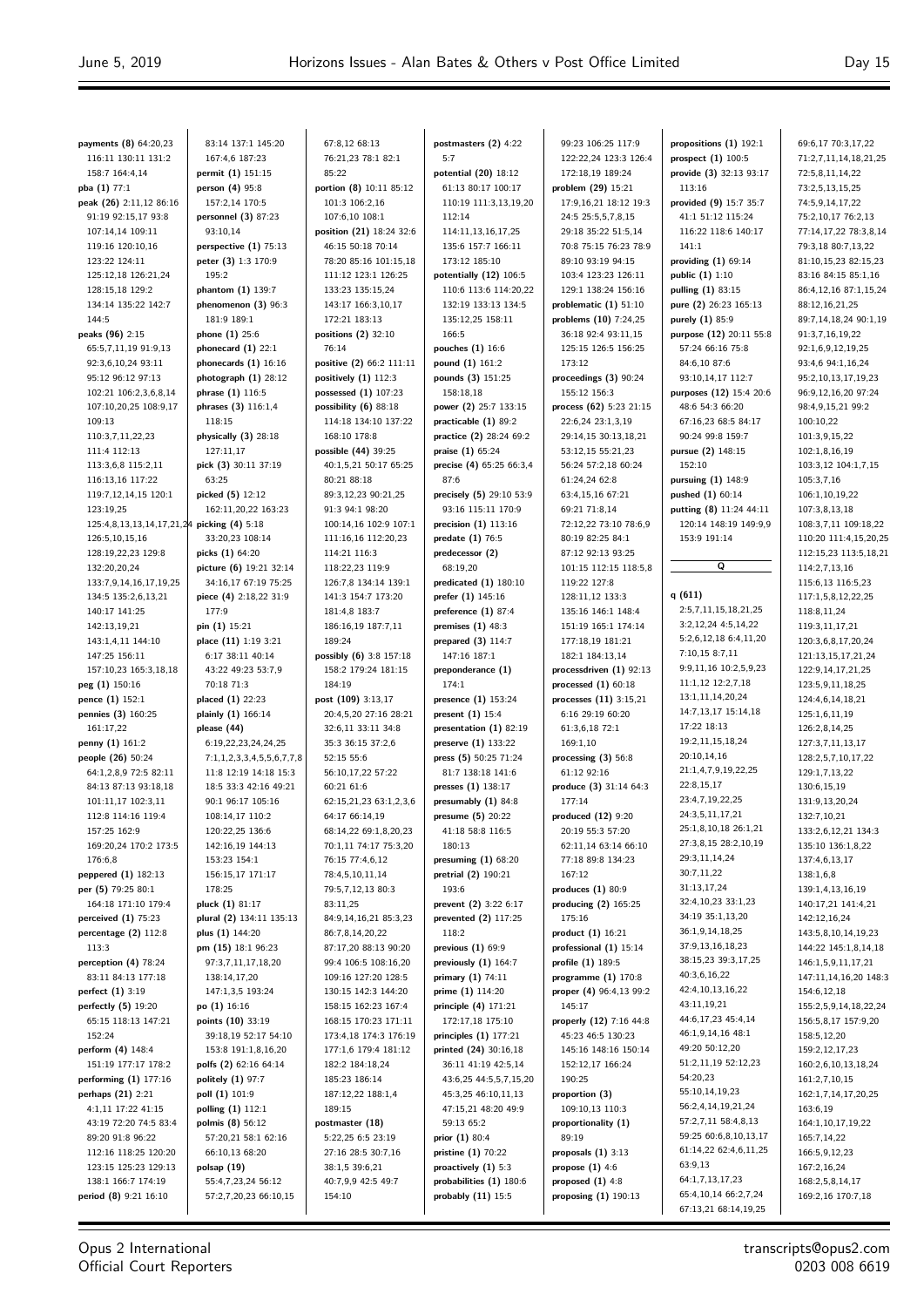1:4,5,20,23 2:2 15:2,6

171:3,14,20 172:3,9,13,21 173:2,10,15,24 174:5,19,25 175:8,10,13,21 176:1,5,11,15,19,22 177:5,12,22 178:7,11,13,24 179:2,13,16,19,23,25 180:4,12,22,24 181:2 182:4,11,16 183:1,7,11,20,24 184:3,6,14,20,22 185:6,13,19,25 186:4,12,19,25 187:4,10,17 188:3,7,16,21,24 189:1,9,23 190:3,11 **qb (1)** 193:3 **qualifications (1)** 72:9 **qualified (1)** 118:13 **quality (2)** 104:21 125:17 **quantities (1)** 72:16 **quantity (1)** 16:2 **question (59)** 1:24 11:13,24 34:8 48:7,24 49:6,8 61:15 65:19 67:23 68:25 77:13 88:22,24 80-7,20,22.25 90:5,19,20 99:16,17,18 100:2,16,18 102:19 117:15 119:17,18,21 120:18 121:4 125:1 135:3 137:6 141:16 142:18,18 143:3 145:19 148:12,14,15 149:21 150:15 151:17 152:10,22 154:8,25 155:1 157:22 160:14 163:9 171:6 172:4 **questioning (1)** 132:14 **questions (15)** 17:16 41:1 89:18,21 99:13,14 100:19 120:9 124:14,18 148:10 149:8 150:1 189:19 191:14 **quibble (1)** 128:10 **quick (3)** 46:22 84:9,17 **quickly (5)** 3:8,24 4:2 51:17 91:8 **quite (41)** 11:13 15:14 20:23 61:15 62:19,22 65:21 71:21 72:22 73:23 82:13,14,22 83:19,25,91:14,24 92:13,21 96:9 103:21 106:25 115:13 118:24 123:12 125:11 126:2 127:3 129:9 133:25 140:11 153:13 158:12 163:6 165:10 169:16 179:19,24 184:19 187:10 192:3 **quotations (1)** 41:8 **quote (1)** 31:9 **quoting (1)** 43:14 **R**

**raise (1)** 192:25 **raised (5)** 3:16 100:25 124:14 138:2 163:9 **raises (1)** 90:4 **raising (3)** 26:23 77:4 177:12 **raison (1)** 115:14 **random (3)** 12:13 111:6 179:25 **randomly (1)** 111:22 **range (14)** 69:5 76:24 78:24 156:19 169:6 170:14,23 171:7 176:16 177:2 182:7,8 189:8 190:5 **rare (3)** 24:11 93:8,9 **rate (1)** 126:3 **rather (18)** 10:20 11:25 25:21 33:12 40:8 43:13 66:4 69:15 79:20 83:25 88:10 99:21 115:10 138:10 149:23 150:1 176:5 186:10 **raw (5)** 70:12 73:7,10 82:15,17 **reached (1)** 52:1 **reaches (1)** 171:15 **read (38)** 4:1,2,4,12 13:13 15:5,6 31:9,10 38:2 40:17 43:19 44:8,25 45:22 47:6 49:18 53:1 57:14 61:17 64:11 66:18 73:12 75:14 77:17 82:9,13,13 86:14 87:12,13 107:5 126:19 130:23 154:4 171:16 174:22 189:11 **reader (2)** 79:17 107:21 **reading (4)** 18:5 37:9 46:2 94:6 **real (9)** 3:20 6:15 7:12 24:18 25:19 26:16 112:10 114:24 171:7 **realise (1)** 116:8 **realised (1)** 47:21 **realistic (1)** 100:5 **reality (1)** 85:18 **really (25)** 1:9 16:22 17:4 39:24 40:25 50:12,15 54:2 72:16 81:23 84:5 99:17,22 103:10 114:17 118:13 125:7 137:7 176:22 186:19 187:13,14,18 190:18 191:3 **reason (12)** 14:8 45:16 50:14 59:6 84:11 135:20 146:5 162:17 164:3 168:24 173:19 187:23 **reasonable (5)** 89:1 102:15 124:9 158:10 172:18 **reasonableness (1)** 89:19 **reasonably (2)** 73:21  $92.24$ **reasons (3)** 1:10 74:12 172:13 **rebooted (1)** 41:15 **recall (10)** 29:10 71:11

88:16 117:13 137:15,16 142:12 161:13,14 164:20 **receipt (30)** 31:4,15 36:11 41:14,23  $42.5,0,14$ 43:2,6,8,9,21,25 44:4,5,7,15,19 45:2,24 46:9,10,11,13 47:20,21 48:11,17 49:8 **receipts (18)** 30:15,18 41:19 46:19 47:8,15 48:10,16,20 49:9 64:20,23 116:11 130:11 131:2 158:7 164:4,14 **receive (1)** 46:19 **received (3)** 29:21 41:9 47:23 **recognise (2)** 23:15 79:11 **recollection (1)** 122:19 **recommend (2)** 17:6 138:17 **reconcile (1)** 69:16 **reconciled (1)** 67:10 **reconciliation (25)** 55:1,3,20,21 56:6,9,25 57:2,4,5,13,20 59:22,25 60:2,4,15 61:2,24 62:5 66:10 67:4 70:5 74:19 76:10 **record (7)** 23:12 44:4 70:15 92:9 94:8 96:17 126:16 **recorded (15)** 24:21 25:20 26:3,4 35:19 45:6 50:11 92:15 105:1 134:24 157:16,17,25 165:3,4 **recording (2)** 92:23 106:15 **records (6)** 47:7 50:21 93:8,9 111:12 142:7 **recover (1)** 166:16 **recoverable (9)** 22:11,12,19 26:14,24 27:1,5 29:7 30:15 **recovered (1)** 42:25 **recovery (4)** 21:15 22:6 32:2 42:2 **recurring (3)** 8:14,25 12:23 **recusal (1)** 192:15 **reduce (3)** 4:17 33:16 89:22 **reduced (6)** 88:18,25 89:1,3 90:17,21 **reducing (1)** 89:11 **reduction (1)** 4:10 **redundant (1)** 63:20 **reexamination (5)** 141:7 153:9,11 193:4,17 **refer (10)** 8:23 58:14 94:10 95:20 109:9 125:14,25 129:5 144:13 167:24 **reference (26)** 8:3,3 13:8 14:11 32:19 39:7 50:6 58:4,10,17 67:1,2 90:17 99:20,21 140:19 144:22 148:18

149:6,22 150:11 152:10,16 153:10,17 156:11 **referenced (1)** 13:19 **references (5)** 58:8 79:24 83:1 87:22 133:20 **referred (16)** 2:16 14:11 37:21 56:19 57:25 76:5 97:14 117:18 133:7 138:9 140:21 142:13,19,21 145:1 180:20 **referring (4)** 86:18 124:12 132:19 137:14 **refers (5)** 33:5 57:25 58:2 144:1 179:7 **refines (1)** 174:25 **reflect (2)** 110:18 165:18 **reflects (1)** 30:10 **refrained (1)** 156:6 **regard (6)** 52:20 75:5 157:9,22 178:15,21 **regarded (2)** 86:6 88:17 **regarding (1)** 33:25 **region (2)** 139:16 151:12 **regular (1)** 83:4 **rein (2)** 153:16,16 **relate (4)** 8:5 14:9 112:6 133:17 **related (1)** 21:1 **relates (1)** 14:18 **relating (3)** 26:12 83:23 117:22 **relation (13)** 27:20 46:19 69:3 82:3 85:18 100:7 145:20 162:1,25 164:24 168:17 172:23 174:14 **relatively (6)** 24:11 101:16 128:12 131:1 132:24 189:7 **release (2)** 138:23 141:12 **relevant (17)** 14:20 27:8 34:8 72:2 76:18 96:14 125:8,16,22,24 126:11,11 129:11 132:25 133:9 134:1 170:19 **reliability (1)** 20:2 **reliable (4)** 71:15 128:12 175:4,6 **reliably (1)** 127:3 **relied (3)** 7:19 36:14 41:11 **relooks (1)** 25:23 **rely (4)** 3:4 14:21 20:16 75:20 **relying (1)** 7:17 **rem (5)** 16:5,5,20 162:9,21 **remaining (1)** 16:22 **remarkably (1)** 51:20 **remember (14)** 2:9 42:6,13 71:9 88:13,19 127:7 144:20 159:23 170:7 180:24,25 185:16,20 **remmed (3)** 16:18,21 18:16

**remming (1)** 162:8 **remote (7)** 12:2,3,7,14,16 74:14 134:10 **remotely (2)** 148:5 151:21 **removed (2)** 29:16 138:22 **renumber (1)** 192:20 **repeat (1)** 157:21 **replace (1)** 138:20 **replacement (1)** 137:19 **replacements (1)** 139:5 **report (148)** 3:9,14 7:19 8:8,12 14:4 20:17,18,22 29:9 30:11,22 31:2,14,19,24 33:3,5,10,22,23,25 35:10,11 36:13,25 37:4,18,23 38:20 40:12,22,24,25 42:11,13 44:6,6,17,19,19,23 45:6,7,8,10,19,23,24 47:6 49:5,12,21 52:15 56:8 57:12,16,23 62:12,14,23 63:10,14 64:5,15,15,17 65:2 66:15,18,25 67:15,21,25 68:4 69:7,18 70:1,5 74:5,7,11 75:2,19 76:2,11 77:10,14,15,17,18 78:8,18,23 79:1,1,18 82:18,21,24 83:2,15 85:24 86:1 89:16 90:7 91:12 93:1 99:11 102:16 103:17 104:23 105:17 106:17,20,24 107:14 109:1 110:14 116:9,10 121:25 122:6,14 127:25 128:8 129:21 136:8 139:12 141:23 143:25 144:13,19 146:10 148:21 149:8 151:7 152:6 164:19 166:5,10 167:2,24 174:19 178:24 180:22 183:24,25 **reported (5)** 18:15 31:7 64:25 67:7 168:20 **reporting (3)** 55:1,20 70:6 **reports (29)** 3:4 20:2,10 30:19 46:24 56:6 57:17 59:22 61:2 62:11 63:5,7,23,24 64:2,3,8,10,12 65:8 68:13 73:6 83:6 88:21 89:8 90:23 91:4 118:14 147:12 **represent (2)** 128:19 187:21 **representative (2)** 103:6 171:2 **represents (2)** 131:4 165:22 **request (12)** 35:4 63:2 86:25 108:16 109:3 116:22

117:2,3,5,5,8,14 **requested (5)** 22:25 32:17 38:9 108:10 116:19 **requests (4)** 72:24 79:23,25 81:20 **require (3)** 169:8,9 191:4 **required (4)** 60:23 67:8 79:15 83:18 **requirement (2)** 60:1,23 **requires (3)** 22:20 155:2 164:12 **resolution (2)** 60:21  $61.4$ **resort (2)** 137:20 139:5 **respect (4)** 60:21 61:3 144:15 153:8 **respectful (1)** 191:2 **respectfully (1)** 150:4 **responding (1)** 131:18 **response (7)** 52:18 108:11,12,21,22 138:19 144:10 **responsive (1)** 115:4 **rest (6)** 169:4,7 172:24 181:12 182:22 184:18 **restarts (1)** 27:4 **restore (1)** 28:6 **result (14)** 8:15,25 12:23 13:16,21,21 61:25 81:16 124:22 133:3 140:24 175:16 177:14 185:8 **resulted (2)** 123:22 159:5 **results (4)** 102:10 103:7 134:23 175:8 **retire (1)** 114:23 **returned (1)** 117:10 **reversal (37)** 30:2,3,5 31:22 32:1,5 33:8,12,25 34:3,4,5 35:14,21 38:4,5,6,7,16,19,21,24 39:6,7,9,15,20 40:7,8,10,14 42:2,3 43:1 44:14 49:7,13 **reversals (1)** 30:24 **reverse (2)** 38:8 44:20 **reversed (7)** 21:16 31:25 36:16 46:20 50:3,7 162:21 **reversing (2)** 38:1 162:8 **review (3)** 101:4 190:21 193:6 **reviewed (13)** 31:6 33:11 76:15 109:10 110:22,24 115:3 120:1 122:7,12,17 124:1 127:11 **reviewer (1)** 53:14 **reviewing (3)** 37:4 38:2 111:22 **revised (2)** 105:17,24 **rfi (2)** 117:3,5 **rise (1)** 99:9 **risk (16)** 3:20 6:15 7:12 33:16 88:25 89:1,2,11 90:18,20,21 100:23 147:20 152:24 156:10 177:24 **robinson (99)**

25:2 41:6 47:3 48:13,18,22 49:2,3 53:16,20,24 54:8 58:18 59:4,5,10,12,17 76:7 90:14 97:1,8,21 99:12,16,18,24 100:4 103:18,21 105:22 109:8 110:2 121:2,4 122:2,5,6 132:13 134:18,21 136:10,12 141:10,13,15 146:24 147:6 148:9,13,19,23,25 149:2,7,12,15,17,24 150:6,10,17,20,24 151:6,9,15,23 152:2,5,19 153:9,21,25 174:9,11 190:17 191:1,6,10,13,17,19,22 192:6,12 193:5,10,19,20,21 195:3 **robust (1)** 74:10 **robustness (2)** 74:24 91:11 **roll (2)** 25:25,25 **rollback (1)** 43:21 **rolled (2)** 17:1 44:1 **root (5)** 8:20 9:3 13:2 76:22 142:8 **rose (17)** 20:17,19 27:8 31:2,13,19 33:5 34:1 35:11 37:4 39:24 40:18 43:14 45:19 50:19 52:15 70:5 **roses (2)** 37:18 49:20 **rosette (1)** 112:1 **rosettes (1)** 102:4 **route (2)** 86:12 102:5 **row (2)** 42:24 43:1 **rudimentary (1)** 61:10 **ruling (1)** 74:18 **run (4)** 18:14 82:18 86:24 92:22 **running (2)** 48:5 49:1 **S sake (1)** 118:11 **sale (1)** 56:11 **sales (1)** 16:24 **same (14)** 43:1 47:8 48:16 50:2 58:7 59:8 63:20 137:17 138:18 149:13 157:5 169:23 182:3 192:21 **sample (28)** 101:12,22,23,25 102:7,8,10,24 103:2 104:2,16,16,21,22 106:8 110:8,15,16,25 111:5,22 112:17,17,18,19,20,22

Opus 2 International Official Court Reporters

**rainfall (1)** 180:20

transcripts@opus2.com 0203 008 6619

113:10 **samples (3)** 103:5,6  $104.1$ **sampling (2)** 101:15 102:6 **satisfactory (1)** 148:2 **satisfied (1)** 89:11 **satisfies (1)** 59:25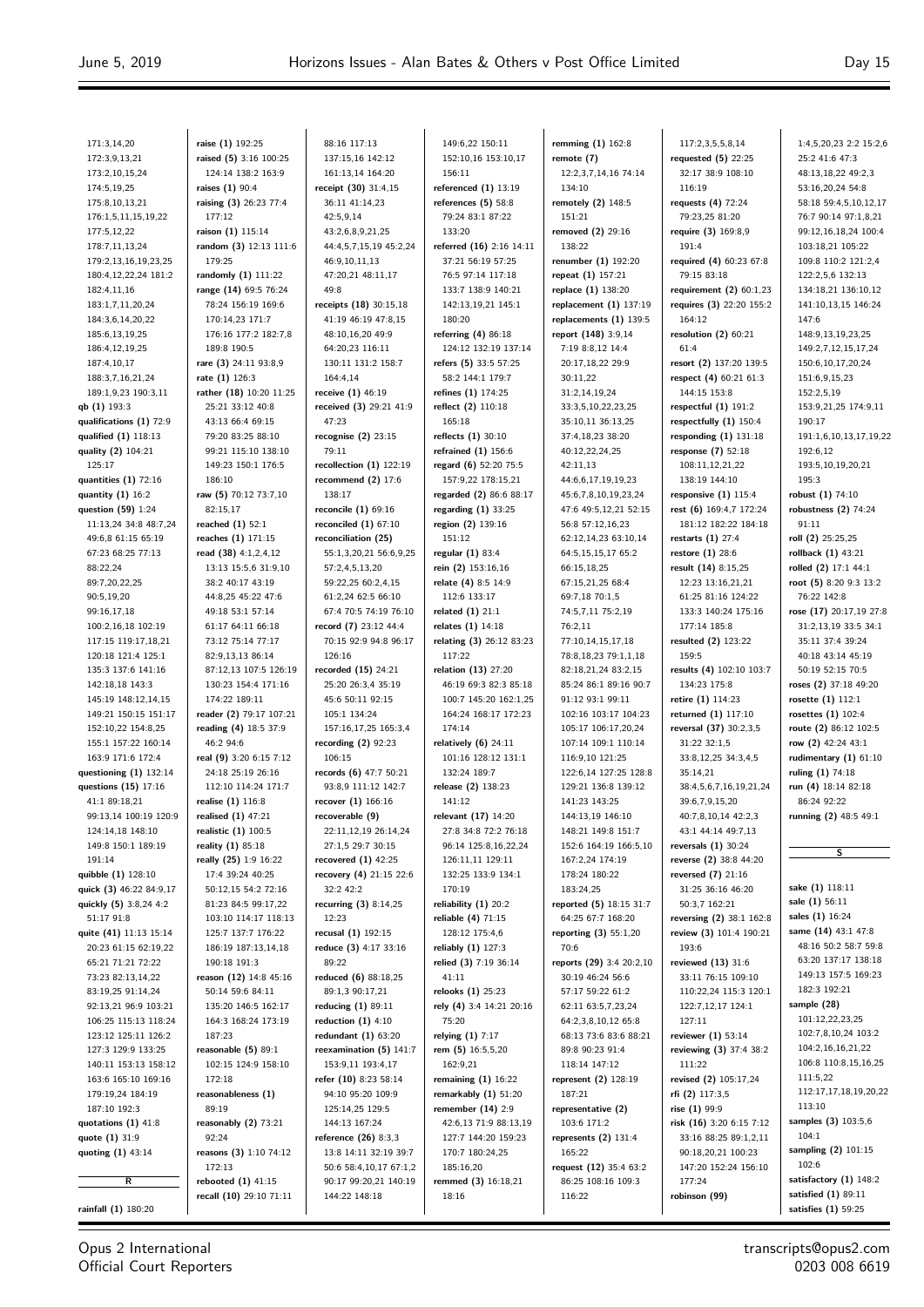**save (3)** 12:19 49:16 130:7 **saw (5)** 7:10 17:14 40:12 68:9 156:5 **saying (60)** 9:1 19:4 26:14 30:7 33:18 39:1,1,4,5 42:4 43:6,25 44:3 46:13 49:18 50:5,24 53:5 56:7 64:11 66:2 69:12 77:3,22 78:8 84:2 94:16,19 104:8 107:6,8 110:19 111:3,18 112:12 114:13,16 121:5,8 130:21 149:3,3,20,21 150:2,11 152:15 162:5,25 163:10 166:7 177:22 180:14,15 182:6 186:16 187:7 189:5 190:5 192:2 **scale (28)** 9:11 101:5 102:9,9,14 103:8 104:18,20 111:4,16 112:20,23,24 136:4,22,23 137:1,9,13,14 140:8 141:16 145:8,14 158:10 166:24 185:7 188:8 **scaled (2)** 104:3 110:17 **scaling (19)** 104:23 105:2 110:24 111:3,8,11,21 159:7 167:17,21 174:15 175:14,18,20 176:1 179:7,8 184:1,6 **scatter (2)** 182:11,12 **scenario (16)** 11:25 19:4,7 27:9 44:11 67:11 94:11,12 101:24 102:14 104:5 112:7,9 118:18 183:5 189:17 **scenarios (4)** 51:1 104:5 189:24 190:5 **scene (1)** 138:10 **scheme (2)** 92:19 158:13 **scope (4)** 59:20 60:22 68:4 167:19 **scopes (1)** 179:9 **scratching (1)** 117:12 **screen (14)** 28:16,20 46:22 55:17 58:25 81:6 83:15 86:23 90:13 109:5,6 138:16,20 154:3 **seal (1)** 75:14 **sealed (7)** 75:11,13 85:25 86:1,13 87:2,7 **seals (1)** 75:16 **search (17)** 71:23 91:23 92:2 93:20 107:2 115:4,9,16 116:5 117:6 119:3 125:13,21,24 126:10 127:5,13 **searched (2)** 47:6 106:8 **searches (4)** 110:9 118:3 119:25 126:14 **searching (5)** 93:19 112:4,5 116:24 125:19 **second (38)** 5:19 17:22 19:19,19 30:11,22 32:19,24 33:22 42:16 45:8 46:18 47:5 51:2 67:14 74:5,7 77:17 79:1,1,18 89:16 93:1 105:9,17,21 109:21,22 124:15 127:25 133:7,23 134:24 141:23 148:8 174:19 180:7,22 **secondly (1)** 36:14 **seconds (1)** 122:1 **section (17)** 14:4,5,10,11 52:13 56:5 59:20 61:16 62:8 66:8 80:9 81:3 93:12 144:16 151:7 152:6 190:14 **secure (3)** 70:18 71:3,19 **securely (1)** 26:6 **see (82)** 3:12 4:5 5:4,18 6:9 12:20,21,24 13:4 14:14,24 15:19 18:8 19:2 25:24,24 26:18 27:4 35:1 37:21 40:24 42:20 43:5 46:5,21 47:3 55:16 57:11 59:2 65:15 73:4 75:9 76:9 79:3 80:20 86:12,16,17 90:12 92:14 94:11,16 95:4 96:18 97:24 98:25 103:12 104:4 107:18 108:5,22,22 116:7 121:5 125:10 129:7,22 130:19 132:13,21 134:13 135:13 136:20 137:23,23 138:8 139:16 141:13 142:22 146:11 155:16,24 156:18 166:23 168:19 171:6 179:9 182:1 186:12 188:7 189:23 191:15 **seeing (1)** 3:5 **seek (1)** 117:8 **seeking (4)** 85:17 108:3 166:16 184:14 **seem (7)** 7:24 15:23 34:14 51:19 88:6 132:17 178:23 **seemed (1)** 137:19 **seems (2)** 16:1 113:8 **seen (20)** 15:11 18:10 32:20 37:14 46:23 64:8 65:4,19 70:4 83:24 84:3 85:2 87:16,21 100:19 117:22 142:7 157:10,12,23 **sees (1)** 168:17 **segued (1)** 119:18 **select (2)** 138:21 179:25 **selected (5)** 106:8 110:8 111:22 112:18 115:4 **send (1)** 5:24 **sense (5)** 19:12 126:3 140:8 171:10 181:8 **sensible (3)** 2:21 191:18 193:15 **sensibly (1)** 101:4 **sent (3)** 56:12 63:7 162:23 **sentence (19)** 13:25 42:22,23 43:19 50:1 57:14 69:11 106:11 107:3 108:4,15 109:2,8,12 133:14,23 137:18 140:7 141:17 **separate (11)** 56:21 60:10 78:5 81:25 85:4,5,24 87:2 149:13 153:6,7 **separately (4)** 83:1,2 85:6,23 **series (3)** 5:14,15,15 **serious (3)** 51:5 93:8,12 **seriously (1)** 50:12 **service (5)** 56:11 60:4 62:5 72:24 118:12 **services (1)** 60:20 **session (22)** 31:4,15 36:11 38:7 42:8,14,25 43:1,3,4,9,13,15,17,17 44:20 47:8,8 48:6,21 49:8,9 **sessions (2)** 43:16 48:9 **set (14)** 45:17 56:8 57:12,16,23 66:15 69:14,15 93:12 108:17 131:5 166:4 174:5 181:5 **sets (5)** 36:3 38:23 108:15 144:14 171:15 **setting (3)** 147:21 152:24 159:3 **settle (1)** 98:22 **settled (4)** 33:7 34:5 37:25 38:6 **settlement (1)** 50:3 **seven (3)** 75:11 86:1 143:5 **several (3)** 16:5,9 45:17 **shall (3)** 9:11 108:11 161:2 **shes (3)** 38:23 39:1,4 **shillings (1)** 151:25 **short (4)** 54:6 97:19 147:4 191:15 **shortfall (2)** 98:23 117:19 **shortfalls (8)** 98:17 100:13,17 106:15 154:10 155:6 163:2 166:15 **shorthand (1)** 155:3 **should (72)** 6:6 13:19 17:16 20:12 21:19 24:23 25:10,25 27:20  $29.17$ 30:12,15,17,18,21 34:11,21,21,22 36:12 40:23 45:22 49:9 50:9 55:5,6 57:21,23 59:14 63:24 64:6 65:22 66:13,14,19 67:4,16 68:11,12 69:14 70:12,15 78:25 80:14,16 87:3 104:10,18,18 105:4 106:5 108:6 110:6,17 113:2,17 114:2 120:20 130:7 131:11 132:5 138:21 141:1 144:3 148:17 150:14 152:13,14 161:25 171:1 176:1 191:1 **shouldnt (7)** 19:22 20:10 26:8 55:11 67:15,18 68:11 **show (15)** 14:1 19:20 32:4 33:10 45:10 59:9 65:5 92:6,6 93:11 111:12,13 135:19 144:10 186:9 **showing (5)** 44:1,13 143:11 145:21 168:9 **shown (4)** 45:8 47:11 137:10 139:23 **shows (14)** 2:12 17:12 35:14 42:24 43:2 44:6,19 49:13 62:14,19 63:14 93:21 124:12 183:7 **side (7)** 5:14 62:1 130:11 141:1 160:13 161:2,6 **sides (1)** 2:23 **sight (4)** 32:19,24 46:18 47:5 **sign (1)** 188:7 **significance (2)** 34:20 40:18 **significant (10)** 10:11 92:14 115:18 117:17 123:11 154:21 170:20,21 179:20,22 **significantly (1)** 96:7 **similar (4)** 82:1 92:3 95:20 180:7 **simple (5)** 61:15 65:18 82:13,14 134:3 **simplifying (1)** 9:17 **since (6)** 17:7 31:6 33:15 69:2 122:14 143:2 **single (13)** 10:1 16:25 88:5 94:8,14 99:5,5 106:23 124:11 167:10,10 172:22 191:5 **sir (1)** 90:8 **sit (3)** 96:22 173:19 178:1 **sites (1)** 71:19 **situation (6)** 11:15 19:2 24:11 25:13 44:10 121:17 **situations (2)** 25:18 169:25 **size (9)** 15:1,3 102:24 110:18 168:18 171:4 172:7 174:25 175:3 **sizeable (2)** 159:9 165:8 **skills (2)** 82:16 156:10 **slightly (5)** 61:14 95:5,23 120:14 150:6 **slips (1)** 47:11 **slow (4)** 71:14,17 72:11 88:7 **small (31)** 15:2 71:18 101:11 102:25 106:2,8,16 107:6,9 109:10,13 110:3,8,15,16,16,21 112:13,17,18 113:10 158:13 161:1 165:10 169:23 170:24 173:2 177:1 181:13 186:18 187:22 **smaller (4)** 166:22 171:9 174:7 179:3 **smi (3)** 16:9,12 17:1 **software (1)** 144:2 **solicitors (4)** 108:8,13 142:12 144:8 **solution (2)** 4:17 138:8 **solutions (1)** 5:14 **somebody (6)** 52:6 53:13 63:24 64:11 84:8 115:20 **someone (3)** 18:22 25:6  $96 - 5$ **something (37)** 9:13 10:12 11:2 13:5 14:14 22:2 26:10 34:21 43:8 46:2 47:22 48:1 51:6 60:4 65:23 66:2 68:3 74:22,23 75:14 80:22 81:5,11 82:13 87:8 89:9 92:14,25 102:12 109:20 114:18 121:22 123:3,6 133:11 139:16 156:22 **sometimes (8)** 16:7 50:24 95:4 96:17 114:16 129:5,5 131:25 **somewhere (7)** 26:6 92:15 120:15,16 121:19 127:18 185:11 **soon (2)** 51:8 123:22 **sophisticated (1)** 83:19 **sort (28)** 5:18 17:14 44:24 55:25 63:18 83:24 84:23 86:18 87:3 94:20 95:14 98:23 100:25 102:19,20 113:19 118:17 121:9 141:18 154:24 155:11 156:1,1 159:10 182:23 184:9 185:14 188:7 **sorts (1)** 83:6 **sound (5)** 50:20,22,23 127:23 192:9 **sounds (1)** 124:9 **source (3)** 94:8,14 105:13 **sources (1)** 71:5 **speaking (8)** 28:24 94:17,20 95:25 96:1 121:6,9 129:1 **special (1)** 169:3 **specialist (1)** 82:16 **specific (5)** 68:10 104:25 125:12 186:2 187:4 **specifically (6)** 39:9,21 40:6 44:17 99:10 122:10 **specified (1)** 56:6 **specifying (1)** 11:17 **spectrum (2)** 181:13 190:8 **speculate (1)** 175:15 **speculating (1)** 173:10 **speed (1)** 190:11 **spend (2)** 176:6,8 **spending (1)** 97:25 **spent (2)** 45:16 115:8 **spm (5)** 13:22,22 21:2  $162.7.21$ **spms (3)** 5:9 12:24 163:2 **spotted (1)** 171:9 **spotting (1)** 63:19 **spreadsheet (5)** 73:8,13,14,23,24 **spreadsheets (2)** 73:15,18 **spurious (1)** 138:16 **square (3)** 158:8 164:5,18 **squeeze (1)** 52:14 **ssc (13)** 8:19 12:2 13:1 18:2,22 19:2,7 28:21 91:16 93:18 96:5 126:22 128:14 **stack (1)** 23:20 **stacks (1)** 26:17 **staff (1)** 193:11 **stage (2)** 133:11 193:6 **stages (3)** 70:17 106:10 124:14 **stake (1)** 26:25 **standard (4)** 29:14 74:1 89:4 146:1 **stands (2)** 135:20 187:23 **star (2)** 19:6 25:14 **start (7)** 1:6 16:23 48:5,25 97:14 159:9 190:7 **started (3)** 26:24 116:7 165:19 **starting (5)** 27:1 111:9 115:25 127:8 167:22 **starts (2)** 56:7 130:10 **stated (2)** 49:6 166:10 **statement (25)** 6:13 41:21 67:4 71:11,25 75:19 76:5,6 79:24 91:11 105:10,10 129:15,20 130:8,9 133:4,8 134:4,9 136:6 139:25 140:22 155:19 180:24 **statements (1)** 167:14 **states (6)** 34:1 35:13,20 42:4 49:12 55:2 **station (1)** 112:1 **statistical (4)** 103:3,16,19 170:12 **statistically (1)** 172:14 **steering (1)** 153:14 **step (6)** 89:18 92:10,10 151:4 170:11,13 **stepped (1)** 156:8 **steps (3)** 23:8 92:16 166:23 **sterling (1)** 4:18 **still (11)** 10:15 75:14 81:10 100:6 109:6,7 164:12 184:7,8,25 185:1 **stock (17)** 5:22 15:22,25 16:7,8,9,10,11,12,14,21 17:1 18:3,16,17,18,20 **stop (2)** 18:5 103:20 **stopping (3)** 15:11 34:11 35:16 **storage (1)** 63:21 **store (33)** 26:8,8 70:13,19 71:2,8 74:2 75:6,8,10 78:3 82:3,25 83:4,23 84:11 85:3,12,25 86:6,13,20,23 87:3,10,13,18,20,25 88:2,4,7,11 **stores (1)** 82:6 **story (1)** 17:18 **straight (1)** 18:13 **straightaway (1)** 2:1 **strategic (1)** 4:17 **stream (10)** 55:4,5 57:21,21,24 66:11,13,15 82:1 86:19 **streams (2)** 60:14 85:19 **streets (1)** 169:21 **strictly (1)** 27:8 **strong (1)** 182:19 **strongly (4)** 48:13 119:6 123:12 132:15 **struck (1)** 59:3 **struggling (1)** 129:22 **studied (2)** 173:7 189:20 **study (1)** 178:16 **su (2)** 16:17,24 **subject (2)** 91:7 157:3 **subjected (1)** 157:15 **subposmaster (1)** 144:5 **subpost (1)** 168:12 **subpostmaster (34)** 8:17 11:9 13:9,18 18:23 30:3,5 31:22,25 32:5,15,21 33:7,8,13,14 34:4 36:6,20 37:11 38:16,18,25 39:6,10,16 51:23 52:2,25 53:3,6 136:15  $142.24$ **subpostmasters (5)** 8:15 9:8 13:17 98:18 117:20 **subsections (1)** 74:19 **subset (2)** 79:12 85:15 **substantial (2)** 106:21 184:23 **substantially (1)** 188:5 **subtleties (1)** 142:25 **successfully (2)** 25:23 128:13 **suddenly (2)** 10:11 138:15 **suffer (1)** 161:11 **suffered (1)** 103:1 **sufficient (3)** 32:13 54:2 151:10 **sufficiently (2)** 48:23 80:3 **suggest (44)** 11:19 17:11 19:11 30:19 39:13,17 40:16 48:13 49:15 52:12 55:10 61:20 64:9 66:3,17,24 69:17 73:20 83:16 84:15 87:1 110:20 112:15 119:6,11 123:12 127:22 132:17 143:15 147:6,20 148:3 152:7,23 159:12 163:15 164:3,22 172:22 173:16,25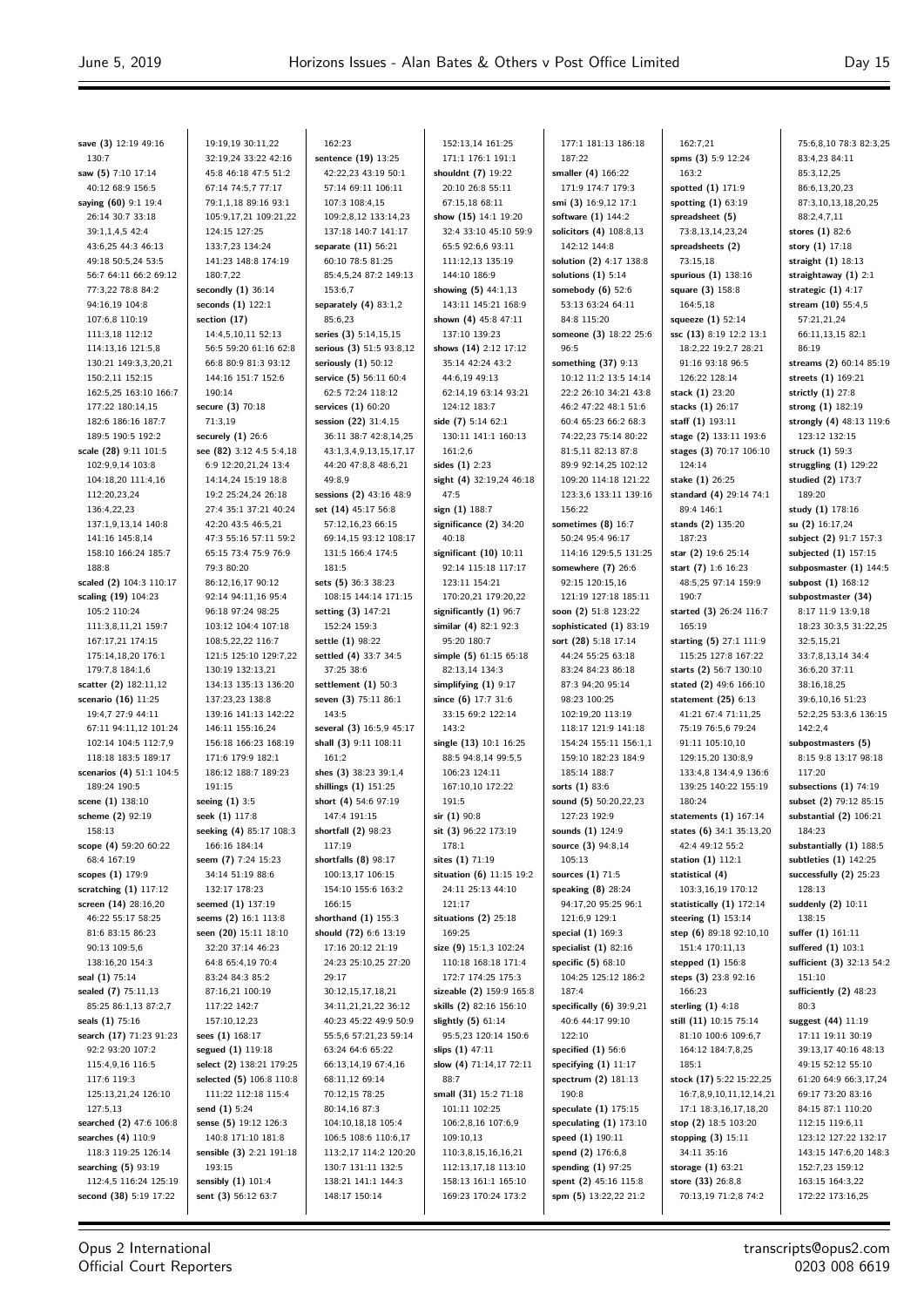73:17 93:4 98:11 101:1 153:18,18 190:22 193:2 **trials (1)** 193:2

176:1 184:15 190:11 **suggested (7)** 67:22 68:1 104:23 140:4 142:1 154:12 156:8 **suggesting (64)** 6:4 8:23 11:1 13:4 14:13 19:18 28:2 31:13 35:22 40:6 41:23 43:11 44:23 45:20 46:9 50:12,14,20 64:1,7,7 68:2 69:6,8 80:13 82:23 86:4 87:16 92:12 94:18 104:9,15 111:15 113:18,21,22 114:3 121:7 126:9,18 131:13,15 135:16 136:4 155:9 157:20 161:20,22 170:18 173:15 178:13 181:2,10 182:16 184:20 185:19 186:5,12 187:10,20 189:1,16,17 192:20 **suggestion (10)** 7:25 46:11 52:24 53:5 117:15 131:20 153:2 170:25 177:12 186:21 **suggests (8)** 3:14 39:18 41:14 45:24 93:7 132:16 145:10 163:15 **suite (1)** 63:5 **sum (1)** 17:5 **summaries (1)** 64:14 **summarising (1)** 14:5 **summary (6)** 7:20 14:5 37:20 65:8 74:6 76:10 **summer (2)** 51:5 52:5 **superficial (1)** 46:2 **supplemental (3)** 109:1 144:13 183:25 **support (13)** 7:25 8:7,19 9:2,2 13:1 84:4 93:10,14,18 126:24 142:8 165:15 **supports (2)** 148:6 151:21 **supposed (1)** 30:13 **supposition (1)** 189:13 **sure (17)** 4:24 7:20 20:18 25:9 36:6 51:24 53:3 58:11 63:7 71:10 95:25 102:6 136:1 145:21 154:4 171:22,22 **surplus (4)** 4:17 21:22 54:16,17 **surprised (2)** 72:18 129:14 **surprising (1)** 188:10 **susceptibility (4)** 169:5 173:17 178:14 184:17 **susceptible (5)** 178:19,23 180:16 181:6 184:25 **suspect (1)** 191:13 **suspense (4)** 5:24 6:7 158:7 164:4 **symbol (1)** 116:9 **symbols (2)** 116:15 118:1 **system (106)** 3:19 8:15 9:25 11:9,10,24 12:23

13:21 15:21 16:3,25 17:8,15,21 18:12,21 19:3,5 20:5 21:5,14,19 23:4,6,22,23 24:7,13,22 25:1,4,13,14,15 26:21 27:10,10 28:10,11,13,20 29:16,22,24 30:2,8,13,16 32:1,8 33:12 36:7 39:21 47:16 49:7 50:10 51:25 52:10 54:12 55:4,7 56:8,14,14 60:7 68:22 70:18 71:23 83:3,24 84:16,25 85:10 86:7,8 89:10 91:13,14,17,20,23 92:22,24 96:1 118:12,14,15 120:10,10 124:13 127:1,4 128:15,18 132:17 138:15,18,20 139:22 156:25 160:4 161:19 162:12,21 163:25 165:9 **systems (47)** 13:16 20:4,6 25:5 56:17,19,21 57:6 60:10,18,23 61:11 62:21 68:15 69:4,5,15,15 70:24 72:2 75:21,24 76:16 77:23,23 78:5,11,19,21,25 81:5 82:6,8 83:19,20,21 84:18,19,22 85:3,13,23 86:20 87:5,18 88:10 92:19 **T table (7)** 5:13 41:14 80:9 129:15 130:10,23 153:4 **tables (3)** 26:5,12,13 **taken (12)** 1:19 27:2 36:22 43:22 60:13 73:16 79:19 101:10 110:25 140:19 175:7,12 **takes (3)** 56:15,15 170:21 **taking (5)** 9:16 46:1 110:21 173:13 175:17 **talk (13)** 10:2 12:2 19:25 26:4 61:2 65:7 74:14 91:9 118:8,8 160:10 161:7,8 **talked (2)** 104:24 188:16 **talking (48)** 4:22 10:13,14,15,16,16,18,18,23 31:18,19 39:11 43:8,11,12,16 45:21 48:11,16 54:8 57:4 61:1 63:18 66:25 67:21 69:19,21 87:3 108:15 117:1 120:17 127:7 129:23 130:25 133:16 139:13,13 140:8,9 141:4,18 182:4,7 185:20,21 186:23 188:21 189:21

**talks (3)** 42:22 69:18 159:20 **tamper (1)** 75:16 **tc (4)** 54:16,20 75:4 81:15 **tcs (3)** 67:16 81:16 162:23 **team (10)** 8:19 9:2 13:1 115:8 119:23 122:9,12,25 123:5  $124.1$ **teams (1)** 118:11 **technical (12)** 5:23 22:15 23:23 26:23 83:21 86:12 167:24 168:2,5,24 171:21 174:16 **technically (1)** 192:16 **techniques (1)** 103:3 **teens (1)** 127:23 **telecom (2)** 49:24 50:2 **telling (2)** 78:17 187:6 **tells (3)** 51:12,14 52:6 **ten (4)** 95:11 103:5 140:9 145:8 **tend (2)** 118:16 171:9 **tended (1)** 92:9 **tens (4)** 102:21 183:22 186:8,8 **term (3)** 23:23 87:11 98:19 **terminology (1)** 115:23 **terms (13)** 26:23 61:11 115:4 116:15 127:5,13 147:17,22 148:16 149:4 152:25 153:14 193:11 **terribly (1)** 140:23 **test (5)** 89:9,11 90:5,24  $01:4$ **text (2)** 31:9 42:10 **thank (27)** 1:20 3:2 12:18 24:5 29:3 35:1 37:18 40:22 54:23 55:19 58:19 61:22 62:4,6 76:8 90:11 91:7 92:25 124:21 132:10 141:22 155:18 174:12 175:21 180:5 192:22 193:22 **thats (127)** 4:22 5:2 7:9 10:7 11:22,23 14:6 15:4 17:23 19:12 21:12,19 22:6 23:13,25 26:21,24 29:22 30:9,10 32:19 34:20 39:1 40:15 42:6 43:8 45:13 50:7,14 51:5,14 52:20,24 53:23 54:18,19 55:10 56:24 58:6 59:2,16 62:22,23 63:7,10 64:14,15 65:2 66:6,25 68:3 69:10,19 70:12 72:25 73:2,22 78:4,6 82:13,18 84:10 86:21 87:11 90:15,25 95:13,14 96:6,20 98:15 99:14 100:7 102:16 109:7,22 111:2 118:22,23 120:2 122:18 123:20 129:3 130:15,21 132:11,19

134:15 139:1 141:3,19 144:11 145:1 149:16 151:13 152:2,5,5 154:8 155:4 157:6 158:13 159:11 162:14,25 163:9 164:1 165:10 167:19 169:11 170:11 172:18 174:5 175:10 176:19 178:15 179:19 180:4 183:11,17 184:5 186:22 187:17 188:6 189:17 191:21 192:5 **theme (1)** 67:14 **themes (2)** 20:2,10 **themselves (5)** 116:8 136:17 138:15 165:15 182:11 **theoretical (1)** 187:10 **theoretically (1)** 181:3 **thereafter (1)** 69:8 **therefore (12)** 31:20 33:13 34:8 37:10 54:16 55:5 57:21 66:13 70:9 88:9 137:21 188:3 **theres (20)** 17:15 19:3 34:16 37:19 39:13 58:11 69:25 82:9 95:15 105:1 110:20 111:13,19 119:12 125:18 134:13 139:6 145:21 166:3 170:20 **theyll (1)** 169:25 **theyre (1)** 26:4 **thing (13)** 2:21 5:18 18:6 30:12 45:5,5,9 46:4 70:17 87:24 125:6 170:10 171:3 **thinking (8)** 50:14 65:4 80:25 87:24 122:10 146:5 164:3 185:8 **third (8)** 4:6 23:4,6 66:7 74:18 99:11 119:1 126:23 **thirdly (1)** 36:18 **thorough (2)** 17:13 91:14 **thoroughly (1)** 158:8 **thoroughness (1)** 92:7 **though (7)** 78:21 84:3 113:5 120:6 130:24 172:19 186:19 **thought (11)** 14:8 75:2,4,8 82:2 86:5 120:19 132:21,22 154:18 171:6 **thousand (2)** 25:8 121:22 **thousands (32)** 25:9 102:20,21 106:6 110:6 111:17 113:6,8,11,19,23 114:11 119:6,15 123:14 132:16,19 133:9,13 134:5,11 135:2,13,21,25 166:6 183:22 184:8,25 185:1,8 189:2 **threatened (1)** 193:17 **three (28)** 39:18,19 46:19 47:7 77:9 99:14 125:23 128:6 144:19

150:18 157:12,13,16,25 158:6,21,23 159:4 164:2,24 165:14 166:4 171:17 175:1,3 181:23 191:8,25 **through (27)** 3:3 4:9,19 17:13 23:1 47:6 57:5 59:3 60:3,14 61:12 73:19 76:15 93:24 123:20 125:21 128:18 133:10 134:12,16 145:7 147:24 164:7,15 165:2 166:8 190:24 **throughout (1)** 139:12 **throw (3)** 26:13 178:9 181:3 **thursday (1)** 193:25 **tier (1)** 17:6 **time (78)** 3:22 5:3 6:17 12:19 15:7,8 19:18,24 24:7 26:7 36:6,16 37:20 43:4 46:20,24 47:11,12,15,17,22 49:16 50:17,21 51:3,4,5,13,15,24 52:5,20,21 53:4,7,8 54:1 61:14 75:3 80:17,25 90:2,12 95:7 96:25 97:6 98:1 103:16,19 106:25 115:5,8 116:25 117:14 118:7 120:17 121:24 122:6 123:21 130:7 142:24 145:3,21 153:10 156:20 162:12,15,17 166:18,19 176:7,9 189:7 190:22 193:1,4,9,13 **times (27)** 35:18 50:16 53:10 65:21 87:4 114:19,22 119:13 124:12 138:19 140:8,9,9,10,11 150:19 154:4 166:21 168:22 169:13 170:6 179:16 180:16 181:10,19,22,23 **timestamp (2)** 35:21 43:1 **timing (1)** 192:25 **timings (1)** 49:3 **tip (1)** 165:24 **today (3)** 97:5 192:10 193:16 **todays (1)** 120:24 **together (5)** 39:23 67:11 68:9 82:21 83.22 **told (12)** 1:14 2:1 17:18 41:16 43:21 51:16,17,20 84:20 132:22 133:24 158:16 **tolerance (1)** 102:15 **tomorrow (5)** 1:12 130:7 192:23 193:20,22 **too (6)** 3:25 19:9 86:17 89:21 94:6 120:14 **took (10)** 21:9,13 38:11 40:14 49:23 53:7,9 162:14,15,17

**total (17)** 17:4 64:18 109:10 113:3 118:20 123:6,13 124:6 131:12 147:17 158:22 164:5 169:15 185:25 186:4,6 187:22 **totality (5)** 12:9,10 112:13 157:10,23 **totals (2)** 62:15,17 **touch (1)** 153:13 **towards (1)** 58:25 **tp (5)** 16:2,9,15,20 17:5 **tps (10)** 56:5,8,14 57:12,16,23 59:25 60:8 66:15 68:13 **tpsc250 (1)** 62:12 **tpsc254 (1)** 63:9 **tpsc256 (1)** 116:9 **tpsc257 (1)** 64:14 **tpsc268a (1)** 116:9 **traceable (1)** 36:4 **track (1)** 59:8 **trade (1)** 115:16 **trading (1)** 167:10 **training (2)** 5:7 91:22 **transaction (116)** 15:7 16:25 20:7 21:4,7,9,13,16 22:3,7,9,11,12,12,18 23:7,9,11,13,22 24:6,14 25:22,24 26:1,3,7,11,13,14,15,24 27:1,5,20,21,24 29:4,12,16,17,21 30:14,15 31:25 33:6,13 35:13 36:19,21 37:2,7,10,24 38:1 41:19 44:1 46:20 47:18,23 48:19,19 49:12,16,23 50:7,8,13 55:4,7,12 56:8 57:21,24 60:9 61:7,9,12,19 62:13,17 66:11,15,21 67:5,9,24 68:6,16 69:3,22 70:2,11,19 75:21 76:17 77:5,19,24 78:10 80:5,10,18,24 83:8 88:5,8 156:22 157:4 161:5 166:18,19 176:11,18 182:5 184:17 **transactions (35)** 21:20 22:10,18,22 29:15 34:10 35:20 50:21 56:10 57:18 60:18 61:13 62:16 64:18 72:20 102:25 139:7,10 157:13 166:22 171:10,23,25 172:1,13,14,16 173:14 175:20,22 176:4,14,15,16 179:4 **transcribers (1)** 53:22 **transcript (5)** 3:10 120:11,20,25 151:3 **transferred (2)** 16:7,17 **transfers (2)** 16:9 56:16 **transient (1)** 98:13 **transparency (1)** 1:13 **treat (1)** 9:19 **trek (2)** 19:6 25:14 **trial (11)** 59:7,13,14

**tries (1)** 138:17 **triggered (1)** 182:8 **triggering (1)** 95:11 **trouble (1)** 54:1 **true (9)** 18:24 52:20 75:25 85:1 102:5 106:19 107:3,24 176:19 **truth (4)** 78:17 84:10 134:4 143:10 **try (4)** 99:10 112:6,7 191:22 **trying (14)** 4:22 25:11 52:13,17 94:6 102:1 104:7,13 112:10 115:25 139:8 160:10 172:9 182:17 **tsb (1)** 21:11 **turned (1)** 161:10 **twice (2)** 123:15 143:12 **twothirds (1)** 124:2 **type (4)** 138:17 176:17 182:25 189:5 **types (3)** 158:11 176:14,15 **typical (1)** 168:11 **typically (8)** 27:21 52:8 72:19 82:19 115:19 126:21 129:3 156:19 **typing (2)** 23:10 138:14 **typo (1)** 49:20 **typographic (1)** 1:11 **U ultimately (3)** 34:18 147:7 163:2 **umbrella (2)** 148:11,14 **unable (7)** 8:20 9:2 13:2 18:10 119:7,14 122:18 **unbeknownst (1)** 144:4 **unbiased (10)** 101:23,24 102:7,8,10 104:22 110:25 112:19,20,22 **uncertain (1)** 104:19 **uncover (1)** 119:8 **uncovered (1)** 142:2 **undercurrent (2)** 96:24  $07.1$ **underlying (2)** 168:24 172:17 **undermine (4)** 8:21 11:5 14:2 17:19 **undermined (1)** 13:7 **undermines (5)** 9:3 10:23 13:3 14:14 19:15 **understand (33)** 2:2 17:4 23:2 40:16 52:3 67:13 72:20 77:13 79:13 81:12,13 85:16 87:25 89:22 95:10 103:25 112:9 113:5 115:6 125:3 129:22 136:17 143:3 145:3 155:1 165:1 169:20 170:3,4,16,17 181:25 182:6 **understanding (7)** 37:1 38:12 80:19 96:4,13 98:4 169:10

Opus 2 International Official Court Reporters

transcripts@opus2.com 0203 008 6619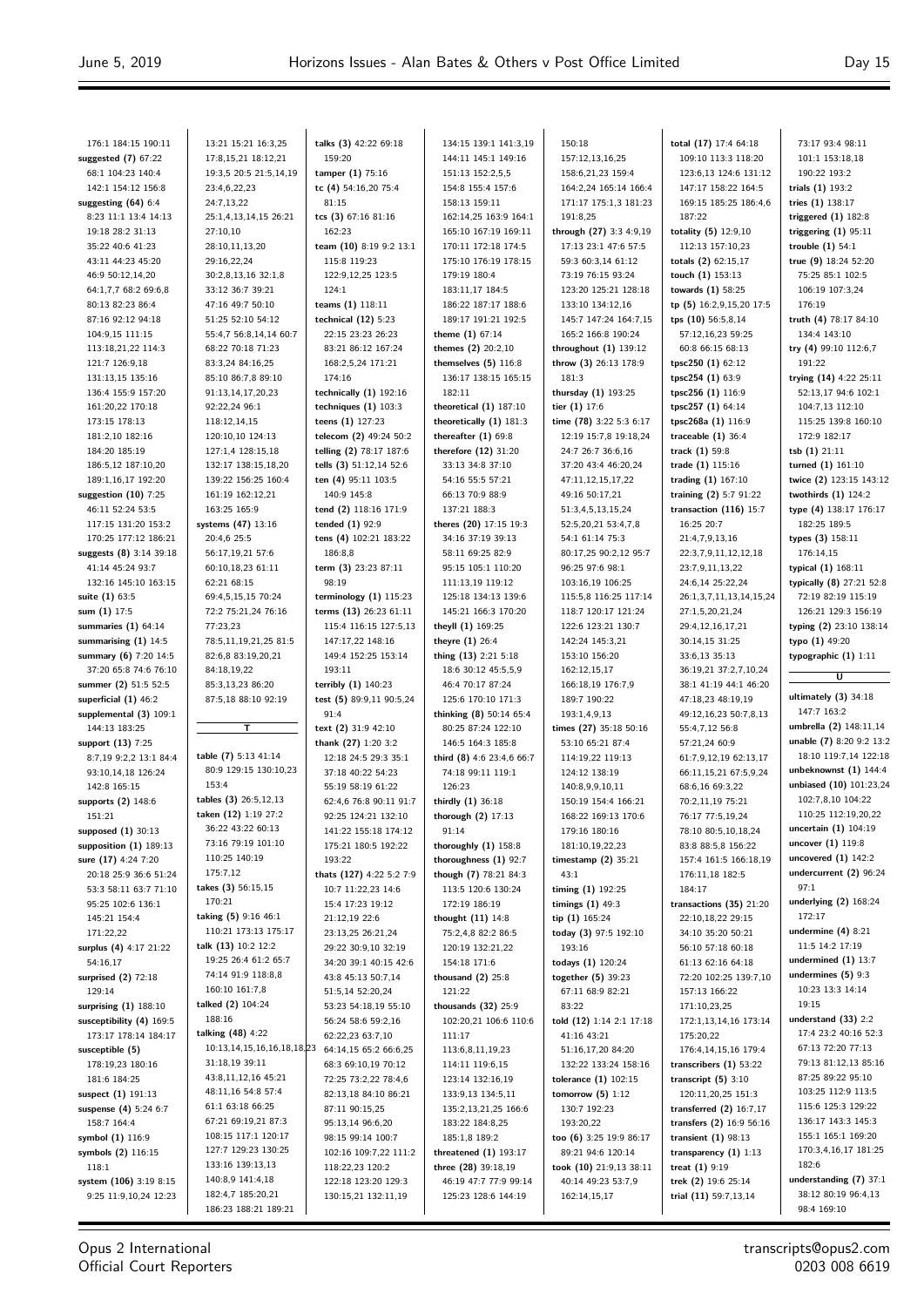**understands (1)** 25:3 **understood (6)** 11:23 35:3 81:14 134:25 136:14 191:18 **undertake (1)** 126:9 **undertaken (11)** 39:10,20 40:7 57:3 60:15,20 61:3 72:1 112:16 145:22 146:1 **undertaking (3)** 96:14 170:12 182:25 **undetected (3)** 144:6,23 145:5 **uninformative (1)** 101:16 **uniquely (1)** 161:23 **unit (6)** 16:8,9 18:16,17 171:23 173:14 **units (6)** 5:22 15:22,25 17:1 18:3 177:19 **universal (1)** 29:15 **unknowns (1)** 178:9 **unless (6)** 31:4 52:6 137:9 190:14,17 191:19 **unlike (1)** 171:4 **unlikely (9)** 9:25 11:6,10 98:17 100:22 118:23 123:14 136:15 189:10 **unnecessary (1)** 48:25 **unrealistic (1)** 87:2 **unreliable (4)** 10:12 50:15 78:12 79:8 **until (5)** 16:18 129:7 138:10 158:17 193:25 **unusual (1)** 170:5 **unwilling (1)** 65:20 **unwind (1)** 23:3 **update (1)** 15:8 **updated (2)** 95:4 138:6 **upon (14)** 41:18 51:13 55:10 69:3 70:10 86:5 98:22 104:20 118:2 139:24 148:20 149:8 150:12 174:21 **usable (1)** 82:22 **used (41)** 20:4,11,12 22:1 32:11 55:5,7,11 57:22,24 66:13,16 67:3,15,18,23 68:5,11,12,14,19 77:20,24 78:4,15,19,22,25 79:2,12,13 84:16 87:12 89:5 91:4 116:1,4 118:16 127:5 131:7,8 **useful (13)** 62:22 96:10 98:10 99:7,23 101:7,12,22 125:7 154:23 155:9,14 159:8 **user (9)** 10:20 18:11 38:22 40:14 43:21 44:13 52:7 100:24 144:1 **users (4)** 11:9,9 82:9  $96.3$ **uses (3)** 20:5,7 63:22 **usher (1)** 1:14 **using (25)** 11:10 15:8 34:9 56:10 66:20 67:13 74:18 77:6 78:11 79:7 80:8 87:5 88:4 91:22 92:2 102:6 115:8 145:9 155:3 156:9 171:2 173:13 186:9 188:14 189:5 **usual (1)** 97:9 **usually (2)** 97:3 169:25 **utilising (1)** 80:3 **utterly (1)** 78:16 **V validate (1)** 40:11 **validated (1)** 80:11 **validation (1)** 76:25 **value (6)** 64:19 157:6,8 158:3 171:24 172:1 **values (1)** 165:2 **van (1)** 31:6 **variables (1)** 131:7 **variance (1)** 96:2 **various (5)** 20:6 62:11 144:15 153:3 154:14 **vast (5)** 83:20 176:24 177:2 186:7 193:9 **venture (1)** 147:16 **verify (5)** 55:6 57:22 66:14 68:11,12 **verse (1)** 190:24 **version (15)** 55:16 58:1,6,13,23 59:8,19 73:10,11 85:9 105:18,23,24 106:13 110:1 **via (2)** 16:11 21:10 **viable (2)** 114:17 189:17 **viewing (2)** 45:12 83:14 **virtually (1)** 153:15 **visibility (2)** 5:21 6:1 **voted (4)** 101:12,13,17 102:2 **voters (2)** 101:13 102:2 **voting (2)** 102:3 112:8 **vouchers (1)** 16:19 **vulnerable (1)** 176:12 **W waiting (1)** 38:10 **walking (1)** 169:21 **wants (1)** 103:18 **warmington (3)** 32:23 46:18 47:4 **warning (1)** 69:14 **wasnt (29)** 10:18 11:17 27:19 32:25 36:11 37:2 41:23 42:8 44:20 45:9 75:17,22,23 92:12 106:19 107:3,13,24 108:4,5 116:22 129:14 138:9 141:1 160:9 162:7 163:21,24 192:15 **waste (1)** 117:14 **watching (1)** 170:8 **way (50)** 1:17,18 4:6 9:3 13:8 18:22 22:24 25:16 27:9,10 28:13 30:13 57:5 58:12 59:3 67:8 71:15 73:19 82:1,7 83:10,14 89:25 92:23 95:17,20,24,24 107:5 119:13 125:8 132:17 148:2 155:20 156:15 157:8 158:5 162:22 168:25 169:23 171:5 178:11 181:15,15,17 182:3 191:23,24 192:3 193:15 **ways (6)** 3:15,17 149:14 154:14,14,18 **wearing (2)** 102:3 112:1 **wednesday (1)** 1:1 **week (3)** 1:10 16:18 64:24 **weekly (2)** 9:18 47:7 **weeks (6)** 42:17 72:16,16 144:6,24 145:2 **went (12)** 1:8 17:13 21:5,14 36:7 51:24 53:4 67:19 72:21 135:14 162:12 166:8 **werent (8)** 9:18 108:3 115:3 118:24 146:14 160:21 161:10,23 **whatever (3)** 115:2 156:20 158:4 **whats (16)** 17:24 25:19,20 30:17 58:10,25 60:3 124:16 128:17 130:24 135:10 141:16 148:20 169:18 170:15 189:18 **whenever (1)** 86:9 **whereabouts (1)** 23:2 **whereas (3)** 35:13 49:12 51:4 **whilst (7)** 3:17 35:3 36:3 38:10 139:21 142:8 171:25 **whoever (1)** 38:20 **whole (8)** 18:5 53:1 57:6 71:2 85:15 163:14 182:7,8 **wholly (1)** 171:23 **wide (3)** 156:19 169:6 176:16 **wider (6)** 186:14 187:12,25 188:3 189:25 190:9 **withdrawal (1)** 21:11 **withdrawing (1)** 121:15 **witness (28)** 1:15 71:11,25 75:19 76:4,5,6 97:5 99:19,20 100:1,3 134:18,21 148:15,20,25 149:18,25 151:1,3,5,6 152:12 153:12,22,24 193:8 **witnesses (3)** 1:17 73:15,16 **wonder (3)** 53:16 96:21,22 **wondering (2)** 90:22 192:12 **wont (6)** 31:9 95:3,4 127:4 166:12 169:22 **worded (2)** 108:6 .<br>117<sup>.</sup>23 **worden (34)** 9:6,12 10:21 63:18,22 80:8 100:10 102:16 105:9 110:13 124:4 127:21 128:8 143:25 155:18,19 164:19 165:1 167:13,16 168:3,8 171:3 172:9 174:15,20 177:17 178:11 180:20 182:23 183:11,17,24 184:20 **wordens (13)** 93:7 148:21 151:7 152:6,11 164:23 167:2,25 178:24 179:2,14 184:13 190:14 **wording (1)** 106:11 **wordprocessing (1)** 138:11 **work (18)** 15:12 26:21 28:5 53:8 82:7 86:21 102:1 104:6 112:6 133:15 134:22 135:18 139:8 145:16 164:12 172:10 173:24 177:9 **worked (4)** 29:24 82:2 92:7 133:17 **working (3)** 51:4 82:5 192:21 **works (8)** 29:22 51:3 81:10 88:1 103:9 110:24 116:17,18 **world (7)** 11:20 24:18 25:19 26:16 51:11 85:7 119:13 **worm (1)** 87:12 **worried (2)** 54:1 103:15 **worry (1)** 145:2 **worth (2)** 72:19 189:14 **worthwhile (1)** 28:8 **wouldnt (34)** 14:11 27:12,17 28:2,3,5,17 46:23 50:20,22 52:7 78:16 80:20,23 82:11 92:20 97:15 99:7 107:22 112:24 113:3 124:6 125:14 148:5 151:20 173:5 177:9 178:1,7 182:24 183:22 184:8 185:2 186:8 **wrap (1)** 153:8 **write (7)** 45:4,5 50:24 75:13 82:11 87:12 147:25 **writer (4)** 67:25 68:3 69:7,11 **writes (1)** 47:4 **writing (2)** 46:3 82:12 **written (6)** 47:17 50:9 87:10,11,13 92:9 **wrong (32)** 8:22 12:18 18:15 26:10 32:12 35:17 40:4 44:7,14 45:1,21,22 47:22 48:1 49:4 50:10,17,25 52:21,22 69:10,13 77:7 79:20 90:24 109:24 122:19 140:22 148:1 156:22 164:23 165:6 **wrongly (2)** 50:11,21 **wrote (7)** 46:24 47:22 108:8 133:14 142:13 144:8,9 **X x (2)** 28:16 150:14 **Y y (1)** 150:14 **yardstick (3)** 99:2 155:9,14 **yardsticks (1)** 99:8 **year (8)** 73:3 79:25 80:1,15 81:15,19,21 130:12 **years (21)** 12:11 69:9,13 70:23 75:11 86:2 100:8 132:3 138:10 143:10,20 144:7,24 145:4,5 163:17 167:6 175:1,3 187:23 188:20 **yesterday (14)** 2:5,16 3:3 8:4 55:21 88:12 91:10 98:15 115:7 140:16,19 141:7,9 192:9 **yet (7)** 47:11 79:4 104:11 109:5 123:9 187:1 188:7 **youd (1)** 71:23 **yours (2)** 13:12 59:11 **yourself (3)** 4:2 122:7 172:5 **yourselves (1)** 193:13 **youve (2)** 107:9 127:11 **Z z (1)** 150:14 **zero (4)** 16:11 64:19 116:15 160:16 **0 037 (3)** 174:16 179:7,8 **04102012 (2)** 38:5 49:24 **045 (2)** 175:8,14 **0s (1)** 82:20 **1 1 (29)** 9:23 10:16 12:13 15:25 34:5 38:6 39:7 40:24 41:5 107:19 119:25 130:10 131:4 132:7 142:17 154:3 155:2 160:24 161:16,21 163:10 165:12 180:4,8,8 183:16,20 195:2,3 **10 (11)** 16:10,22,25 17:5 53:23 81:6 136:25 137:3 147:1 183:20 184:3 **100 (10)** 119:13,25 134:15 139:14 157:14 180:8,15 181:10 183:16 188:8 **1000 (5)** 123:3 135:6,9,14 179:19 **10000 (2)** 113:1 157:3 **100000 (7)** 158:23 159:6,13 164:6,11 165:9,22 **101 (1)** 33:20 **1011 (1)** 81:7 **1030 (4)** 1:2 193:20,22,25 **1032 (4)** 35:14 47:12 49:13 50:9 **1036 (1)** 47:11 **1037 (6)** 34:4 35:15 38:5 49:14,17 50:2 **1042 (6)** 35:13 37:21 49:12,24 50:6,13 **107000 (1)** 81:15 **107583584 (1)** 80:10 **107584 (1)** 80:15 **10minute (2)** 53:18 54:3 **11 (3)** 81:6 192:13,14 **11000 (1)** 167:5 **113 (3)** 31:17 174:20,22 **114 (10)** 79:20 159:25 160:6,8,10,13,15 161:17 174:23 188:24 **1145 (1)** 54:5 **1155 (2)** 54:4,7 **116 (1)** 90:17 **117 (1)** 30:22 **118 (2)** 159:24 163:11 **12 (3)** 69:9,13 74:9 **1255 (1)** 97:18 **128 (1)** 79:20 **13 (2)** 69:9 192:10 **13560 (1)** 167:7 **14 (3)** 130:17 141:24 192:10 **148 (1)** 166:25 **15 (1)** 192:10 **150 (6)** 96:23 97:3,7,11,17,20 **151 (1)** 183:17 **156 (1)** 141:20 **16 (2)** 179:16 180:2 **1696 (1)** 59:19 **17 (3)** 16:21,23 143:10 **176 (1)** 93:4 **18th (1)** 138:3 **19 (4)** 165:10 186:5 188:5 189:14 **1999 (3)** 9:17 138:3 143:5 **1a (1)** 4:12 **1b (1)** 4:14 **1s (1)** 82:20 **1st (1)** 108:8 **2 2 (19)** 10:16 16:1 17:6 37:19 41:4 49:21 59:20 61:16,16 129:15,20,21 130:9 133:4,8 134:8,9 180:4 183:15 **20 (14)** 10:14,15 12:11 16:16,17,19 45:16 100:8 115:18 127:19 132:3 157:13 158:1 187:23 **200 (5)** 16:24 73:3 81:20 111:4 188:9 **2000 (1)** 16:12 **200000 (3)** 102:21 115:2 184:4 **20002018 (1)** 167:4 **2001 (1)** 143:6 **2002 (1)** 143:2 **2004 (2)** 138:6,10 **2005 (1)** 9:18 **2006 (1)** 14:20 **2011 (1)** 58:23 **20112012 (1)** 80:8

**2012 (6)** 47:7 55:2,18 69:7,7 143:8 **2013 (1)** 20:20 **2017 (2)** 3:14 143:8 **2019 (3)** 1:1 47:2 194:1 **208 (1)** 80:9 **20m (1)** 4:19 **21 (1)** 121:3 **213 (1)** 80:11 **22 (4)** 58:21,23 59:9 108:22 **220 (1)** 121:21 **220000 (1)** 111:5 **23rd (2)** 14:20 16:6 **25 (2)** 42:24 43:2 **25000 (2)** 158:19 159:15 **250000 (1)** 81:19 **251 (1)** 143:25 **257 (1)** 143:25 **25th (2)** 42:19 47:3 **27 (6)** 14:23 16:19 55:2,18 58:20,22 **28 (5)** 105:15 127:25 128:2 136:9,11 **29 (16)** 105:4 111:15 113:10 114:4 117:17 118:18 119:5,12 123:9 124:4 126:14 127:19 132:15 145:4 178:16 189:9 **2nd (1)** 18:3 **3 3 (17)** 9:13,20,23 10:15 12:13 15:25 16:7 40:22 90:9 93:12 108:14 132:2,3 167:21 168:6,6 179:10 **30 (5)** 105:15 122:1 131:3 158:1 164:18 **300000 (1)** 10:16 **305 (1)** 147:3 **3091680 (1)** 167:11 **3105 (7)** 105:23 109:19 110:15 112:19 132:18 135:12 166:5 **313 (1)** 141:24 **315 (2)** 147:1,5 **318 (2)** 136:6,12 **32 (1)** 105:15 **326 (2)** 144:14,16 **354 (2)** 144:14,16 **38 (1)** 136:9 **4 4 (6)** 3:14 16:13 42:19,24 43:2 180:7 **40 (8)** 124:8,23 125:2 166:7,14 185:14 189:11,13 **4000 (1)** 16:3 **40000 (2)** 151:12 183:25 **425 (1)** 193:24 **430 (1)** 53:25 **45 (1)** 110:1 **461 (1)** 31:24 **462 (1)** 31:1 **463 (1)** 31:18 **467 (1)** 79:22 **468 (1)** 80:7

Opus 2 International Official Court Reporters

transcripts@opus2.com 0203 008 6619